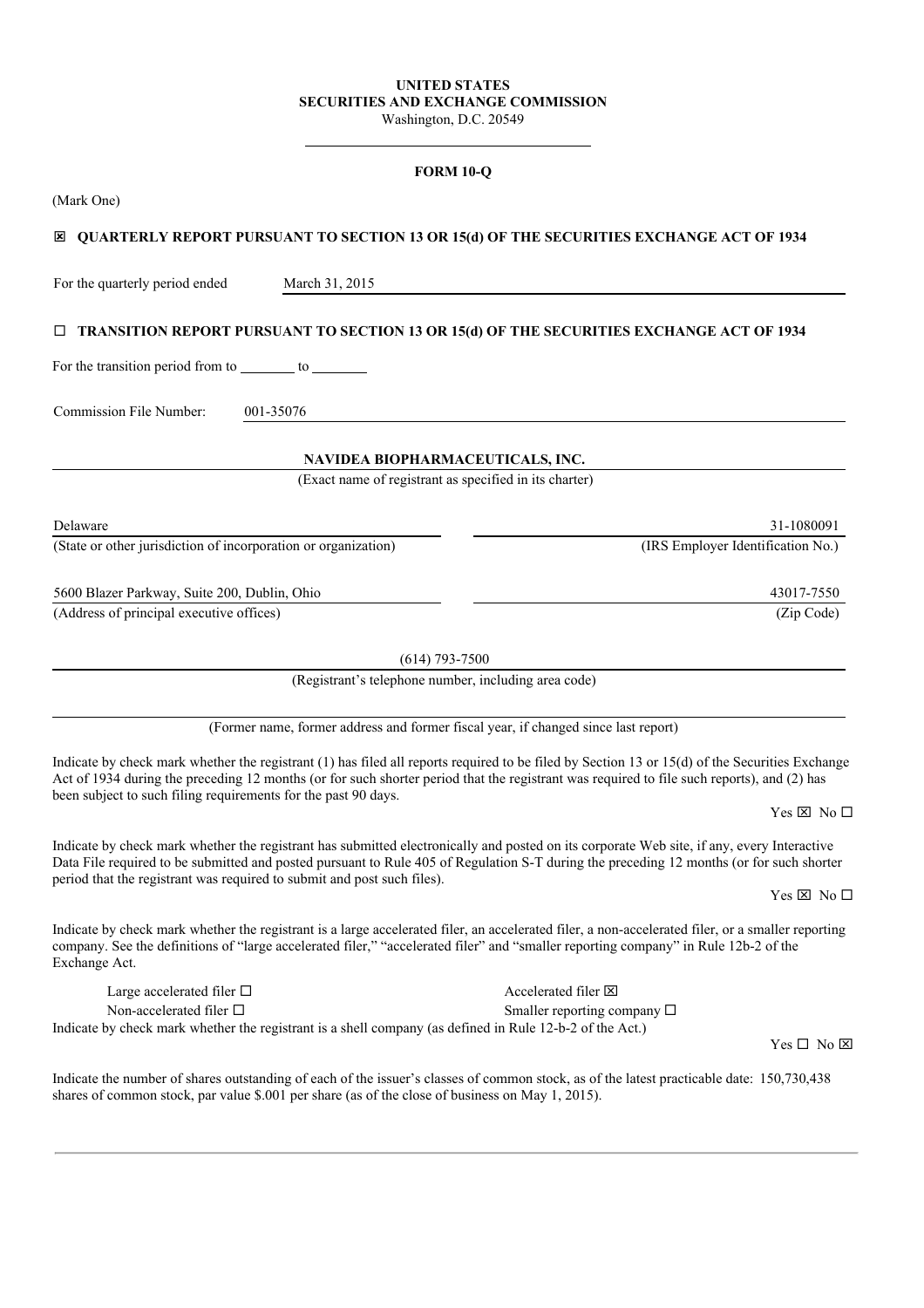## **NAVIDEA BIOPHARMACEUTICALS, INC. and SUBSIDIARIES**

### **INDEX**

|          | <b>PART I - Financial Information</b>                                                                                    |                 |
|----------|--------------------------------------------------------------------------------------------------------------------------|-----------------|
| Item 1.  | <b>Financial Statements</b>                                                                                              | $\underline{3}$ |
|          | Consolidated Balance Sheets as of March 31, 2015 (unaudited) and December 31, 2014                                       | $\underline{3}$ |
|          | Consolidated Statements of Operations for the Three-Month Periods Ended March 31, 2015 and March 31,<br>2014 (unaudited) | $\overline{2}$  |
|          | Consolidated Statement of Stockholders' Deficit for the Three-Month Period Ended March 31, 2015<br>(unaudited)           | $6\overline{6}$ |
|          | Consolidated Statements of Cash Flows for the Three-Month Periods Ended March 31, 2015 and March 31,<br>2014 (unaudited) | $\overline{1}$  |
|          | Notes to the Consolidated Financial Statements (unaudited)                                                               | 8               |
| Item 2.  | Management's Discussion and Analysis of Financial Condition and Results of Operations                                    | 17              |
|          | Forward-Looking Statements                                                                                               | 17              |
|          | The Company                                                                                                              | 17              |
|          | Product Line Overview                                                                                                    | <u>18</u>       |
|          | Outlook                                                                                                                  | 21              |
|          | Results of Operations                                                                                                    | 23              |
|          | Liquidity and Capital Resources                                                                                          | 25              |
|          | Recent Accounting Pronouncements                                                                                         | 25              |
|          | <b>Critical Accounting Policies</b>                                                                                      | 28              |
| Item 3.  | Quantitative and Qualitative Disclosures About Market Risk                                                               | 30              |
| Item 4.  | <b>Controls and Procedures</b>                                                                                           | 30              |
|          | <b>PART II - Other Information</b>                                                                                       |                 |
| Item 1A. | <b>Risk Factors</b>                                                                                                      | 32              |
| Item 6.  | Exhibits                                                                                                                 | 33              |
|          | $\overline{c}$                                                                                                           |                 |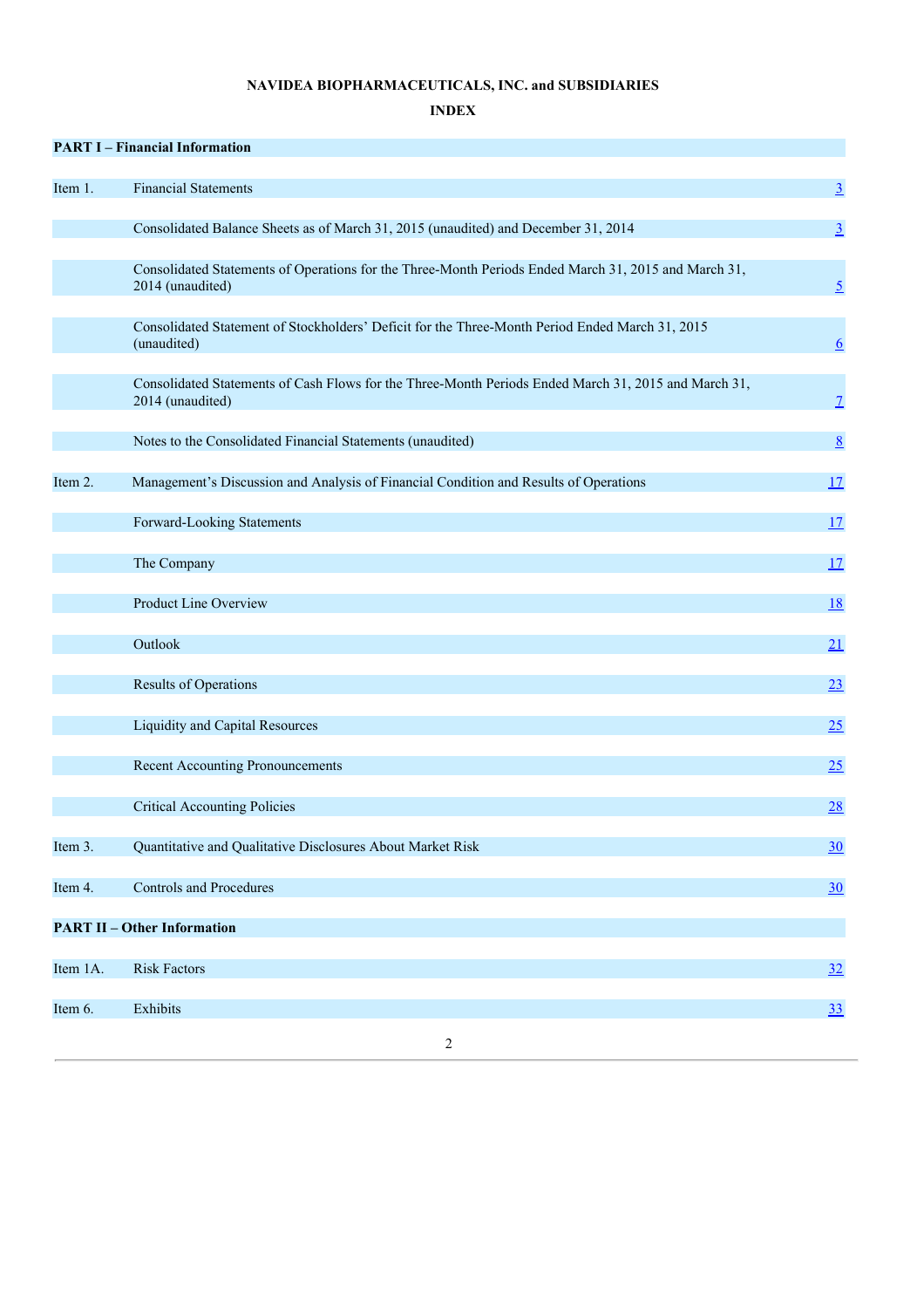### **PART I – FINANCIAL INFORMATION**

### **Item 1. Financial Statements**

#### **Navidea Biopharmaceuticals, Inc. and Subsidiaries Consolidated Balance Sheets**

| <b>ASSETS</b>                                  |              | March 31, 2015<br>(unaudited) |               | December 31,<br>2014 |
|------------------------------------------------|--------------|-------------------------------|---------------|----------------------|
| Current assets:                                |              |                               |               |                      |
| Cash                                           | $\mathbb{S}$ | 4,884,189                     | $\mathcal{S}$ | 5,479,006            |
| Accounts receivable                            |              | 1,211,015                     |               | 816,544              |
| Inventory, net                                 |              | 571,605                       |               | 932,385              |
| Prepaid expenses and other                     |              | 1,350,969                     |               | 1,371,210            |
|                                                |              |                               |               |                      |
| Total current assets                           |              | 8,017,778                     |               | 8,599,145            |
|                                                |              |                               |               |                      |
| Property and equipment                         |              | 3,980,470                     |               | 4,124,028            |
| Less accumulated depreciation and amortization |              | 1,631,190                     |               | 1,614,320            |
|                                                |              |                               |               |                      |
|                                                |              | 2,349,280                     |               | 2,509,708            |
|                                                |              |                               |               |                      |
| Patents and trademarks                         |              | 212,147                       |               | 219,558              |
| Less accumulated amortization                  |              | 41,091                        |               | 38,725               |
|                                                |              |                               |               |                      |
|                                                |              | 171,056                       |               | 180,833              |
|                                                |              |                               |               |                      |
| Investment in R-NAV, LLC                       |              |                               |               | 241,575              |
| Other assets                                   |              | 379,795                       |               | 388,919              |
|                                                |              |                               |               |                      |
| <b>Total</b> assets                            | $\mathbb{S}$ | 10,917,909                    | $\sqrt$       | 11,920,180           |
| Continued                                      |              |                               |               |                      |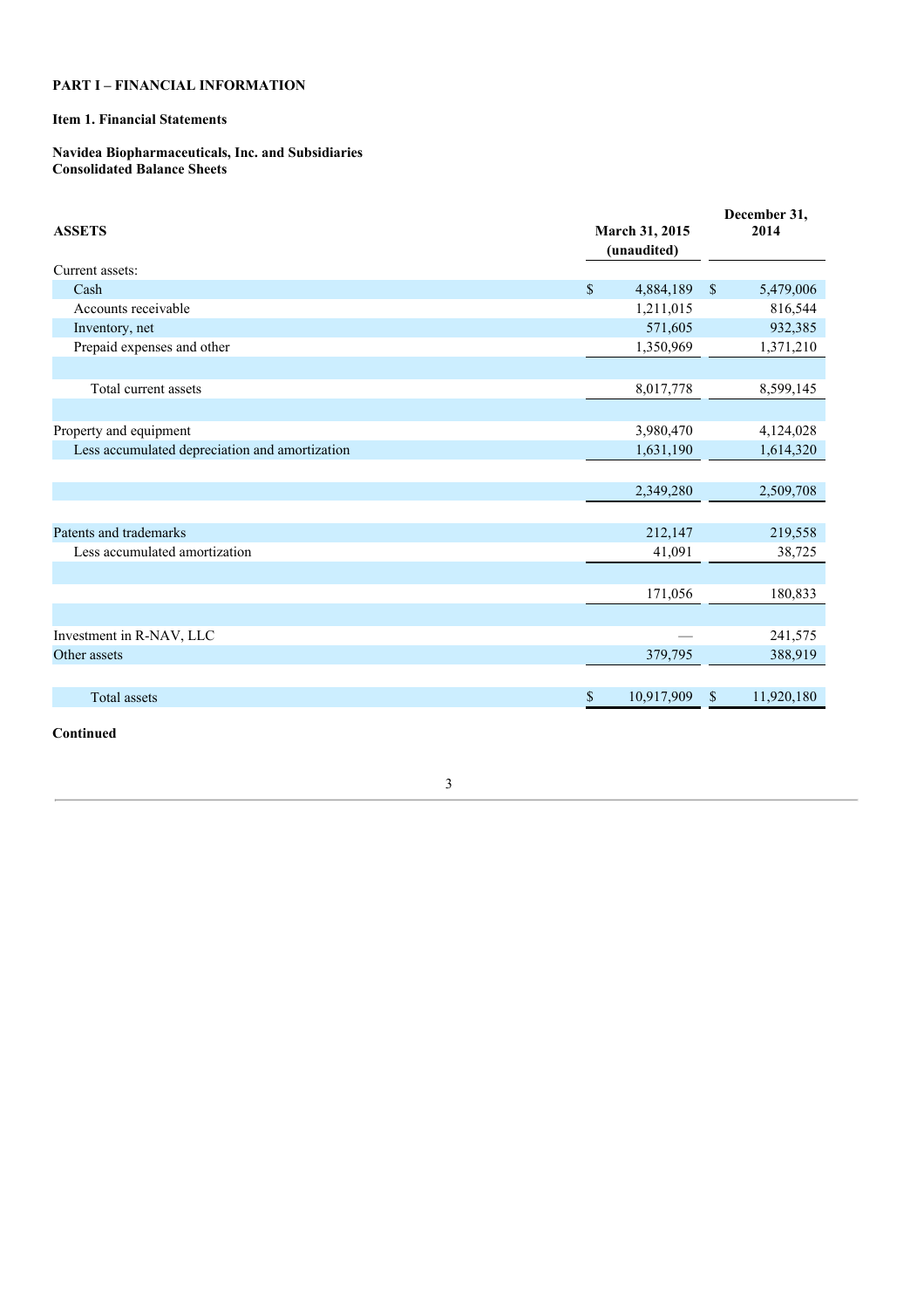| <b>LIABILITIES AND STOCKHOLDERS' DEFICIT</b>                                                                                                                          |              | March 31, 2015<br>(unaudited) |               | December 31,<br>2014 |
|-----------------------------------------------------------------------------------------------------------------------------------------------------------------------|--------------|-------------------------------|---------------|----------------------|
| Current liabilities:                                                                                                                                                  |              |                               |               |                      |
| Accounts payable                                                                                                                                                      | $\mathbb{S}$ | 1,905,957                     | $\mathcal{S}$ | 1,477,499            |
| Accrued liabilities and other                                                                                                                                         |              | 3,898,019                     |               | 3,234,120            |
| Deferred revenue, current                                                                                                                                             |              | 1,000,000                     |               |                      |
| Notes payable, current, net of discounts of \$816,539 and \$829,019, respectively                                                                                     |              | 6,092,442                     |               | 4,383,472            |
| Total current liabilities                                                                                                                                             |              | 12,896,418                    |               | 9,095,091            |
|                                                                                                                                                                       |              |                               |               |                      |
| Deferred revenue                                                                                                                                                      |              | 916,667                       |               |                      |
| Notes payable, net of discounts of \$1,339,596 and \$1,530,804, respectively                                                                                          |              | 29,306,751                    |               | 29,539,135           |
| Other liabilities                                                                                                                                                     |              | 3,161,885                     |               | 3,089,420            |
| <b>Total liabilities</b>                                                                                                                                              |              | 46,281,721                    |               | 41,723,646           |
| Commitments and contingencies                                                                                                                                         |              |                               |               |                      |
| Stockholders' deficit:                                                                                                                                                |              |                               |               |                      |
| Preferred stock; \$.001 par value; 5,000,000 shares authorized; 4,519 Series B shares<br>issued and outstanding at March 31, 2015 and December 31, 2014, respectively |              | $\overline{4}$                |               | $\overline{4}$       |
| Common stock; \$.001 par value; 200,000,000 shares authorized; 150,610,860 and<br>150,200,259 shares issued and outstanding at March 31, 2015 and December 31, 2014,  |              |                               |               |                      |
| respectively                                                                                                                                                          |              | 150,611                       |               | 150,200              |
| Additional paid-in capital                                                                                                                                            |              | 324, 277, 768                 |               | 323,030,301          |
| Accumulated deficit                                                                                                                                                   |              | (360, 275, 096)               |               | (352, 983, 971)      |
| Total Navidea stockholders' deficit                                                                                                                                   |              | (35,846,713)                  |               | (29,803,466)         |
| Noncontrolling interest                                                                                                                                               |              | 482,901                       |               |                      |
|                                                                                                                                                                       |              |                               |               |                      |
| Total stockholders' deficit                                                                                                                                           |              | (35,363,812)                  |               | (29, 803, 466)       |
|                                                                                                                                                                       | \$           | 10,917,909                    |               | 11,920,180           |
| Total liabilities and stockholders' deficit                                                                                                                           |              |                               | \$            |                      |

See accompanying notes to consolidated financial statements (unaudited).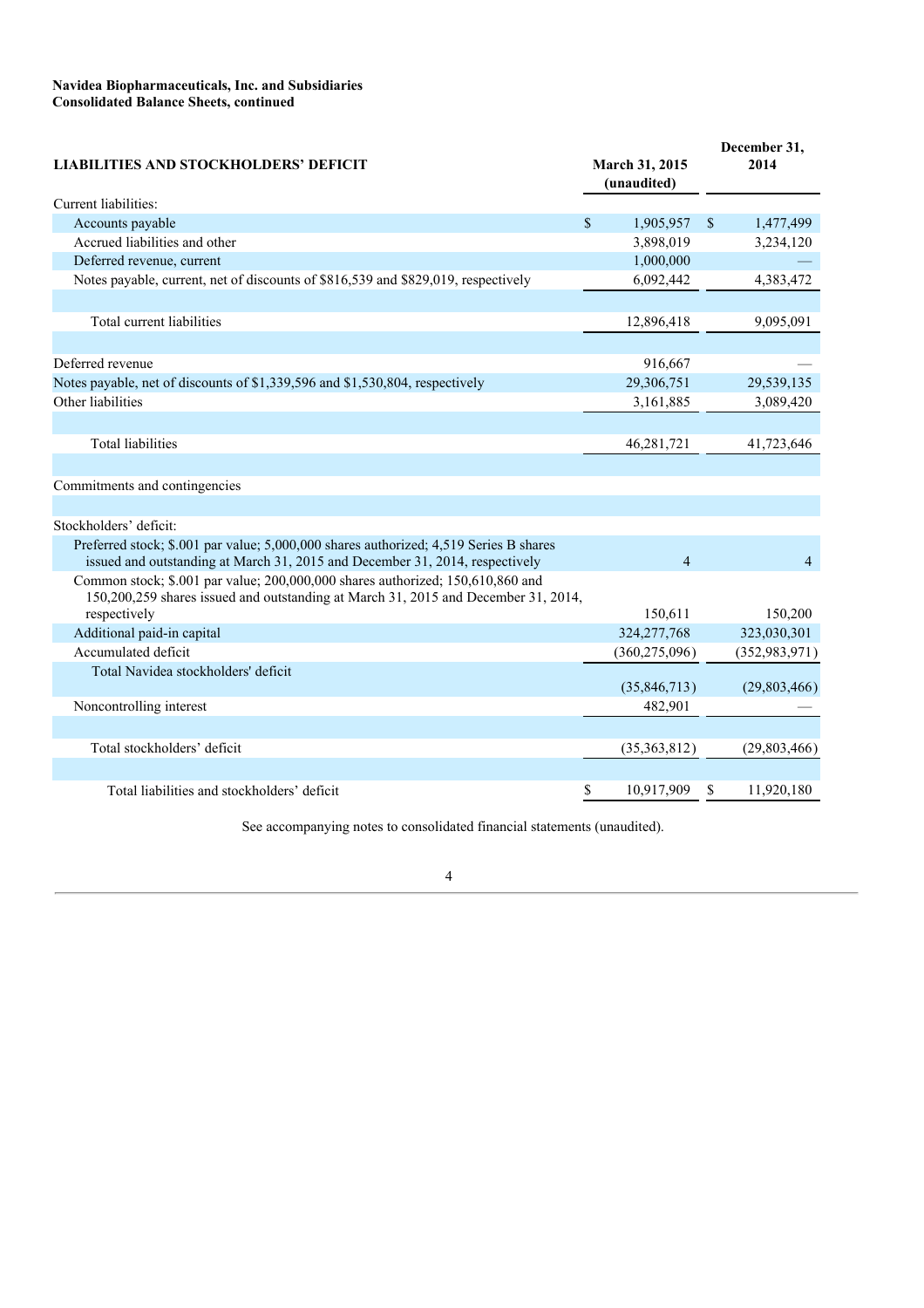#### **Navidea Biopharmaceuticals, Inc. and Subsidiaries Consolidated Statements of Operations (unaudited)**

|                                                                        | <b>Three Months Ended</b><br>March 31, |                  |              |              |
|------------------------------------------------------------------------|----------------------------------------|------------------|--------------|--------------|
|                                                                        |                                        | 2015             |              | 2014         |
| Revenue:                                                               |                                        |                  |              |              |
| Lymphoseek sales revenue                                               | $\mathbb{S}$                           | 1,835,422        | $\mathbb{S}$ | 626,631      |
| Lymphoseek license revenue                                             |                                        | 83,333           |              |              |
| Grant and other revenue                                                |                                        | 189,701          |              | 125,173      |
| Total revenue                                                          |                                        | 2,108,456        |              | 751,804      |
| Cost of goods sold                                                     |                                        | 449,057          |              | 193,220      |
|                                                                        |                                        |                  |              |              |
| Gross profit                                                           |                                        | 1,659,399        |              | 558,584      |
| Operating expenses:                                                    |                                        |                  |              |              |
| Research and development                                               |                                        | 3,981,288        |              | 5,226,794    |
| Selling, general and administrative                                    |                                        | 5,494,168        |              | 3,910,833    |
| Total operating expenses                                               |                                        | 9,475,456        |              | 9,137,627    |
| Loss from operations                                                   |                                        | (7,816,057)      |              | (8,579,043)  |
| Other income (expense):                                                |                                        |                  |              |              |
| Interest expense, net                                                  |                                        | (966, 576)       |              | (937, 045)   |
| Equity in loss of R-NAV, LLC                                           |                                        | (262, 227)       |              |              |
| Change in fair value of financial instruments                          |                                        | 1,727,103        |              | 392,483      |
| Loss on extinguishment of debt                                         |                                        |                  |              | (2,610,196)  |
| Other, net                                                             |                                        | 26,532           |              | (6,752)      |
| Total other income (expense), net                                      |                                        | 524,832          |              | (3,161,510)  |
| Net loss                                                               |                                        | (7, 291, 225)    |              | (11,740,553) |
| Net loss attributable to noncontrolling interest                       |                                        | (100)            |              |              |
| Deemed dividend on beneficial conversion feature of MT Preferred Stock |                                        | (46,000)         |              |              |
| Net loss attributable to common stockholders                           | $\mathbb{S}$                           | $(7,337,125)$ \$ |              | (11,740,553) |
|                                                                        |                                        |                  |              |              |
| Loss per common share (basic and diluted)                              | \$                                     | $(0.05)$ \$      |              | (0.08)       |
| Weighted average shares outstanding (basic and diluted)                |                                        | 149,794,331      |              | 144,783,351  |
|                                                                        |                                        |                  |              |              |

See accompanying notes to consolidated financial statements (unaudited).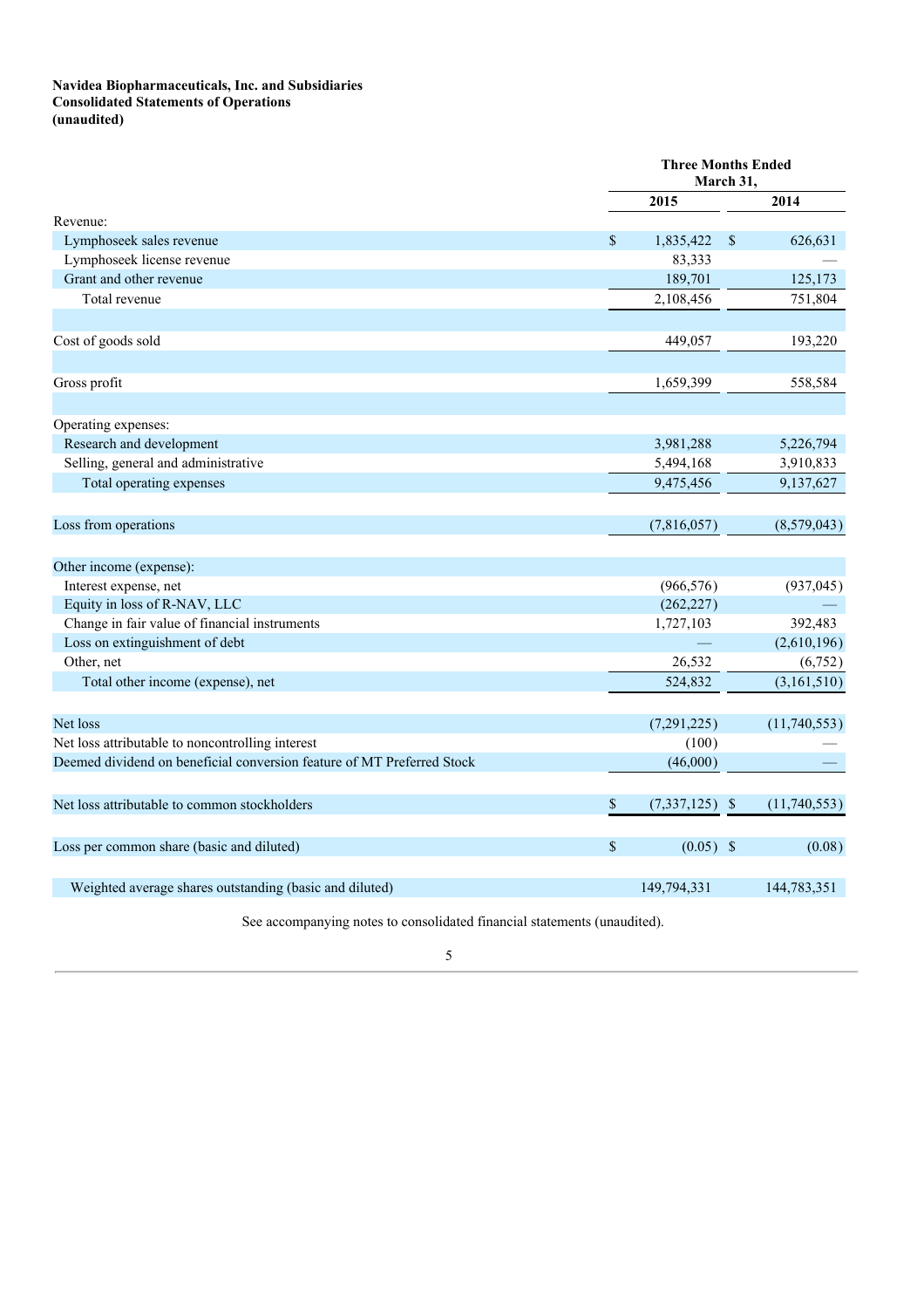### **Navidea Biopharmaceuticals, Inc. and Subsidiaries Consolidated Statement of Stockholders' Deficit (unaudited)**

|                                                                                                  | <b>Preferred Stock</b> |                      | <b>Common Stock</b> |               | <b>Additional</b><br>Paid-In | Accumulated      |              | Non-<br>controlling | Total<br>Stockholders' |
|--------------------------------------------------------------------------------------------------|------------------------|----------------------|---------------------|---------------|------------------------------|------------------|--------------|---------------------|------------------------|
|                                                                                                  | <b>Shares</b>          | Amount               | <b>Shares</b>       | <b>Amount</b> | Capital                      | <b>Deficit</b>   |              | <b>Interest</b>     | <b>Deficit</b>         |
| Balance, December 31, 2014                                                                       | 4,519                  | \$<br>$\overline{4}$ | 150,200,259         | \$150,200     | \$323,030,301                | \$ (352,983,971) | $\mathbb{S}$ |                     | \$<br>(29,803,466)     |
|                                                                                                  |                        |                      |                     |               |                              |                  |              |                     |                        |
| Issued restricted stock                                                                          |                        |                      | 332,000             | 332           |                              |                  |              |                     | 332                    |
| Canceled forfeited restricted<br>stock                                                           |                        |                      | (18,750)            | (19)          | 19                           |                  |              |                     |                        |
| Canceled stock to pay<br>employee tax obligations                                                |                        |                      | (7,645)             | (7)           | $\overline{7}$               |                  |              |                     |                        |
| Issued stock in payment of<br>Board retainers                                                    |                        |                      | 36,839              | 37            | 69,586                       |                  |              |                     | 69,623                 |
| Issued stock to $401(k)$ plan                                                                    |                        |                      | 68,157              | 68            | 117,031                      |                  |              |                     | 117,099                |
| Stock compensation expense                                                                       |                        |                      |                     |               | 1,106,824                    |                  |              |                     | 1,106,824              |
| Net loss                                                                                         |                        |                      |                     |               |                              | (7,291,125)      |              | (100)               | (7,291,225)            |
| Issuance of MT Preferred<br>Stock, net of deemed<br>dividend on beneficial<br>conversion feature |                        |                      |                     |               | (46,000)                     |                  |              | 483,001             | 437,001                |
|                                                                                                  |                        |                      |                     |               |                              |                  |              |                     |                        |
| Balance, March 31, 2015                                                                          | 4,519                  | \$<br>4              | 150,610,860         | \$150,611     | \$324,277,768                | \$ (360,275,096) | S.           | 482,901             | \$<br>(35,363,812)     |

See accompanying notes to consolidated financial statements (unaudited).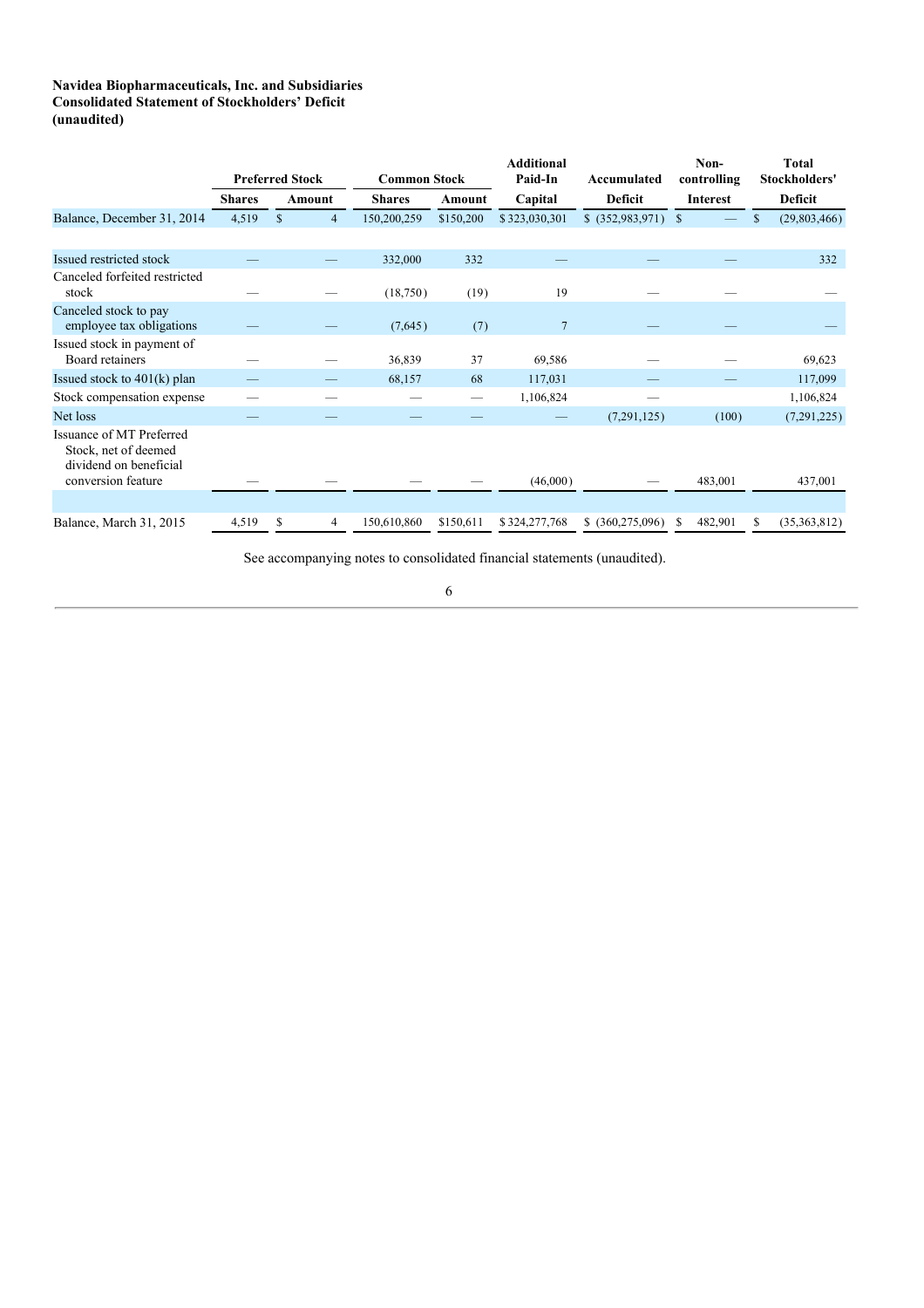#### **Navidea Biopharmaceuticals, Inc. and Subsidiaries Consolidated Statements of Cash Flows (unaudited)**

|                                                                             | Three Months Ended March 31, |                  |    |              |
|-----------------------------------------------------------------------------|------------------------------|------------------|----|--------------|
|                                                                             |                              | 2015             |    | 2014         |
| Cash flows from operating activities:                                       |                              |                  |    |              |
| Net loss                                                                    | \$                           | $(7,291,225)$ \$ |    | (11,740,553) |
| Adjustments to reconcile net loss to net cash used in operating activities: |                              |                  |    |              |
| Depreciation and amortization                                               |                              | 149,822          |    | 111,270      |
| Loss on disposal and abandonment of assets                                  |                              | 5,726            |    | 10,866       |
| Change in inventory reserve                                                 |                              | 120,302          |    |              |
| Amortization of debt discount and issuance costs                            |                              | 212,813          |    | 241,827      |
| Stock compensation expense                                                  |                              | 1,106,824        |    | 693,203      |
| Equity in loss of R-NAV, LLC                                                |                              | 262,227          |    |              |
| Change in fair value of financial instruments                               |                              | (1,727,103)      |    | (392, 483)   |
| Loss on extinguishment of debt                                              |                              |                  |    | 2,610,196    |
| Issued stock to 401(k) plan for employer matching contributions             |                              | 117,099          |    |              |
| Other                                                                       |                              | 48,971           |    |              |
| Changes in operating assets and liabilities:                                |                              |                  |    |              |
| Accounts receivable                                                         |                              | (394, 471)       |    | 563,888      |
| Inventory                                                                   |                              | 240,478          |    | 118,521      |
| Prepaid expenses and other assets                                           |                              | 20,241           |    | 78,533       |
| Accounts payable                                                            |                              | 428,458          |    | 3,901        |
| Accrued and other liabilities                                               |                              | 673,969          |    | (1,471,562)  |
| Deferred revenue                                                            |                              | 1,916,667        |    |              |
| Net cash used in operating activities                                       |                              | (4,109,202)      |    | (9,172,393)  |
| Cash flows from investing activities:                                       |                              |                  |    |              |
| Purchases of equipment                                                      |                              |                  |    | (985, 578)   |
| Proceeds from sales of equipment                                            |                              | 20,300           |    |              |
| Patent and trademark costs                                                  |                              | (5,643)          |    | (7,055)      |
| Net cash provided by (used in) investing activities                         |                              | 14,657           |    | (992, 633)   |
| Cash flows from financing activities:                                       |                              |                  |    |              |
| Proceeds from issuance of MT Preferred Stock and warrants                   |                              | 500,000          |    |              |
| Proceeds from issuance of common stock and short swing profits              |                              | 332              |    | 54,674       |
| Payment of tax withholdings related to stock-based compensation             |                              |                  |    | (70, 914)    |
| Proceeds from notes payable                                                 |                              | 3,000,000        |    | 30,000,000   |
| Payment of debt-related costs                                               |                              |                  |    | (1,750,770)  |
| Principal payments on notes payable                                         |                              |                  |    | (25,000,000) |
| Payments under capital leases                                               |                              | (604)            |    | (527)        |
| Net cash provided by financing activities                                   |                              | 3,499,728        |    | 3,232,463    |
| Net decrease in cash                                                        |                              | (594, 817)       |    | (6,932,563)  |
| Cash, beginning of period                                                   |                              | 5,479,006        |    | 32,939,026   |
| Cash, end of period                                                         | \$                           | 4,884,189        | \$ | 26,006,463   |

See accompanying notes to consolidated financial statements (unaudited).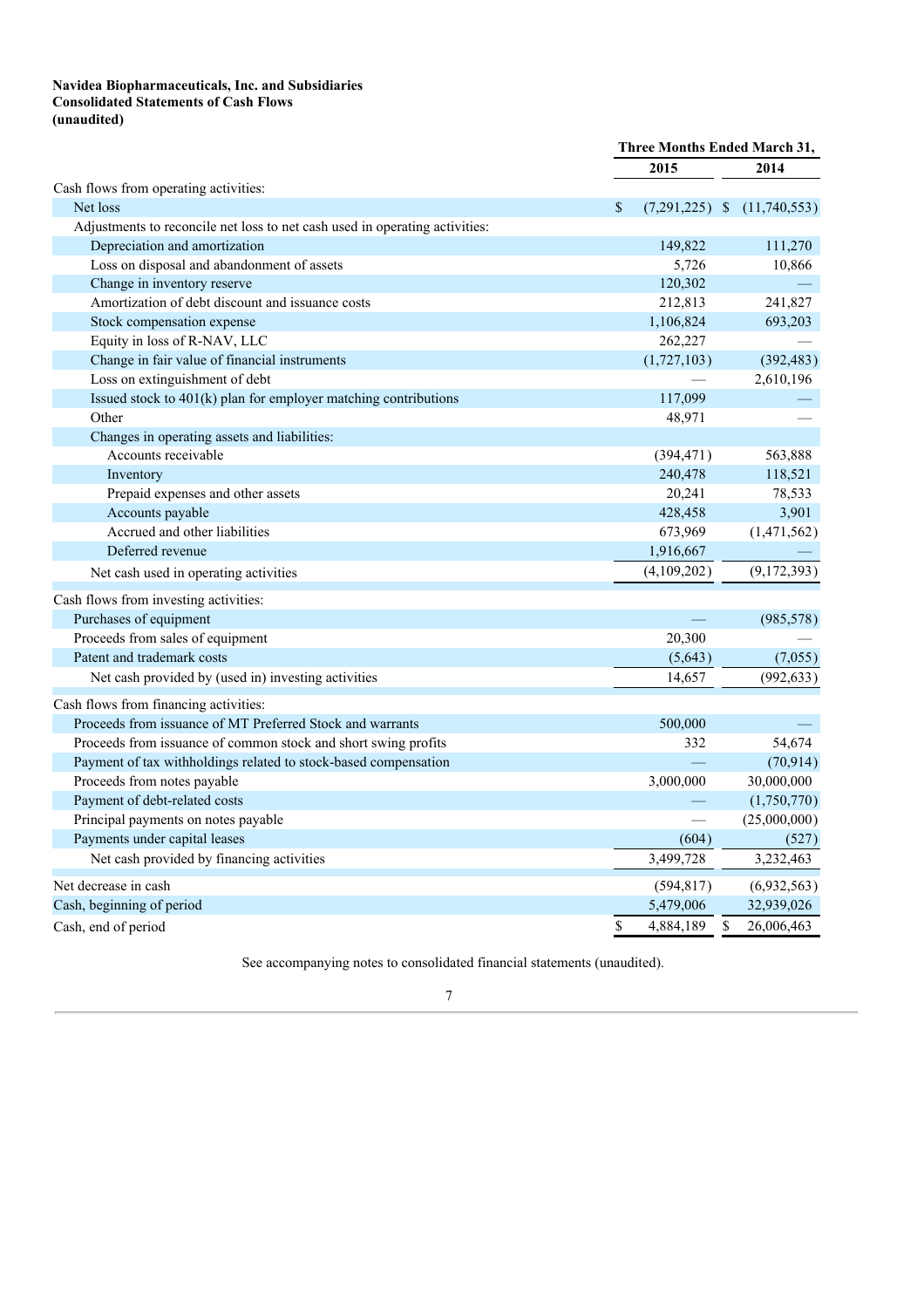#### **Notes to the Consolidated Financial Statements (unaudited)**

#### **1. Summary of Significant Accounting Policies**

**a. Basis of Presentation:** The information presented as of March 31, 2015 and for the three-month periods ended March 31, 2015 and 2014 is unaudited, but includes all adjustments (which consist only of normal recurring adjustments) that the management of Navidea Biopharmaceuticals, Inc. (Navidea, the Company, or we) believes to be necessary for the fair presentation of results for the periods presented. Certain information and footnote disclosures normally included in financial statements prepared in accordance with accounting principles generally accepted in the United States of America have been condensed or omitted pursuant to the rules and regulations of the U.S. Securities and Exchange Commission. The balances as of March 31, 2015 and the results for the interim periods are not necessarily indicative of results to be expected for the year. The consolidated financial statements should be read in conjunction with Navidea's audited consolidated financial statements for the year ended December 31, 2014, which were included as part of our Annual Report on Form 10-K.

Our consolidated financial statements include the accounts of Navidea and our wholly owned subsidiaries, Navidea Biopharmaceuticals Limited and Cardiosonix Ltd, as well as those of our majority-owned subsidiary, Macrophage Therapeutics, Inc. (MT). All significant inter-company accounts were eliminated in consolidation. Navidea's investment in R-NAV is being accounted for using the equity method of accounting and is therefore not consolidated.

**b. Financial Instruments and Fair Value:** In accordance with current accounting standards, the fair value hierarchy prioritizes the inputs to valuation techniques used to measure fair value, giving the highest priority to unadjusted quoted prices in active markets for identical assets or liabilities (Level 1 measurements) and the lowest priority to unobservable inputs (Level 3 measurements). The three levels of the fair value hierarchy are described below:

*Level 1* – Unadjusted quoted prices in active markets that are accessible at the measurement date for identical, unrestricted assets or liabilities;

*Level 2* – Quoted prices in markets that are not active or financial instruments for which all significant inputs are observable, either directly or indirectly; and

*Level 3* – Prices or valuations that require inputs that are both significant to the fair value measurement and unobservable.

A financial instrument's level within the fair value hierarchy is based on the lowest level of any input that is significant to the fair value measurement. In determining the appropriate levels, we perform a detailed analysis of the assets and liabilities whose fair value is measured on a recurring basis. At each reporting period, all assets and liabilities for which the fair value measurement is based on significant unobservable inputs or instruments which trade infrequently and therefore have little or no price transparency are classified as Level 3. See Note 2.

The following methods and assumptions were used to estimate the fair value of each class of financial instruments:

- (1) Cash, accounts receivable, accounts payable, and accrued liabilities: The carrying amounts approximate fair value because of the short maturity of these instruments.
- (2) Notes payable: The carrying value of our debt at March 31, 2015 and December 31, 2014 primarily consists of the face amount of the notes less unamortized discounts. See Note 8. At March 31, 2015 and December 31, 2014, certain notes payable were also required to be recorded at fair value. The estimated fair value of our debt was calculated using a discounted cash flow analysis as well as a probability-weighted Monte Carlo simulation. These valuation methods include Level 3 inputs such as the estimated current market interest rate for similar instruments with similar creditworthiness. For the debt recorded at fair value, unrealized gains and losses on the fair value of the debt are classified in other expenses as a change in the fair value of financial instruments in the consolidated statements of operations. At March 31, 2015, the fair value of our notes payable is approximately \$39.3 million.
- (3) Derivative liabilities: Derivative liabilities are related to certain outstanding warrants which are recorded at fair value. Derivative liabilities totaling \$63,000 as of March 31, 2015 were included in other liabilities on the consolidated balance sheets. No derivative liabilities were outstanding as of December 31, 2014. The assumptions used to calculate fair value as of March 31, 2015 included volatility, a risk-free rate and expected

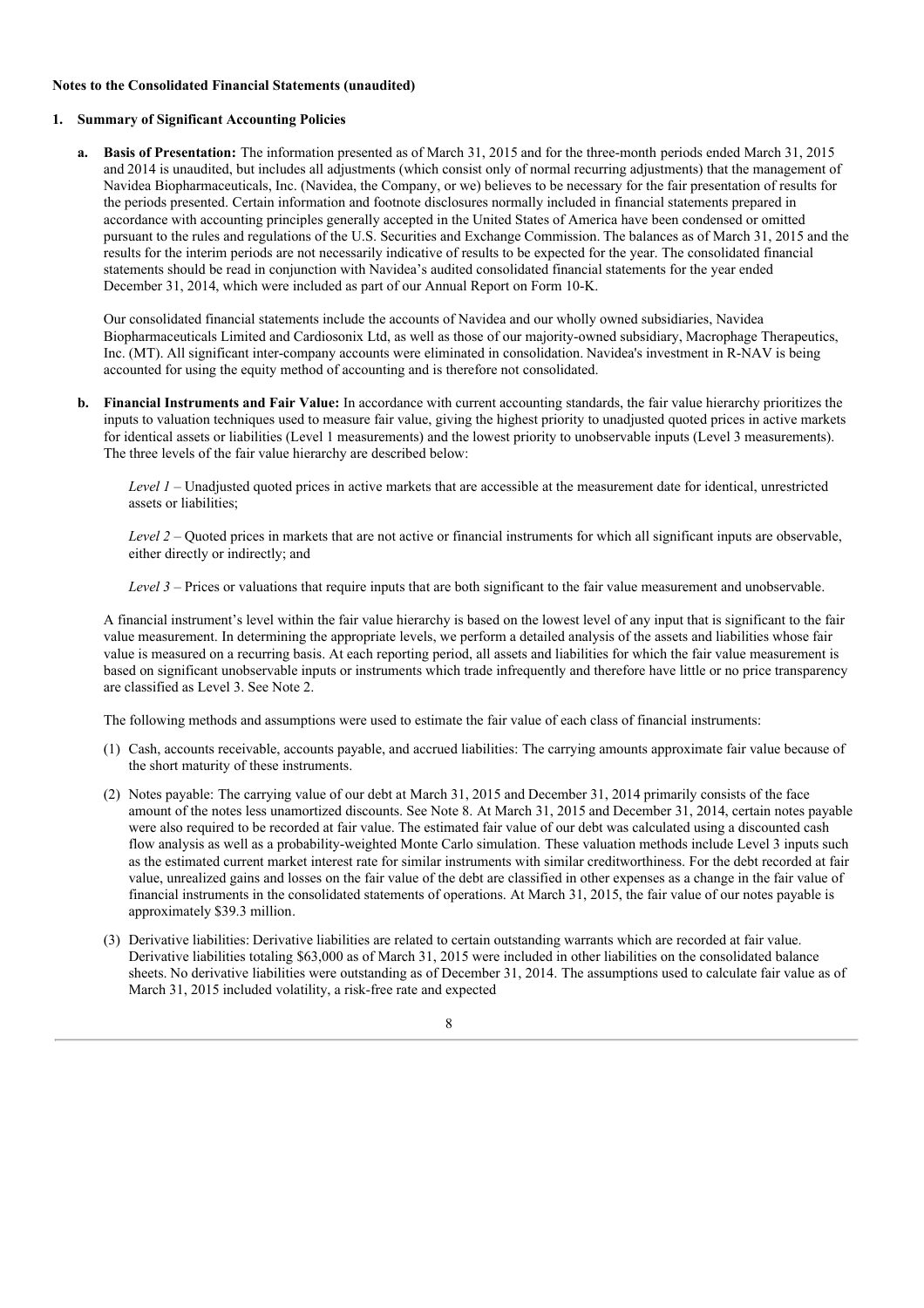dividends. In addition, we considered non-performance risk and determined that such risk is minimal. Unrealized gains and losses on the derivatives are classified in other expenses as a change in the fair value of financial instruments in the statements of operations. See Note 9.

**c. Revenue Recognition:** We currently generate revenue primarily from sales of Lymphoseek. Our standard shipping terms are FOB shipping point, and title and risk of loss passes to the customer upon delivery to a carrier for shipment from Cardinal Health's national distribution center to another point of destination. We generally recognize sales revenue related to sales of our products when the products are shipped. Our customers have no right to return products purchased in the ordinary course of business.

We earn additional revenues based on a percentage of the actual net revenues achieved by Cardinal Health on sales to end customers made during each fiscal year. The amount we charge Cardinal Health related to end customer sales of Lymphoseek are subject to a retroactive annual adjustment. To the extent that we can reasonably estimate the end-customer prices received by Cardinal Health, we record sales based upon these estimates at the time of sale. If we are unable to reasonably estimate end customer sales prices related to products sold, we record revenue related to these product sales at the minimum (i.e., floor) price provided for under our distribution agreement with Cardinal Health.

We also earn revenues related to our licensing and distribution agreements. The terms of these agreements may include payment to us of non-refundable upfront license fees, funding or reimbursement of research and development efforts, milestone payments if specified objectives are achieved, and/or royalties on product sales. We evaluate all deliverables within an arrangement to determine whether or not they provide value on a stand-alone basis. We recognize a contingent milestone payment as revenue in its entirety upon our achievement of a substantive milestone if the consideration earned from the achievement of the milestone (i) is consistent with performance required to achieve the milestone or the increase in value to the delivered item, (ii) relates solely to past performance and (iii) is reasonable relative to all of the other deliverables and payments within the arrangement. We received a non-refundable upfront cash payment of \$2.0 million from SpePharm AG upon execution of the SpePharm License Agreement in March 2015. We have determined that the license and other non-contingent deliverables do not have stand-alone value because the license could not be deemed to be fully delivered for its intended purpose unless we perform our other obligations, including specified development work. Accordingly, they do not meet the separation criteria, resulting in these deliverables being considered a single unit of account. As a result, revenue relating to the upfront cash payment was deferred and is being recognized on a straight-line basis over the estimated obligation period of two years.

We generate additional revenue from grants to support various product development initiatives. We generally recognize grant revenue when expenses reimbursable under the grants have been paid and payments under the grants become contractually due. Lastly, we recognize revenues from the provision of services to R-NAV, LLC and its subsidiaries. See Note 7.

**d. Recent Accounting Pronouncements:** In February 2015, the Financial Accounting Standards Board (FASB) issued Accounting Standards Update (ASU) No. 2015-02, *Amendments to the Consolidation Analysis*. ASU 2015-02 affects reporting entities that are required to evaluate whether they should consolidate certain legal entities. All legal entities are subject to reevaluation under the revised consolidation model. Specifically, the amendments: (i) modify the evaluation of whether limited partnerships and similar legal entities are variable interest entities (VIEs) or voting interest entities, (ii) eliminate the presumption that a general partner should consolidate a limited partnership, and (iii) affect the consolidation analysis of reporting entities that are involved with VIEs, particularly those that have fee arrangements and related party relationships. ASU 2015-02 is effective for public entities for fiscal years, and for interim periods within those fiscal years, beginning after December 15, 2015. The amendments may be applied using a modified retrospective approach or a full retrospective approach. Early adoption is permitted, including adoption in an interim period. We are currently evaluating the impact of our adoption of ASU 2015-02, however we do not expect the adoption of ASU 2015-02 to have a material effect on our consolidated financial statements upon adoption.

In April 2015, the FASB issued ASU No. 2015-03, *Simplifying the Presentation of Debt Issuance Costs*. ASU 2015-003 requires that debt issuance costs related to a recognized debt liability be presented in the balance sheet as a direct deduction from the carrying amount of that debt liability rather than as an asset. The recognition and measurement guidance for debt issuance costs are not affected by ASU 2015-03. ASU 2015-03 is effective for fiscal years beginning after December 15, 2015, and interim periods within those fiscal years. Early adoption is permitted. Entities must apply the amendments in ASU 2015-03 on a retrospective basis. We do not expect the adoption of ASU 2015-03 to have a material effect on our consolidated financial statements upon adoption.

 $\overline{Q}$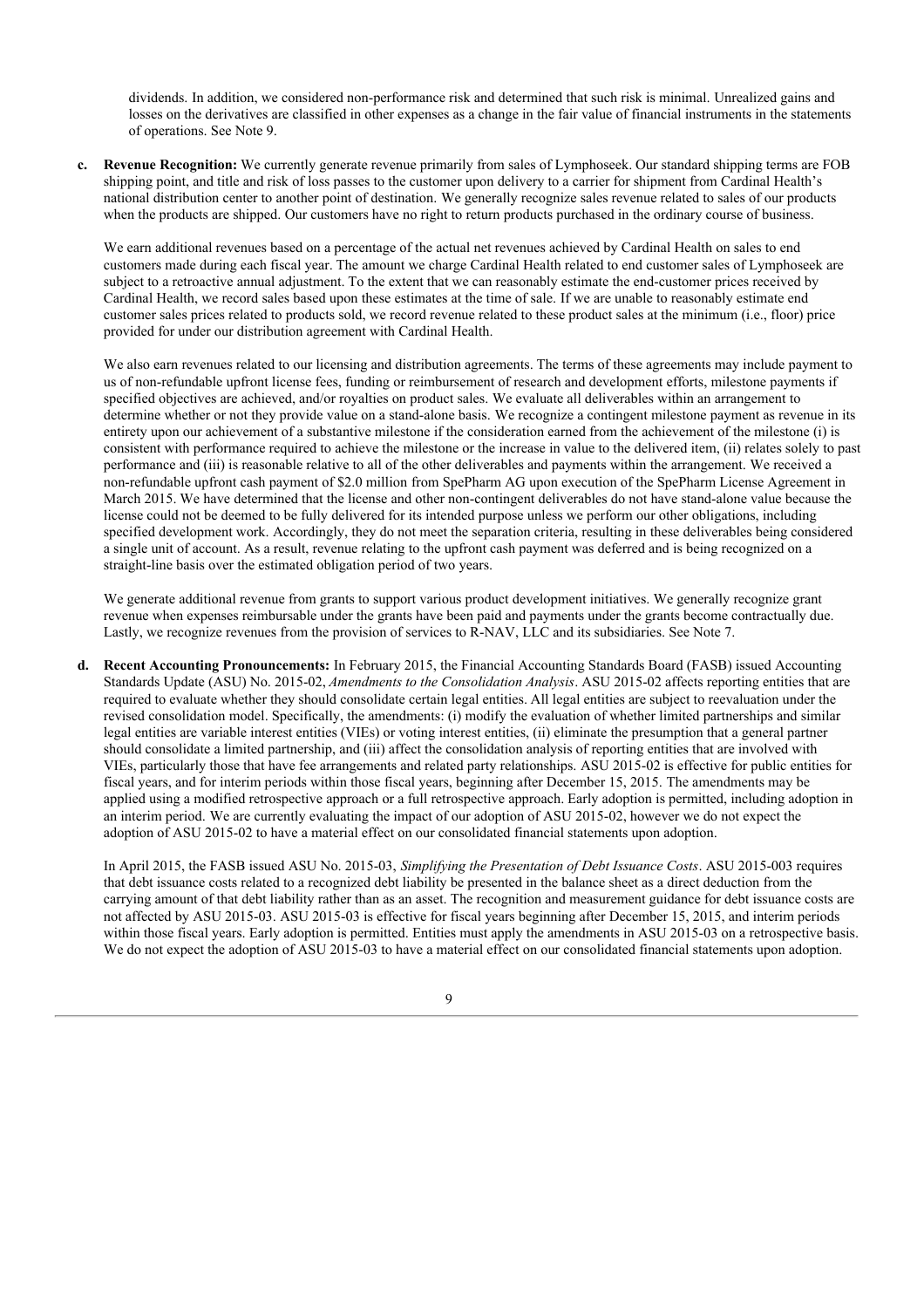### **2. Fair Value**

Platinum-Montaur Life Sciences, LLC (Platinum) has the right to convert all or any portion of the unpaid principal or unpaid interest accrued on any draws subsequent to the second quarter of 2013 under the Platinum credit facility, under certain circumstances. Platinum's option to convert such subsequent draws into common stock was determined to meet the definition of a liability and is included as part of the value of the related notes payable on the consolidated balance sheets. The estimated fair value of the Platinum notes payable is \$6.9 million at March 31, 2015, and will continue to be measured on a recurring basis. See Note 8.

MT issued warrants to purchase 300 shares of MT Common Stock in connection with the sale of 10 shares of MT Preferred Stock in March 2015. In accordance with current accounting guidance, the warrants are required to be accounted for as a derivative liability at fair value, with subsequent changes in fair value included in earnings. The estimated fair value of the MT warrants is \$63,000 at March 31, 2015, and will continue to be measured on a recurring basis. See Notes 6 and 9.

The following tables set forth, by level, financial liabilities measured at fair value on a recurring basis:

|                                  |                                                                                                   |                                                                                         | Liabilities Measured at Fair Value on a Recurring Basis as of March 31, 2015    |                                                               |              |
|----------------------------------|---------------------------------------------------------------------------------------------------|-----------------------------------------------------------------------------------------|---------------------------------------------------------------------------------|---------------------------------------------------------------|--------------|
| <b>Description</b>               | <b>Ouoted Prices in</b><br><b>Active Markets for</b><br><b>Identical Liabilities</b><br>(Level 1) |                                                                                         | <b>Significant Other</b><br><b>Observable Inputs</b><br>(Level 2)               | <b>Significant</b><br><b>Unobservable Inputs</b><br>(Level 3) | Total        |
| Platinum notes payable           | S                                                                                                 |                                                                                         |                                                                                 | \$<br>6,888,661                                               | 6,888,661    |
| Liability related to<br>warrants |                                                                                                   |                                                                                         | Liabilities Measured at Fair Value on a Recurring Basis as of December 31, 2014 | 63,000                                                        | 63,000       |
| <b>Description</b>               |                                                                                                   | <b>Ouoted Prices in Active</b><br><b>Markets for Identical</b><br>Liabilities (Level 1) | <b>Significant Other</b><br><b>Observable Inputs</b><br>(Level 2)               | Significant<br><b>Unobservable Inputs</b><br>(Level 3)        | <b>Total</b> |
| Platinum notes payable           | <sup>\$</sup>                                                                                     |                                                                                         |                                                                                 | 5,615,764                                                     | 5.615.764    |

- **a. Valuation Processes-Level 3 Measurements:** Depending on the instrument, the Company utilizes discounted cash flows, option pricing models, or third-party valuation services to estimate the value of their financial assets and liabilities. Valuations using discounted cash flow methods and certain option pricing models such as Black-Scholes are generally conducted by the Company or by third-party valuation experts. Valuations using complex models such as a Monte Carlo simulation are generally provided to the Company by third-party valuation experts. Each reporting period, the Company provides significant unobservable inputs to the third-party valuation experts based on current internal estimates and forecasts.
- **b. Sensitivity Analysis-Level 3 Measurements:** Changes in the Company's current internal estimates and forecasts are likely to cause material changes in the fair value of certain liabilities. The significant unobservable inputs used in the fair value measurement of the liabilities include the amount and timing of future draws expected to be taken under the Platinum Loan Agreement based on current internal forecasts, management's estimate of the likelihood of actually making those draws as opposed to obtaining other sources of financing, and management's estimate of the likelihood of those draws ultimately resulting in Platinum exercising their conversion option under the Platinum Loan Agreement. Significant increases (decreases) in any of the significant unobservable inputs would result in a higher (lower) fair value measurement. A change in one of the inputs would not necessarily result in a directionally similar change in the others.

There were no Level 1 liabilities outstanding at any time during the three-month periods ended March 31, 2015 and 2014. There were no transfers in or out of our Level 2 liabilities during the three-month periods ended March 31, 2015 or 2014. The change in the estimated fair value of our Level 3 liabilities relating to unrealized gains was \$1.7 million and \$394,000, respectively, which were recorded as changes in fair value of financial instruments during the three-month periods ended March 31, 2015 and 2014.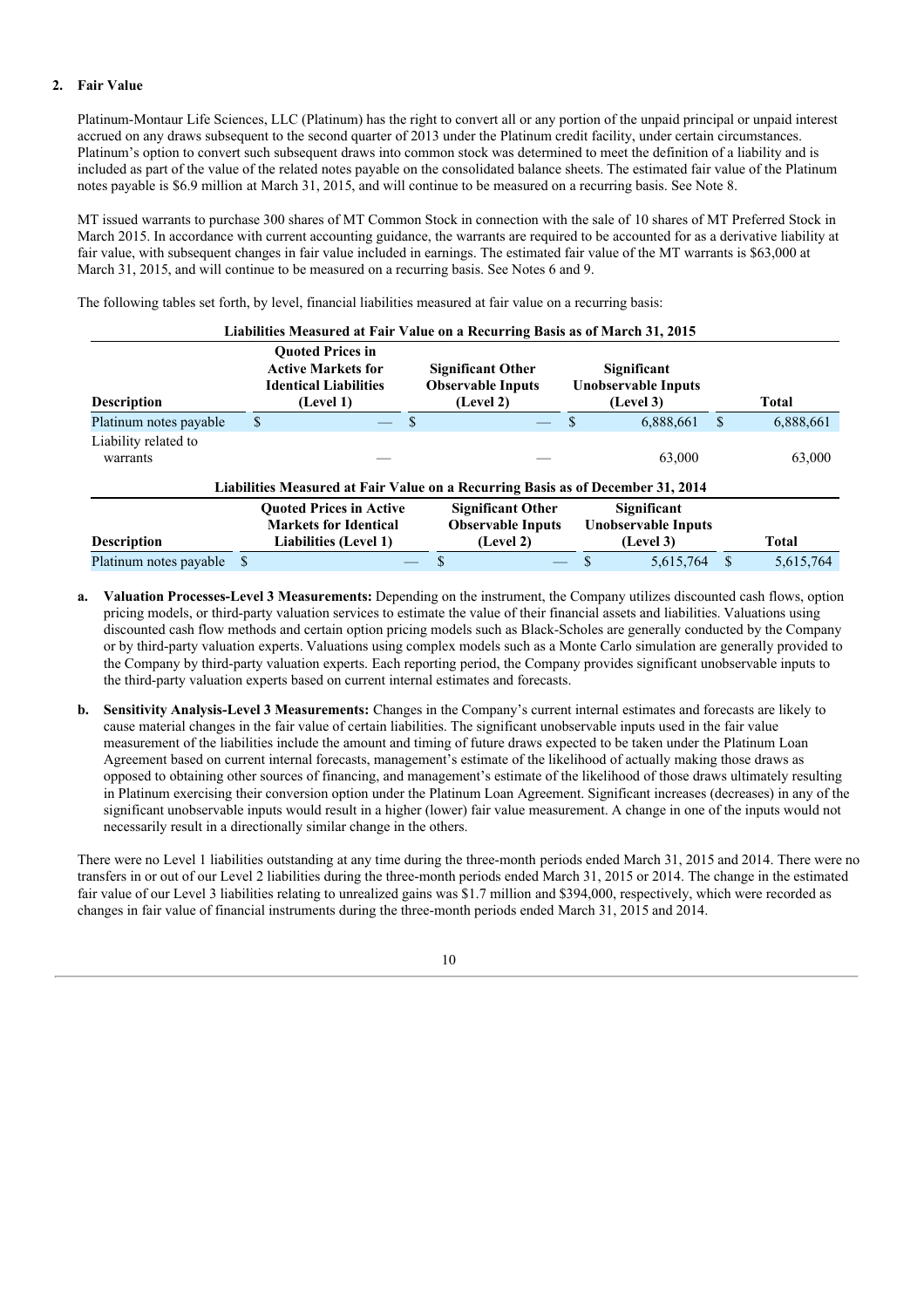#### **3. Stock-Based Compensation**

At March 31, 2015, we have instruments outstanding under two stock-based compensation plans; the Fourth Amended and Restated 2002 Stock Incentive Plan (the 2002 Plan) and the Amended and Restated 2014 Stock Incentive Plan (the 2014 Plan). In addition, we have stock options outstanding that were awarded as an employment inducement in connection with the appointment of our new CEO in October 2014. Currently, under the 2014 Plan, we may grant incentive stock options, nonqualified stock options, and restricted stock awards to full-time employees and directors, and nonqualified stock options and restricted stock awards may be granted to our consultants and agents. Total shares authorized under each plan are 12 million shares and 5 million shares, respectively. Although instruments are still outstanding under the 2002 Plan, the plan has expired and no new grants may be made from it. Under both plans, the exercise price of each option is greater than or equal to the closing market price of our common stock on the date of the grant.

Stock options granted under the 2002 Plan and the 2014 Plan generally vest on an annual basis overone to four years. The stock options that were awarded as an employment inducement in connection with the appointment of our new CEO will vest in three tranches based on certain service and market conditions as defined in the agreement. Outstanding stock options under the plans, if not exercised, generally expire ten years from their date of grant or up to 90 days following the date of an optionee's separation from employment with the Company. We issue new shares of our common stock upon exercise of stock options.

Stock-based payments to employees and directors, including grants of stock options, are recognized in the consolidated statements of operations based on their estimated fair values. The fair value of each stock option award is estimated on the date of grant using the Black-Scholes option pricing model. Expected volatilities are based on the Company's historical volatility, which management believes represents the most accurate basis for estimating expected future volatility under the current circumstances. Navidea uses historical data to estimate forfeiture rates. The expected term of stock options granted is based on the vesting period and the contractual life of the options. The risk-free rate is based on the U.S. Treasury yield in effect at the time of the grant.

The portion of the fair value of stock-based awards that is ultimately expected to vest is recognized as compensation expense over either (1) the requisite service period or (2) the estimated performance period. Restricted stock awards are valued based on the closing stock price on the date of grant and amortized ratably over the estimated life of the award. Restricted stock may vest based on the passage of time, or upon occurrence of a specific event or achievement of goals as defined in the grant agreements. In such cases, we record compensation expense related to grants of restricted stock based on management's estimates of the probable dates of the vesting events. Stock-based awards that do not vest because the requisite service period is not met prior to termination result in reversal of previously recognized compensation cost.

For the three-month periods ended March 31, 2015 and 2014, our total stock-based compensation expense was approximately \$1.1 million and \$693,000, respectively. We have not recorded any income tax benefit related to stock-based compensation in either of the three-month periods ended March 31, 2015 and 2014.

A summary of the status of our stock options as of March 31, 2015, and changes during the three-month period then ended, is presented below:

|                                    | Three Months Ended March 31, 2015 |     |                                                 |                                                         |    |                                 |  |  |
|------------------------------------|-----------------------------------|-----|-------------------------------------------------|---------------------------------------------------------|----|---------------------------------|--|--|
|                                    | Number of<br><b>Options</b>       |     | Weighted<br>Average<br><b>Exercise</b><br>Price | Weighted<br>Average<br>Remaining<br>Contractual<br>Life |    | Aggregate<br>Intrinsic<br>Value |  |  |
| Outstanding at beginning of period | 5,345,764                         | \$. | 2.16                                            |                                                         |    |                                 |  |  |
| Granted                            | 1,169,100                         |     | 1.69                                            |                                                         |    |                                 |  |  |
| Outstanding at end of period       | 6,514,864                         | \$. | 2.07                                            | 7.7 years                                               | \$ | 877,344                         |  |  |
|                                    |                                   |     |                                                 |                                                         |    |                                 |  |  |
| Exercisable at end of period       | 2,880,199                         | \$  | 2.31                                            | 5.9 years                                               | \$ | 534,643                         |  |  |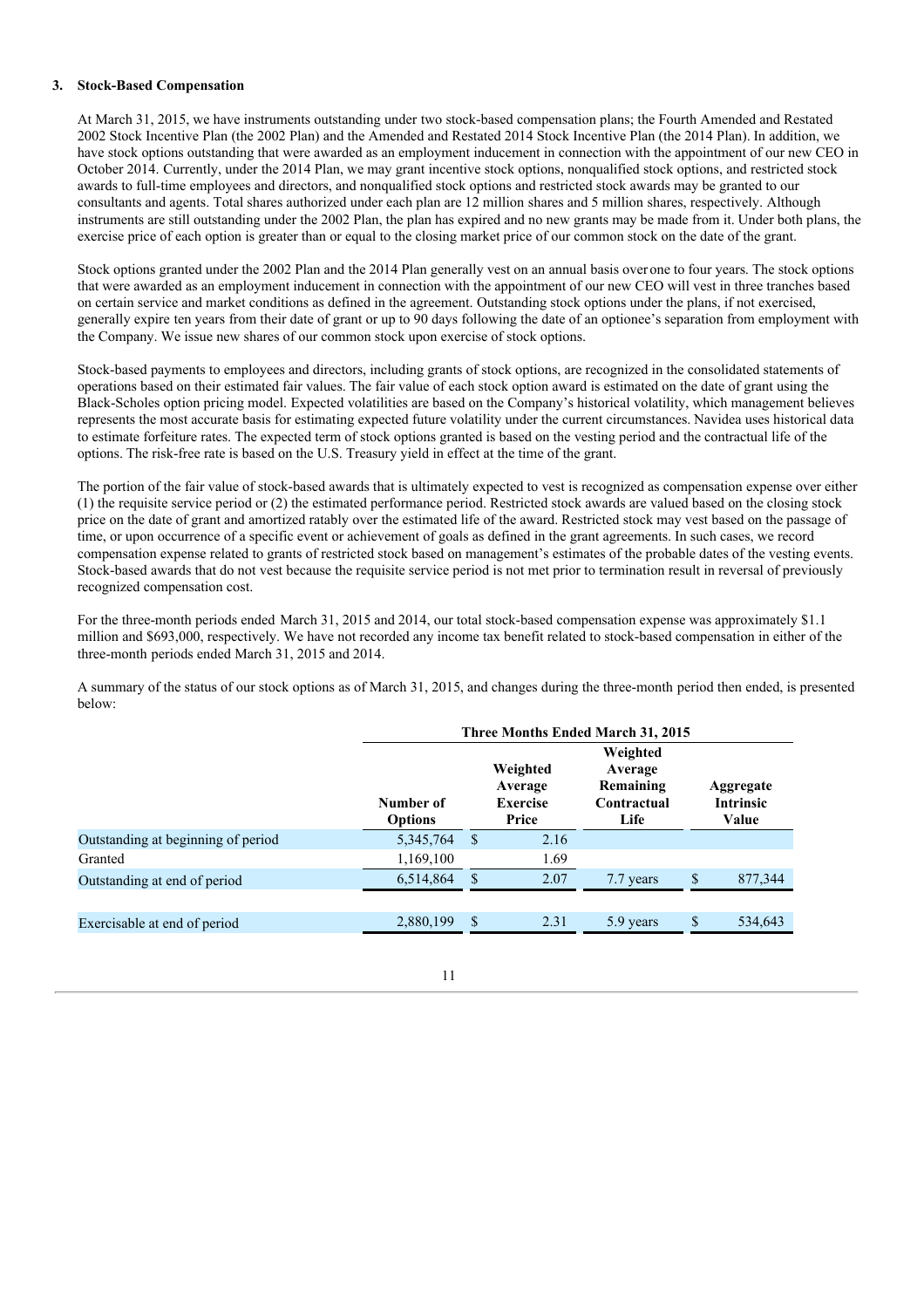A summary of the status of our unvested restricted stock as of March 31, 2015, and changes during the three-month period then ended, is presented below:

|                                 |                            | <b>Three Months Ended March</b><br>31, 2015                   |
|---------------------------------|----------------------------|---------------------------------------------------------------|
|                                 | Number of<br><b>Shares</b> | Weighted<br>Average<br><b>Grant-Date</b><br><b>Fair Value</b> |
| Unvested at beginning of period | 498,250                    | -S<br>1.91                                                    |
| Granted                         | 332,000                    | 1.73                                                          |
| Vested                          | (140,000)                  | 2.28                                                          |
| Forfeited                       | (18,750)                   | 1.26                                                          |
| Unvested at end of period       | 671,500                    | 1.76<br>S                                                     |

In February 2015, 120,000 shares of restricted stock held by non-employee directors with an aggregate fair value of \$193,000 vested as scheduled according to the terms of the restricted stock agreements. In March 2015, 20,000 shares of restricted stock held by an employee with an aggregate fair value of \$33,000 vested as scheduled according to the terms of a restricted stock agreement.

As of March 31, 2015, there was approximately \$2.1 million of total unrecognized compensation expense related to unvested stockbased awards, which we expect to recognize over the remaining weighted average vesting term of 2.1 years.

#### **4. Earnings (Loss) Per Share**

Basic earnings (loss) per share is calculated by dividing net income (loss) attributable to common stockholders by the weighted-average number of common shares and, except for periods with a loss from operations, participating securities outstanding during the period. Diluted earnings (loss) per share reflects additional common shares that would have been outstanding if dilutive potential common shares had been issued. Potential common shares that may be issued by the Company include convertible debt, convertible preferred stock, options and warrants.

Diluted earnings (loss) per common share for the three-month periods ended March 31, 2015 and 2014 excludes the effects of 20.1 million and 19.2 million common share equivalents, respectively, since such inclusion would be anti-dilutive. The excluded shares consist of common shares issuable upon exercise of outstanding stock options and warrants, and upon the conversion of convertible debt and convertible preferred stock.

The Company's unvested stock awards contain nonforfeitable rights to dividends or dividend equivalents, whether paid or unpaid (referred to as "participating securities"). Therefore, the unvested stock awards are required to be included in the number of shares outstanding for both basic and diluted earnings per share calculations. However, due to our loss from continuing operations, approximately 672,000 and 605,000 shares of unvested restricted stock were excluded in determining basic and diluted loss per share for the three-month periods ended March 31, 2015 and 2014, respectively, because such inclusion would be anti-dilutive.

#### **5. Inventory**

All components of inventory are valued at the lower of cost (first-in, first-out) or market. We adjust inventory to market value when the net realizable value is lower than the carrying cost of the inventory. Market value is determined based on estimated sales activity and margins.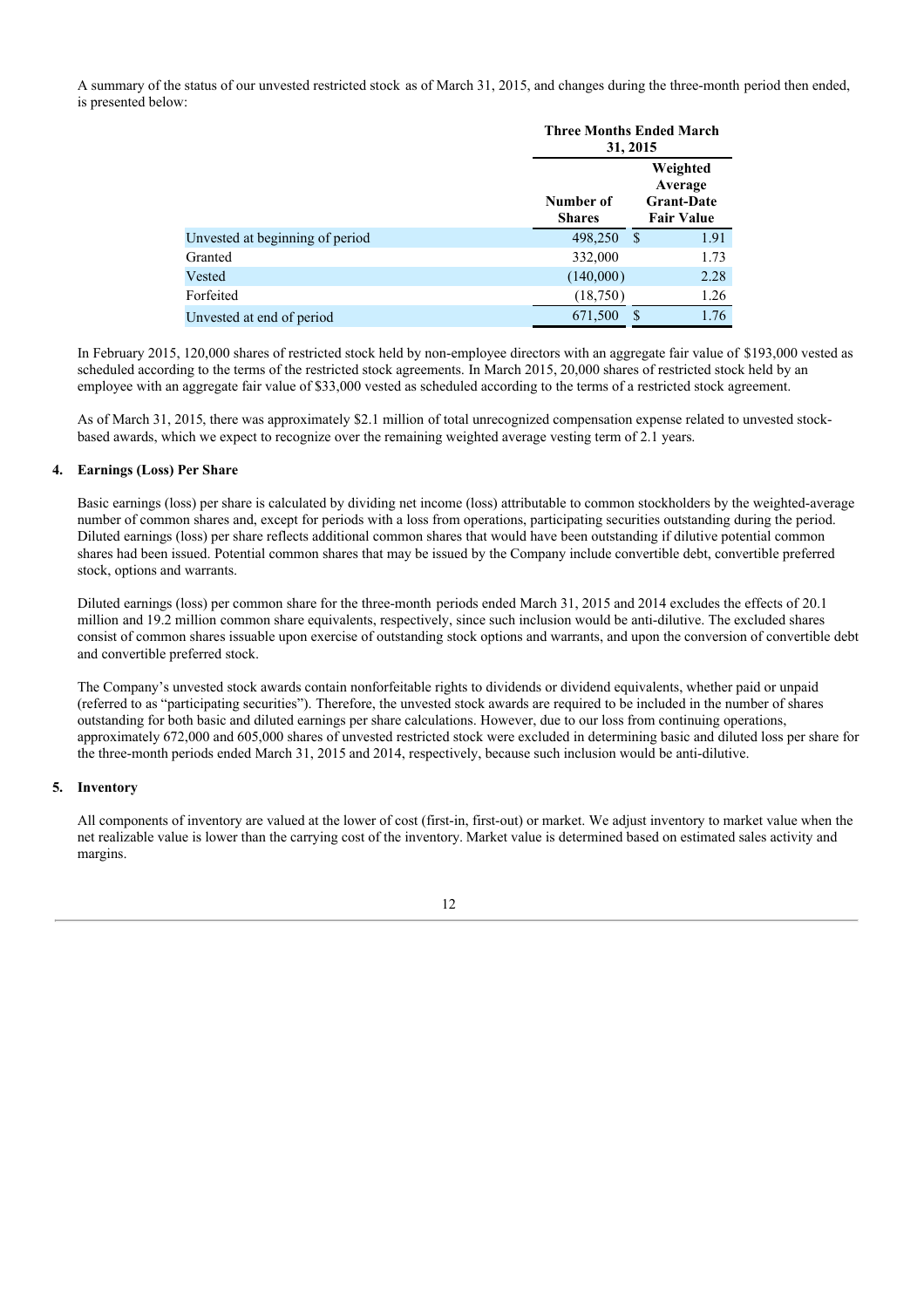The components of inventory as of March 31, 2015 and December 31, 2014, net of reserves of \$659,000 and \$539,000, respectively, are as follows:

|                 | <b>March 31, 2015</b><br>(unaudited) | December 31,<br>2014 |
|-----------------|--------------------------------------|----------------------|
| Work-in-process | 360,442                              | 495,449              |
| Finished goods  | 211,163                              | 436,936              |
| Total           | 571,605                              | 932,385              |

During the three-month period ended March 31, 2015, we reserved an additional \$120,000 of materials related to production issues. During the three-month periods ended March 31, 2015 and 2014, we wrote off \$37,000 and \$10,000, respectively, of previously capitalized Lymphoseek inventory due to the consumption of the Lymphoseek material for product testing and development purposes.

We estimate a reserve for obsolete inventory based on management's judgment of probable future commercial use, which is based on an analysis of current inventory levels, estimated future sales and production rates, and estimated shelf lives.

### **6. Investment in Macrophage Therapeutics, Inc.**

In March 2015, MT, our previously wholly-owned subsidiary, entered into a Securities Purchase Agreement to sell up to50 shares of its Series A Convertible Preferred Stock (MT Preferred Stock) and warrants to purchase up to 1,500 common shares of MT (MT Common Stock) to Platinum-Montaur Life Sciences, LLC (Platinum) and Dr. Michael Goldberg for a purchase price of \$50,000 per unit. A unit consists of one share of MT Preferred Stock and 30 warrants to purchase MT Common Stock. Under the agreement, 40% of the MT Preferred Stock and warrants are committed to be purchased by Dr. Goldberg, and the balance by Platinum. The full 50 shares of MT Preferred Stock and warrants to be sold under the agreement are convertible into, and exercisable for, MT Common Stock representing an aggregate 1% interest on a fully converted and exercised basis. Navidea owns the remainder of the MT Common Stock. On March 11, 2015, definitive agreements with the investors were signed for the sale of the first tranche of 10 shares of MT Preferred Stock and warrants to purchase 300 shares of MT Common Stock to these investors, with gross proceeds to MT of \$500,000. The MT Common Stock held by parties other than Navidea is reflected on the consolidated balance sheets as a noncontrolling interest.

In accordance with current accounting guidance, the warrants are required to be accounted for separately as a derivative liability at fair value, with subsequent changes in fair value to be included in earnings. The fair value of the warrants was estimated to be \$63,000 at issuance and at March 31, 2015. In addition, the conversion option within the MT Preferred Stock was determined to be a beneficial conversion feature. The conversion option was immediately convertible upon issuance, resulting in a deemed dividend of \$46,000 related to the beneficial conversion feature. Finally, certain provisions of the Securities Purchase Agreement obligate the investors to acquire the remaining MT Preferred Stock and related warrants for \$2.0 million at the option of MT. The estimated relative fair value of this put option was \$113,000 at issuance based on the Black-Scholes option pricing model and is classified within stockholders' equity.

In addition, we entered into a Securities Exchange Agreement with the investors providing them an option to exchange their MT Preferred Stock for our common stock in the event that MT has not completed a public offering with gross proceeds to MT of at least \$50 million by the second anniversary of the closing of the initial sale of MT Preferred Stock, at an exchange rate per share obtained by dividing \$50,000 by the greater of (i) 80% of the twenty-day volume weighted average price per share of our common stock on the second anniversary of the initial closing or (ii) \$3.00. To the extent that the investors do not timely exercise their exchange right, MT has the right to redeem their MT Preferred Stock for a price equal to \$58,320 per share. We also granted MT an exclusive license for certain therapeutic applications of the Manocept technology.

### **7. Investment in R-NAV, LLC**

Navidea's investment in R-NAV, LLC (R-NAV) of approximately 33% is being accounted for using the equity method of accounting. Navidea's equity in the loss of R-NAV was \$262,227 for the three-month period ended March 31, 2015. The Company's obligation to provide \$500,000 of in-kind services to R-NAV is being recognized as those services are provided. The Company provided \$21,000 of in-kind services during the three-month period ended March 31, 2015. As of March 31, 2015, the Company has \$441,000 of in-kind services remaining to provide under this obligation.

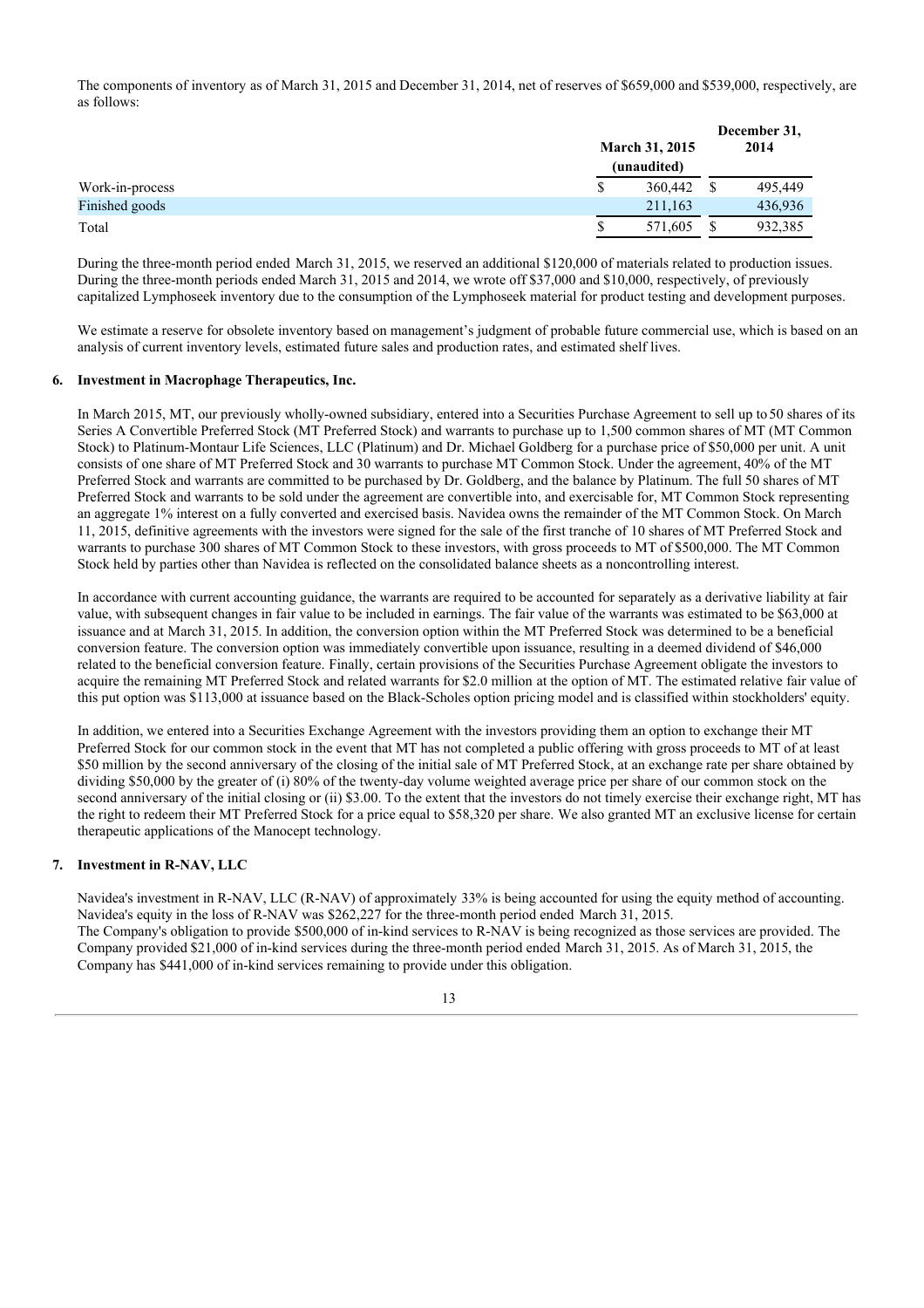#### **8. Notes Payable**

In March 2014, we executed a Loan and Security Agreement (the Oxford Loan Agreement) with Oxford Finance, LLC (Oxford), providing for a loan to the Company of \$30 million. Pursuant to the Oxford Loan Agreement, we issued Oxford: (1) Term Notes in the aggregate principal amount of \$30 million, bearing interest at 8.5% (the Oxford Notes), and (2) Series KK warrants to purchase an aggregate of 391,032 shares of our common stock at an exercise price of \$1.918 per share, expiring in March 2021 (the Series KK warrants). We began making monthly payments of interest only on April 1, 2014, and monthly payments of principal and interest beginning April 1, 2015. As of March 31, 2015, the outstanding principal balance of the Oxford Loan Notes was \$30 million, and we were in compliance with all covenants of the Oxford Loan Agreement.

In connection with the Oxford Loan Agreement, the Company recorded a debt discount related to the issuance of the Series KK Warrants and other fees to the lenders totaling \$3.0 million. Debt issuance costs directly attributable to the Oxford Loan Agreement, totaling \$120,000, were recorded as a non-current asset on the consolidated balance sheet on the closing date. The debt discount and debt offering costs are being amortized as non-cash interest expense using the effective interest method over the term of the Oxford Loan Agreement. As of March 31, 2015, the balance of the debt discount was \$2.2 million, and the balance of the debt issuance costs was \$81,000.

Our loan agreement with Platinum, as amended, provides us with a credit facility of up to\$50 million (the Second Amended Platinum Note). The Company borrowed an additional \$3.0 million under the Second Amended Platinum Note during the three months ended March 31, 2015. The Second Amended Platinum Note is reflected on the consolidated balance sheets at its estimated fair value, which includes the estimated fair value of an embedded conversion option. A net decrease in the estimated fair value of the Second Amended Platinum Note of \$1.7 million was recorded as a non-cash change in fair value of financial instruments during the three-month period ended March 31, 2015. The estimated fair value of the Second Amended Platinum Note was \$6.9 million as of March 31, 2015. As of March 31, 2015, the outstanding principal balance of the Second Amended Platinum Note was approximately \$6.2 million, with \$28.8 million still available under the credit facility.

As of March 31, 2015, the outstanding principal balance of the Note Payable to R-NAV was \$666,666.

During the three-month periods ended March 31, 2015 and 2014, we recorded interest expense of \$967,000 and \$944,000, respectively, related to our notes payable. Of these amounts, \$213,000 and \$242,000, respectively, related to amortization of the debt discounts and deferred financing costs related to our notes payable.

### **9. Derivative Instruments**

Certain embedded features of our convertible securities, notes payable, or warrants to purchase our common stock, may be treated as derivative liabilities. The estimated fair values of the derivative liabilities are recorded as non-current liabilities on the consolidated balance sheet. Changes in the estimated fair values of the derivative liabilities are recorded in the consolidated statement of operations as non-cash income (expense). We do not use derivative instruments for hedging of market risks or for trading or speculative purposes.

At March 31, 2015, derivative liabilities consist of warrants to purchase MT Common Stock, issued to Platinum and Dr. Michael Goldberg. Derivative liabilities outstanding during the three-month period ended March 31, 2014 consisted of a Series JJ warrant issued to Crede CG III, Ltd. related to a 2013 registered direct public offering. The Series JJ warrant was exchanged for common stock during the fourth quarter of 2014. The net effect of marking the Company's derivative liabilities to market during the three-month period ended March 31, 2014 resulted in changes in the estimated fair value of the derivative liabilities relating to unrealized losses of approximately \$1,000 which were recorded as changes in the fair value of financial instruments. The total estimated fair value of our derivative liabilities was \$63,000 as of March 31, 2015. See Note 1b(3).

#### **10. Equity**

During the three-month period ended March 31, 2015, we issued 36,839 shares of our common stock valued at \$70,000 to certain members of our Board of Directors as payment in lieu of cash for a portion of their fourth quarter 2014 compensation.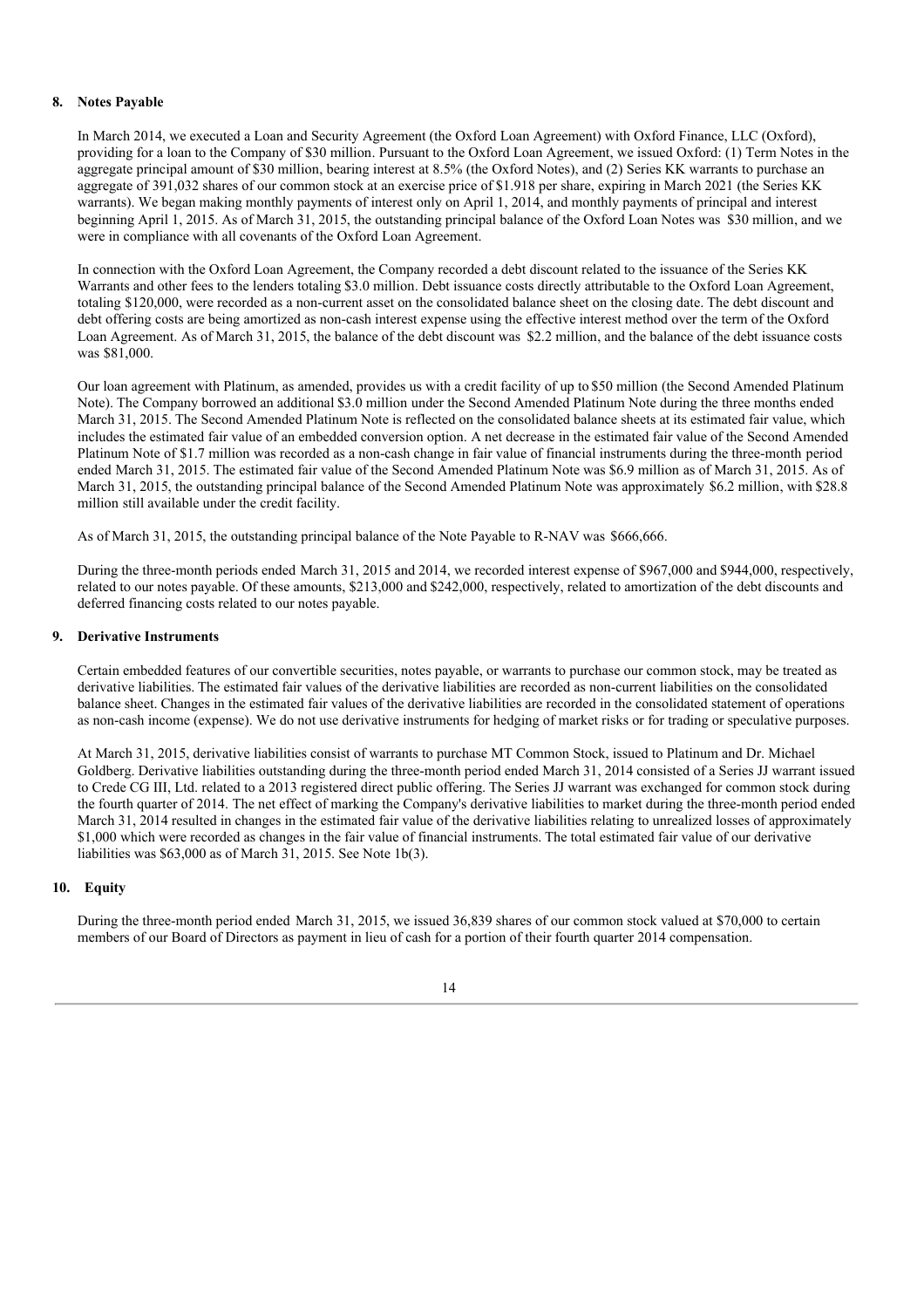As of March 31, 2015, there are 4,519 shares of Series B Preferred Stock outstanding which are convertible into 14,777,130 shares of our common stock.

#### **11. Stock Warrants**

At March 31, 2015, there are 1.8 million warrants outstanding to purchase Navidea's common stock. The warrants are exercisable at prices ranging from \$1.918 to \$3.04 per share with a weighted average exercise price of\$2.27 per share.

In addition, at March 31, 2015, there are 300 warrants outstanding to purchase MT Common Stock. The warrants are exercisable at \$2,000 per share.

#### **12. Reduction in Force**

In March 2015, the Company initiated a reduction in force that will include seven staff members and four executives. Three of the executives will continue as employees during transition periods of varying lengths, depending upon the nature and extent of responsibilities to be transitioned or wound down. As of March 31, 2015, the specific terms of the transition and separation of two of the executives were still being determined.

During the three-month period ended March 31, 2015, the Company recognized approximately \$1.4 million of net expense as a result of the reduction in force, which includes actual and estimated separation costs as well as the impact of accelerated vesting or forfeiture of certain equity awards resulting from the separation of \$372,000.

A summary of changes in accrued separation costs during the three-month period ended March 31, 2015 is presented below:

| Accrued separation costs, beginning of period       | 449.351    |
|-----------------------------------------------------|------------|
| Payments related to May 2014 reduction in force     | (405, 187) |
| Charges incurred with March 2015 reduction in force | 1.039.598  |
| Payments related to March 2015 reduction in force   | (28, 630)  |
| Accrued separation costs, end of period             | 1,055,132  |

The following table summarizes the remaining accrued separation costs, including estimated employer payroll tax obligations, related to the Company's reduction in force, which are included in accrued liabilities and other on the consolidated balance sheet as of March 31, 2015:

|                                                  | As of<br><b>March 31, 2015</b> |
|--------------------------------------------------|--------------------------------|
| Separation payments, including payroll taxes     | 964.013                        |
| Estimated cost of continuing healthcare coverage | 91.119                         |
|                                                  | 1.055.132                      |

### **13. Income Taxes**

Income taxes are accounted for under the asset and liability method. Deferred tax assets and liabilities are recognized for the future tax consequences attributable to differences between the financial statement carrying amounts of existing assets and liabilities and their respective tax bases, and operating loss and tax credit carryforwards. Deferred tax assets and liabilities are measured using enacted tax rates expected to apply to taxable income in the years in which those temporary differences are expected to be recovered or settled. The effect on deferred tax assets and liabilities of a change in tax rates is recognized in income in the period that includes the enactment date. Due to the uncertainty surrounding the realization of the deferred tax assets in future tax returns, all of the deferred tax assets have been fully offset by a valuation allowance at March 31, 2015 and December 31, 2014.

Current accounting standards include guidance on the accounting for uncertainty in income taxes recognized in the financial statements. Such standards also prescribe a recognition threshold and measurement model for the financial statement recognition of a tax position taken, or expected to be taken, and provides guidance on derecognition, classification, interest and penalties, accounting in interim periods, disclosure and transition. The Company believes that

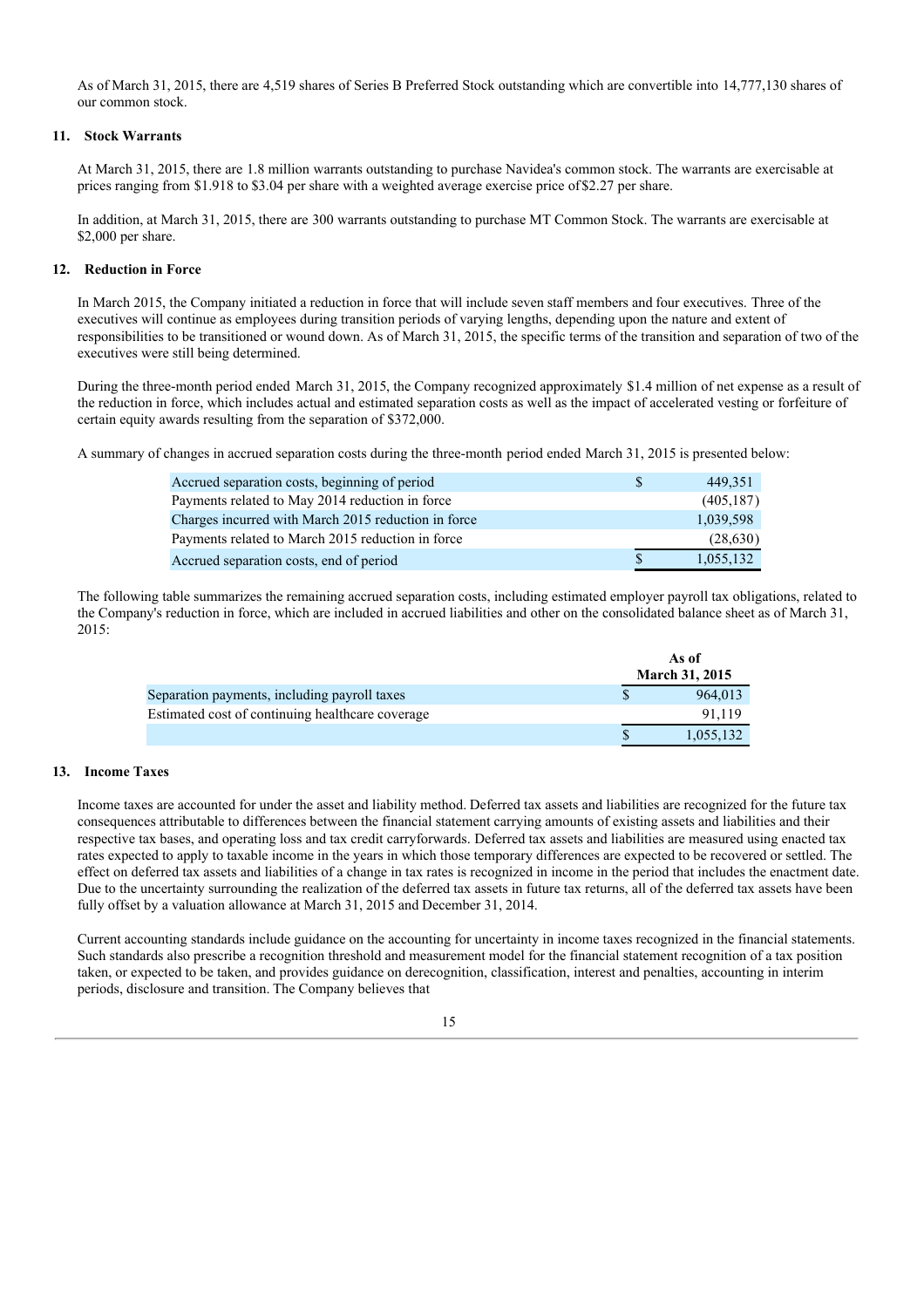the ultimate deductibility of all tax positions is highly certain, although there is uncertainty about the timing of such deductibility. As a result, no liability for uncertain tax positions was recorded as of March 31, 2015 or December 31, 2014 and we do not expect any significant changes in the next twelve months. Should we need to accrue interest or penalties on uncertain tax positions, we would recognize the interest as interest expense and the penalties as a selling, general and administrative expense. As of March 31, 2015, tax years 2011-2014 remained subject to examination by federal and state tax authorities.

#### **14. Segments**

We report information about our operating segments using the "management approach" in accordance with current accounting standards. This information is based on the way management organizes and reports the segments within the enterprise for making operating decisions and assessing performance. Our reportable segments are identified based on differences in products, services and markets served. There were no inter-segment sales. Prior to 2015, our products and development programs were all related to diagnostic substances. Our majority-owned subsidiary, Macrophage Therapeutics, Inc., was formed and received initial funding during the first quarter of 2015, which resulted in a re-evaluation of the Company's segment determination. We now manage our business based on two primary types of drug products: (i) diagnostic substances, including Lymphoseek and our Manocept platform, our R-NAV subsidiary, NAV4694 and NAV5001, and (ii) therapeutic development programs, including all development programs undertaken by Macrophage Therapeutics, Inc.

The information in the following table is derived directly from each reportable segment's financial reporting.

| (\$ amounts in thousands)                                                                             |              |                    |                     |           |              |
|-------------------------------------------------------------------------------------------------------|--------------|--------------------|---------------------|-----------|--------------|
| Three Months Ended March 31, 2015                                                                     |              | <b>Diagnostics</b> | <b>Therapeutics</b> | Corporate | <b>Total</b> |
| Lymphoseek sales revenue:                                                                             |              |                    |                     |           |              |
| United States <sup>1</sup>                                                                            | $\mathbb{S}$ | $1,831$ \$         |                     | \$<br>\$  | 1,831        |
| International                                                                                         |              | 6                  |                     |           | 6            |
| Lymphoseek license revenue                                                                            |              | 83                 |                     |           | 83           |
| Grant and other revenue                                                                               |              | 190                |                     |           | 190          |
| Total revenue                                                                                         |              | 2,108              |                     |           | 2,108        |
| Research and development expenses                                                                     |              | 3,895              | 86                  |           | 3,981        |
| Selling, general and administrative expenses,<br>excluding depreciation and amortization <sup>2</sup> |              | 2,042              | 14                  | 3,324     | 5,380        |
| Depreciation and amortization                                                                         |              | 72                 |                     | 78        | 150          |
| Loss from operations <sup>3</sup>                                                                     |              | (4,315)            | (100)               | (3,401)   | (7,816)      |
| Other income (expense), excluding<br>equity in the loss of R-NAV, LLC <sup>4</sup>                    |              |                    |                     | 787       | 787          |
| Equity in the loss of R-NAV, LLC                                                                      |              |                    |                     | (262)     | (262)        |
| Loss attributable to common stockholders                                                              |              | (4,315)            | (146)               | (2,876)   | (7, 337)     |
| Total assets, net of depreciation and amortization:                                                   |              |                    |                     |           |              |
| <b>United States</b>                                                                                  |              | 3,334              | 7                   | 7,078     | 10,419       |
| International                                                                                         |              | 496                |                     | 3         | 499          |
| Capital expenditures                                                                                  |              |                    |                     |           |              |

<sup>1</sup> All sales to Cardinal Health are made in the United States; Cardinal distributes the product throughout the U.S. through its network of nuclear pharmacies.

<sup>2</sup> General and administrative expenses, excluding depreciation and amortization, represent costs that relate to the general administration of the Company and as such are not currently allocated to our individual reportable segments. Marketing and selling expenses are allocated to our individual reportable segments.

<sup>3</sup> Loss from operations does not reflect the allocation of certain selling, general and administrative expenses, excluding depreciation and amortization, to our individual reportable segments.

<sup>4</sup> Amounts consist primarily of interest income, interest expense and changes in fair value of financial instruments, which are not currently allocated to our individual reportable segments.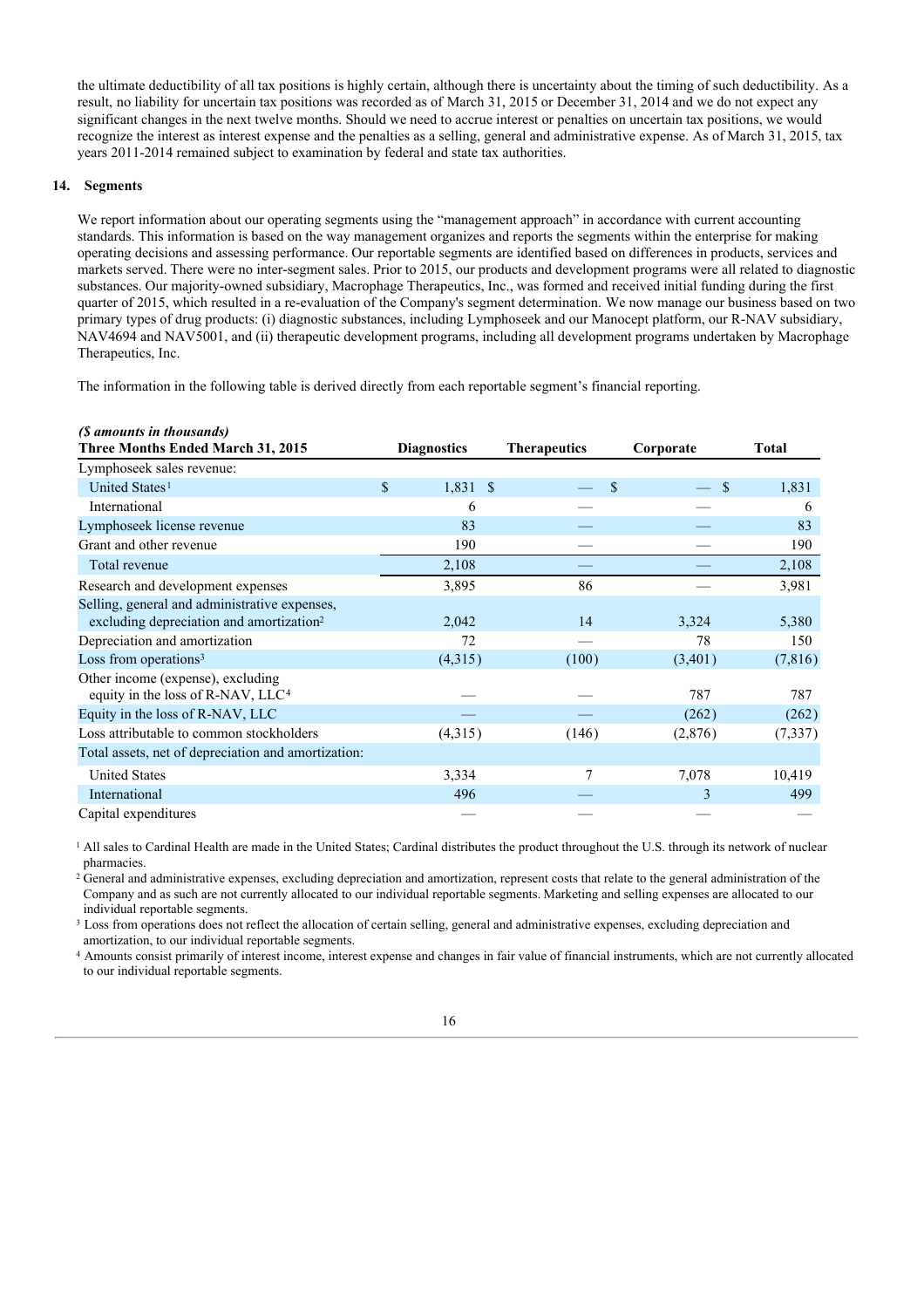#### **15. Supplemental Disclosure for Statements of Cash Flows**

During the three-month periods ended March 31, 2015 and 2014, we paid interest aggregating \$701,000 and \$907,000, respectively. During the three-month period ended March 31, 2015, we issued 68,157 shares of our common stock as employer matching contributions to our 401(k) plan valued at \$117,000.

In connection with their initial investment in March 2015, the investors in MT were issued warrants that have been determined to be derivative liabilities with an estimated fair value of \$63,000. A \$46,000 deemed dividend related to the beneficial conversion feature within the MT Preferred Stock was also recorded at the time of the initial investment in MT.

### **16. Subsequent Events**

- **a. Debt Refinancing:** In May 2015, we executed a Loan Agreement (the CRG Loan Agreement) with Capital Royalty Group (CRG) providing for an initial funding of \$50 million and bearing interest at 14.0% (the CRG Note). The initial funding is expected to be received by the end of May 2015. We will make quarterly payments of interest only beginning three months after initial funding. Commencing four years after initial funding, the Company will make 24 consecutive equal monthly payments of principal and interest. All unpaid principal, and accrued and unpaid interest, along with an end-of-term final payment fee of \$2.5 million, will be due and payable in full six years after the closing date. The CRG Note will be collateralized by a security interest in substantially all of the Company's assets. The CRG Loan Agreement requires that the Company adhere to certain affirmative and negative covenants, including, without limitation, financial reporting requirements and a prohibition against the incurrence of indebtedness, or creation of additional liens, other than as specifically permitted by the terms of the CRG Loan Agreement. The majority of the proceeds from the CRG Note will be used to repay all amounts outstanding under the Oxford Loan Agreement of approximately \$31.6 million, including payments of \$300,000 as a pre-payment fee and \$2.4 million as an end-of-term final payment fee. The remaining proceeds will be used to support the growth of the Company's Manocept technology and for general operating purposes.
- **b.Platinum Credit Facility:** The Company drew a total of \$1.5 million under the Platinum credit facility in April 2015. In May 2015, in connection with the execution of the CRG Loan Agreement, the Company also amended the existing Platinum credit facility to allow this facility to remain in place in a subordinated role to the CRG Loan. The amendment will become effective upon initial funding of the CRG Loan Agreement and will allow Platinum to convert the entire \$7.7 million currently outstanding under the credit facility during a time period in which the Company's stock price exceeds \$2.53 per share for 10 consecutive trading days.
- **c. Sublicense Termination Agreement:** In April 2015, the Company entered into an agreement with Alseres Pharmaceuticals, Inc. (Alseres) to terminate the sub-license agreement dated July 31, 2012 for research, development and commercialization of NAV5001. Under the terms of this agreement, Navidea will transfer all regulatory, clinical and manufacturing-related data related to NAV5001 to Alseres. Alseres will reimburse Navidea for any incurred maintenance costs of the contract manufacturer retroactive to March 1, 2015. In addition, as requested by Alseres, Navidea will supply clinical support services for NAV5001 on a cost-plus reimbursement basis. In consideration for the rights granted to Alseres, Navidea will also receive a milestone payment upon clearance to market NAV5001 by the U.S. FDA and a royalty on subsequent net sales of NAV5001.

### **Item 2. Management's Discussion and Analysis of Financial Condition and Results of Operations**

#### **Forward-Looking Statements**

This report contains forward-looking statements within the meaning of Section 27A of the Securities Act of 1933, as amended, and Section 21E of the Securities Exchange Act of 1934, as amended. We have based these forward-looking statements largely on our current expectations and projections about future events and financial trends affecting the financial condition of our business. These forwardlooking statements are subject to a number of risks, uncertainties and assumptions, including, among other things:

- general economic and business conditions, both nationally and in our markets;
- our history of losses, negative net worth and uncertainty of future profitability;
- our ability to successfully complete research and further development of our drug candidates;
- the timing, cost and uncertainty of obtaining regulatory approvals of our drug candidates;
- our ability to successfully commercialize our drug candidates;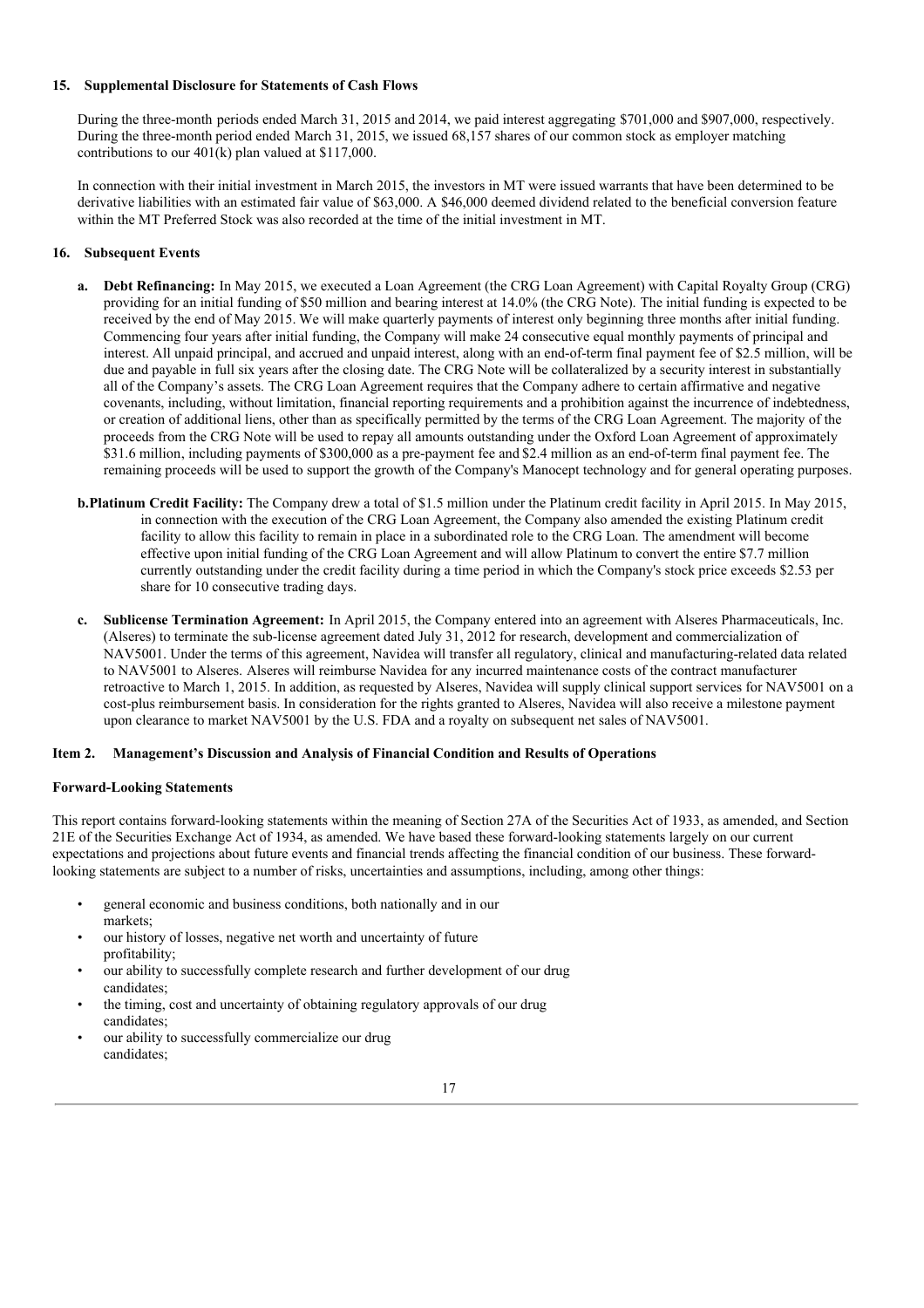- our expectations and estimates concerning future financial performance, financing plans and the impact of competition;
- our ability to raise capital sufficient to fund our development and commercialization programs;
- our ability to implement our growth strategy;
- anticipated trends in our business;
- advances in technologies;
	- and
- other risk factors set forth in this report and detailed in our most recent Annual Report on Form 10-K and other SEC filings.

In addition, in this report, we use words such as "anticipate," "believe," "plan," "expect," "future," "intend," and similar expressions to identify forward-looking statements.

We undertake no obligation to update publicly or revise any forward-looking statements, whether as a result of new information, future events or otherwise after the date of this report. In light of these risks and uncertainties, the forward-looking events and circumstances discussed in this report may not occur and actual results could differ materially from those anticipated or implied in the forward-looking statements.

### **The Company**

Navidea Biopharmaceuticals, Inc., a Delaware corporation, is a precision medicine company focused on the development and commercialization of precision diagnostic and therapeutic agents. Navidea is developing multiple precision-targeted products based on the Manocept<sup>™</sup> platform to help identify the sites and pathways of undetected disease and enable better diagnostic accuracy, clinical decisionmaking, targeted treatment and, ultimately, patient care.

Navidea's Manocept platform is predicated on the ability of the chemical backbone of the tilmanocept molecule to specifically target the CD206 mannose receptor expressed on over-activated macrophages. The Manocept platform serves as the molecular backbone of Lymphoseek® (technetium Tc 99m tilmanocept) injection, the first product developed by Navidea based on the platform. Lymphoseek is a novel, state-of-the-art, receptor-targeted, small-molecule radiopharmaceutical used in the evaluation of lymphatic basins that may have cancer involvement in patients. Lymphoseek is designed for the precise identification of lymph nodes that drain from a primary tumor, which have the highest probability of harboring cancer. Lymphoseek is approved by the U.S. Food and Drug Administration (FDA) for use in solid tumor cancers where lymphatic mapping is a component of surgical management and for guiding sentinel lymph node biopsy in patients with clinically node negative breast cancer, melanoma or squamous cell carcinoma of the oral cavity. Lymphoseek has also received European approval in imaging and intraoperative detection of sentinel lymph nodes in patients with melanoma, breast cancer or localized squamous cell carcinoma of the oral cavity.

Building on the success of Lymphoseek, the flexible and versatile Manocept platform acts as an engine for the design of purpose-built molecules offering the potential to be utilized across a range of diagnostic modalities, including single photon emission computed tomography (SPECT), positron emission tomography (PET), intra-operative and/or optical-fluorescence detection in a variety of disease states.

Recent preclinical data being developed by the Company using tilmanocept linked to various therapeutic agents also suggest that tilmanocept's binding affinity to CD206 receptors demonstrates the potential for this technology to be useful in treating diseases linked to the over-activation of macrophages. This includes various cancers as well as autoimmune, infectious, cardiovascular, and central nervous system diseases. Thus, in January 2015, the Company formed a new subsidiary, Macrophage Therapeutics, Inc., to further explore therapeutic applications for the Manocept platform.

In addition, over the last year, the company's Board of Directors made the decision to reduce our support while seeking to partner or outlicense two of our development programs:

- NAV4694 is a fluorine-18 (F-18) radiolabeled PET imaging agent being developed as an aid in the diagnosis of patients with signs or symptoms of Alzheimer's disease (AD) and mild cognitive impairment (MCI). NAV4694 is in Phase 3 clinical development. The Company is currently engaged in evaluating term sheets related to NAV4694.
- NAV5001 is an iodine-123 (I-123) radiolabeled SPECT imaging agent being developed as an aid in the diagnosis of Parkinson's disease (PD) and other movement disorders, with potential use as a diagnostic aid in dementia. NAV5001 is in Phase 3 clinical development. In April 2015, the Company entered into an agreement with Alseres Pharmaceuticals, Inc. (Alseres) to terminate the sub-license agreement dated July 31, 2012 for research, development and commercialization of NAV5001. Under the terms of this agreement, Navidea will transfer all regulatory, clinical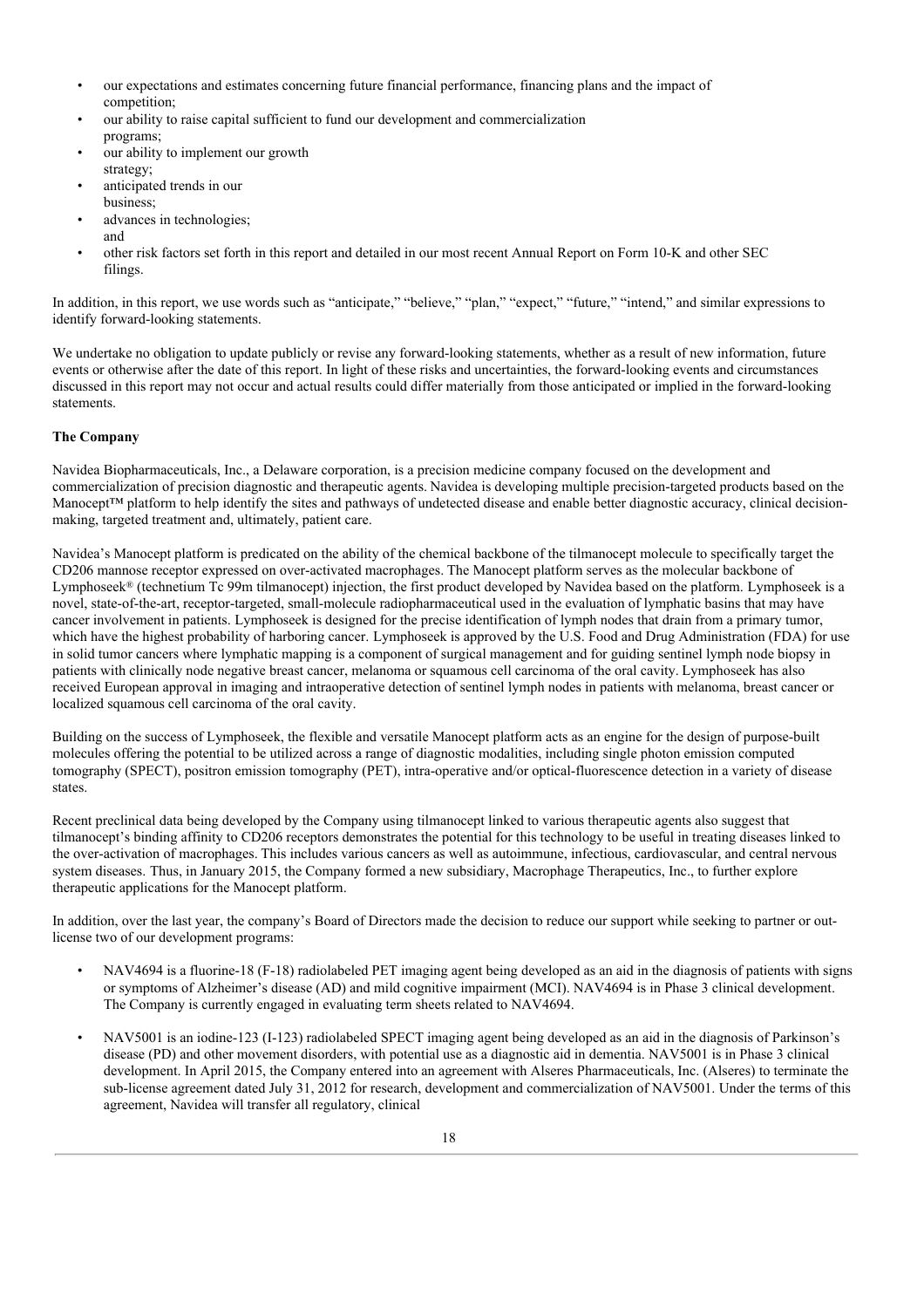and manufacturing-related data related to NAV5001 to Alseres. Alseres will reimburse Navidea for any incurred maintenance costs of the contract manufacturer retroactive to March 1, 2015. In addition, as requested by Alseres, Navidea will supply clinical support services for NAV5001 on a cost-plus reimbursement basis. In consideration for the rights granted to Alseres, Navidea will also receive a milestone payment upon clearance to market NAV5001 by the U.S. FDA and a royalty on subsequent net sales of NAV5001.

Other than Lymphoseek, none of the Company's drug product candidates have been approved for sale in any market.

#### **Product Line Overview**

Our primary development efforts over the last few years have been focused on diagnostic products including our now-approved Lymphoseek product, as well as more recently on our other pipeline programs, including NAV4694, NAV5001, and our Manocept platform. In May 2014, the Board of Directors made the decision to refocus the Company's resources to better align the funding of our pipeline programs with the expected growth in Lymphoseek revenue. This realignment has primarily involved reducing our near-term support for our two neurological product candidates, NAV4694 and NAV5001, as we seek to secure a development partner or partners for these programs.

Navidea remains committed to realizing the full potential of Lymphoseek. We intend to deploy our own sales team and strategy to accelerate the strong growth of this important product. The Company believes that the resources being devoted to drive Lymphoseek sales will lead to positive cash flows and profitability. The Company is focused on expanding the market for Lymphoseek in all relevant markets.

The Company is also working to establish new sources of non-dilutive funding, including collaborations and grant funding that can augment the balance sheet as the Company works to reduce spending to levels that can be increasingly offset by growing Lymphoseek revenue. In particular, substantial progress on the Manocept platform has resulted in several promising opportunities, including our R-NAV venture which began in July 2014, and the formation of Macrophage Therapeutics, Inc. in January 2015, which we believe may further expand the Company's pipeline but which require less near-term funding from Navidea than the two ongoing Phase 3 neurological development programs.

### *Lymphoseek - Regulatory Background*

Lymphoseek is a lymph node targeting radiopharmaceutical agent intended for use in intraoperative lymphatic mapping procedures and lymphoscintigraphy employed in the overall diagnostic assessment of certain solid tumor cancers. Lymphoseek has the potential to provide oncology surgeons with information to identify key predictive lymph nodes that may harbor cancer and to help avoid the unnecessary removal of non-cancerous lymph nodes and the surrounding tissue in patients with a variety of solid tumor cancers. Lymphoseek was approved and indicated for use in lymphatic mapping for breast cancer and melanoma by the FDA in March 2013. In June 2014, the FDA approved a supplemental New Drug Application (sNDA) for the expanded use of Lymphoseek indicated for guiding sentinel lymph node biopsy in head and neck cancer patients with squamous cell carcinoma of the oral cavity. In September 2014, the FDA granted Orphan Drug Designation for use in sentinel lymph node detection in patients with cancer of the head and neck. This designation provides for a seven-year market exclusivity period in this indication as well as certain incentives, including federal grants, tax credits and a waiver of PDUFA filing fees. In October 2014, the FDA approved a second sNDA for lymphatic mapping in solid tumors and added sentinel lymph node detection for breast cancer and melanoma to the approved indications. The FDA also allowed expanded utilization of Lymphoseek with or without scintigraphic imaging, known as lymphoscintigraphy, to enable pre-operative imaging and mapping of lymph nodes to facilitate node localization during surgical procedures. Lymphoseek is now the first and only FDA-approved radiopharmaceutical agent for sentinel lymph node detection and is the only FDA-approved agent for lymphatic mapping of solid tumors. Additional trials, including an ongoing trial in colorectal cancer, and others in various stages of execution, planning or consideration, are anticipated to provide additional data to potentially support expansion of the Lymphoseek opportunity.

We submitted our Marketing Authorization Application (MAA) for Lymphoseek to the European Medicines Agency (EMA) in December 2012. In September 2014, the Committee for Medicinal Products for Human Use (CHMP) adopted a positive opinion recommending marketing authorization for Lymphoseek for use in the EU in imaging and intraoperative detection of sentinel lymph nodes draining a primary tumor in adult patients with breast cancer, melanoma, or localized squamous cell carcinoma of the oral cavity. The CHMP's positive opinion was reviewed by the European Commission (EC), which has the authority to approve medicinal products for use in the 28 countries of the EU and generally follows the recommendations of the CHMP. The EC granted marketing authorization for Lymphoseek in the EU in November 2014.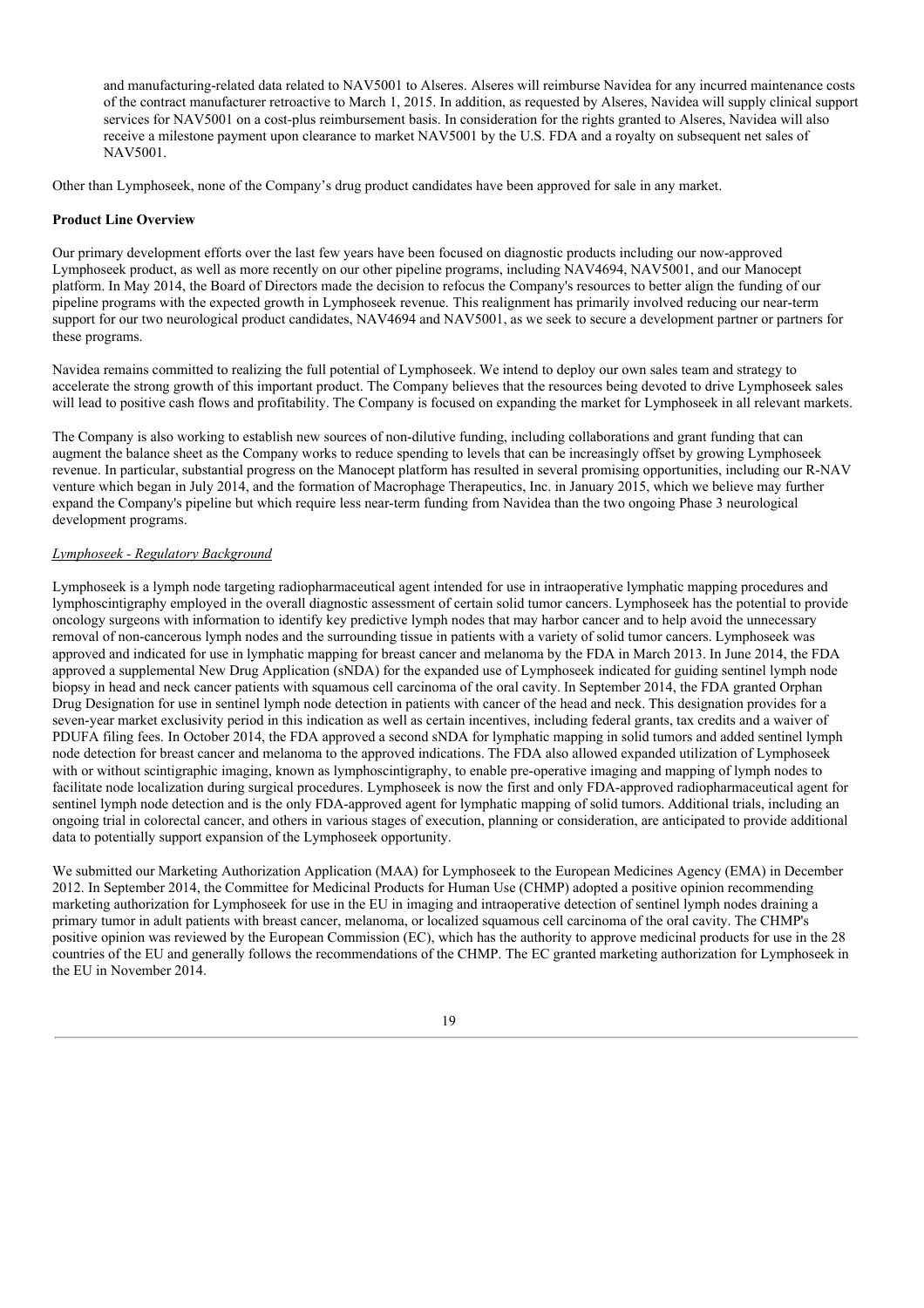### *Lymphoseek - Clinical Data Background*

In January 2015, we announced that an analysis comparing sentinel lymph node (SLN) biopsy procedures using Lymphoseek (TcTM) + vital blue dye (VDB) to filtered [99mTc] sulfur colloid (fTcSC) + VBD in breast cancer patients was published in the *Annals of Surgical Oncology*. Results demonstrated that (i) Lymphoseek patients had significantly fewer SLNs removed per procedure (mean TcTM: 1.85 vs. fTcSC:  $3.24$ ,  $p < 0.0001$ ; (ii) proportionally fewer nodes were necessary to detect cancer spread; and (iii) nodes removed using Lymphoseek held greater predictive value for diagnosing the spread of breast cancer to lymph nodes. The study, "*Comparison of* [99mTc]Tilmanocept and Filtered [99mTc]Sulfur Colloid for Identification of SLNs in Breast Cancer Patients," authored by Anne Wallace, M.D., et. al., at the UC San Diego School of Medicine was published in the January print issue of the journal *Annals of Surgical Oncology*.

In February 2015, we announced the peer-reviewed publication of results from a Phase 3 clinical trial of Lymphoseek in patients with certain head and neck cancer in the journal *Annals of Surgical Oncology*. The trial assessed the performance of Lymphoseek-guided sentinel node biopsy against the standard of care, nodal pathology, in planned elective neck dissection. Results demonstrated that Lymphoseek met the primary efficacy endpoint of accurately identifying sentinel lymph nodes in subjects with node-negative squamous cell carcinoma of the oral cavity, as compared to the removal of all lymph nodes during multiple level nodal dissection surgery of the head and neck. Pathology assessment of lymph nodes from the multiple-level nodal dissection surgery is considered the "gold standard" to determine the presence and extent of cancer spread. The study, *"[99mTc]Tilmanocept Accurately Detects Sentinel Lymph Nodes and* Predicts Pathology Status in Patients with Oral Squamous Cell Carcinoma of the Head and Neck: Results of a Phase III Multi-Institutional *Trial"* was published as an *Online First* article in the journal *Annals of Surgical Oncology*. Data from this study were previously presented in part at the 2013 Society of Nuclear Medicine and Molecular Imaging Annual Meeting (Vancouver, British Columbia), at the 2013 American College of Surgeons Clinical Congress (Washington, DC), and at the 6th European Congress on Head and Neck Oncology-2014 (Liverpool, UK).

An investigator-initiated study is currently underway at the University of California, San Diego (UCSD) to evaluate injection site pain between Lymphoseek and an alternative radiopharmaceutical that is commonly used in lymphatic mapping procedures. The study is designed to determine if patients receiving Lymphoseek experience the same or less pain following injection compared to radiolabeled sulfur colloid, and to measure the amount of discomfort that patients report during and after injection, as well as other characteristics of performance.

#### *Manocept Platform - Diagnostics and Therapeutics Background*

Navidea's Manocept platform is predicated on the ability to specifically target the CD206 mannose receptor expressed on over-activated macrophages. Over-activated macrophages play important roles in many disease states and are an emerging target in many diseases where diagnostic uncertainty exists. This flexible and versatile platform serves as an engine for purpose-built molecules that may enhance diagnostic accuracy, clinical decision-making and ultimately patient care, while offering the potential to utilize a breadth of diagnostic modalities, including SPECT, PET, intra-operative and/or optical-fluorescence detection, as well as the potential delivery of therapeutic compounds targeting macrophages and their role in a variety of immune- and inflammation-based disorders. The Company's FDAapproved sentinel node/lymphatic mapping agent, Lymphoseek, is representative of the ability to successfully exploit this mechanism to develop powerful new products.

Impairment of the macrophage-driven disease mechanisms is an area of increasing focus in medicine. The number of people affected by all the inflammatory diseases combined is estimated at more than 40 million in the United States and perhaps 700 million worldwide, making these macrophage-mediated diseases an area of remarkable clinical importance. There are many recognized disorders having macrophage involvement, including rheumatoid arthritis (RA), atherosclerosis/vulnerable plaque, Crohn's disease, tuberculosis (TB), systemic lupus erythematosis, Kaposi's Sarcoma (KS), and others that span clinical areas in oncology, autoimmunity, infectious diseases, cardiology, and inflammation. Data from studies using agents from the Manocept platform in RA, KS and TB were published in a special supplement, *Nature Outlook: Medical Imaging*, in *Nature's* October 31, 2013 issue. The supplement included a White Paper by Navidea entitled "*Innovations in receptor-targeted precision imaging at Navidea: Diagnosis up close and personal*," focused on the Manocept platform.

Over the course of the last few years, management has provided periodic updates regarding the status of the NAV1800 development program we previously referred to as the RIGS program, or radio-immuno-guided surgery. RIGS was originally intended to use a monoclonal antibody as an aid in identifying a primary tumor, ascertaining tumor margins, or determining the extent and location of occult and metastatic tumor in patients with solid tumor cancers, such as colorectal cancer, ovarian cancer, prostate cancer, lung cancer and other cancers of epithelial origin. The detection of clinically occult tumor is intended to provide the surgeon with a more accurate assessment of the extent and location of disease, and therefore may impact the surgical and therapeutic management of the patient.

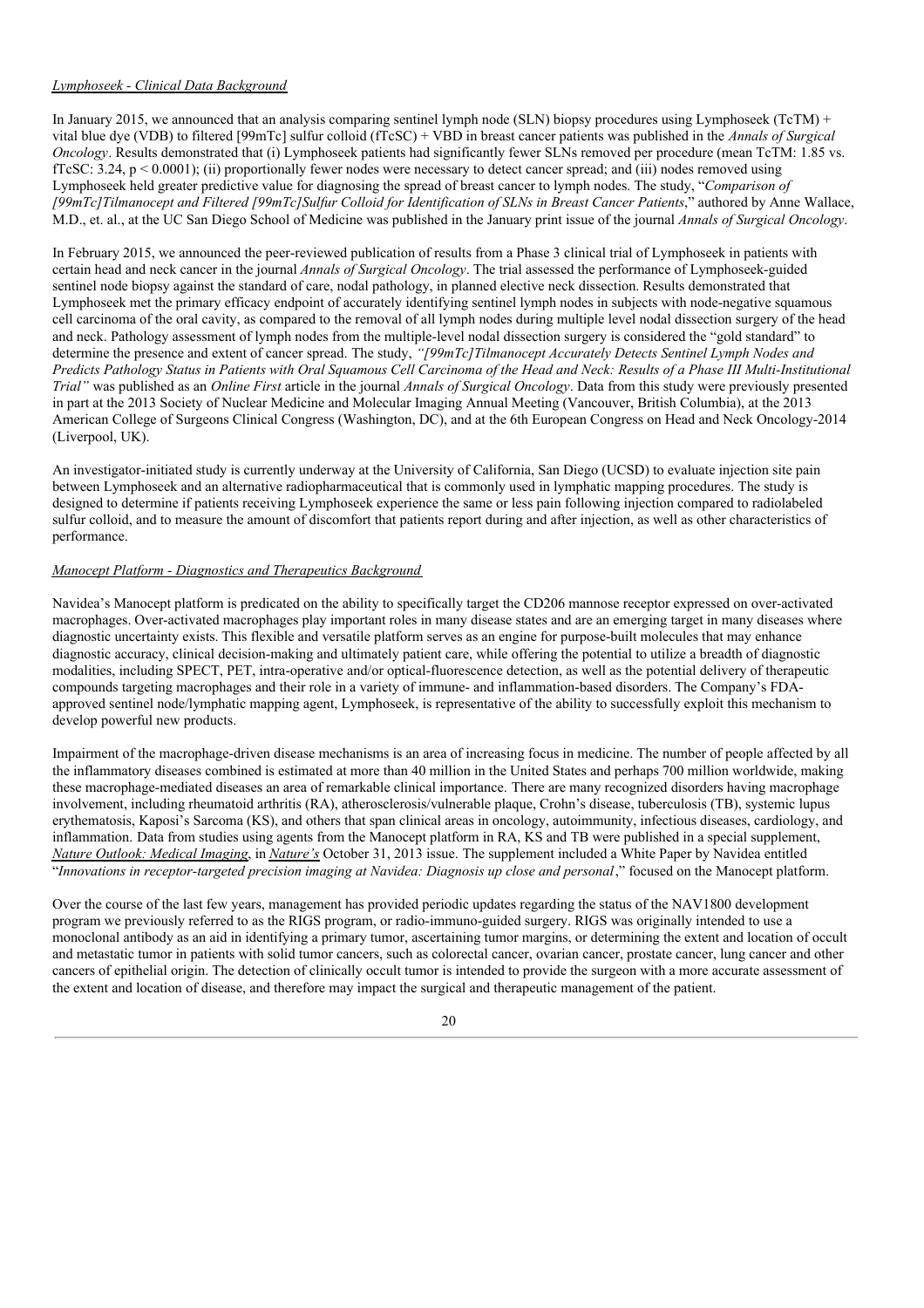Our most recent comments regarding our RIGS® (radioimmunguided surgery) program had indicated the lower prioritization of this program relative to our other development activities and comments to the effect that we would not be spending on this program beyond the boundaries of the \$1.5 million grant we were awarded in September 2012. Part of our ongoing consideration of the RIGS program has involved an evaluation of the manufacturability of the monoclonal antibody known as CC49 and its humanized derivative, and ultimately their clinical and commercial viability. In recent years, these evaluations have caused us to question the viability of the monoclonal antibody initiative as it was originally envisioned. During the same time period, we've learned more about tilmanocept, the underlying Manocept backbone, and the potential utility of tilmanocept in identifying tumor-associated macrophages (TAMs), and their consequent potential utility in identifying tumor itself. To that end, we petitioned the NIH to repurpose the grant we were previously awarded towards the study of TAMs in colorectal cancer. We recently received confirmation of the acceptance of this repurposing. We expect this repurposed grant will now support the collaboration we entered into in November 2013 with investigators at the University of Alabama at Birmingham (UAB) to assess diagnostic approaches in colorectal cancer patients. We recognize this repurposing represents a major refocusing of the original RIGS initiative, but we are confident that this change represents the best course of action at this time towards benefiting patients afflicted with colorectal cancer and is one which is consistent with the excitement we're seeing on many fronts related to our work on the Manocept platform. However, we cannot assure you that if further clinical trials for this product proceed, that they will be successful, that the product will achieve regulatory approval, or if approved, that it will achieve market acceptance.

#### *Macrophage Therapeutics Background*

In December 2014, the Company formed a new business unit, Macrophage Therapeutics, to further explore therapeutic applications for the Manocept platform. In January 2015, we incorporated the business unit as Macrophage Therapeutics, Inc. (MT), initially a wholly-owned subsidiary of Navidea.

Also in December 2014, MT hosted a conference where data was presented using the Manocept platform compound, tilmanocept, that was generated by independent academic collaborators with expertise in the HIV/AIDS, cancer, TB, RA and cardiovascular disease therapeutic areas. The technical presentations highlighted tilmanocept's ability to target activated macrophages implicated in pathology.

In February 2015, we announced the appointment of leading experts to a newly formed scientific advisory board (SAB) to serve as a strategic resource to MT as it looks to develop therapeutic applications for Navidea's Manocept platform. The inaugural SAB consortium is comprised of world-renowned scientists and clinicians in the areas of oncology, immunology, autoimmune diseases and macrophage biology. The SAB will serve as an ongoing resource to provide management with counsel and guidance pertaining to the research, development, and clinical use of our Manocept technology in therapeutic applications.

In March 2015, MT entered into a Securities Purchase Agreement to sell up to 50 shares of its Series A Convertible Preferred Stock (MT Preferred Stock) and warrants to purchase up to 1,500 common shares of Macrophage Therapeutics, Inc. (MT Common Stock) to Platinum-Montaur Life Sciences, LLC (Platinum) and Dr. Michael Goldberg for a purchase price of \$50,000 per unit. On March 13, 2015, we announced that definitive agreements with the investors had been signed for the sale of the first tranche of 10 shares of MT Preferred Stock and warrants to purchase 300 shares of MT Common Stock to these investors, with gross proceeds to MT of \$500,000. Under the agreement, 40% of the MT Preferred Stock and warrants are committed to be purchased by Dr. Goldberg, and the balance by Platinum. The full 50 shares of MT Preferred Stock and warrants to be sold under the agreement are convertible into and exercisable for MT Common Stock representing an aggregate 1% interest on a fully converted and exercised basis. The Company owns the remainder of the MT Common Stock.

In addition, we entered into a Securities Exchange Agreement with the investors providing them an option to exchange their MT Preferred Stock for our common stock in the event that MT has not completed a public offering with gross proceeds to MT of at least \$50 million by the second anniversary of the closing of the initial sale of MT Preferred Stock, at an exchange rate per share obtained by dividing \$50,000 by the greater of (i) 80% of the twenty-day volume weighted average price per share of our common stock on the second anniversary of the initial closing or (ii) \$3.00. To the extent that the investors do not timely exercise their exchange right, MT has the right to redeem their MT Preferred Stock for a price equal to \$58,320 per share. We also granted MT an exclusive license for certain therapeutic applications of the Manocept technology.

In March 2015, MT announced that data from an ongoing human study indicates that the Manocept technology platform has the ability to safely cross the blood brain barrier without losing its ability to deliver its payload to the intended target. Based on this data and on the advice of the Company's SAB, MT will expand the SAB to include members with specific expertise in central nervous system (CNS) disease. The blood brain barrier has proven to be a significant obstacle to treating many diseases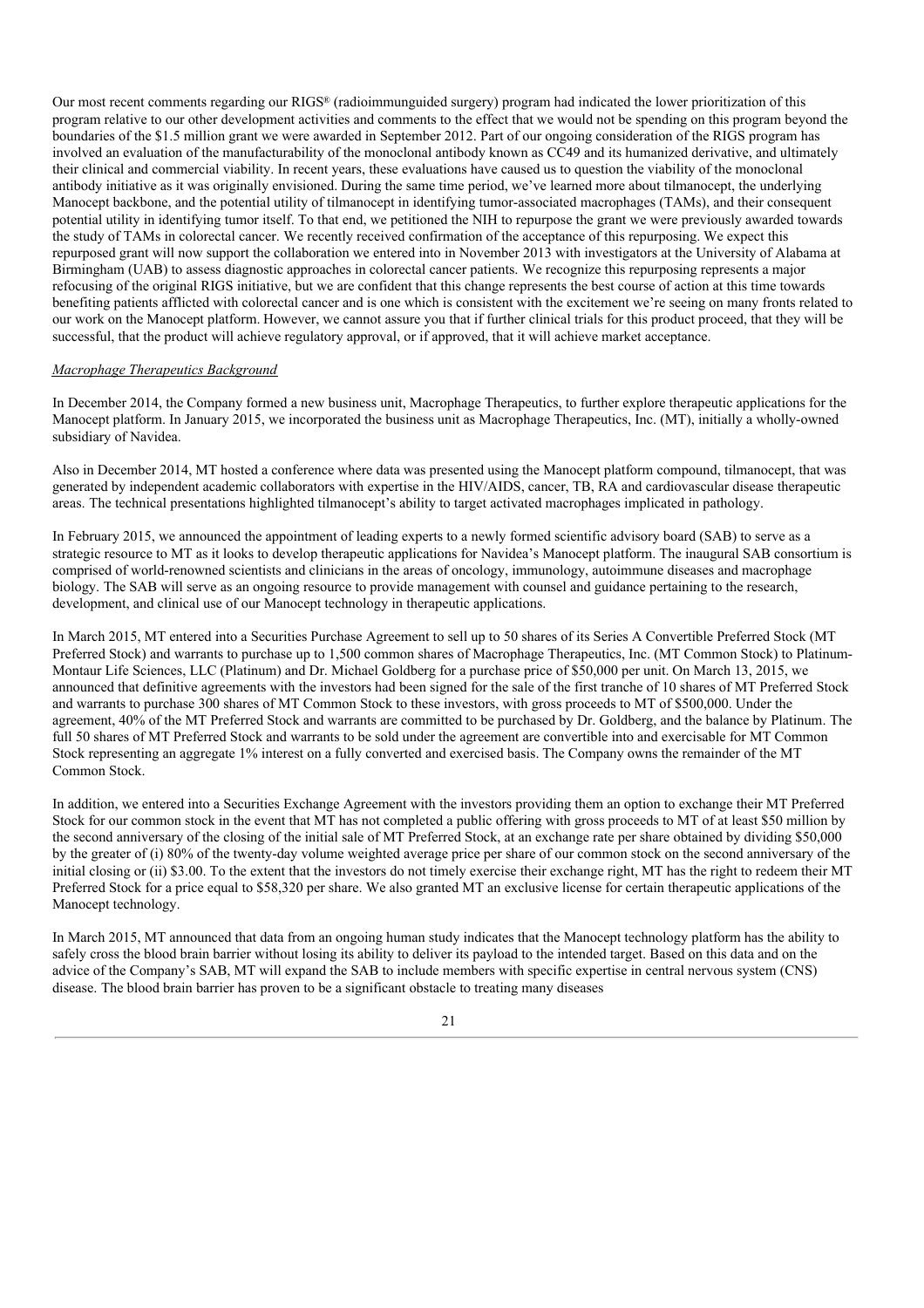of the central nervous system. In an imaging study using the Manocept targeted delivery system, lesions on the other side of the blood brain barrier were observed. Many of the leading diseases of the central nervous system such as Alzheimer's and Parkinson's diseases as well as autoimmune CNS diseases such as Multiple Sclerosis and ALS have pathologies that can in part be attributed to over active macrophages, the target for Manocept delivery technology.

In April 2015, MT reported data at the American Association of Cancer Research Annual Meeting demonstrating that the Manocept molecule selectively binds to, and is continuously internalized by, TAMs and KS tumor cells in a preclinical model. Preliminary results from a clinical study also demonstrated that a single, subcutaneous injection of Lymphoseek detects and localizes in KS tumors and the lymph nodes involved in draining the KS tumor fields. Collectively, the data demonstrate the potential for Manocept-based molecules to be used therapeutically to treat Kaposi's sarcoma. Modulation, including killing or modification of macrophage and KS expression profiles, represents a potential for a paradigm-shifting immunotherapeutic strategy.

The Company continues to evaluate emerging data in other disease states to define areas of focus, development pathways and partnering options to capitalize on the Manocept platform, including ongoing studies in KS and RA. The immune-inflammatory process is remarkably complex and tightly regulated with indicators that initiate, maintain and shut down the process. Macrophages are immune cells that play a critical role in the initiation, maintenance, and resolution of inflammation. They are activated and deactivated in the inflammatory process. Because macrophages may promote dysregulation that accelerates or enhances disease progression, diagnostic and therapeutic interventions that target macrophages may open new avenues for controlling inflammatory diseases. We cannot assure you that further evaluation or development will be successful, that any Manocept platform product candidate will ultimately achieve regulatory approval, or if approved, the extent to which it will achieve market acceptance.

### *NAV4694 (Candidate for Out-License)*

NAV4694 is a Fluorine-18 labeled precision radiopharmaceutical candidate for use in the imaging and evaluation of patients with signs or symptoms of AD and potentially also MCI. NAV4694 binds to beta-amyloid deposits in the brain that can then be imaged in PET scans. Amyloid plaque pathology is a required feature of AD and the presence of amyloid pathology is a supportive feature for diagnosis of probable AD. Patients who are negative for amyloid pathology do not have AD.

NAV4694 has been studied in rigorous pre-clinical studies and clinical trials in humans. Clinical studies through Phase 3 have included subjects with MCI, suspected AD patients, and healthy volunteers. Results suggest that NAV4694 has the potential ability to image patients quickly and safely with high sensitivity and specificity.

In May 2014, the Board of Directors made the decision to refocus the Company's resources to better align the funding of our pipeline programs with the expected growth in Lymphoseek revenue. This realignment primarily involved reducing our near-term support for our neurological product candidates, including NAV4694, as we sought a development partner or partners for these programs. The Company is currently engaged in evaluating term sheets related to NAV4694.

### *NAV5001*

NAV5001 is a patented Iodine-123 labeled small molecule radiopharmaceutical used with SPECT imaging to identify the status of specific regions in the brains of patients suspected of having PD. The agent binds to the dopamine transporter (DAT) on the cell surface of dopaminergic neurons in the striatum and substantia nigra regions of the brain. Loss of these neurons is a hallmark of PD. In addition to its potential use as an aid in the differential diagnosis of PD and movement disorders, NAV5001 may also be useful in the diagnosis of Dementia with Lewy Bodies, one of the most common forms of dementia after AD.

In May 2014, the Board of Directors made the decision to refocus the Company's resources to better align the funding of our pipeline programs with the expected growth in Lymphoseek revenue. This realignment primarily involved reducing our near-term support for our neurological product candidates, including NAV5001.

In April 2015, the Company entered into an agreement with Alseres to terminate the sub-license agreement dated July 31, 2012 for research, development and commercialization of NAV5001. Under the terms of this agreement, Navidea will transfer all regulatory, clinical and manufacturing-related data related to NAV5001 to Alseres. Alseres will reimburse Navidea for any incurred maintenance costs of the contract manufacturer retroactive to March 1, 2015. In addition, as requested by Alseres, Navidea will supply clinical support services for NAV5001 on a cost-plus reimbursement basis. In consideration for the rights granted to Alseres, Navidea will also receive a milestone payment upon clearance to market NAV5001 by the U.S. FDA and a royalty on subsequent net sales of NAV5001.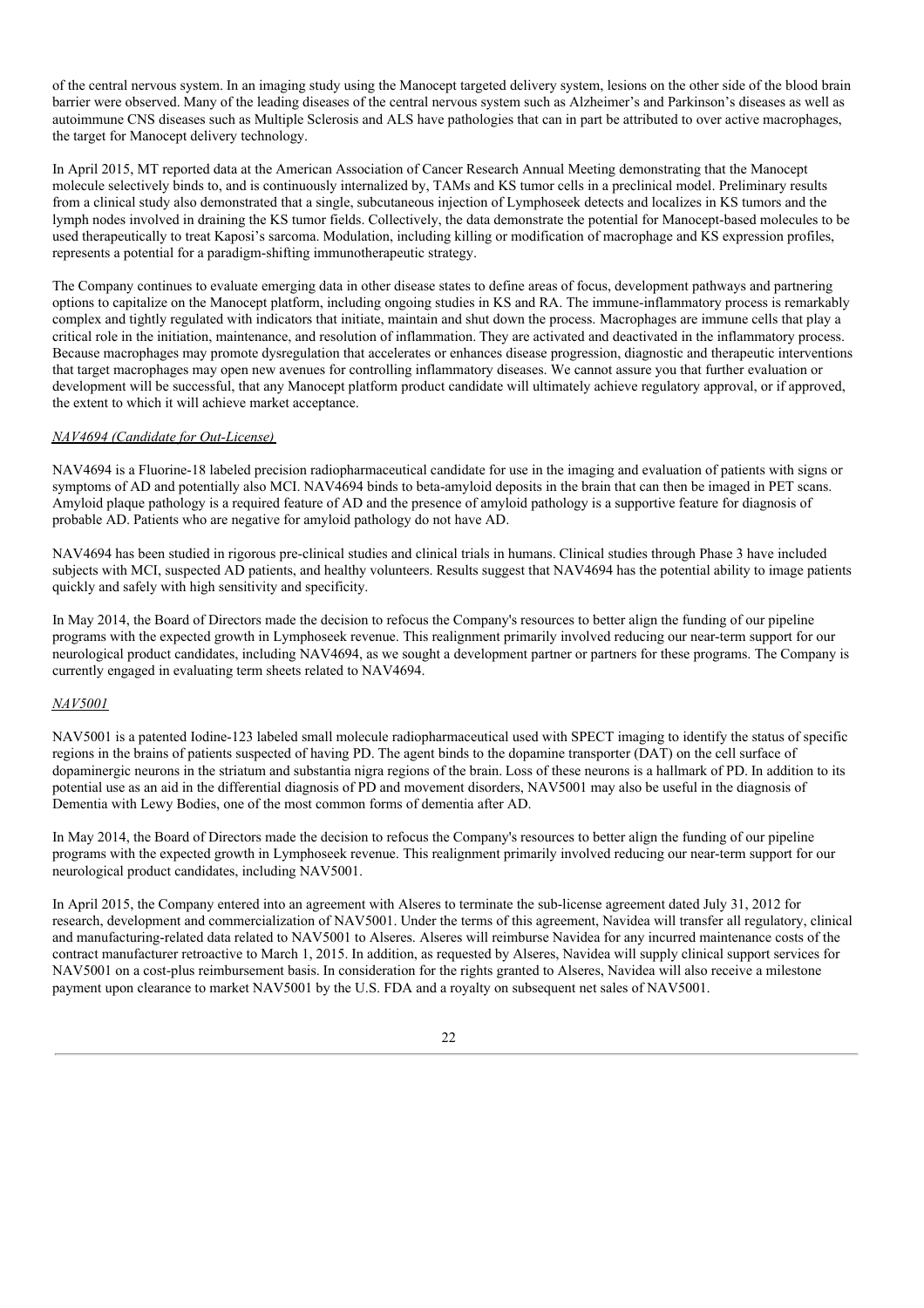#### **Outlook**

Following the U.S. approval of Lymphoseek in March 2013, the Company undertook the initial stages of product launch in the U.S. with our commercialization partner, Cardinal Health, in May 2013. We have begun the process of launching Navidea's direct sales personnel as part of our effort to accelerate Lymphoseek revenue growth in the remainder of 2015 and beyond. Our strategy for increasing Lymphoseek revenue focuses on a new brand strategy reflective of the most recently expanded product label that allows the delivery of a compelling clinical value proposition message targeting the oncology treatment team including surgical oncologists and nuclear medicine physicians, focusing on areas where the concentration of cancer diagnosis occurs to increase the total number of hospitals using Lymphoseek, and increasing the number of doses utilized per account, while continuing to evolve the brand.

Our operating expenses in recent years have been focused primarily on support of Lymphoseek, our Manocept platform, and NAV4694 and NAV5001 product development. We incurred approximately \$4.0 million and \$5.2 million in total on research and development activities during the three-month periods ended March 31, 2015 and 2014, respectively. Of the total amounts we spent on research and development during those periods, excluding costs related to our internal research and development headcount and our general and administrative staff which we do not currently allocate among the various development programs that we have underway, we incurred out-of-pocket charges by program as follows:

|                            |              | <b>Three Months Ended</b><br>March 31, |           |  |  |
|----------------------------|--------------|----------------------------------------|-----------|--|--|
| <b>Development Program</b> | 2015         |                                        | 2014      |  |  |
| Lymphoseek                 | 639,796<br>S | <sup>S</sup>                           | 625,583   |  |  |
| Manocept Platform          | 164,671      |                                        | 167,013   |  |  |
| Macrophage Therapeutics    | 28,027       |                                        |           |  |  |
| <b>NAV4694</b>             | 1,206,333    |                                        | 1,618,128 |  |  |
| <b>NAV5001</b>             | 139,677      |                                        | 519,158   |  |  |
| <b>NAV1800</b>             |              |                                        | 27,865    |  |  |

We expect to continue the advancement of our efforts with Lymphoseek and our Manocept platform during the remainder of 2015, however, we expect the cost of these advances to be more than offset by reductions in development costs of NAV4694 and NAV5001, and as a result, we expect our total research and development expenses for the remainder of 2015 to decrease significantly from 2014.

Lymphoseek was approved and indicated for use in lymphatic mapping in patients with breast cancer and melanoma by the FDA in March 2013, with expanded use of Lymphoseek indicated for guiding sentinel lymph node biopsy in head and neck cancer patients with squamous cell carcinoma of the oral cavity approval in June 2014, and for lymphatic mapping in solid tumors and sentinel lymph node detection for breast cancer and melanoma as well as with or without scintigraphic imaging, known as lymphoscintigraphy, in October 2014. Lymphoseek was also approved by the EMA for use in imaging and intraoperative detection of sentinel lymph nodes draining a primary tumor in adult patients with breast cancer, melanoma, or localized squamous cell carcinoma of the oral cavity in the EU in November 2014.

Although our marketing partners share a portion of the direct marketing, sales and distribution costs related to the sale of Lymphoseek, we expect to incur ongoing costs to support product marketing efforts targeting surgical oncologists at the core of the oncology treatment team, as well as medical education-related and market outreach activities associated with Lymphoseek commercialization. Additionally, we anticipate that we will incur costs related to supporting the other product, regulatory, manufacturing and commercial activities related to the potential marketing registration and sale of Lymphoseek in other markets. We also expect to incur costs related to ongoing clinical development efforts to support the use of Lymphoseek in additional cancer types. We cannot assure you that Lymphoseek will achieve regulatory approval in any other market outside the U.S. or EU, or if approved in those markets, that it will achieve market acceptance in the U.S., EU or any other market.

We are currently evaluating existing and emerging data on the potential use of Manocept-related agents in the diagnosis and diseasestaging of disorders in which macrophages are involved, such as KS, RA, vulnerable plaque/atherosclerosis, TB and other disease states, to define areas of focus, development pathways and partnering options to capitalize on the Manocept platform. In the near-term, our more active development efforts with respect to the Manocept platform will likely be limited to such evaluations. We will also be evaluating potential funding and other resources required for continued development, regulatory approval and commercialization of any Manocept platform product candidates that we identify for further development, and potential options for advancing development. We cannot assure you that further evaluation or development

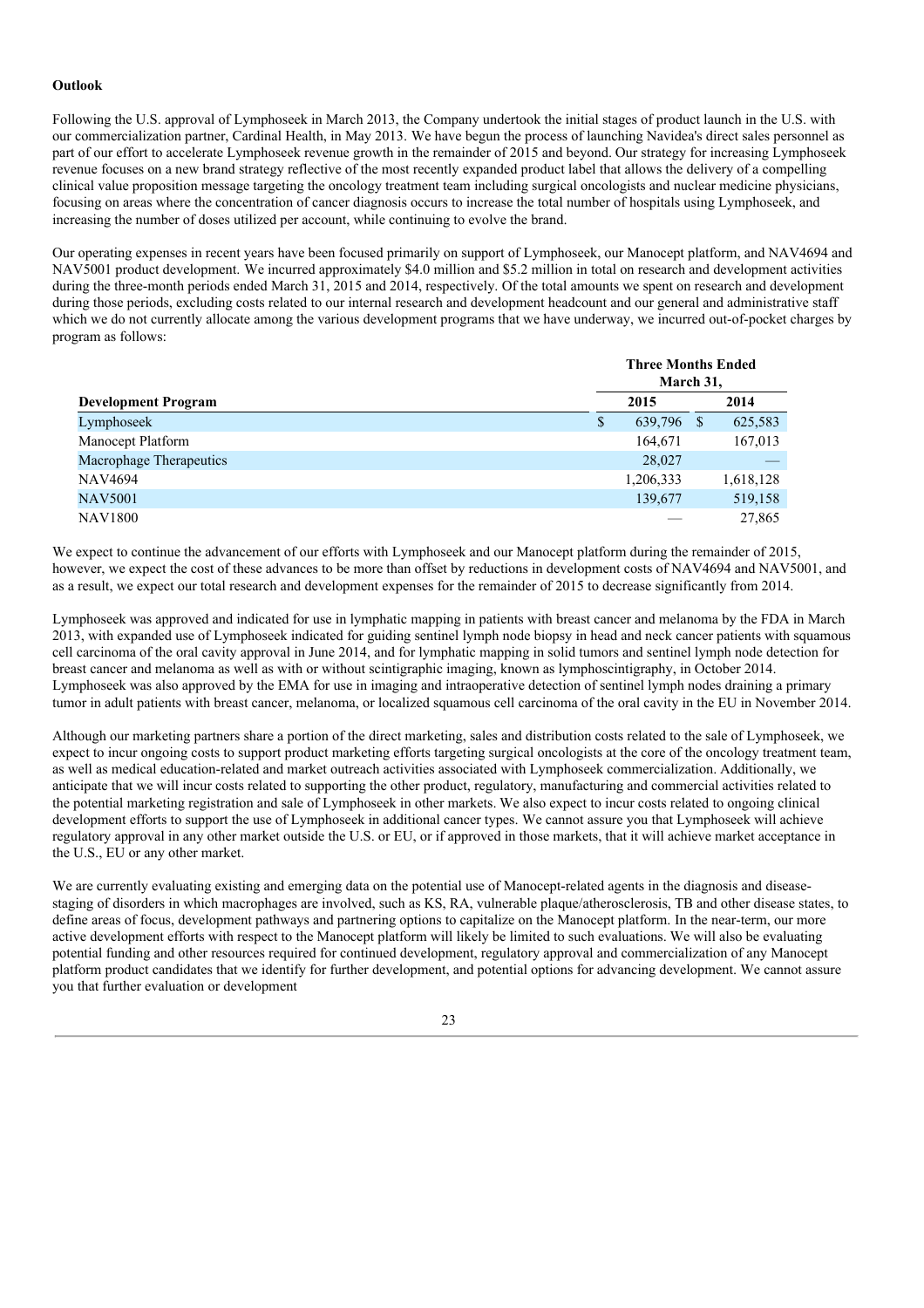will be successful, that any Manocept platform product candidate will ultimately achieve regulatory approval, or if approved, the extent to which it will achieve market acceptance.

In March 2015, the Company initiated a reduction in force that will include seven staff members and four executives. Three of the executives will continue as employees during transition periods of varying lengths, depending upon the nature and extent of responsibilities to be transitioned or wound down. As of the filing date of this document, the specific terms of the executive transition and separation were still being determined. During the three-month period ended March 31, 2015, the Company recognized approximately \$1.4 million of net expense as a result of the reduction in force, which includes actual and estimated separation costs as well as the impact of accelerated vesting and the forfeiture of certain equity awards resulting from the separation. We anticipate that the initial cost of the reduction in force will be offset with savings on compensation expense in the longer term.

The Company reiterates its 2015 Lymphoseek product revenue estimate of \$10 million to \$12 million. Additionally, margins on Lymphoseek product sales are expected to approach and possibly exceed 80% in the coming quarters. The Company also expects, following completion of the partnering activities for NAV4694, that cash operating expenses on a quarterly basis will continue to decrease to the point necessary for the Company to achieve its goals of cash flow break-even from operations. This guidance excludes therapeuticrelated research and development costs for the Manocept platform which are expected to be funded separately by Macrophage Therapeutics, Inc.

#### **Results of Operations**

### *Three Months Ended March 31, 2015 and 2014*

*Lymphoseek Sales and Margins.* Net sales of Lymphoseek were \$1.8 million during the first quarter of 2015, compared to \$627,000 during the same period of 2014. The increase was primarily the result of continued efforts to increase sales following the initial product launch in late April of 2013. Gross margins on net sales were 76% and 69% for the first quarters of 2015 and 2014, respectively. Cost of goods sold in the first quarter of 2015 included net inventory losses of \$80,000 related to a production matter. Excluding the one-time inventory charge, gross margin for the first quarter of 2015 would have been 80%. Cost of goods sold in both periods included post-production testing activities required by regulatory authorities, which are charged as one-time period costs, and a royalty on net sales payable under our license agreement with UCSD.

*Lymphoseek License Revenue.* During the first quarter of 2015, we recognized \$83,000 of the \$2.0 million non-refundable upfront payment received by the Company related to the recent Lymphoseek license and distribution agreement for Europe, which the Company is recognizing on a straight-line basis over two years. No Lymphoseek license revenue was recognized during the first quarter of 2014.

*Grant and Other Revenue.* During the first quarter of 2015, we recognized \$139,000 of grant revenue as compared to \$125,000 in the first quarter of 2014, primarily related to Small Business Innovation Research grants from the National Institutes of Health supporting NAV4694, Lymphoseek and Manocept platform development. The net increase was primarily due to higher NAV4694 and Lymphoseek grants offset by lower Manocept platform grants. Grant and other revenue for the first quarter of 2015 also included \$51,000 of revenue related to services provided to R-NAV for Manocept development.

*Research and Development Expenses.* Research and development expenses decreased \$1.2 million, or 24%, to \$4.0 million during the first quarter of 2015 from \$5.2 million during the same period in 2014. The decrease was primarily due to net decreases in drug project expenses related to (i) decreased NAV4694 development costs of \$412,000 including decreased manufacturing-related activities and regulatory costs, offset by increased clinical trial costs; and (ii) decreased NAV5001 development costs of \$379,000 including decreased clinical trial costs and decreased manufacturing-related activities. The net decrease in research and development expenses also included decreased travel, office and other support costs of \$331,000 coupled with decreased compensation including incentive-based awards and other expenses related to net decreased headcount of \$135,000 following the first quarter 2015 and second quarter 2014 reductions in force.

*Selling, General and Administrative Expenses.* Selling, general and administrative expenses increased \$1.6 million, or 40%, to \$5.5 million during the first quarter of 2015 from \$3.9 million during the same period in 2014. The net increase was primarily due to increased compensation including incentive-based awards and other expenses related to the first quarter 2015 reduction in force coupled with increased commercial and medical headcount. The net increase in selling, general and administrative expenses also included a milestone fee due to UCSD related to the license agreement with SpePharm AG, increased investor relations costs, and increased out-of-pocket marketing expenses related to NAV4694.

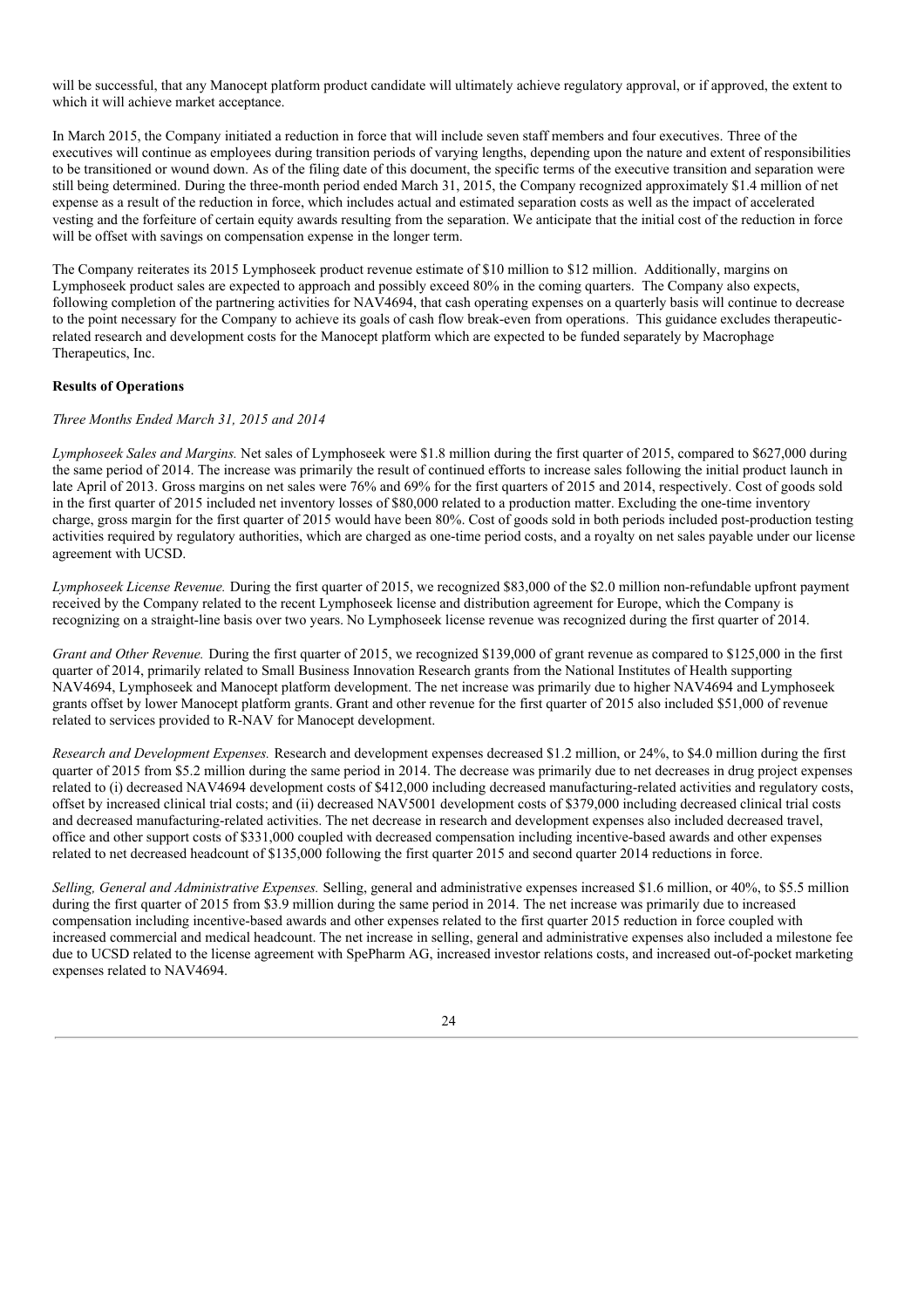*Other Income (Expense).* Other income, net, was \$525,000 during the first quarter of 2015 as compared to other expense, net of \$3.2 million during the same period in 2014. Interest expense increased \$23,000 to \$967,000 during the first quarter of 2015 from \$944,000 for the same period in 2014, primarily due to the higher interest related to the Oxford Note in 2015 versus the GECC/MidCap Notes in 2014, coupled with higher outstanding balances of the Platinum Note in 2015 compared to 2014. Of this interest expense, \$213,000 and \$242,000 in the first quarter of 2015 and 2014, respectively, was non-cash in nature related to the amortization of debt issuance costs and debt discounts related to the Oxford and GECC/MidCap Notes. For the first quarters of 2015 and 2014, we recorded non-cash income of \$1.7 million and \$392,000, respectively, related to changes in the estimated fair value of financial instruments. During the first quarter of 2014, we recorded a \$2.6 million loss on the extinguishment of the GECC/MidCap Notes. During the first quarter of 2015, we recorded non-cash expense from our equity in the loss of R-NAV of \$262,000.

### **Liquidity and Capital Resources**

Cash balances decreased to \$4.9 million at March 31, 2015 from \$5.5 million at December 31, 2014. The net decrease was primarily due to cash used to fund our operations, mainly for research and development activities, of \$4.1 million, offset by draws under the Platinum credit facility of \$3.0 million and the issuance of MT Preferred Stock of \$500,000.

*Operating Activities.* Cash used in operations decreased \$5.1 million to \$4.1 million during the first quarter of 2015 compared to \$9.2 million used during the same period in 2014.

Accounts receivable increased to \$1.2 million at March 31, 2015 from \$817,000 at December 31, 2014, primarily due to increased receivables due from Cardinal Health resulting from the increase in sales of Lymphoseek.

Inventory levels decreased to \$572,000 at March 31, 2015 from \$932,000 at December 31, 2014, primarily due to finished goods inventory sold and materials inventory consumed for process development purposes coupled with a reserve for inventory losses related to materials for a specific lot which was unsuccessful due to equipment failure during the production process. We expect inventory levels to increase over the remainder of 2015 as we produce additional Lymphoseek inventory to meet increasing demand.

Accounts payable increased to \$1.9 million at March 31, 2015 from \$1.5 million at December 31, 2014, primarily due to net increased payables due to NAV4694, professional services, and Lymphoseek development vendors, offset by net decreased payables due to regulatory and Lymphoseek marketing vendors. Accrued liabilities and other current liabilities increased to \$3.9 million at March 31, 2015 from \$3.2 million at December 31, 2014, primarily due to increased accruals for the first quarter 2015 reduction in force, NAV4694 development costs, and a milestone payment due to UCSD resulting from the license agreement with SpePharm AG, offset by decreased accruals for medical education costs and Lymphoseek development costs. Our payable and accrual balances will continue to fluctuate but will likely decrease overall as we decrease our level of development activity related to NAV4694 and NAV5001, offset by planned increases in commercial activity related to Lymphoseek and development activity related to the Manocept platform.

*Investing Activities.* Investing activities provided \$15,000 during the first quarter of 2015 compared to using \$993,000 during the same period in 2014. Proceeds from sales of equipment of \$20,000 were offset by patent and trademark costs of \$6,000 during the first quarter of 2015. Capital expenditures of \$986,000 during the first quarter of 2014 were primarily for leasehold improvements, office furniture and NAV4694 production equipment. We expect our overall capital expenditures for the remainder of 2015 will be lower than for the same period in 2014.

*Financing Activities.* Financing activities provided \$3.5 million during the first quarter of 2015 compared to \$3.2 million provided during the same period in 2014. The \$3.5 million provided by financing activities in the first quarter of 2015 consisted primarily of proceeds from draws under the Platinum credit facility of \$3.0 million and proceeds from issuance of MT Preferred Stock of \$500,000. The \$3.2 million provided by financing activities in the first quarter of 2014 consisted primarily of proceeds from the Oxford Notes of \$30.0 million, offset by payment of the principal and fees related to the extinguishment of the GECC/MidCap Notes as well as issuance costs related to the Oxford Notes of \$26.7 million.

### *Investment in Macrophage Therapeutics, Inc.*

In March 2015, MT entered into a Securities Purchase Agreement to sell up to 50 shares of its Series A Convertible Preferred Stock (MT Preferred Stock) and warrants to purchase up to 1,500 common shares of Macrophage Therapeutics, Inc. (MT Common Stock) to Platinum-Montaur Life Sciences, LLC (Platinum) and Dr. Michael Goldberg for a purchase price of \$50,000 per unit. Under the agreement, 40% of the MT Preferred Stock and warrants are committed to be purchased by Dr. Goldberg, and the balance by Platinum. The full 50 shares of MT Preferred Stock and warrants to be sold under the agreement

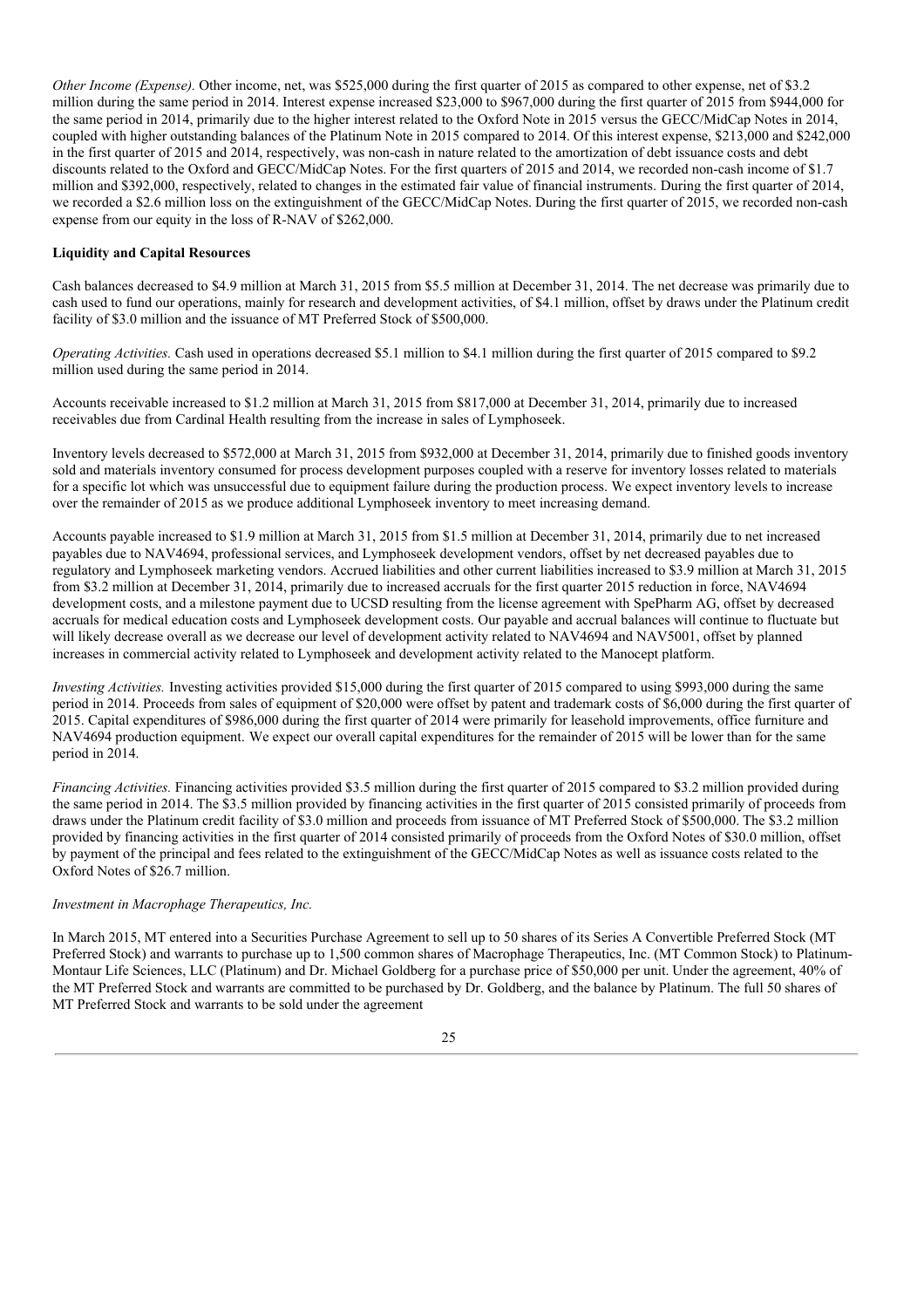are convertible into and exercisable for MT Common Stock representing an aggregate 1% interest on a fully converted and exercised basis. The Company owns the remainder of the MT Common Stock. On March 11, 2015, definitive agreements with the investors were signed for the sale of the first tranche of 10 shares of MT Preferred Stock and warrants to purchase 300 shares of MT Common Stock to these investors, with gross proceeds to MT of \$500,000.

In addition, we entered into a Securities Exchange Agreement with the investors providing them an option to exchange their MT Preferred Stock for our common stock in the event that MT has not completed a public offering with gross proceeds to MT of at least \$50 million by the second anniversary of the closing of the initial sale of MT Preferred Stock, at an exchange rate per share obtained by dividing \$50,000 by the greater of (i) 80% of the twenty-day volume weighted average price per share of our common stock on the second anniversary of the initial closing or (ii) \$3.00. To the extent that the investors do not timely exercise their exchange right, we have the right to redeem their MT Preferred Stock for a price equal to \$58,320 per share. We also granted MT an exclusive license for certain therapeutic applications of the Manocept technology.

#### *Investment in R-NAV, LLC*

Navidea's investment in R-NAV, LLC (R-NAV) is being accounted for using the equity method of accounting. Navidea's equity in the loss of R-NAV was \$262,000 for the three-month period ended March 31, 2015. The Company's obligation to provide \$500,000 of in-kind services to R-NAV is being recognized as those services are provided. The Company provided \$21,000 of in-kind services during the three-month period ended March 31, 2015. As of March 31, 2015, the Company has \$441,000 of in-kind services remaining to provide under this obligation. As of March 31, 2015, the outstanding principal balance of the Note Payable to R-NAV was \$666,666.

#### *Capital Royalty Group Debt*

In May 2015, we executed a Loan Agreement (the CRG Loan Agreement) with Capital Royalty Group (CRG) providing for an initial funding of \$50 million and bearing interest at 14.0% (the CRG Note). The initial funding is expected to be received by the end of May 2015. We will make quarterly payments of interest only beginning three months after initial funding. Commencing four years after initial funding, the Company will make 24 consecutive equal monthly payments of principal and interest. All unpaid principal, and accrued and unpaid interest, along with an end-of-term final payment fee of \$2.5 million, will be due and payable in full six years after the closing date. The CRG Note will be collateralized by a security interest in substantially all of the Company's assets. The CRG Loan Agreement requires that the Company adhere to certain affirmative and negative covenants, including, without limitation, financial reporting requirements and a prohibition against the incurrence of indebtedness, or creation of additional liens, other than as specifically permitted by the terms of the CRG Loan Agreement. The majority of the proceeds from the CRG Note will be used to repay all amounts outstanding under the Oxford Loan Agreement. The remaining proceeds will be used to support the growth of the Company's Manocept technology and for general operating purposes.

#### *Oxford Debt*

In March 2014, we executed a Loan and Security Agreement (the Oxford Loan Agreement) with Oxford Finance, LLC (Oxford), providing for a loan to the Company of \$30 million. Pursuant to the Oxford Loan Agreement, we issued Oxford: (1) Term Notes in the aggregate principal amount of \$30,000,000, bearing interest at 8.5% (the Oxford Notes), and (2) Series KK warrants to purchase an aggregate of 391,032 shares of our common stock at an exercise price of \$1.918 per share, expiring in March 2021 (the Series KK warrants). We began making monthly payments of interest only on April 1, 2014, and monthly payments of principal and interest beginning April 1, 2015. As of March 31, 2015, the outstanding principal balance of the Oxford Loan Notes was \$30 million, and we were in compliance with all covenants of the Oxford Loan Agreement.

We will use the majority of the proceeds from the CRG Note to repay all amounts outstanding under the Oxford Loan Agreement totaling approximately \$31.6 million, including payments of \$300,000 as a pre-payment fee and \$2.4 million million as an end-of-term final payment fee.

#### *Platinum Credit Facility*

Our loan agreement with Platinum, as amended, provides us with a credit facility of up to \$50 million (the Second Amended Platinum Note). The Company borrowed an additional \$3.0 million under the Second Amended Platinum Note during the three months ended March 31, 2015. As of March 31, 2015, the outstanding principal balance of the Second Amended Platinum Note was approximately \$6.2 million, with \$28.8 million still available under the credit facility.

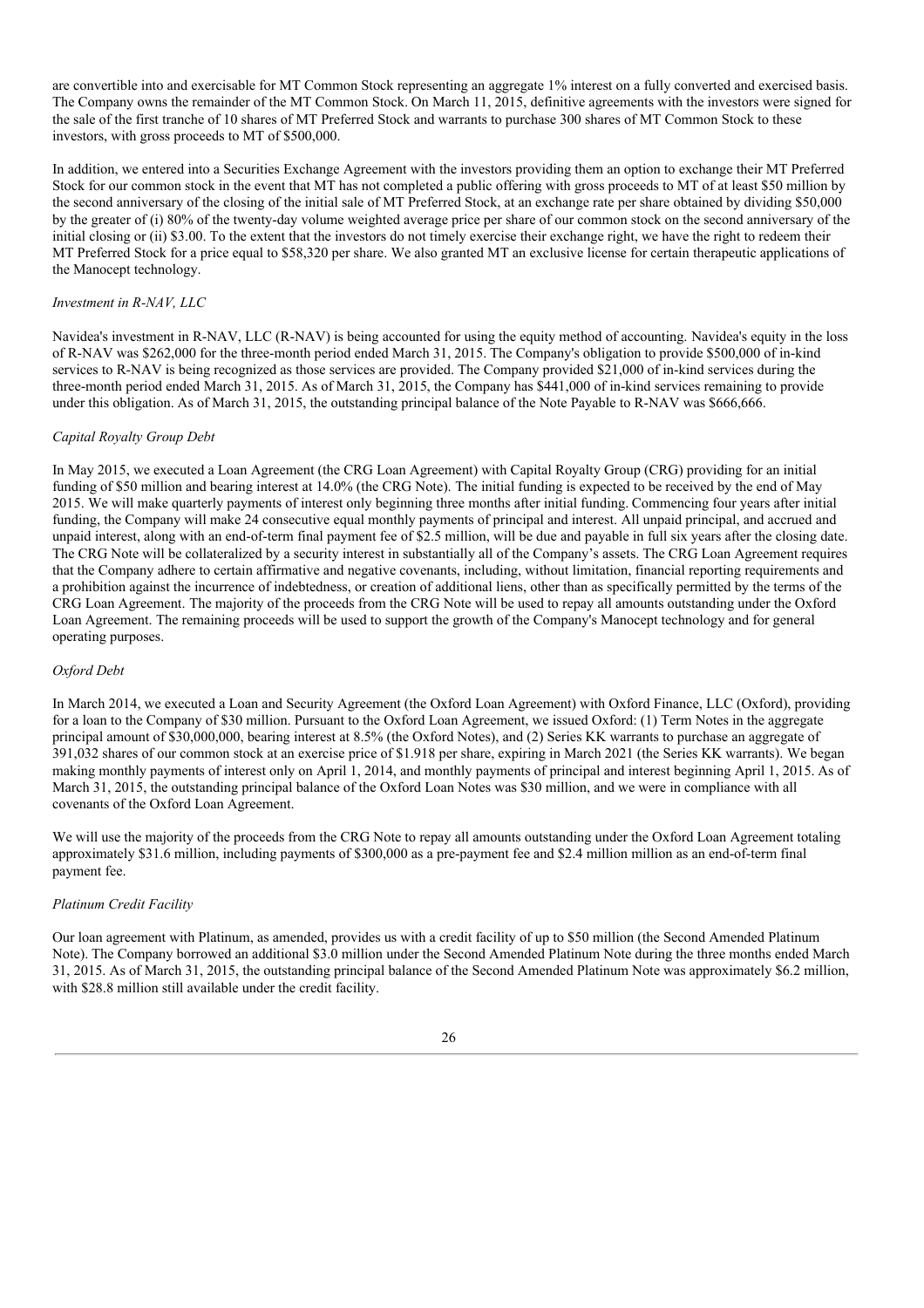The Company drew a total of \$1.5 million under the Platinum credit facility in April 2015. In May 2015, in connection with the execution of the CRG Loan Agreement, the Company also amended the existing Platinum credit facility to allow this facility to remain in place in a subordinated role to the CRG Loan. The amendment will become effective upon initial funding of the CRG Loan Agreement and will allow Platinum to convert the entire \$7.7 million currently outstanding under the credit facility during a time period in which the Company's stock price exceeds \$2.53 per share for 10 consecutive trading days. Following the April 2015 draw and the May 2015 amendment, \$27.3 million will still be available under the credit facility.

#### *Summary*

Our future liquidity and capital requirements will depend on a number of factors, including our ability to achieve market acceptance of our products, our ability to complete the development and commercialization of new products, our ability to monetize our investment in noncore technologies, our ability to obtain milestone or development funds from potential development and distribution partners, regulatory actions by the FDA and international regulatory bodies, the ability to procure required financial resources, and intellectual property protection.

In May 2014, the Board of Directors made the decision to refocus the Company's resources to better align the funding of our pipeline programs with the expected growth in Lymphoseek revenue. This realignment primarily involved reducing our near-term support for our two neurological product candidates, NAV4694 and NAV5001, as we sought to secure a development partner or partners for these programs. In April 2015, the Company entered into an agreement with Alseres to terminate the sub-license agreement dated July 31, 2012 for research, development and commercialization of NAV5001. Under the terms of this agreement, Navidea will transfer all regulatory, clinical and manufacturing-related data related to NAV5001 to Alseres. Alseres will reimburse Navidea for any incurred maintenance costs of the contract manufacturer retroactive to March 1, 2015. In addition, as requested by Alseres, Navidea will supply clinical support services for NAV5001 on a cost-plus reimbursement basis. In consideration for the rights granted to Alseres, Navidea will also receive a milestone payment upon clearance to market NAV5001 by the U.S. FDA and a royalty on subsequent net sales of NAV5001. The Company is currently engaged in evaluating term sheets related to NAV4694.

The Company is also working to establish new sources of non-dilutive funding, including collaborations and grant funding that can augment the balance sheet as the Company works to reduce spending to levels that can be increasingly offset by growing Lymphoseek revenue. In particular, substantial progress on the Manocept platform has resulted in several promising opportunities, including our R-NAV venture, which we believe may further expand the Company's pipeline but requires less near-term funding from Navidea than the two temporarily suspended Phase 3 neurological development programs. We plan to focus our resources in 2015 primarily on increasing sales of Lymphoseek and development of products based on the Manocept platform. Although management believes that it will be able to achieve these objectives, they are subject to a number of variables beyond our control, including the nature and timing of any partnering opportunities, the ability to modify contractual commitments made in connection with these programs, and the timing and expense associated with suspension or alteration of clinical trials, and consequently we cannot assure you that we will be able to achieve our objective of bringing our expenses in line with our revenues, and we may need to seek additional debt or equity financing if we cannot achieve that objective in a timely manner.

As stated above, we believe that our current cash balance, as augmented by our recent financing with CRG, and in conjunction with projected revenue growth derived from sales of Lymphoseek, provides us with a solid foundation with which to build our business. Our capital position is further supported by the continuing availability of capital under the credit facility with Platinum, our ability to control expenses, the potential for partnership funding, and the potential to access capital markets through our shelf registration, provide us with adequate financial resources to continue to fund our business plan for the foreseeable future and enable us to reach break-even cash flow from operations in the first quarter of 2016. However, we cannot assure you that Lymphoseek will generate our expected levels of sales and cash flow. We will continue to evaluate our time lines, strategic needs, and balance sheet requirements. We cannot assure you that if we attempt to raise additional capital through debt, royalty, equity or otherwise, we will be successful in doing so on terms acceptable to the Company, or at all. We also cannot assure you that we will be able to gain access and/or be able to execute on securing new development opportunities, successfully obtain regulatory approval for and commercialize new products, achieve significant product revenues from our products, or achieve or sustain profitability in the future.

#### **Recent Accounting Developments**

In February 2015, the Financial Accounting Standards Board (FASB) issued Accounting Standards Update (ASU) No. 2015-02, *Amendments to the Consolidation Analysis*. ASU 2015-02 affects reporting entities that are required to evaluate whether they should consolidate certain legal entities. All legal entities are subject to reevaluation under the revised consolidation model. Specifically, the amendments: (i) modify the evaluation of whether limited partnerships and similar legal entities are variable

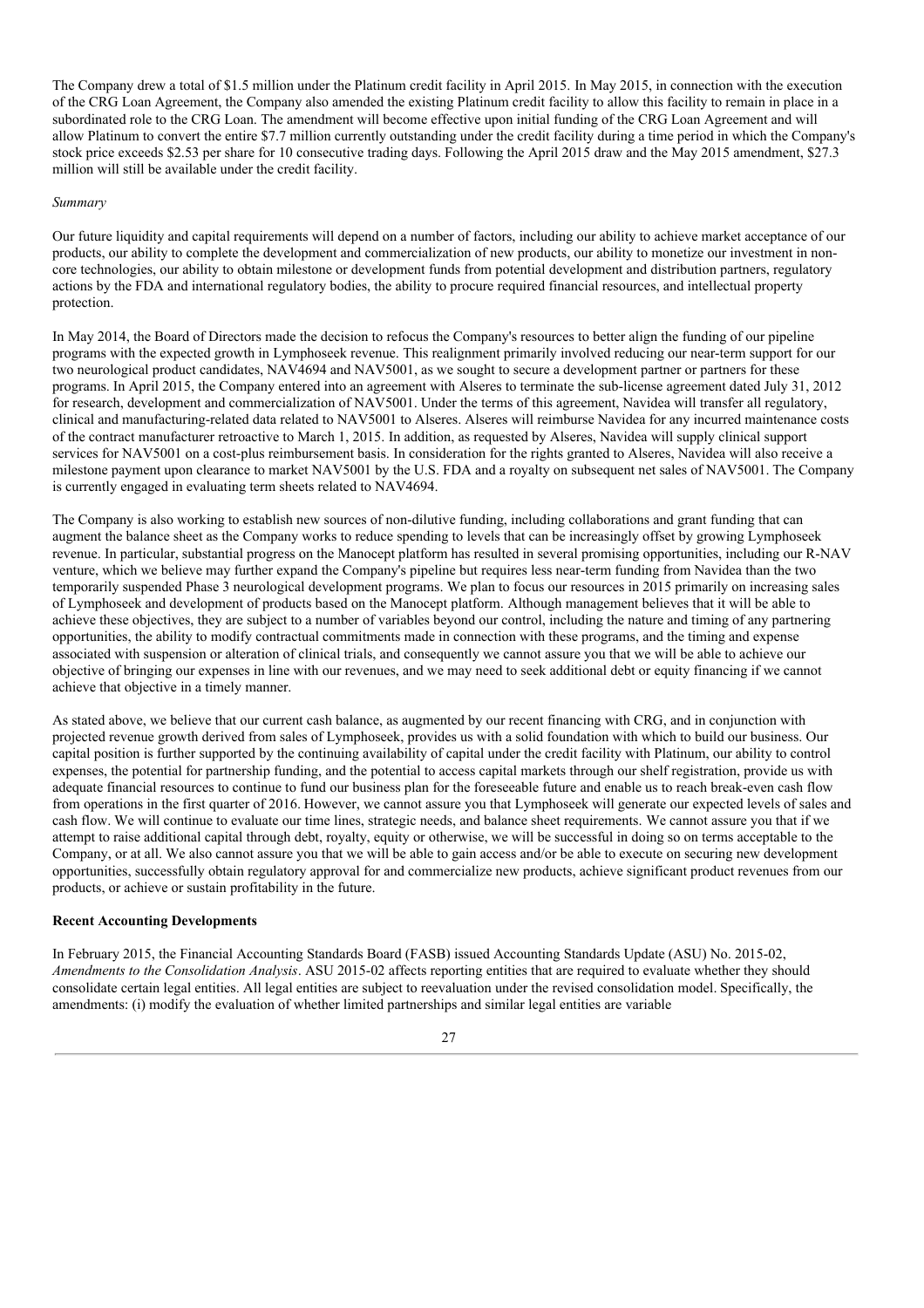interest entities (VIEs) or voting interest entities, (ii) eliminate the presumption that a general partner should consolidate a limited partnership, and (iii) affect the consolidation analysis of reporting entities that are involved with VIEs, particularly those that have fee arrangements and related party relationships. ASU 2015-02 is effective for public entities for fiscal years, and for interim periods within those fiscal years, beginning after December 15, 2015. The amendments may be applied using a modified retrospective approach or a full retrospective approach. Early adoption is permitted, including adoption in an interim period. We are currently evaluating the impact of our adoption of ASU 2015-02, however we do not expect the adoption of ASU 2015-02 to have a material effect on our consolidated financial statements upon adoption.

In April 2015, the FASB issued ASU No. 2015-03, *Simplifying the Presentation of Debt Issuance Costs*. ASU 2015-003 requires that debt issuance costs related to a recognized debt liability be presented in the balance sheet as a direct deduction from the carrying amount of that debt liability rather than as an asset. The recognition and measurement guidance for debt issuance costs are not affected by ASU 2015-03. ASU 2015-03 is effective for fiscal years beginning after December 15, 2015, and interim periods within those fiscal years. Early adoption is permitted. Entities must apply the amendments in ASU 2015-03 on a retrospective basis. We do not expect the adoption of ASU 2015-03 to have a material effect on our consolidated financial statements upon adoption.

#### **Critical Accounting Policies**

We base our management's discussion and analysis of financial condition and results of operations, as well as disclosures included elsewhere in this Quarterly Report on Form 10-Q, upon our consolidated financial statements, which we have prepared in accordance with U.S. generally accepted accounting principles. We describe our significant accounting policies in the notes to the audited consolidated financial statements contained in our Annual Report on Form 10-K. We include within these policies our "critical accounting policies." Critical accounting policies are those policies that are most important to the preparation of our consolidated financial statements and require management's most subjective and complex judgment due to the need to make estimates about matters that are inherently uncertain. Changes in estimates and assumptions based upon actual results may have a material impact on our results of operations and/or *financial condition.*

*Revenue Recognition*. We currently generate revenue primarily from sales of Lymphoseek. Our standard shipping terms are FOB shipping point, and title and risk of loss passes to the customer upon delivery to a carrier for shipment from Cardinal Health's national distribution center to another point of destination. We generally recognize sales revenue related to sales of our products when the products are shipped. Our customers have no right to return products purchased in the ordinary course of business.

We earn additional revenues based on a percentage of the actual net revenues achieved by Cardinal Health on sales to end customers made during each fiscal year. The amount we charge Cardinal Health related to end customer sales of Lymphoseek are subject to a retroactive annual adjustment. To the extent that we can reasonably estimate the end-customer prices received by Cardinal Health, we record sales based upon these estimates at the time of sale. If we are unable to reasonably estimate end customer sales prices related to products sold, we record revenue related to these product sales at the minimum (i.e., floor) price provided for under our distribution agreement with Cardinal Health.

We also earn revenues related to our licensing and distribution agreements. The terms of these agreements may include payment to us of non-refundable upfront license fees, funding or reimbursement of research and development efforts, milestone payments if specified objectives are achieved, and/or royalties on product sales. We evaluate all deliverables within an arrangement to determine whether or not they provide value on a stand-alone basis. We recognize a contingent milestone payment as revenue in its entirety upon our achievement of a substantive milestone if the consideration earned from the achievement of the milestone (i) is consistent with performance required to achieve the milestone or the increase in value to the delivered item, (ii) relates solely to past performance and (iii) is reasonable relative to all of the other deliverables and payments within the arrangement.

We generate additional revenue from grants to support various product development initiatives. We generally recognize grant revenue when expenses reimbursable under the grants have been paid and payments under the grants become contractually due. Lastly, we recognize revenues from the provision of services to R-NAV, LLC and its subsidiaries.

*Research and Development.* Research and development (R&D) expenses include both internal R&D activities and external contracted services. Internal R&D activity expenses include salaries, benefits, and stock-based compensation, as well as travel, supplies, and other costs to support our R&D staff. External contracted services include clinical trial activities, chemistry, manufacturing and control-related activities, and regulatory costs. R&D expenses are charged to operations as incurred. We review and accrue R&D expenses based on services performed and rely upon estimates of those costs applicable to the stage of completion of each project.

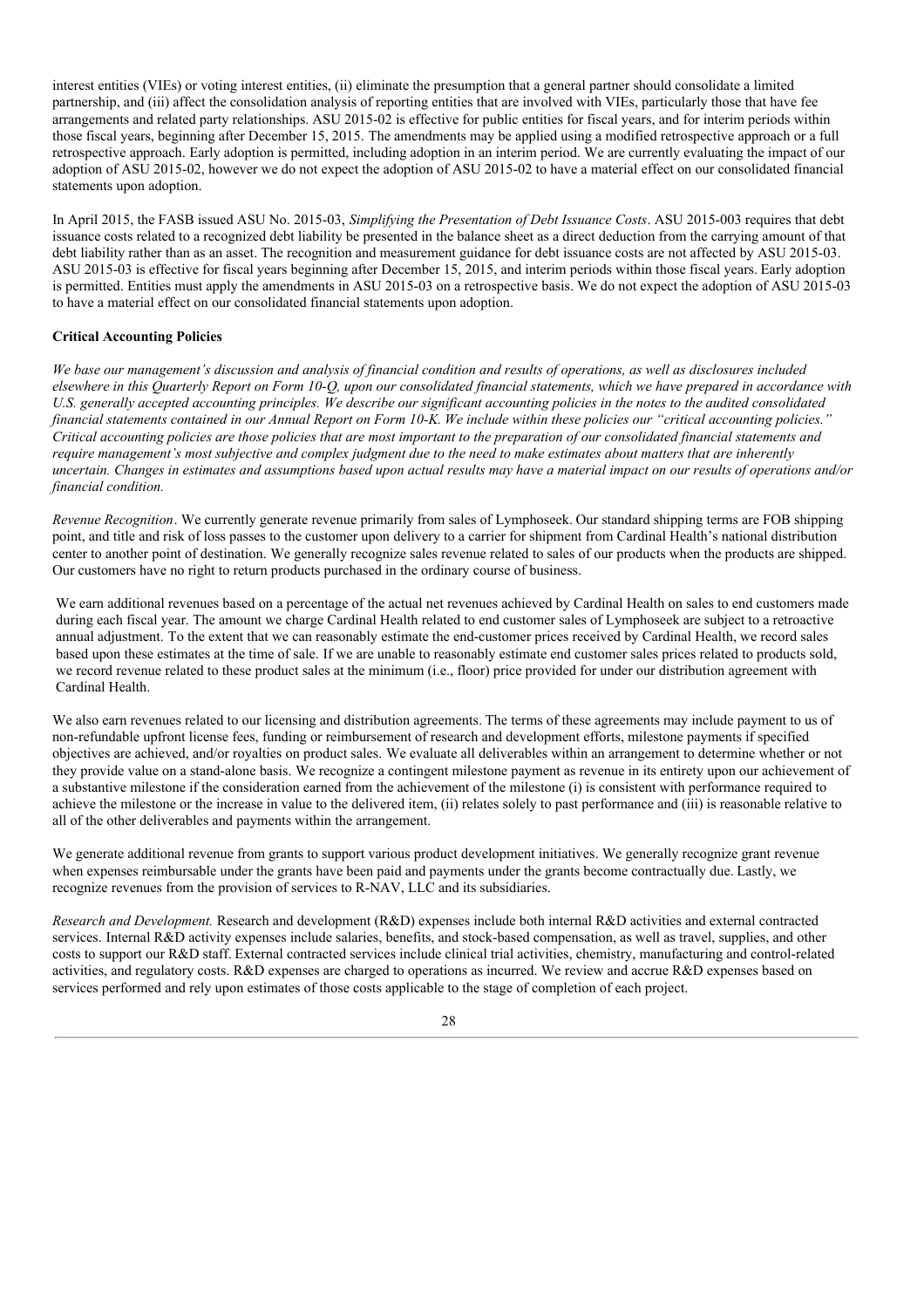*Use of Estimates.* The preparation of financial statements in conformity with accounting principles generally accepted in the United States of America requires management to make estimates and assumptions that affect the reported amounts of assets and liabilities and disclosures of contingent assets and liabilities at the date of the financial statements and the reported amounts of revenues and expenses during the reporting period. We base these estimates and assumptions upon historical experience and existing, known circumstances. Actual results could differ from those estimates. Specifically, management may make significant estimates in the following areas:

• *Stock-Based Compensation*. Stock-based payments to employees and directors, including grants of stock options and restricted stock, are recognized in the statements of operations based on their estimated fair values on the date of grant. The fair value of each option award is estimated on the date of grant using the Black-Scholes option pricing model to value share-based payments and the portion that is ultimately expected to vest is recognized as compensation expense over either (1) the requisite service period or (2) the estimated performance period. The determination of fair value using the Black-Scholes option pricing model is affected by our stock price as well as assumptions regarding a number of complex and subjective variables, including expected stock price volatility, risk-free interest rate, expected dividends and projected employee stock option behaviors. We estimate the expected term based on the contractual term of the awards and employees' exercise and expected post-vesting termination behavior. The restricted stock awards are valued based on the closing stock price on the date of grant and amortized ratably over the estimated life of the award.

Since stock-based compensation is recognized only for those awards that are ultimately expected to vest, we have applied an estimated forfeiture rate to unvested awards for the purpose of calculating compensation cost. These estimates will be revised, if necessary, in future periods if actual forfeitures differ from estimates. Changes in forfeiture estimates impact compensation cost in the period in which the change in estimate occurs.

- *Inventory Valuation.* We record our inventory at the lower of cost (first-in, first-out method) or market. Our valuation reflects our estimates of excess and obsolete inventory as well as inventory with a carrying value in excess of its net realizable value. Writeoffs are recorded when product is removed from saleable inventory. We review inventory on hand at least quarterly and record provisions for excess and obsolete inventory based on several factors, including current assessment of future product demand, anticipated release of new products into the market and product expiration. Our industry is characterized by rapid product development and frequent new product introductions. Regulations regarding use and shelf life, product recalls and variation in product utilization all impact the estimates related to excess and obsolete inventory.
- *Fair Value of Derivative Instruments.* Derivative instruments embedded in contracts, to the extent not already a free-standing contract, are bifurcated and accounted for separately. All derivatives are recorded on the consolidated balance sheets at fair value in accordance with current accounting guidelines for such complex financial instruments. Unrealized gains and losses on the derivatives are classified in other expenses as a change in derivative liabilities in the consolidated statements of operations. We do not use derivative instruments for hedging of market risks or for trading or speculative purposes.

#### **Item 3. Quantitative and Qualitative Disclosures About Market Risk**

*Interest Rate Risk.* As of March 31, 2015, our \$4.9 million in cash was primarily invested in interest-bearing money market accounts. Due to the low interest rates being realized on these accounts, we believe that a hypothetical 10% increase or decrease in market interest rates would not have a material impact on our consolidated financial position, results of operations or cash flows.

We also have exposure to changes in interest rates on our variable-rate debt obligations. As of March 31, 2015, the interest rate on certain of our debt obligations was based on the U.S. prime rate. Based on the amount of our variable-rate borrowings at March 31, 2015, which totaled approximately \$6.2 million, an immediate one percentage point increase in the U.S. prime rate would increase our annual interest expense by approximately \$62,000. This estimate assumes that the amount of variable rate borrowings remains constant for an annual period and that the interest rate change occurs at the beginning of the period. Because our debt obligations are currently subject to the minimum interest rates defined in the loan agreements, a decrease in the U.S. prime rate would not affect our annual interest expense.

*Foreign Currency Exchange Rate Risk.* We do not currently have material foreign currency exposure related to our assets as the majority are denominated in U.S. currency and our foreign-currency based transaction exchange risk is not material. For

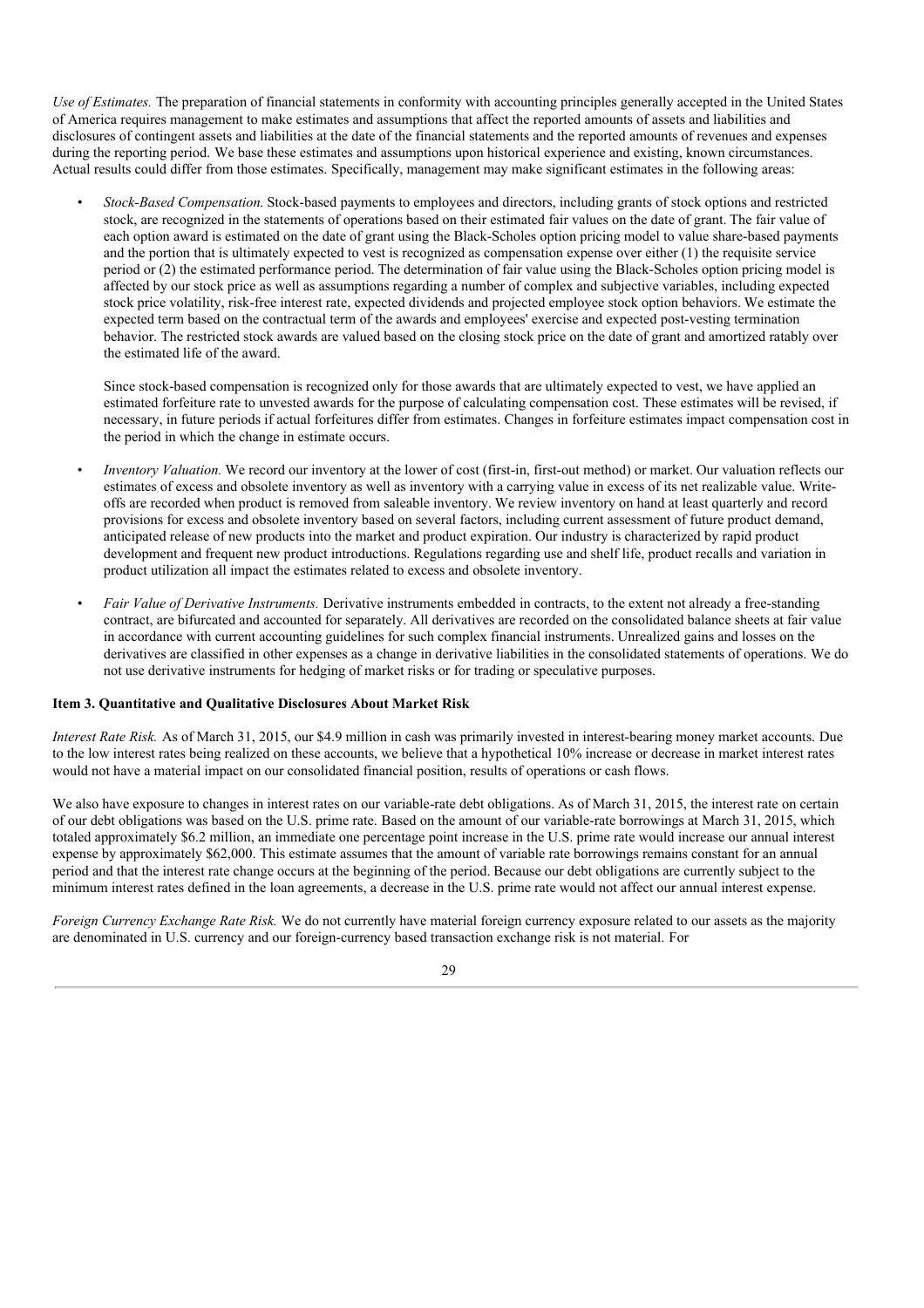the three months ended March 31, 2015 and 2014, we recorded foreign currency transaction gains of approximately \$28,000 and \$2,000, respectively.

*Equity Price Risk*. We do not use derivative instruments for hedging of market risks or for trading or speculative purposes. Derivative instruments embedded in contracts, to the extent not already a free-standing contract, are bifurcated and accounted for separately. All derivatives are recorded on the consolidated balance sheet at fair value in accordance with current accounting guidelines for such complex financial instruments. The fair value of our warrant liabilities is determined using various inputs and assumptions, several of which are based on a survey of peer group companies since the warrants are exercisable for common stock of a non-public subsidiary company. As of March 31, 2015, we had approximately \$63,000 of derivative liabilities recorded on our balance sheet related to outstanding MT warrants. Due to the relatively low valuation of the MT warrants, a hypothetical 50% change in our stock price would not have a material effect on the consolidated financial statements.

#### **Item 4. Controls and Procedures**

#### **Disclosure Controls and Procedures**

We maintain disclosure controls and procedures designed to ensure that information required to be disclosed in reports filed under the Exchange Act is recorded, processed, summarized, and reported within the specified time periods. As a part of these controls, our management is responsible for establishing and maintaining adequate internal control over financial reporting, as such term is defined in Rule 13a-15(f) under the Exchange Act.

Under the supervision and with the participation of our management, including our Chief Executive Officer and Chief Financial Officer, we evaluated the effectiveness of the design and operation of our disclosure controls and procedures (as defined in Rule 13a-15(e) under the Exchange Act) as of March 31, 2015. Disclosure controls and procedures include, without limitation, controls and procedures designed to ensure that information required to be disclosed by us in the reports that we file or submit under the Exchange Act is accumulated and communicated to our management, including our principal executive and principal financial officers, as appropriate, to allow timely decisions regarding required disclosure. Based on our evaluation, our Chief Executive Officer and Chief Financial Officer have concluded that, as of the end of the period covered by this report, our disclosure controls and procedures are adequately designed and are effective.

Our management, including our Chief Executive Officer and Chief Financial Officer, understands that our disclosure controls and procedures do not guarantee that all errors and all improper conduct will be prevented. A control system, no matter how well conceived and operated, can provide only reasonable, not absolute assurance that the objectives of the control system are met. Further, a design of a control system must reflect the fact that there are resource constraints, and the benefit of controls must be considered relative to their costs. Because of the inherent limitations in all control systems, no evaluation of controls can provide absolute assurance that all control issues and instances of improper conduct, if any, have been detected. These inherent limitations include the realities that judgments and decisionmaking can be faulty, and that breakdowns can occur because of a simple error or mistake. Additionally, controls can be circumvented by the individual acts of some persons, by collusion of two or more persons, or by management override of the control. Further, the design of any system of controls is also based in part upon assumptions about the likelihood of future events, and there can be no assurance that any design will succeed in achieving its stated goals under all potential future conditions. Over time, controls may become inadequate because of changes in conditions, or the degree of compliance with the policies or procedures may deteriorate. Because of the inherent limitations of a cost-effective control system, misstatements due to error or fraud may occur and may not be detected.

Our internal control over financial reporting is a process designed to provide reasonable assurance regarding the reliability of financial reporting and the preparation of financial statements for external purposes in accordance with generally accepted accounting principles, and includes those policies and procedures that:

- pertain to the maintenance of records that, in reasonable detail, accurately and fairly reflect the transactions and dispositions of the assets of the Company;
- provide reasonable assurance that transactions are recorded as necessary to permit preparation of financial statements in accordance with generally accepted accounting principles and that receipts and expenditures of the Company are being made only in accordance with authorization of management and directors of the Company; and
- provide reasonable assurance regarding prevention or timely detection of unauthorized acquisition, use or disposition of the Company's assets that could have a material effect on the financial statements.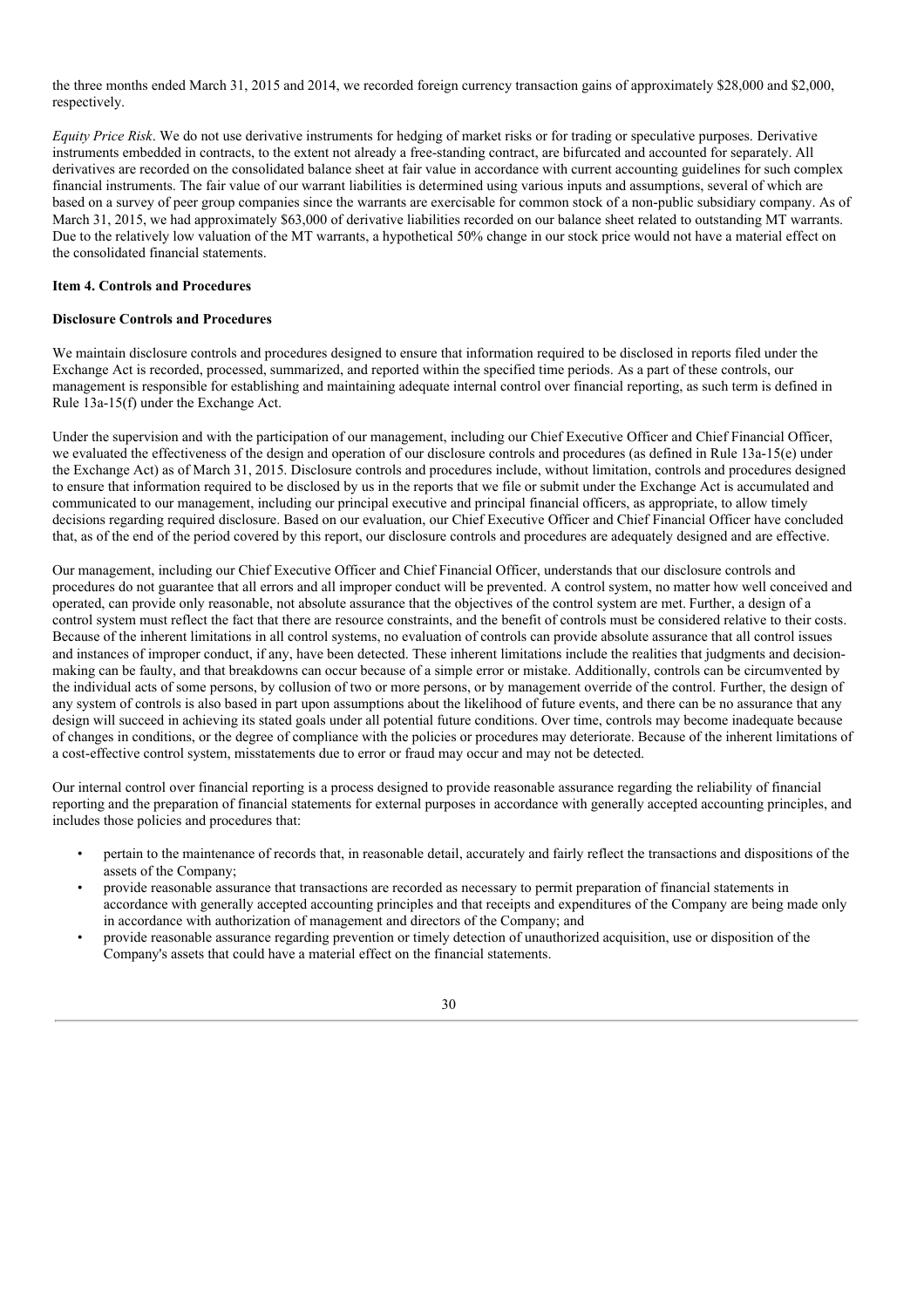## **Changes in Control Over Financial Reporting**

During the quarter ended March 31, 2015, there were no changes in our internal control over financial reporting that materially affected, or are reasonably likely to materially affect, our internal control over financial reporting.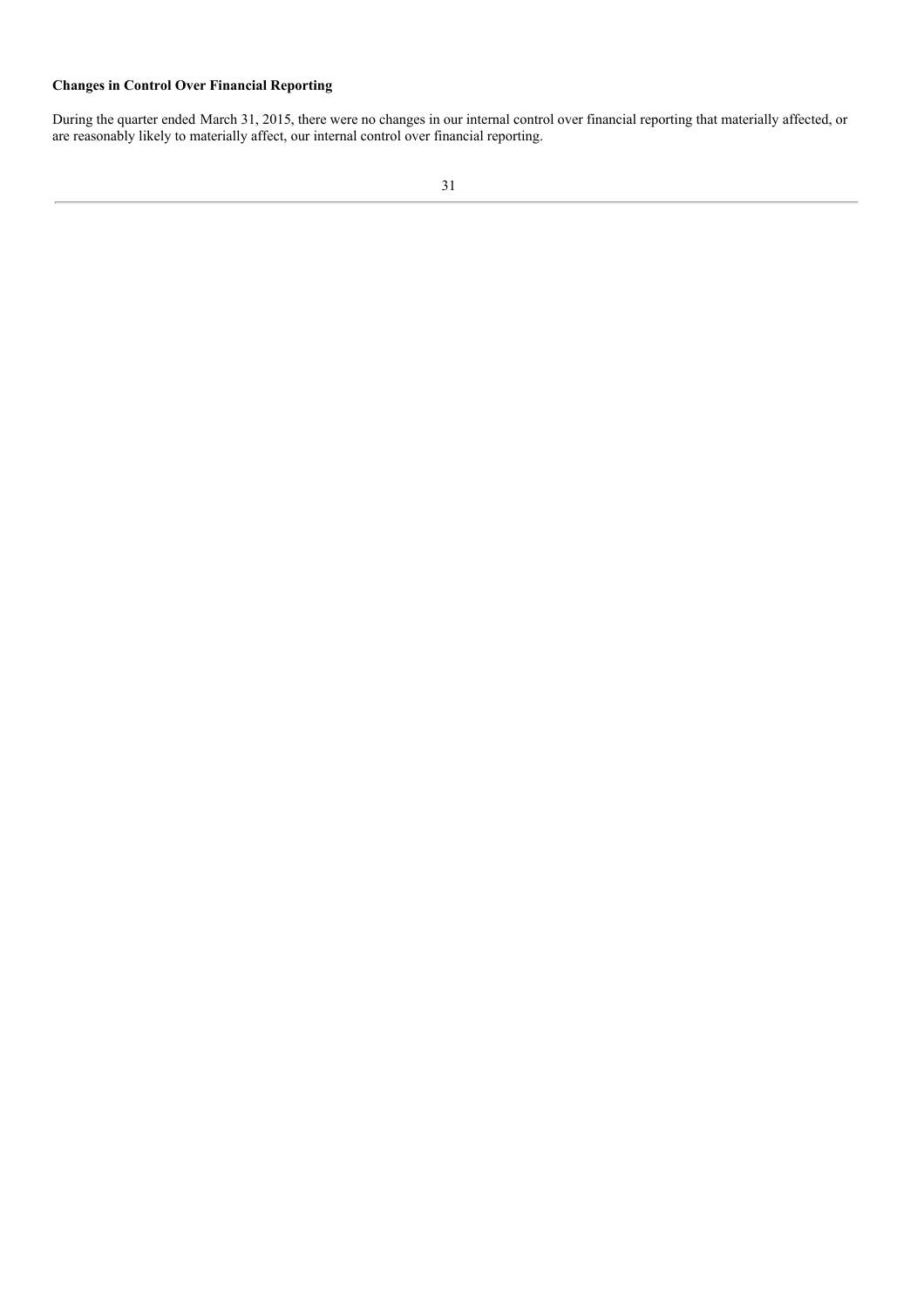#### **PART II - OTHER INFORMATION**

#### **Item 1A. Risk Factors**

There have been no material changes to the Company's risk factors as previously reported in the Company's Annual Report on Form 10-K for the year ended December 31, 2014, filed with the SEC on March 16, 2015.

## **Item 2. Unregistered Sales of Equity Securities**

During the three-month period ended March 31, 2015, we issued 36,839 shares of our common stock to certain members of our Board of Directors as payment in lieu of a portion of their fourth quarter 2014 compensation. The issuance of these securities was exempt from registration under Section 4(2) of the Securities Act and Regulation D promulgated thereunder.

On March 11, 2015 our subsidiary Macrophage Therapeutics, Inc. (MT) issued ten shares of its Series A Convertible Preferred Stock (MT Preferred Stock) and warrants to purchase 300 shares of its common stock (MT Warrants) to two investors. Each share of MT Preferred Stock is convertible at the option of the holder into 30 shares of the common stock of MT, subject to adjustment for stock splits, combinations, recapitalizations, dividends or other distributions, and certain reorganizations. Pursuant to the terms of a Securities Exchange Agreement between the Company and the investors, the investors have an option to exchange their MT Preferred Stock for common stock of the Company in the event that MT has not completed a public offering with gross proceeds to MT of at least \$50 million by the second anniversary of the closing of the initial sale of MT Preferred Stock, at an exchange rate per share obtained by dividing \$50,000 by the greater of (i) 80% of the twenty-day volume weighted average price per share of our common stock on the second anniversary of the initial closing or (ii) \$3.00. To the extent that the investors do not timely exercise their exchange right, MT has the right to redeem their MT Preferred Stock for a price equal to \$58,320 per share. Proceeds of \$500,000 from the sale of these securities are to be used for MT's development programs and general working capital. The issuance of these securities was exempt from registration under Section 4(2) of the Securities Act and Regulation D promulgated thereunder.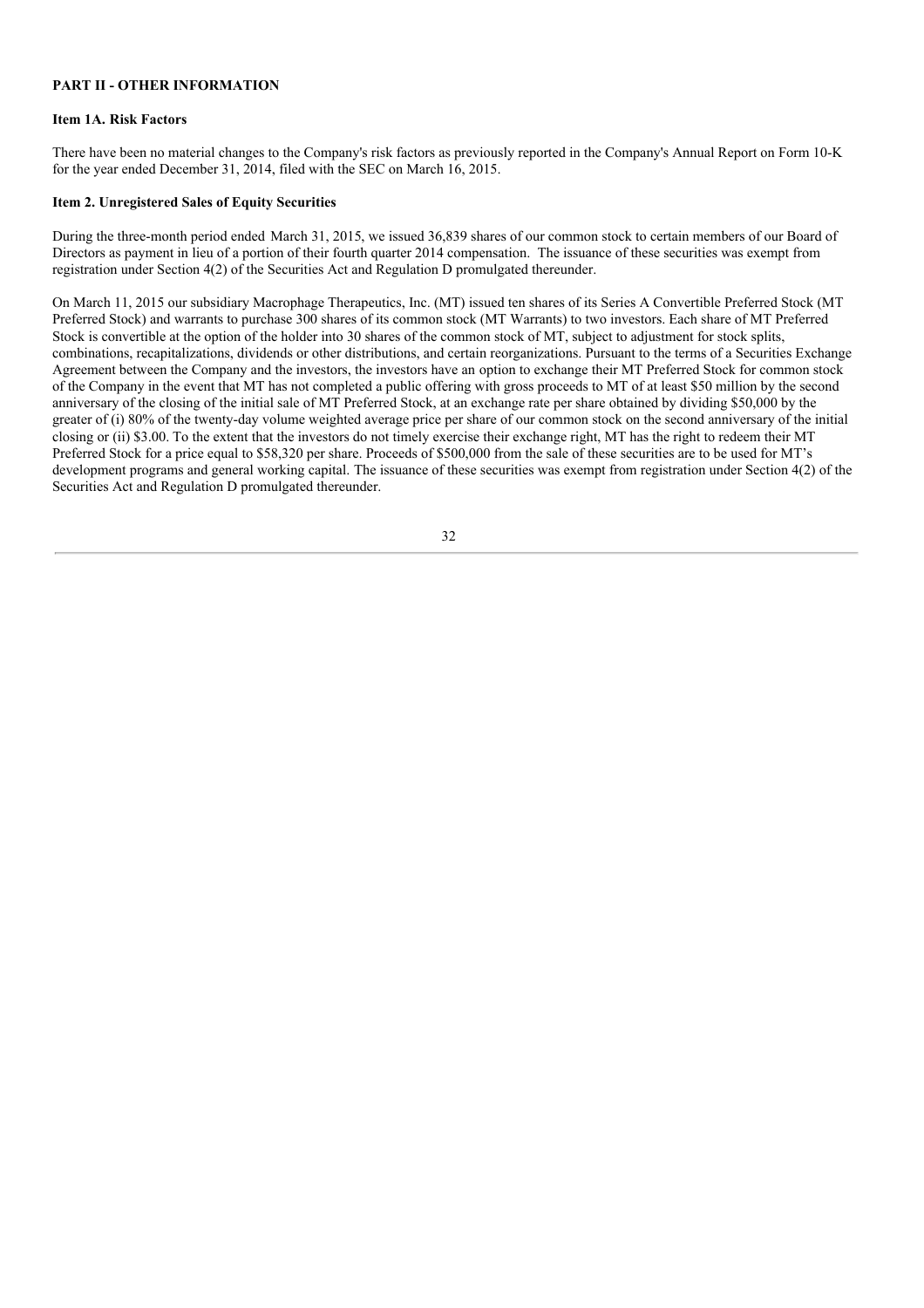### **Item 6. Exhibits**

| 10.1                      | Navidea Biopharmaceuticals, Inc. 2014 Stock Incentive Plan (as amended March 3, 2015). <sup>*</sup>                                                               |  |  |
|---------------------------|-------------------------------------------------------------------------------------------------------------------------------------------------------------------|--|--|
| 10.2                      | Securities Exchange Agreement dated as of March 11, 2015 among Macrophage Therapeutics, Inc., Platinum-<br>Montaur Life Sciences, LLC and Michael Goldberg, M.D.* |  |  |
| 31.1                      | Certification of Chief Executive Officer pursuant to Section 302 of the Sarbanes-Oxley Act of 2002.*                                                              |  |  |
| 31.2                      | Certification of Chief Financial Officer pursuant to Section 302 of the Sarbanes-Oxley Act of 2002.*                                                              |  |  |
| 32.1                      | Certification of Chief Executive Officer of Periodic Financial Reports pursuant to Section 906 of the Sarbanes-<br>Oxley Act of 2002, 18 U.S.C. Section 1350.**   |  |  |
| 32.2                      | Certification of Chief Financial Officer of Periodic Financial Reports pursuant to Section 906 of the Sarbanes-<br>Oxley Act of 2002, 18 U.S.C. Section 1350.**   |  |  |
| 101.INS                   | XBRL Instance Document*                                                                                                                                           |  |  |
| 101.SCH                   | XBRL Taxonomy Extension Schema Document*                                                                                                                          |  |  |
| 101.CAL                   | XBRL Taxonomy Extension Calculation Linkbase Document*                                                                                                            |  |  |
| 101.DEF                   | XBRL Taxonomy Extension Definition Linkbase Document*                                                                                                             |  |  |
| 101.LAB                   | XBRL Taxonomy Extension Label Linkbase Document*                                                                                                                  |  |  |
| 101.PRE                   | XBRL Taxonomy Extension Presentation Linkbase Document*                                                                                                           |  |  |
| Filed herewith.<br>$\ast$ |                                                                                                                                                                   |  |  |
| **<br>Furnished herewith. |                                                                                                                                                                   |  |  |

*Items 1, 3, 4 and 5 are not applicable and have been omitted.*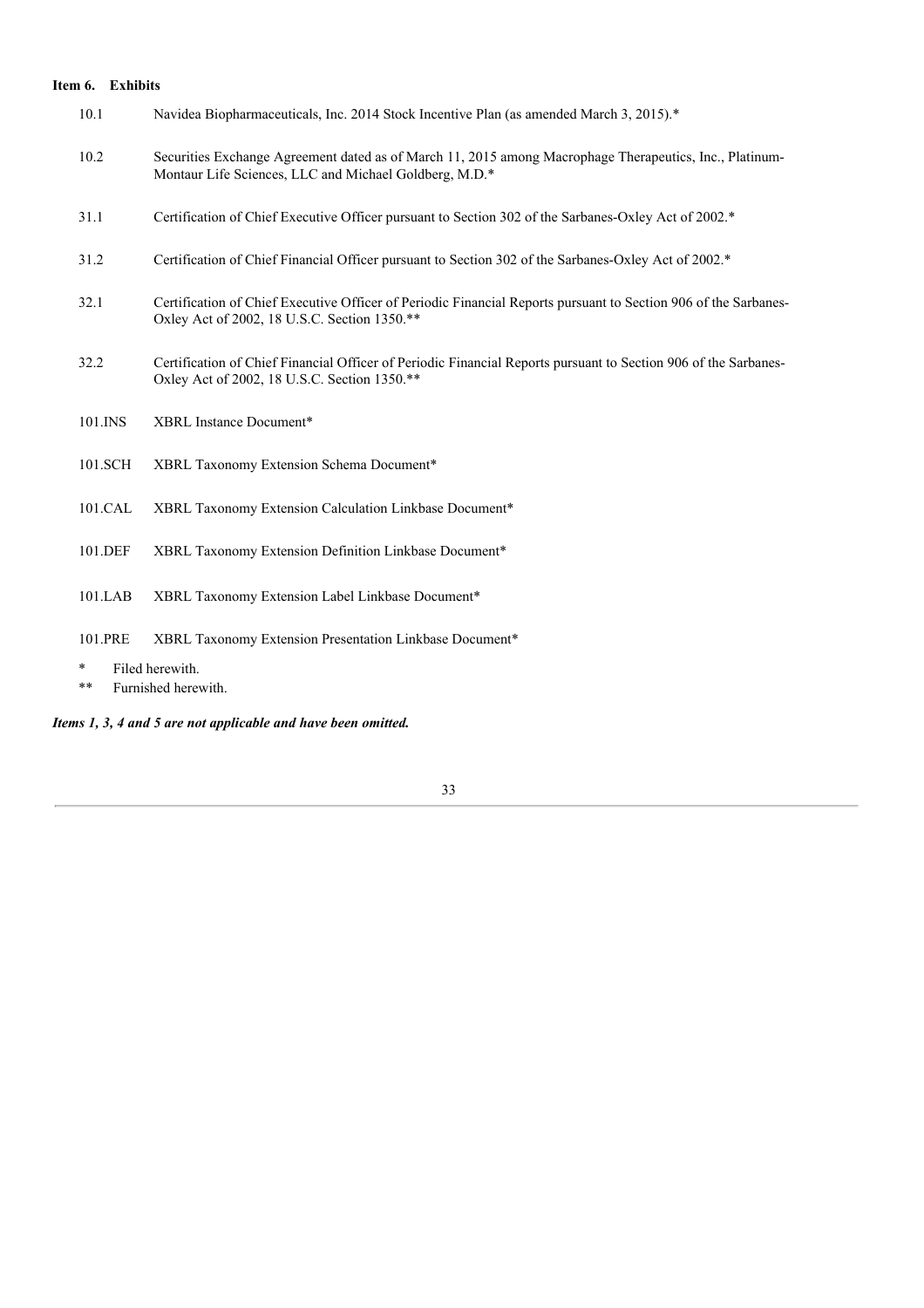### **SIGNATURES**

Pursuant to the requirements of the Securities Exchange Act of 1934, the registrant has duly caused this report to be signed on its behalf by the undersigned, thereunto duly authorized.

> NAVIDEA BIOPHARMACEUTICALS, INC. (the Company) May 11, 2015

By: /s/ Ricardo J. Gonzalez

Ricardo J. Gonzalez President and Chief Executive Officer (duly authorized officer; principal executive officer)

By: /s/ Brent L. Larson

Brent L. Larson Executive Vice President and Chief Financial Officer (principal financial and accounting officer)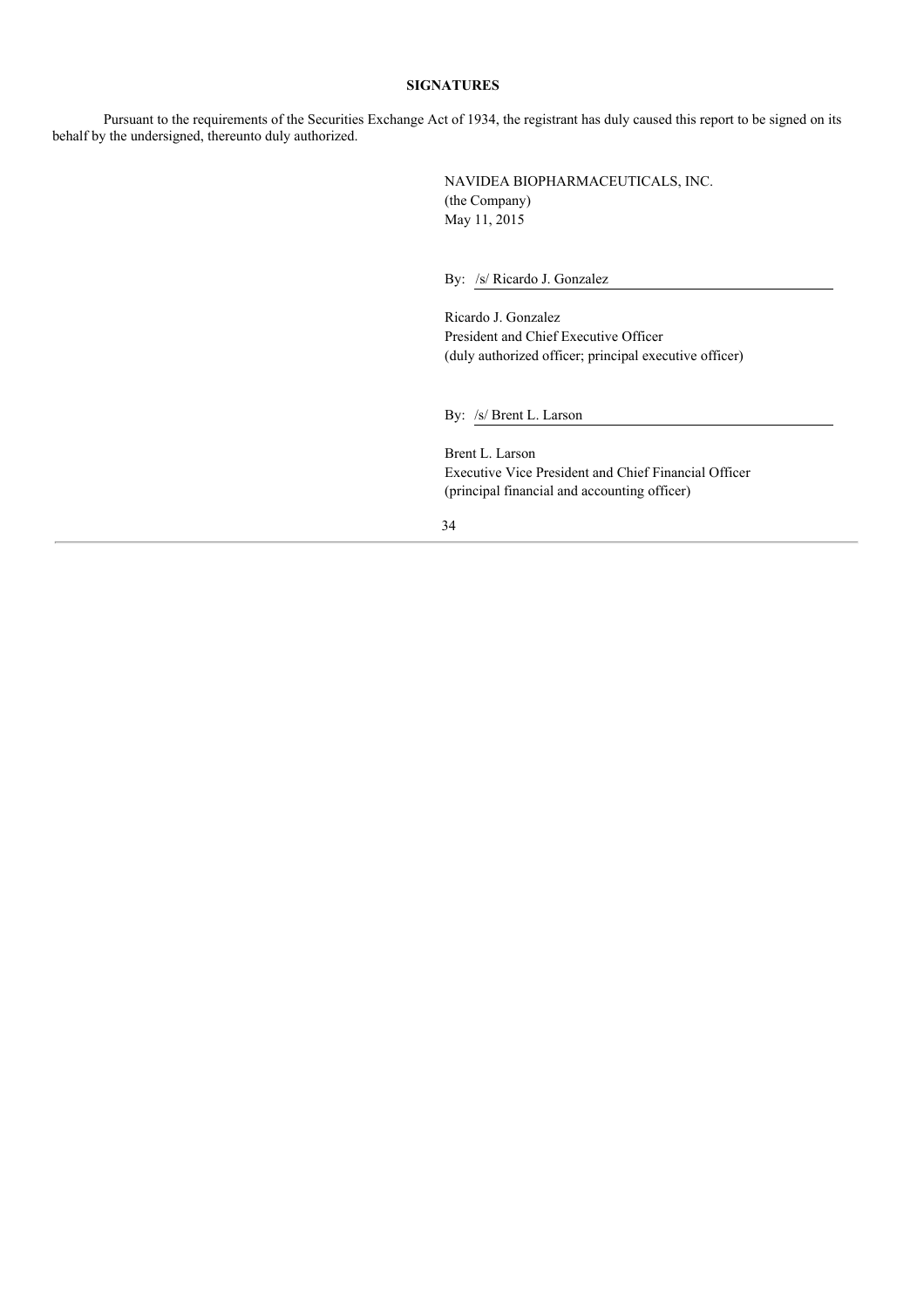### **INDEX TO EXHIBITS**

- 10.1 Navidea Biopharmaceuticals, Inc. 2014 Stock Incentive Plan (as amended March 3, 2015).\*
- 10.2 Securities Exchange Agreement dated as of March 11, 2015 among Macrophage Therapeutics, Inc., Platinum-Montaur Life Sciences, LLC and Michael Goldberg, M.D.\*
- 31.1 Certification of Chief Executive Officer pursuant to Section 302 of the Sarbanes-Oxley Act of 2002.\*
- 31.2 Certification of Chief Financial Officer pursuant to Section 302 of the Sarbanes-Oxley Act of 2002.\*
- 32.1 Certification of Chief Executive Officer of Periodic Financial Reports pursuant to Section 906 of the Sarbanes-Oxley Act of 2002, 18 U.S.C. Section 1350.\*\*
- 32.2 Certification of Chief Financial Officer of Periodic Financial Reports pursuant to Section 906 of the Sarbanes-Oxley Act of 2002, 18 U.S.C. Section 1350.\*\*
- 101.INS XBRL Instance Document\*
- 101.SCH XBRL Taxonomy Extension Schema Document\*
- 101.CAL XBRL Taxonomy Extension Calculation Linkbase Document\*
- 101.DEF XBRL Taxonomy Extension Definition Linkbase Document\*
- 101.LAB XBRL Taxonomy Extension Label Linkbase Document\*
- 101.PRE XBRL Taxonomy Extension Presentation Linkbase Document\*
- Filed herewith.
- Furnished herewith.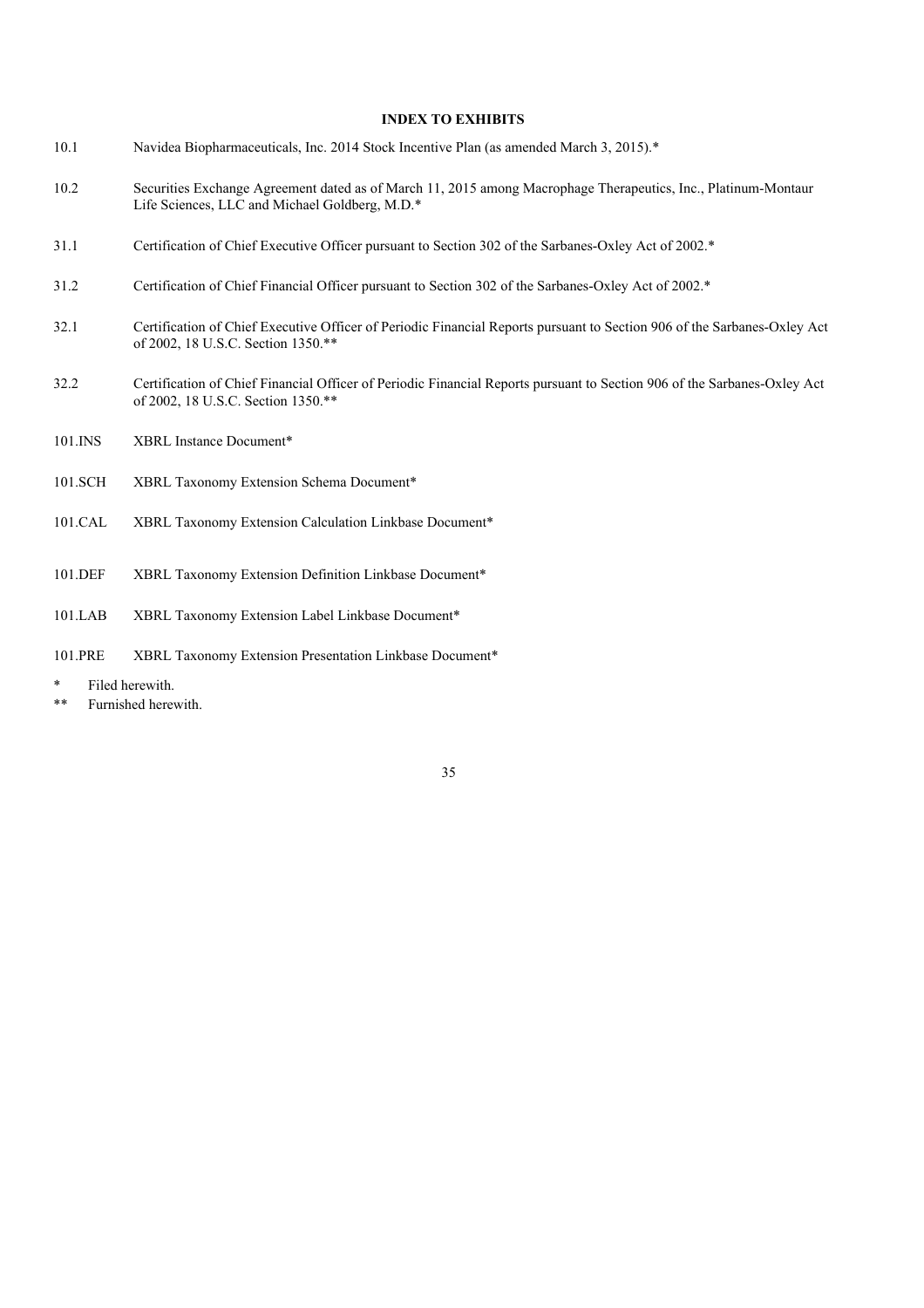## **NAVIDEA BIOPHARMACEUTICALS, INC. 2014 Stock Incentive Plan (as amended March 3, 2015)**

### **Article I Establishment, Purpose, Duration**

**Section 1.1 Establishment of the Plan.** Navidea Biopharmaceuticals, Inc. (the "Company") desires to adopt the Navidea Biopharmaceuticals, Inc. 2014 Stock Incentive Plan.

**Section 1.2 Purpose.** The Plan is designed to promote the achievement of both short-term and long-term objectives of the Company by (a) aligning compensation of Participants with the interests of Company shareholders, (b) enhancing the interest of Participants in the growth and success of the Company, and (c) attracting and retaining Participants of outstanding competence.

**Section 1.3 Effective Date and Duration.** This Plan, if approved by a majority of the votes cast by Company shareholders at the 2014 annual meeting shall become effective at such date. If such shareholder approval is not obtained, no Awards will be granted under this Plan. If approved, the Plan shall remain in effect, subject to the right of the Board or the Committee to amend and terminate the Plan at any time as provided in this Plan, until all Shares subject to it shall have been purchased or acquired according to the Plan's provisions. In no event, however, may an ISO be granted under the Plan more than ten years after the date the Plan was approved by the shareholders.

## **Article II Definitions**

Whenever used in the Plan, the following terms shall have the meanings set forth below and, when the meaning is intended, the initial letter of the word is capitalized:

**Section 2.1 162(m) Award .** "162(m) Award" means an Award that is intended to be deductible as "performance-based compensation" under Code Section 162(m).

**Section 2.2 1934 Act.** "1934 Act" means the Securities Exchange Act of 1934, as amended.

**Section 2.3 Affiliate.** "Affiliate" means any entity that is a Subsidiary or a parent corporation, as defined in Code Section 424(e), of the Company, or any other entity designated by the Committee as covered by the Plan in which the Company has, directly or indirectly, at least a 20% voting interest.

**Section 2.4 Award.** "Award" means any Option, SAR, Restricted Stock, Restricted Stock Unit, Performance Share, Performance Unit, or other Article XII stock-based award granted to a Participant under the Plan.

**Section 2.5 Award Agreement.** "Award Agreement" means a written or electronic statement or agreement prepared by the Company that sets forth the terms, conditions and restrictions applicable to Awards granted under the Plan.

**Section 2.6 Board or Board of Directors.** "Board" or "Board of Directors" means the Board of Directors of the Company.

**Section 2.7 Cash-Based Award .** "Cash-Based Award" means an Award granted to a Participant, as described in Article XI herein.

**Section 2.8 Cause.** "Cause," unless such term or an equivalent term is otherwise defined with respect to an Award by the Participant's Award Agreement, shall be as defined in any employment agreement between the Company and a Participant; provided however, that if there is no such employment agreement, "Cause" shall mean any of the following: (a) the Participant's conviction of any criminal violation involving dishonesty, fraud or breach of trust; (b) the Participant's willful engagement in any misconduct in the performance of his or her duty that materially injures the Company; (c) the Participant's performance of any act which would materially and adversely impact the business of the Company; or (d) the Participant's willful and substantial nonperformance of assigned duties. Notwithstanding the foregoing, the Committee shall have sole discretion with respect to the application of the provisions of subsections (a)–(d) above, and such exercise of discretion shall be conclusive and binding upon the Participant and all other persons.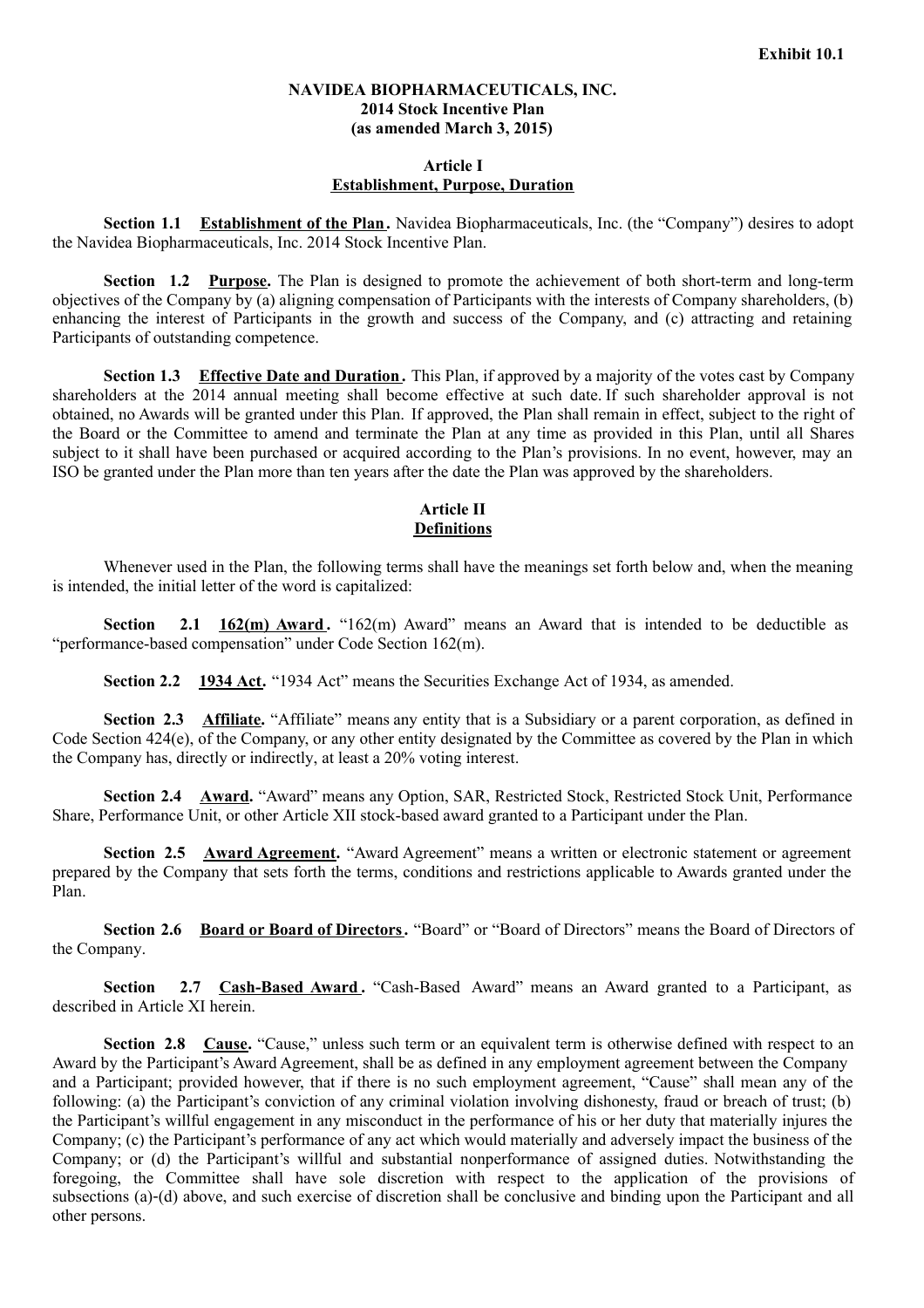**Section 2.9 Change in Control.** A "Change in Control" will be deemed to have occurred if and when (i) a person, partnership, corporation, trust or other entity ("Person") acquires or combines with the Company, or 50 percent or more of its assets or earning power, in one or more transactions, and after such acquisition or combination, less than a majority of the outstanding voting shares of the Person surviving such transaction (or the ultimate parent of the surviving Person) is owned by the owners of the voting shares of the Company outstanding immediately prior to such acquisition or combination, unless the Change in Control transaction or transactions have been approved in advance by Board members representing at least two-thirds of the Board members; or (ii) during any period of two consecutive years during the term of this Plan, individuals who at the beginning of such period are members of the Board ("Original Board Members") cease for any reason to constitute at least a majority of the Board, unless the election of each Board member who was not an Original Board Member has been approved in advance by Board members representing at least two-thirds of the Board members then in office who were Original Board Members. This definition shall be interpreted in accordance with the guidance under Code Section 409A, that describes a change in control, change in effective control, and change in ownership of a substantial portion of the assets of a corporation.

**Section 2.10 Code.** "Code" means the Internal Revenue Code of 1986, as amended from time to time.

**Section 2.11 Committee.** "Committee" means the Compensation, Nominating and Governance Committee of the Board of Directors, or such other committee as the Board shall appoint from time to time, which shall consist of two or more directors, all of whom are intended to satisfy the requirements for an "outside director" under Code Section 162(m), a "nonemployee director" within the meaning of Rule 16b-3, and an "independent director" under the rules of NYSE MKT (or any other national securities exchange which is the principal exchange on which the Shares may then be traded); provided, however, that as to any Award intended to be a 162(m) Award, if any member of the Committee shall not satisfy such "outside director" requirements, "Committee" means a subcommittee (of two or more persons) of the Committee consisting of all members thereof who satisfy such "outside director" requirement; and further provided that any action taken by the Committee shall be valid and effective whether or not members of the Committee at the time of such action are later determined not to have satisfied the requirements for membership specified above.

**Section 2.12 Company.** "Company" means Navidea Biopharmaceuticals, Inc., a Delaware corporation, and any current or future parent or subsidiary, or any successor thereto.

**Section** 2.13 **Consultant.** "Consultant" means any person who provides services to the Company or any Subsidiary (other than in connection with the offer or sale of securities of the Company or any Subsidiary, in a capital raising transaction), who is neither an Employee nor a Director and who is a consultant or advisor to the Company or any Subsidiary within the meaning of General Instruction A.1 to Form S-8 promulgated by the SEC under the Securities Act of 1933.

**Section 2.14 Covered Officer.** "Covered Officer" means a Participant who, in the sole judgment of the Committee, may be treated as a "covered employee" under Code Section 162(m) at the time income is recognized by such Participant in connection with an Award that is intended to qualify as a 162(m) Award.

**Section 2.15 Disability or Disabled.** "Disability" or "Disabled" means a condition that (a) causes the Participant to be unable to engage in any substantial gainful activity by reason of any medically determinable physical or mental impairment which can be expected to result in death or can be expected to last for a continuous period of not less than 12 months, (b) causes the Participant, by reason of any medically determinable physical or mental impairment that can be expected to result in death or can be expected to last for a continuous period of not less than 12 months, to receive income replacement benefits for a period of not less than three months under an accident and health plan covering employees of the Company or its Affiliates or (c) causes the Participant to be eligible to receive Social Security disability payments. The Committee, in its sole discretion, shall determine the date of any Disability.

**Section 2.16 Employee.** "Employee" means any person who is an employee of the Company or any Affiliate; provided, however, that with respect to ISOs, "Employee" means any person who is considered an employee of the Company or any Affiliate for purposes of Treasury Regulation Section 1.421-1(h).

**Section 2.17 Fair Market Value.** "Fair Market Value" means, on any given date and as may be specified in an Award Agreement, (a) the closing sales price per share (or, if otherwise specified by the Committee, a price that is based on the opening, actual, high, low, or average sales prices per Share) of the Company's common stock as reported on the NYSE MKT or such other established securities market on which the Shares are traded, or, if there were no reported sales of Shares on such date, then, unless otherwise required under the Code, the business day immediately preceding such date; or (b) if (a) does not apply, the price that the Committee in good faith determines through any reasonable valuation method that a Share might change hands between a willing buyer and a willing seller, neither being under compulsion to buy or to sell and both having reasonable knowledge of the relevant facts. Notwithstanding the above, for purposes of broker-facilitated cashless exercises of Awards involving Shares under the Plan, "Fair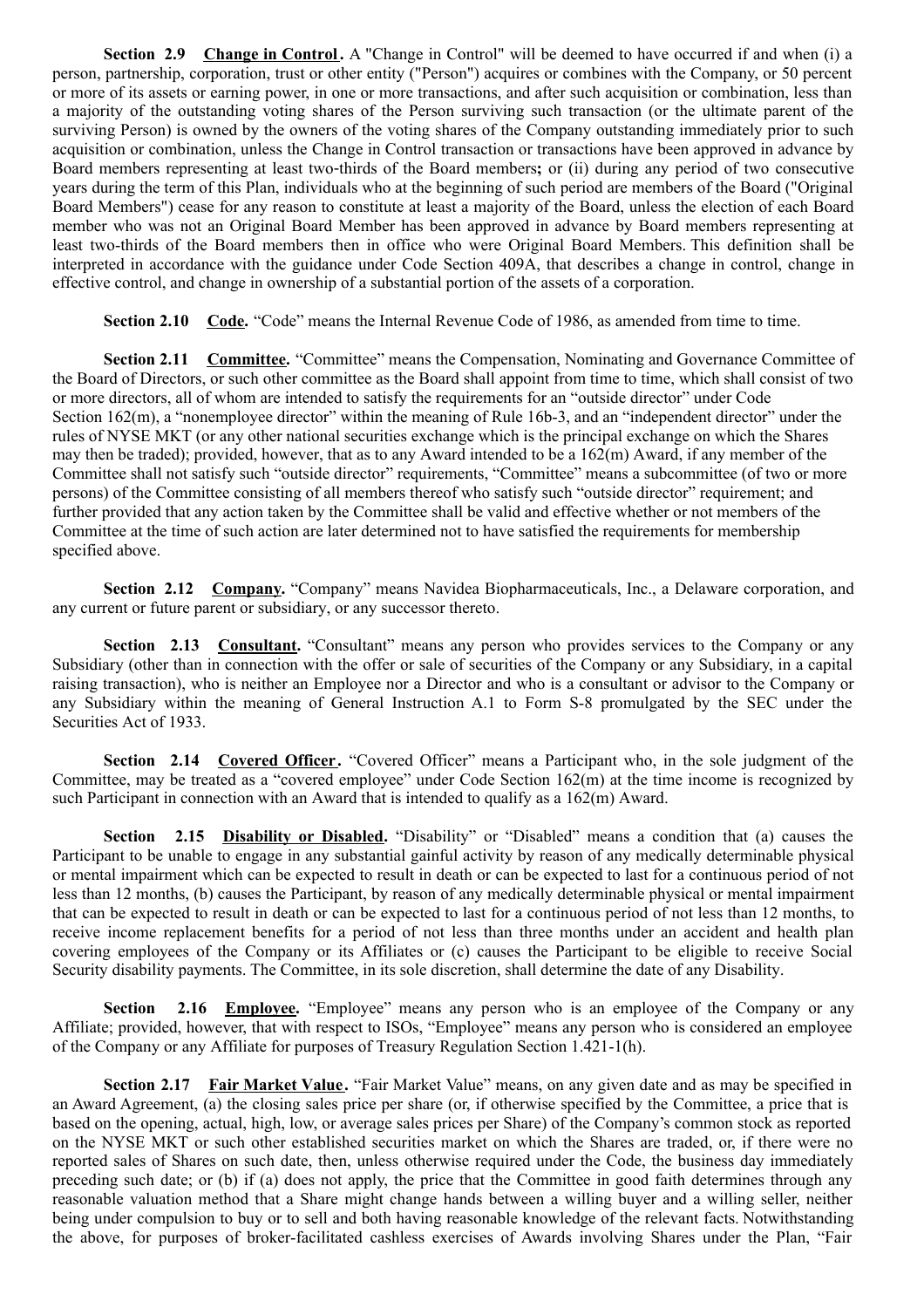Market Value" shall mean the real-time selling price of such Shares as reported by the broker facilitating such exercises.

**Section 2.18 Grant Price.** "Grant Price" means the price established at the time of grant of a SAR pursuant to Article VII (Stock Appreciation Rights), used to determine whether there is any payment due upon exercise of the SAR, which shall not be less than 100% of the Fair Market Value of the Shares at the time the SAR was granted.

**Section 2.19 Incentive Stock Option or ISO.** "Incentive Stock Option" or "ISO" means an Option that is an "incentive stock option" within the meaning of Code Section 422.

**Section 2.20 Nonemployee Director.** "Nonemployee Director" means a member of the Board who is not an Employee.

**Section 2.21 Nonqualified Stock Option or NQSO.** "Nonqualified Stock Option" or "NQSO" means an option to purchase Shares that does not constitute an Incentive Stock Option under Code Section 422 (or any successor Code Section).

**Section 2.22 Option.** "Option" means a right to purchase Shares in accordance with the terms and conditions of the Plan.

**Section 2.23 Option Exercise Price.** "Option Exercise Price" means the price at which a Share may be purchased by a Participant pursuant to an Option.

**Section 2.24 Participant.** "Participant" means an Employee, Nonemployee Director, or Consultant who is selected to receive an Award or who has an outstanding Award granted under the Plan.

**Section 2.25 Performance Measure.** "Performance Measure" means one or more business criteria to be used by the Committee in establishing Performance Targets for 162(m) Awards under the Plan.

**Section 2.26 Performance Shares.** "Performance Shares" means an Award designated as Performance Shares and granted to a Participant in accordance with Article IX of the Plan.

**Section 2.27 Performance Target.** "Performance Target" means the specific, objective goal or goals that are timely set forth in writing by the Committee for grants of 162(m) Awards under the Plan with respect to any one or more Performance Measures.

**Section 2.28** Performance Unit. "Performance Unit" means an Award designated as a Performance Unit and granted to a Participant in accordance with Article X of this Plan.

**Section 2.29 Period of Restriction.** "Period of Restriction" means the period during which the transfer of Shares underlying an Award is limited in some way, or the Shares are subject to a substantial risk of forfeiture.

**Section 2.30 Plan.** "Plan" means the Navidea Biopharmaceuticals, Inc. 2014 Stock Incentive Plan, as may be amended from time to time.

**Section 2.31 Prior Plan.** "Prior Plan" means the Navidea Biopharmaceuticals, Inc. Fourth Amended and Restated 2002 Stock Incentive Plan.

**Section 2.32 Restricted Stock.** "Restricted Stock" means an Award that is a grant of Shares delivered to a Participant, subject to restrictions described in Article VIII of this Plan.

**Section 2.33 Restricted Stock Unit or RSU.** "Restricted Stock Unit" or "RSU" means an Award that is subject to the restrictions described in Article VIII of this Plan and is a promise of the Company to deliver at the end of a Period of Restrictions (a) one Share for each RSU, (b) cash in an amount equal to the Fair Market Value of one Share for each RSU, or (c) a combination of (a) and (b), as determined by the Committee.

**Section 2.34 Retirement.** "Retirement" means, with respect to Employees, termination of Service by reason of the Employee's retirement at or after his or her having satisfied the requirements for retirement under the applicable Company qualified retirement plan, or in such other termination of Service determined to be a retirement by the Committee. With respect to a Nonemployee Director, "Retirement" means a termination of Service on the Board that is to qualify as a retirement with the consent of the remaining Nonemployee Directors. With respect to a Consultant, no termination of Service shall be deemed to be on account of Retirement.

**Section 2.35 Rule 16b-3.** "Rule 16b-3" means rule 16b-3 promulgated under the 1934 Act, as amended, and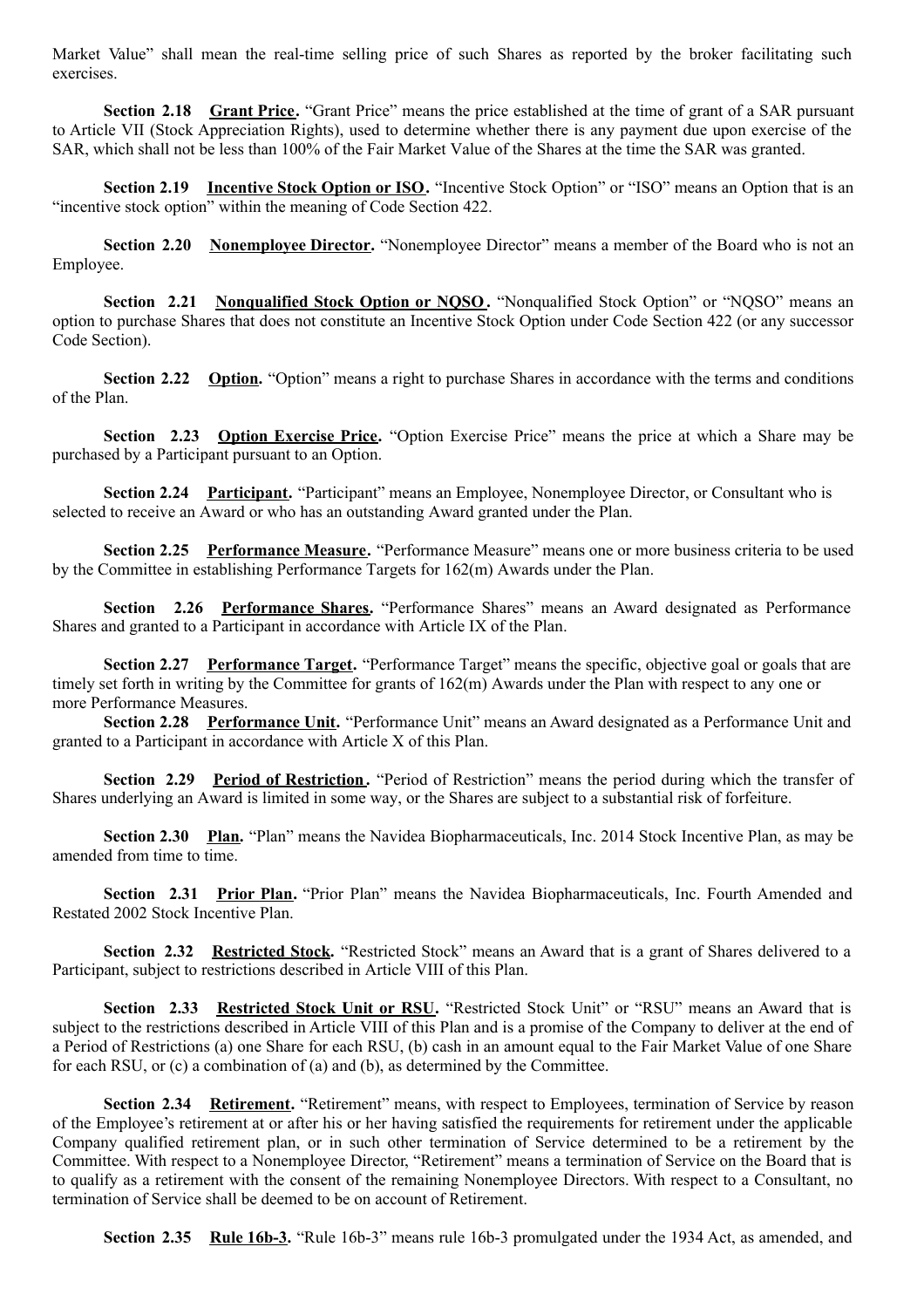any future determination amending, supplementing, or superseding such regulation.

**Section 2.36 Section 16 Person.** "Section 16 Person" means a person who, with respect to shares, is subject to Section 16 of the 1934 Act.

**Section 2.37 Service.** "Service" means a Participant's work for the Company or an Affiliate, either as an Employee, Nonemployee Director, or Consultant.

**Section 2.38 Shares.** "Shares" means the shares of common stock of the Company, \$0.001 par value per share.

**Section 2.39 Stock Appreciation Right or SAR.** "Stock Appreciation Right" or "SAR" means an Award designated as a SAR in accordance with the terms of Article VII of the Plan.

**Section 2.40 Subsidiary.** "Subsidiary" means any corporation, partnership, joint venture, or other entity in which the Company has a majority voting interest; provided, however, that with respect to ISOs, the term "Subsidiary" shall include only an entity that qualifies under Code Section 424(f) as a "subsidiary corporation" with respect to the Company.

**Section 2.41 Tandem SAR.** "Tandem SAR" means a SAR that is granted in connection with a related Option, the exercise of which shall require forfeiture of the right to purchase a Share under the related Option (with a similar cancellation of the Tandem SAR when a Share is purchased under the Option). Except for the medium of payment, the terms of a Tandem SAR shall be identical in all material respects to the terms of the related Option.

## **Article III Administration**

**Section 3.1 Administration by the Committee .** The Plan shall be administered by the Committee. All questions of interpretation of the Plan, of any Award Agreement, or of any other form of agreement or other document employed by the Company in the administration of the Plan or of any Award, shall be determined by the Committee, and such determinations shall be final, binding and conclusive upon all persons having an interest in the Plan or such Award, unless fraudulent or made in bad faith. Any and all actions, decisions and determinations taken or made by the Committee in the exercise of its discretion pursuant to the Plan or Award Agreement or other agreement thereunder (other than determining questions of interpretation pursuant to the preceding sentence) shall be final, binding and conclusive upon all persons having an interest therein. Notwithstanding the foregoing, the Board shall perform the functions of the Committee for purposes of granting Awards under the Plan to Nonemployee Directors.

**Section 3.2 Powers of the Committee .** In addition to any other powers set forth in the Plan and subject to the provisions of the Plan, the Committee shall have the full and final power and authority, in its discretion:

- (a) to determine the persons to whom, and the time or times at which, Awards shall be granted and the number of Shares to be subject to each Award;
- (b) to determine the type of Award granted;
- (c) to determine the Fair Market Value of Shares or other property where applicable;
- (d) to determine the terms, conditions and restrictions applicable to each Award (which need not be identical) and any Shares acquired pursuant thereto (other than the Options granted to Nonemployee Directors, as described under the Plan), including, without limitation, (i) the exercise or purchase price of Shares pursuant to any Award, (ii) the method of payment for Shares purchased pursuant to any Award, (iii) the method for satisfaction of any tax withholding obligation arising in connection with Award, including by the withholding or delivery of Shares, (iv) the timing, terms and conditions of the exercisability or vesting of any Award or any Shares acquired pursuant thereto, (v) the time of the expiration of any Award, (vi) the effect of the Participants termination of Service on any of the foregoing, (vii) adopt procedures and subplans as are necessary or appropriate to permit participation in the Plan by Employees, Consultants, and Nonemployee Directors who are foreign nationals or employed outside of the United States, and (viii) all other terms, conditions and restrictions applicable to any Award or Shares acquired pursuant thereto not inconsistent with the terms of the Plan;
- (e) to determine how an Award will be settled, as provided under an Award Agreement;
- (f) to approve one or more forms of Award Agreement;
- (g) to amend, modify, extend, cancel or renew any Award or to waive any restrictions or conditions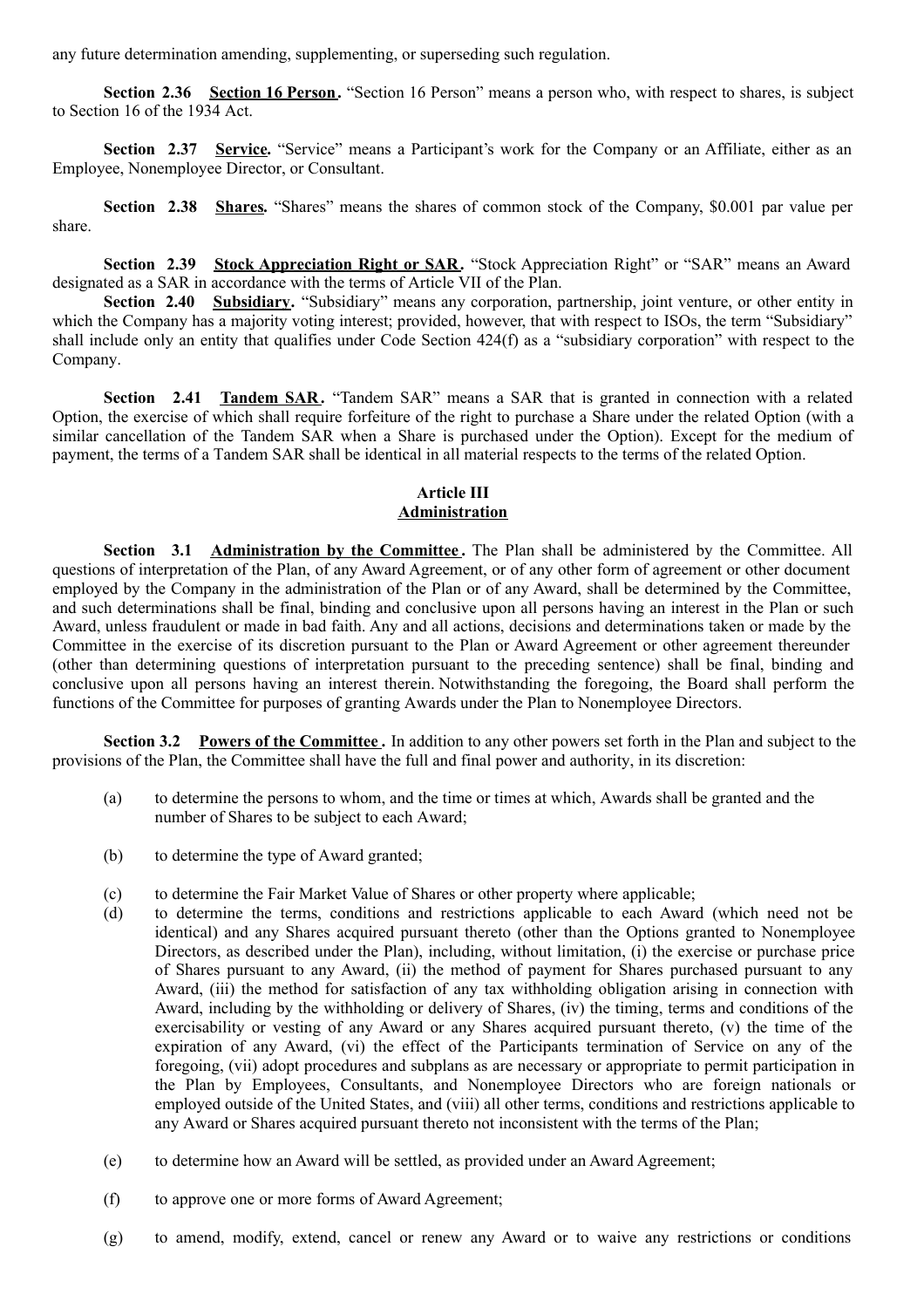applicable to any Award or any Shares acquired upon the exercise thereof;

- (h) to accelerate, continue, extend or defer the exercisability of any Award or the vesting of any Shares acquired upon the exercise thereof, including with respect to the period following a Participants termination of Service;
- (i) to prescribe, amend or rescind rules, guidelines and policies relating to the Plan, or to adopt sub-plans or supplements to, or alternative versions of, the Plan, including, without limitation, as the Committee deems necessary or desirable to comply with the laws or regulations of or to accommodate the tax policy, accounting principles or custom of, foreign jurisdictions whose citizens may be granted Awards; and
- (j) to correct any defect, supply any omission or reconcile any inconsistency in the Plan or any Award Agreement and to make all other determinations and take such other actions with respect to the Plan or any Award as the Committee may deem advisable to the extent not inconsistent with the provisions of the Plan or applicable law.

**Section 3.3 Action by the Committee .** A majority of the members of the Committee shall constitute a quorum for any meeting of the Committee, and the act of a majority of the members present at any meeting at which a quorum is present or the act approved in writing by a majority of all the members of the Committee shall be the act of the Committee. In the performance of their duties under this Plan, the Committee members shall be entitled to rely upon information and advice furnished by the Company's officers, employees, accountants or counsel, or any executive compensation consultant or other professional retained by the Company or the Committee to assist in the administration of this Plan.

**Section 3.4 Delegation by the Committee**. The Committee, in its sole discretion and on such terms and conditions it may provide, may delegate all or any part of its authority and powers under the Plan to one or more officers or Nonemployee Directors; provided, however, that the Committee may not delegate its authority and powers (a) with respect to Section 16 Persons, or (b) in any way that would jeopardize the qualification of 162(m) Awards under Code Section 162(m) or the Plan's qualification under Rule 16b-3.

**Section 3.5 Nonemployee Directors.** Notwithstanding any provisions of the Plan to the contrary, the Board shall administer Section 6.8 of the Plan, and the Committee shall exercise no discretion with respect to Section 6.8. In the Board's administration of Section 6.8 are the Options and Shares granted to Nonemployee Directors, the Board shall have all of the authority and discretion otherwise granted to the Committee with respect to the administration of the Plan.

**Section 3.6 Indemnification.** The Company will indemnify each member of the Committee against costs, expenses and liabilities (other than amounts paid in settlements to which the Company does not consent, which consent will not be unreasonably withheld) reasonably incurred by such member in connection with any action to which he or she may be a party by reason of service as a member of the Committee, except in relation to matters as to which he or she is adjudged in such action to be personally guilty of negligence or willful misconduct in the performance of his or her duties. The foregoing right to indemnification is in addition to such other rights as the Committee member may enjoy as a matter of law, by reason of insurance coverage of any kind, or otherwise.

## **Article IV Stock Subject to the Plan**

**Section 4.1 Aggregate Shares.** Subject to adjustment as provided under the Plan, the total number of Shares that are available for Awards under the Plan shall not exceed in the aggregate 5,000,000 Shares, plus any Shares subject to outstanding awards granted under the Prior Plan and that expire or terminate for any reason, shall be available under this Plan. Such Shares may be authorized and unissued Shares, treasury Shares, or Shares acquired on the open market.

**Section 4.2 Individual Award Limitations.** Subject to adjustments as provided in herein, the maximum number of Shares for which Awards may be granted under the Plan during the term of the Plan to any one individual in any calendar year may not exceed 750,000 shares. The maximum aggregate Cash-Based Award shall be \$2,000,000 per year.

**Section 4.3 Share Counting.** The following Shares related to Awards will be available for issuance again under the Plan: (a) Shares related to Awards paid in cash (b) Shares related to Awards that expire, are forfeited, are cancelled, or terminate for any other reason without the delivery of the Shares, (c) Shares equal in number to the Shares withheld, surrendered or tendered in payment of the exercise price of an Award, and (d) Shares tendered or withheld in order to satisfy tax withholding obligations.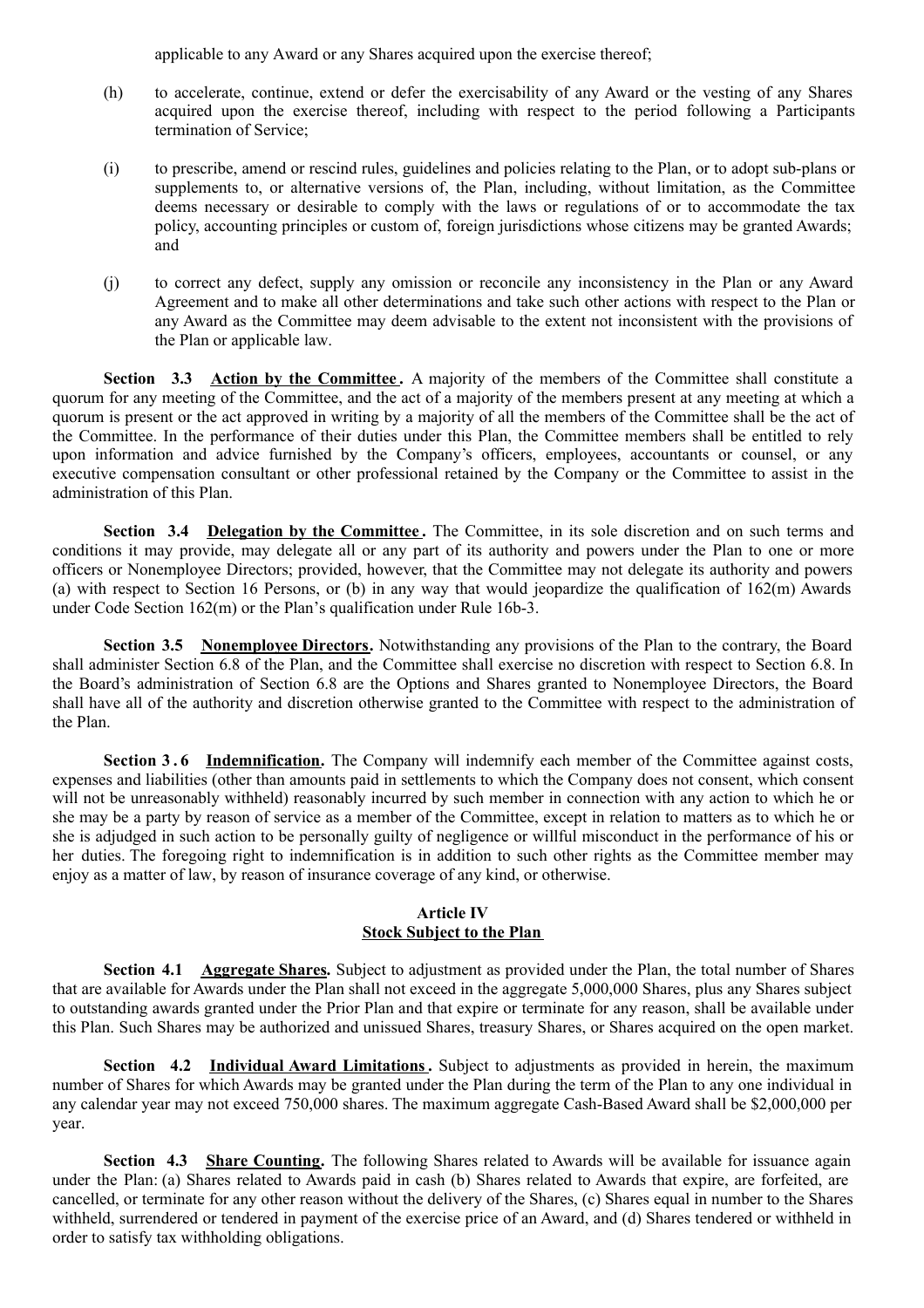## **Section 4.4 Adjustment to Number of Shares .**

- (a) Appropriate adjustments in the aggregate number of Shares issuable pursuant to the Plan, the number of Shares subject to each outstanding award granted under the Plan, the Option price with respect to Options and Tandem SARs, the specified price of SARs not connected to Options, and the value for Performance Units, shall be made to give effect to any increase or decrease in the number of issued Shares resulting from a subdivision or consolidation of Shares, whether through recapitalization, stock split, reverse stock split, spin-off, spin-out or other distribution of assets to shareholders, stock distributions or combinations of Shares, payment of stock dividends, other increase or decrease in the number of such Shares outstanding effected without receipt of consideration by the Company, or any other occurrence for which the Committee determines an adjustment is appropriate.
- (b) In the event of any merger, consolidation or reorganization of the Company with any other corporation or corporations, or an acquisition by the Company of the stock or assets of any other corporation or corporations, there shall be substituted on an equitable basis, as determined by the Committee in its sole discretion, for each Share then subject to the Plan, and for each Share then subject to an Award granted under the Plan, the number and kind of Shares of stock, other securities, cash or other property to which the holders of Shares of the Company are entitled pursuant to such transaction.
- (c) Without limiting the generality of the foregoing provisions of this paragraph, any such adjustment shall be deemed to have prevented any dilution or enlargement of a Participant's rights, if such Participant receives in any such adjustment, rights that are substantially similar (after taking into account the fact that the Participant has not paid the applicable option price) to the rights the Participant would have received had he exercised his outstanding Award and become a shareholder of the Company immediately prior to the event giving rise to such adjustment. Adjustments under this paragraph shall be made by the Committee, whose decision as to the amount and timing of any such adjustment shall be conclusive and binding on all persons.

## **Article V Eligibility and Participation**

**Section 5.1 Eligibility to Receive Awards.** Persons eligible to receive Awards under the Plan are Employees, Nonemployee Directors, and Consultants.

**Section 5.2 Participation in the Plan.** Subject to the other provisions of this Plan, the Committee has the full discretion to grant Awards to eligible persons described in Section 5.1. Eligible persons may be granted more than one Award. Eligibility in accordance with this Section, however, shall not entitle any person to be granted an Award, or, having been granted an Award, to be granted an additional Award.

## **Article VI Options**

**Section 6.1 Grant of Options.** Options shall be evidenced by Award Agreements in such form and not inconsistent with the Plan as the Committee shall approve from time to time. Award Agreements shall specify the Option Exercise Price, the duration of the Option, the number of Shares to which the Option pertains, provisions for vesting and exercisability, whether the Option is an ISO or NQSO, and such other provisions as the Committee shall determine. Award Agreements may incorporate all or any of the terms of the Plan by reference and shall comply with the following terms and conditions. Except in accordance with equitable adjustments as provided in Section 4.4 of this Plan, no Option granted under the Plan shall at any time be repriced or subject to cancellation and replacement without shareholder approval.

**Section 6.2 Option Exercise Price.** The Option Exercise Price shall not be less than 100% of the Fair Market Value of a Share on the day the Option is granted.

**Section 6.3 Exercise of Options.** Each Award Agreement shall state the period or periods of time within which the Option may be exercised by the optionee, in whole or in part, which shall be such period or periods of time as may be determined by the Committee, provided that the Option exercise period shall not end later than ten years after the date of the grant for any ISO. The Committee shall have the power to permit in its discretion an acceleration of the previously determined exercise terms, within the terms of the Plan, under such circumstances and upon such terms and conditions as it deems appropriate.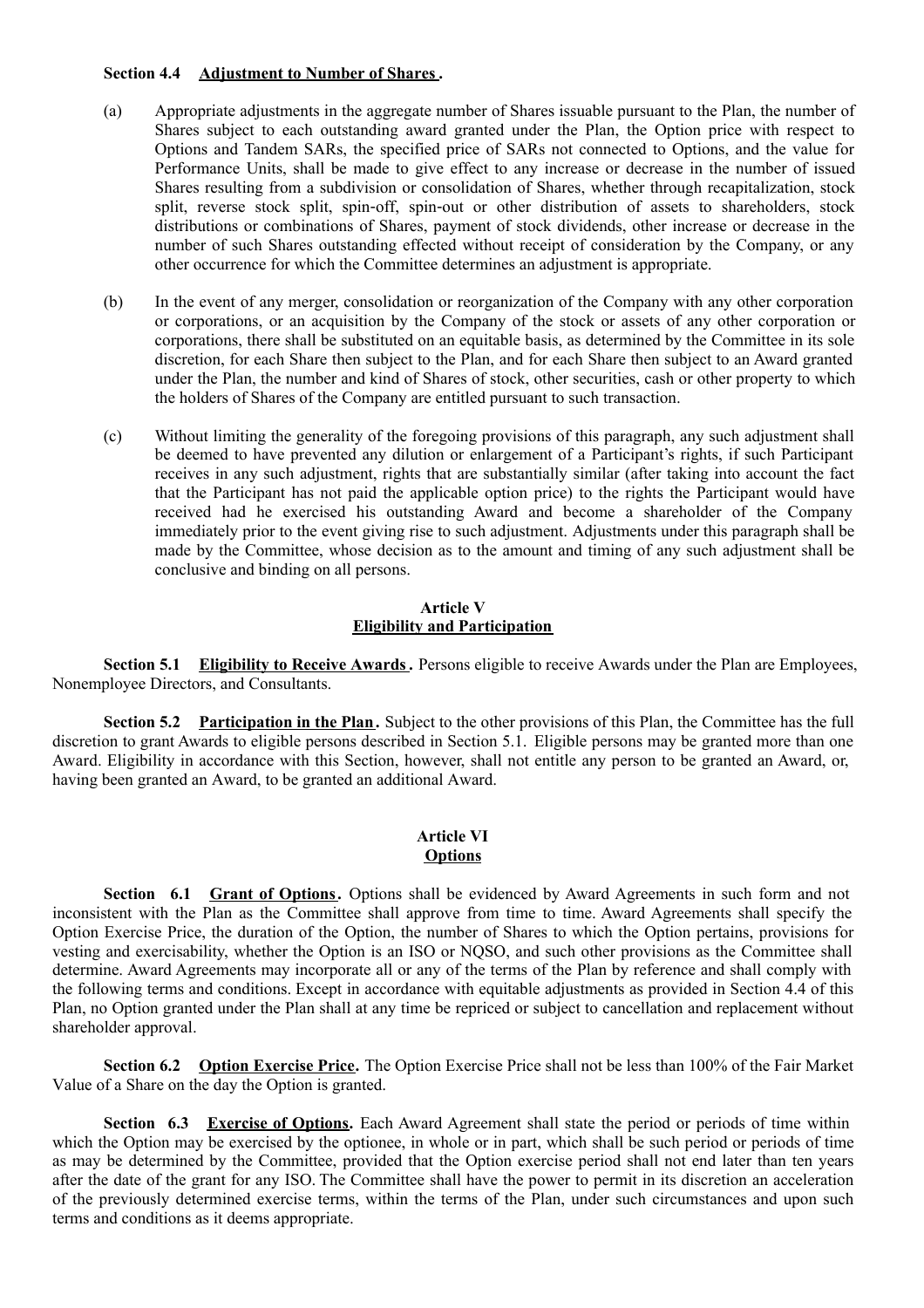**Section 6.4 Payment of Option Exercise Price .** Except as otherwise provided in the Plan, or in any Award Agreement, the optionee shall pay the Option Exercise Price upon the exercise of any Option (i) in cash, (ii) by authorizing a third party with which the optionee has a brokerage or similar account to sell the Shares (or a sufficient portion of such Shares) acquired upon the exercise of the Option and remit to the Company a portion of the sale proceeds sufficient to pay the entire Option Exercise Price to the Company, (iii) by delivering Shares that have an aggregate Fair Market Value on the date of exercise equal to the Option Exercise Price; (iv) by authorizing the Company to withhold from the total number of Shares as to which the Option is being exercised the number of Shares having a Fair Market Value on the date of exercise equal to the aggregate Option Exercise Price for the total number of Shares as to which the Option is being exercised, (v) by such other means by which the Committee determines to be consistent with the purpose of the Plan and applicable law, or (vi) by any combination of (i), (ii), (iii), (iv), and (v). In the case of an election pursuant to (i) above, cash shall mean cash or check issued by a federally insured bank or savings and loan association and made payable to Navidea Biopharmaceuticals, Inc. In the case of payment pursuant to (ii) or (iii) above, the optionee's authorization must be made on or prior to the date of exercise and shall be irrevocable. In lieu of a separate election governing each exercise of an Option, an optionee may file a blanket election with the Committee, which shall govern all future exercises of Options until revoked by the optionee.

**Section 6.5 Transfer of Shares.** The Committee may impose such restrictions on any Shares acquired pursuant to the exercise of an Option as it may deem advisable, including, without limitation, restrictions under applicable federal securities laws, under the requirements of any stock exchange or market upon which such Shares are then listed and/or traded, and under any blue sky or state securities laws applicable to such Shares.

**Section 6.6 Rights Upon Termination of Service .** Unless otherwise provided by the Committee in an Option Agreement, in the event that an optionee terminates Service for any reason other than death, Disability or Retirement, the right of the optionee to exercise the Option will terminate immediately, unless the Committee in its sole discretion elects to extend the exercisability of an Option during its term to not more than three (3) months from the date of the termination of service. In the event that an optionee dies, Retires, or becomes Disabled prior to termination of his option without having fully exercised his option, the optionee or his successor shall have the right to exercise the option during its term within a period of one year after the date of such termination due to death, Disability or Retirement, to the extent that the option was exercisable at the date of termination due to death, Disability or retirement, or during such other period and subject to such terms, including accelerated vesting, as may be determined by the Committee.

## **Section 6.7 Additional Rules for Incentive Stock Options.**

- (a) Employees. Incentive Stock Options may be granted only to Employees of the Company or a Subsidiary and not to Employees of any Affiliate unless such entity is classified as a "disregarded entity" of the Company or the applicable Subsidiary under the Code. Incentive Stock Options may not be granted to Nonemployee Directors.
- (b) Exercise Limitations. The Committee, in its sole discretion, may provide in each Award Agreement the period or periods of time within which the Option may be exercised by the optionee, in whole or in part, provided that the Option period shall not end later than ten years after the date of the grant of the Option. The aggregate Fair Market Value (determined with respect to each Incentive Stock Option at the time of grant) of the Shares with respect to which Incentive Stock Options are exercisable for the first time by an individual during any calendar year (under all incentive stock option plans of the Company and its Subsidiaries) shall not exceed \$100,000. If the aggregate Fair Market Value (determined at the time of grant) of the Shares subject to an Option, which first becomes exercisable in any calendar year, exceeds this limitation, so much of the Option that does not exceed the applicable dollar limit shall be an Incentive Stock Option and the remainder shall be a Nonqualified Stock Option; but in all other respects, the original Award Agreement shall remain in full force and effect. Notwithstanding anything herein to the contrary, if an Incentive Stock Option is granted to an individual who owns stock possessing more than ten percent (10%) of the total combined voting power of all classes of stock of the Company or of its parent or subsidiary corporations, within the meaning of Code Section 422(b)(6), (i) the purchase price of each Share subject to the Incentive Stock Option shall be not less than one hundred ten percent (110%) of the Fair Market Value of the Share on the date the Incentive Stock Option is granted, and (ii) the Incentive Stock Option shall expire, and all rights to purchase Shares thereunder shall cease, no later than the fifth anniversary of the date the Incentive Stock Option was granted.
- (c) Rights Upon Termination of Service . The rules under Section 6.6 of this Plan generally shall apply when an optionee holding an ISO terminates Service. Notwithstanding the foregoing, in accordance with Code Section 422, if an Incentive Stock Option is exercised more than ninety days after termination of Service, that portion of the Option exercised after such date shall automatically be a Nonqualified Stock Option, but, in all other respects, the original Award Agreement shall remain in full force and effect.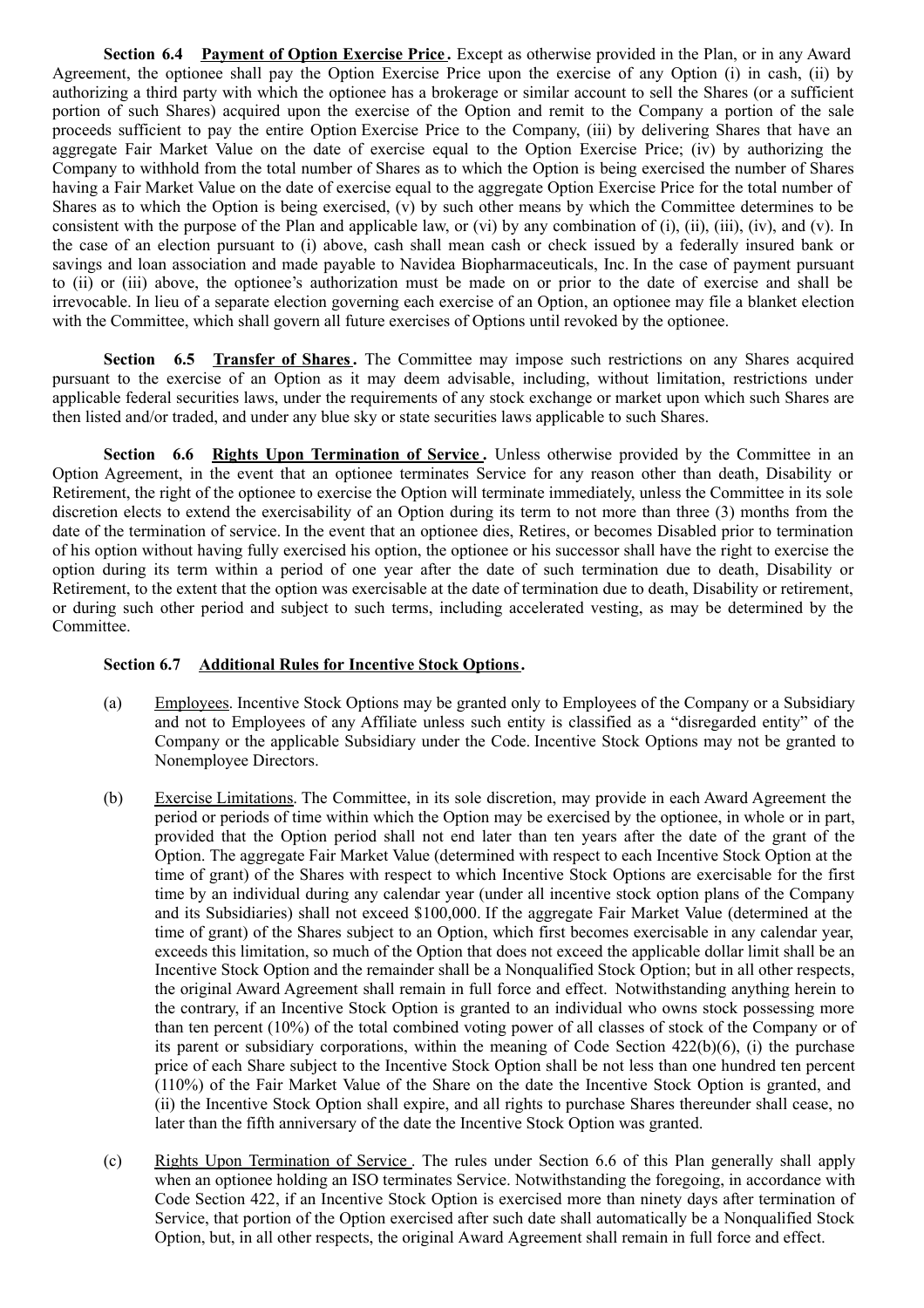## **Section 6.8 Additional Rules for Options Granted to Nonemployee Directors .**

- (a) Granting of Options. Subject to the terms and provisions of the Plan, the Board may grant Nonqualified Stock Options to purchase shares to Nonemployee Directors.
- (b) Terms of Options. The Board, in its sole discretion, shall determine the number of shares subject to each Option granted to a Nonemployee Director.
- (c) Option Agreement. Each Award granted pursuant to this subsection 9 shall be evidenced by a written Award Agreement which shall be executed by the Participant and the Company.
- (d) Exercise Price. The Grant Price for the Shares subject to each Option granted pursuant to this subsection shall be not less than one hundred percent (100%) of the Fair Market Value of a Share on the day of grant.
- (e) Exercisability. Each Option granted pursuant to this Section 6.8 shall become exercisable in full one year after the date the Option is granted. If a Nonemployee Director incurs a termination of Service for a reason other than Retirement, death or Disability, his or her Options which are not exercisable on the date of such termination of service shall never become exercisable. If the termination of Service is on account of Retirement, death or Disability, the Option shall become exercisable in full on the date of the termination of Service.
- (f) Expiration of Options. Each Option shall terminate upon the first to occur of the following events:
	- (1) The expiration of ten (10) years from the date of grant; or
	- (2) The expiration of three (3) months from the date of the Participant's termination of Service for a reason other than death, Disability or Retirement; or
	- (3) The expiration of one (1) year from the date of the Participant's Termination of Service by reason of Disability or Retirement.
- (g) Death of Director. Notwithstanding subsection (e), if a Nonemployee Director dies prior to the expiration of his or her options in accordance with subsection (e), his or her Options shall terminate one (1) year after the date of his or her death.
- (h) Special Rule for Retirement. Notwithstanding the provisions of subsection (e), if the exercisability of an Option is accelerated under subsection (d) on account of the Participant's Retirement, such Option shall terminate upon the first to occur of: (a) the expiration of ten  $(10)$  years from the date the Option was granted; or (b) the expiration of one year from the date of the Participant's death.
- (i) Not Incentive Stock Options. Options granted pursuant to this Section 9 shall not be designated as Incentive Stock Options.
- (j) Other Terms. All provisions of the Plan not inconsistent with this Section 6.8, shall apply to Options granted to Nonemployee Directors.
- (k) Elections by Nonemployee Directors. Pursuant to such procedures as the Board (in its discretion) may adopt from time to time, each Nonemployee Director may elect to forego receipt of all or a portion of fees for service as a Director otherwise due to the Nonemployee Director in exchange for Shares. The number of Shares received by any Nonemployee Director shall equal the amount of foregone compensation divided by the Fair Market Value of a Share on the date that the compensation otherwise would have been paid to the Nonemployee Director, rounded up to the nearest whole number of Shares. The procedures adopted by the Board for elections under this subsection shall be designed to ensure that any such election by a Nonemployee Director will not disqualify him or her as a "nonemployee director" under Rule 16b-3.

## **Article VII Stock Appreciation Rights**

**Section 7.1 Grant of SARs.** Stock Appreciation Rights shall be evidenced by Award Agreements in such form and not inconsistent with the Plan as the Committee shall approve from time to time. Award Agreements shall specify the Grant Price of the SAR, the duration of the SAR, the number of Shares to which the SAR pertains, provisions for vesting and exercisability, and such other provisions as the Committee shall determine. Award Agreements may incorporate all or any of the terms of the Plan by reference and shall comply with the following terms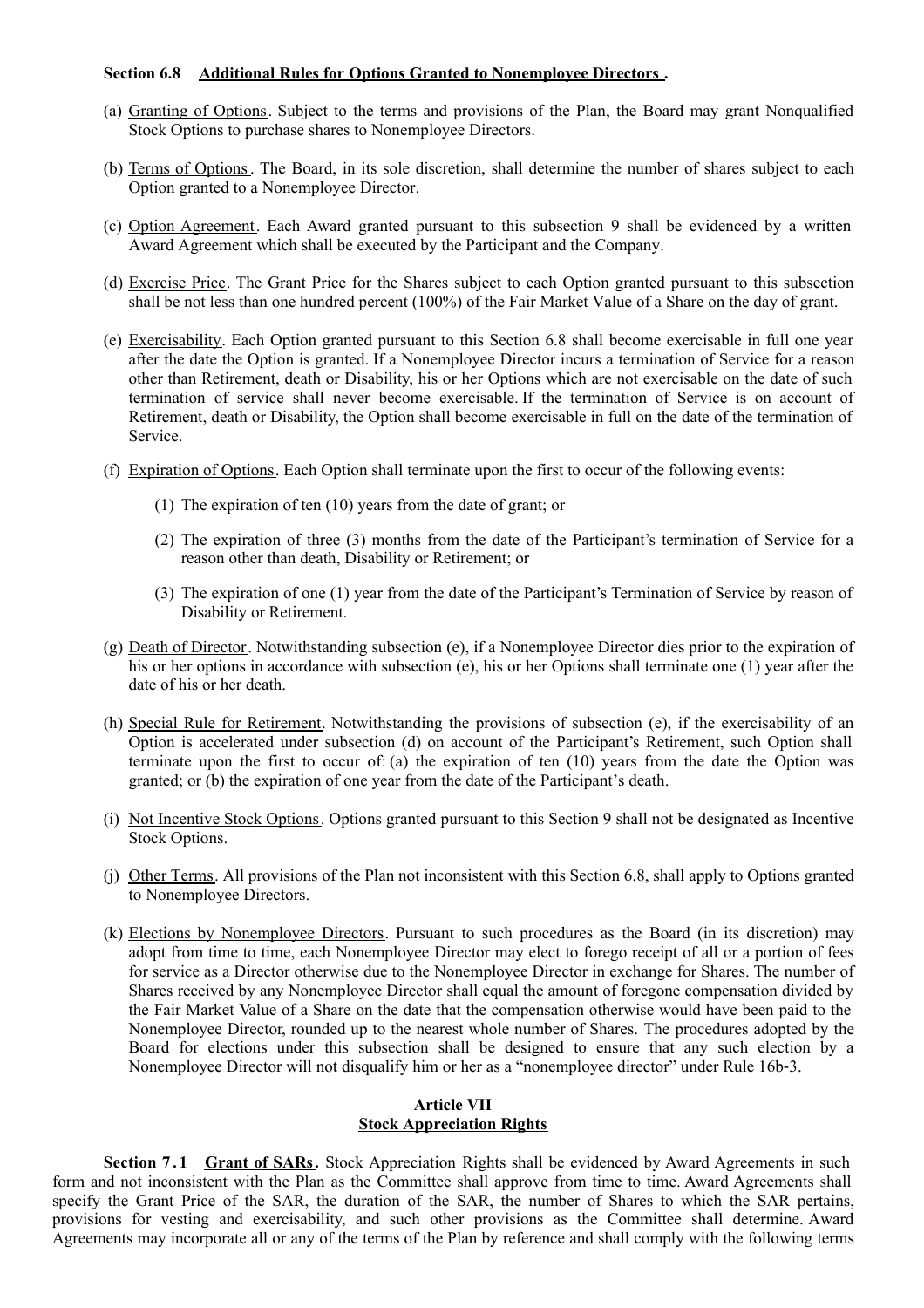and conditions.

**Section 7.2 Awards.** A SAR shall entitle the grantee to receive upon exercise the excess of (i) the Fair Market Value of a specified number of Shares at the time of exercise over (ii) the Grant Price, or, if connected with a previously issued Option, not less than 100% of the Fair Market Value of Shares at the time such Option was granted. A SAR may be a Tandem SAR or may not be granted in connection with an Option.

**Section 7.3 Term of SAR .** SARs shall be granted for a period of not more than ten years, and shall be exercisable in whole or in part, at such time or times and subject to such other terms and conditions, as shall be prescribed by the Committee at the time of grant, subject to the provisions of this Plan.

**Section 7.4 Termination of Service .** SARs shall be exercisable only during a grantee's period of Service, except that in the discretion of the Committee a SAR may be made exercisable for up to ninety days after the grantee's Service is terminated for any reason other than death, Disability or Retirement. In the event that a grantee dies, Retires, or becomes Disabled without having fully exercised his SARs, the grantee or his successor shall have the right to exercise the SARs during their term within a period of one year after the date of such termination due to death, Disability or Retirement to the extent that the right was exercisable at the date of such termination or during such other period and subject to such terms as may be determined by the Committee. Notwithstanding the foregoing, the Committee shall have the power to permit in its discretion an acceleration of previously determined exercise terms, within the terms of the Plan, under such circumstances and upon such terms and conditions as it deems appropriate.

**Section 7.5 Special Rules for Exercise of Tandem SARs .** Tandem SARs may be exercised for all or part of the Shares subject to the related Option upon the surrender of the right to exercise the equivalent portion of the related Option. A Tandem SAR may be exercised only with respect to Shares for which its related Option is then exercisable. Notwithstanding any other provision of this Plan to the contrary, with respect to a Tandem SAR granted in connection with an ISO: (i) the Tandem SAR will expire no later than the expiration of the underlying ISO; (ii) the value of the payout with respect to the Tandem SAR may be for no more than one hundred percent (100%) of the difference between the Option Price of the underlying ISO and the Fair Market Value of the Shares subject to the underlying ISO at the time the Tandem SAR is exercised; and (iii) the Tandem SAR may be exercised only when the Fair Market Value of the Shares subject to the ISO exceeds the Option Price of the ISO.

**Section 7.6 Payment.** Upon exercise of a Stock Appreciation Right, the Participant shall be entitled to receive payment from the Company in an amount determined by multiplying: (i) the difference between the Fair Market Value of a Share on the date of exercise over the Grant Price; by (ii) the number of Shares with respect to which the SAR is exercised. At the discretion of the Committee, payment shall be made in cash, in the form of Shares at Fair Market Value, or in a combination thereof, as the Committee may determine.

## **Article VIII Restricted Stock and Restricted Stock Units**

**Section 8.1 Grants.** The Committee, at any time and from time to time, may grant Shares of Restricted Stock or grant Restricted Stock Units to Participants in such amounts as the Committee shall determine. Each Restricted Stock or Restricted Stock Unit grant shall be evidenced by an Award Agreement that shall specify the Period(s) of Restriction, the number of Shares of Restricted Stock or the number of Restricted Stock Units issued to the Participant, and such other provisions as the Committee shall determine. Such Award Agreements shall be consistent with the provisions of this Article VIII.

**Section 8.2 Period of Restriction.** The end of any Period of Restriction for Restricted Stock or Restricted Stock Units may be conditioned upon the satisfaction of such conditions as are satisfied by the Committee in its sole discretion and set forth in an applicable Award Agreement. Such conditions include, without limitation, restrictions based upon the continued Service of the Participant, the achievement of specific performance goals, time-based restrictions on vesting following the attainment of the performance goals, and/or restrictions under applicable federal or state securities laws, prohibitions against transfer, and repurchase by the Company or right of first refusal. The Committee shall have the power to permit in its discretion, an acceleration of the expiration of the applicable Period of Restriction with respect to any part or all of the Shares or number of Restricted Stock Units awarded to a Participant.

**Section 8.3 Certificates.** If a certificate is issued in respect of Shares awarded to a Participant, each certificate shall be deposited with the Company, or its designee, and shall bear the following legend:

"This certificate and the shares represented hereby are subject to the terms and conditions (including forfeiture and restrictions against transfer) contained in the Navidea Biopharmaceuticals, Inc. 2014 Stock Incentive Plan and an Award Agreement entered into by the registered owner. Release from such terms and conditions shall be obtained only in accordance with the provisions of the Plan and Award Agreement, a copy of each of which is on file in the office of the Secretary of said Company."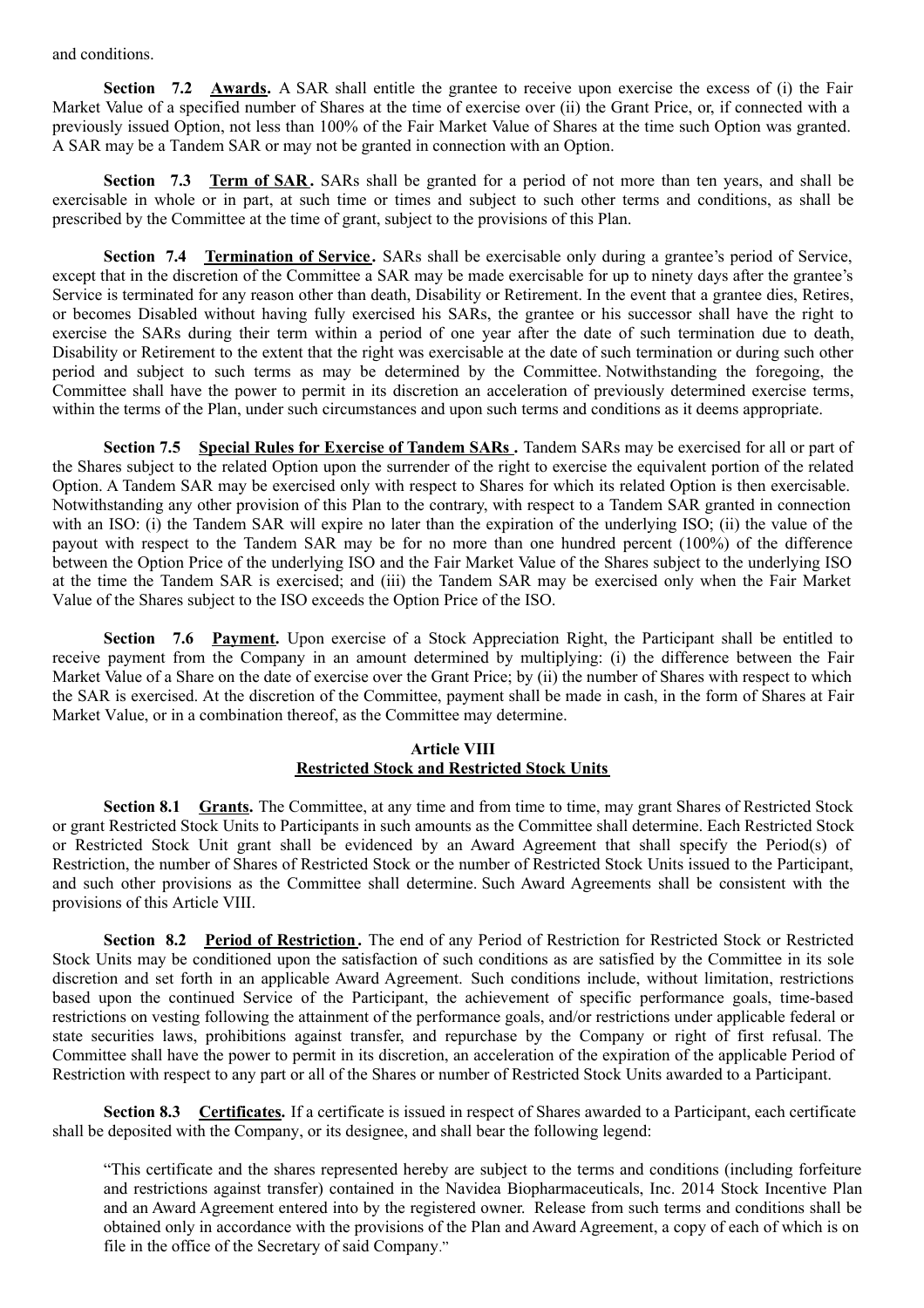**Section 8.4 Lapse of Restrictions.** A Restricted Stock Award Agreement or Restricted Stock Unit Award Agreement shall specify the terms and conditions upon which any restrictions upon Shares awarded or RSUs awarded under the Plan shall lapse, as determined by the Committee. Upon the lapse of such restrictions, any Shares that have been awarded, free of the previously described restrictive legend, shall be issued to the Participant or his legal representative.

**Section 8.5 Termination of Service .** Each Restricted Stock Award Agreement and Restricted Stock Unit Award Agreement shall set forth the extent, if any, to which the Participant shall have the right to continued or accelerated vesting of Shares of Restricted Stock or Restricted Stock Units following termination of the Participant's Service. Such provisions shall be determined in the sole discretion of the Committee, shall be included in the Award Agreement entered into with each Participant, need not be uniform among all Awards granted pursuant to the Plan, and may reflect distinctions based on the reasons for termination.

**Section 8.6 Code Section 83(b) Election .** If a Participant makes an election pursuant to Code Section 83(b) with respect to a Restricted Stock Award, the Participant shall be required to promptly file a copy of such election with the Company.

## **Article IX Performance Shares Awards**

**Section 9.1 Grants of Performance Shares.** The Committee, at any time and from time to time, may grant Awards of Performance Shares to Participants in such amounts as the Committee shall determine. Each Performance Shares grant shall be evidenced by an Award Agreement that shall specify the applicable performance period, the number of Shares subject to a Performance Shares Award that are to be delivered to the Participant upon satisfaction of the performance targets by the expiration of the performance period, and such other provisions as the Committee shall determine. Such Award Agreements shall be consistent with the provisions of this Article IX.

**Section 9.2 Performance Period and Performance Goals .** At the time of award, the Committee, in its sole discretion shall establish a performance period and the performance goals to be achieved during the applicable performance period with respect to an Award of Performance Shares.

**Section 9.3 Delivery of Shares.** Following the conclusion of each performance period, the Committee shall determine the extent to which performance goals have been attained for such period as well as the other terms and conditions established by the Committee. The Committee shall determine the amount of Shares, if any, to be delivered to the Participant in satisfaction of the Award.

**Section 9.4 Termination of Service .** Each Performance Shares Award Agreement shall set forth the extent, if any, to which the Participant shall have the right to continued or accelerated vesting of Performance Shares following termination of the Participant's Service. Such provisions shall be determined in the sole discretion of the Committee, shall be included in the Award Agreement entered into with each Participant, need not be uniform among all Performance Shares Awards granted pursuant to the Plan, and may reflect distinctions based on the reasons for termination.

**Section 9.5 Code Section 162(m).** If any Performance Shares are intended to be 162(m) Awards, the Committee shall follow the procedures set forth in Section 13.1 with respect to such Performance Shares.

## **Article X Performance Units**

**Section 10.1 Grant of Performance Units .** Subject to the terms of the Plan, Performance Units may be granted to Participants in such amounts and upon such terms, and at any time and from time to time, as shall be determined by the Committee. Performance Units shall be evidenced by Award Agreements that are subject to the terms of this Article X.

**Section 10.2 Performance Period and Performance Goals .** Unless otherwise determined by the Committee, at the time of award, the Committee shall establish with respect to each Performance Unit a performance period of not less than two years. At the time of award, the Committee also shall establish, in its sole discretion, the performance goals to be achieved during the applicable performance period with respect to an Award of Performance Units.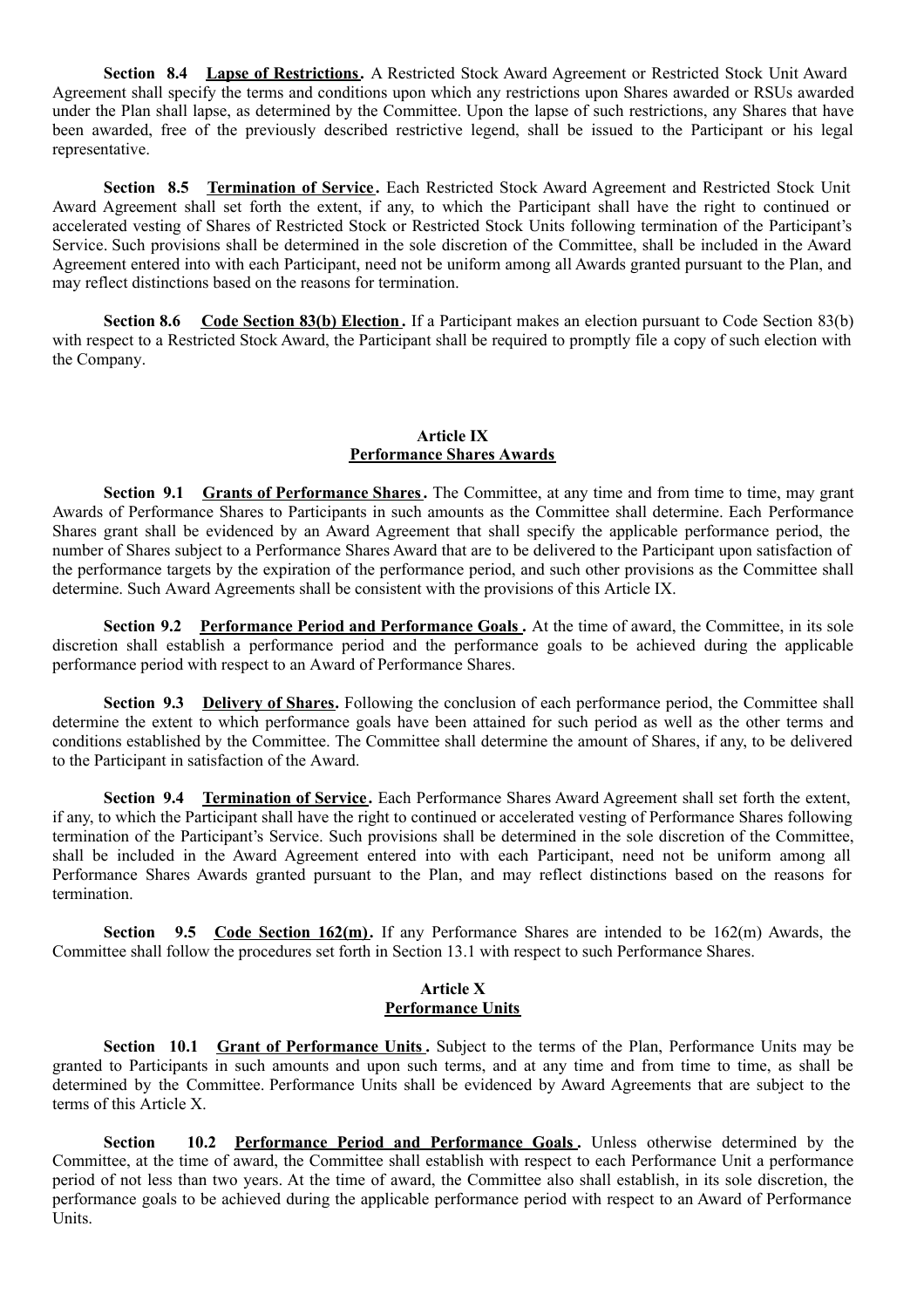**Section 10.3 Value of Performance Units .** At the time Performance Units are granted, the Committee shall establish with respect to each such Award a value for each Performance Unit, which may vary thereafter determinable from criteria specified by the Committee at the time of Award.

**Section 10.4 Code Section 162(m).** If any Performance Units are intended to be 162(m) Awards, the Committee shall follow the procedures set forth in Section 13.1 with respect to such Performance Units.

**Section 10.5 Payment of Performance Units.** Following the conclusion of each performance period, the Committee shall determine the extent to which performance targets have been attained for such period as well as the other terms and conditions established by the Committee. The Committee shall determine what, if any, payment is due on the Performance Units. Payment shall be made as soon as practicable after the end of the applicable performance period, but no later than the March 15<sup>th</sup> of the year after the year in which such performance period ends, in cash, in the form of Shares, or in a combination thereof, as the Committee may determine.

**Section 10.6 Termination of Service.** Each Performance Unit Award Agreement shall set forth the extent, if any, to which the Participant shall have the right to continued or accelerated vesting of Performance Units following termination of the Participant's Service. Such provisions shall be determined in the sole discretion of the Committee, shall be included in the Award Agreement entered into with each Participant, need not be uniform among all Performance Units Awards granted pursuant to the Plan, and may reflect distinctions based on the reasons for termination.

**Section 10.7 Other Terms.** The Award Agreements with respect to Performance Units shall contain such other terms and provisions and conditions not inconsistent with the Plan as shall be determined by the Committee.

## **Article XI Cash-Based Awards**

**Section 11.1 Grant of Cash-Based Awards** . Subject to the terms of the Plan, Cash-Based Awards may be granted to Participants in such amounts and upon such terms, and at any time and from time to time, as shall be determined by the Committee, subject to the terms of this Article XI. This Article does not limit the ability of the Committee or management to award bonuses or other cash-based awards other than under the terms of the Plan.

**Section 11.2 Performance Period and Performance Goals .** Unless otherwise determined by the Committee, the performance period for any Cash-Based Award shall be one year. At the time of award, the Committee also shall establish, in its sole discretion, the performance goals to be achieved during the applicable performance period with respect to Cash-Based Awards.

**Section 11.3 Value of Cash-Based Awards .** At the time Cash-Based Awards are granted, the Committee shall establish the value of such Awards, which may vary thereafter determinable from criteria specified by the Committee at the time of Award.

**Section 11.4 Code Section 162(m).** If the grant of any Cash-Based Awards are intended to be 162(m) Awards, the Committee shall follow the procedures set forth in Section 13.1 with respect to such Cash-Based Awards.

**Section 11.5 Payment of Cash-Based Awards .** If payable, the Participant's Cash-Based Award will be distributed to the Participant, or the Participant's estate in the event of the Participant's death before payment, in cash in a single sum as soon after the end of the applicable performance period as practicable, but no later than March 15th after the end of the performance period, in accordance with the Company's payroll practices.

**Section 11.6 Termination of Service.** With respect to Cash-Based Awards, the Committee shall set forth the extent, if any, to which the Participant shall have the right to continued or accelerated vesting of such Cash-Based Awards following termination of the Participant's Service. Such provisions shall be determined in the sole discretion of the Committee, need not be uniform among all Cash-Based Awards granted pursuant to the Plan, and may reflect distinctions based on the reasons for termination.

## **Article XII Other Stock-Based Awards**

The Committee may from time to time grant Shares and other Awards under the Plan that are valued in whole or in part by reference to, or are otherwise based upon and/or payable in Shares. The Committee, in its sole discretion, shall determine the terms and conditions of such Awards, which shall be consistent with the terms and purposes of the Plan.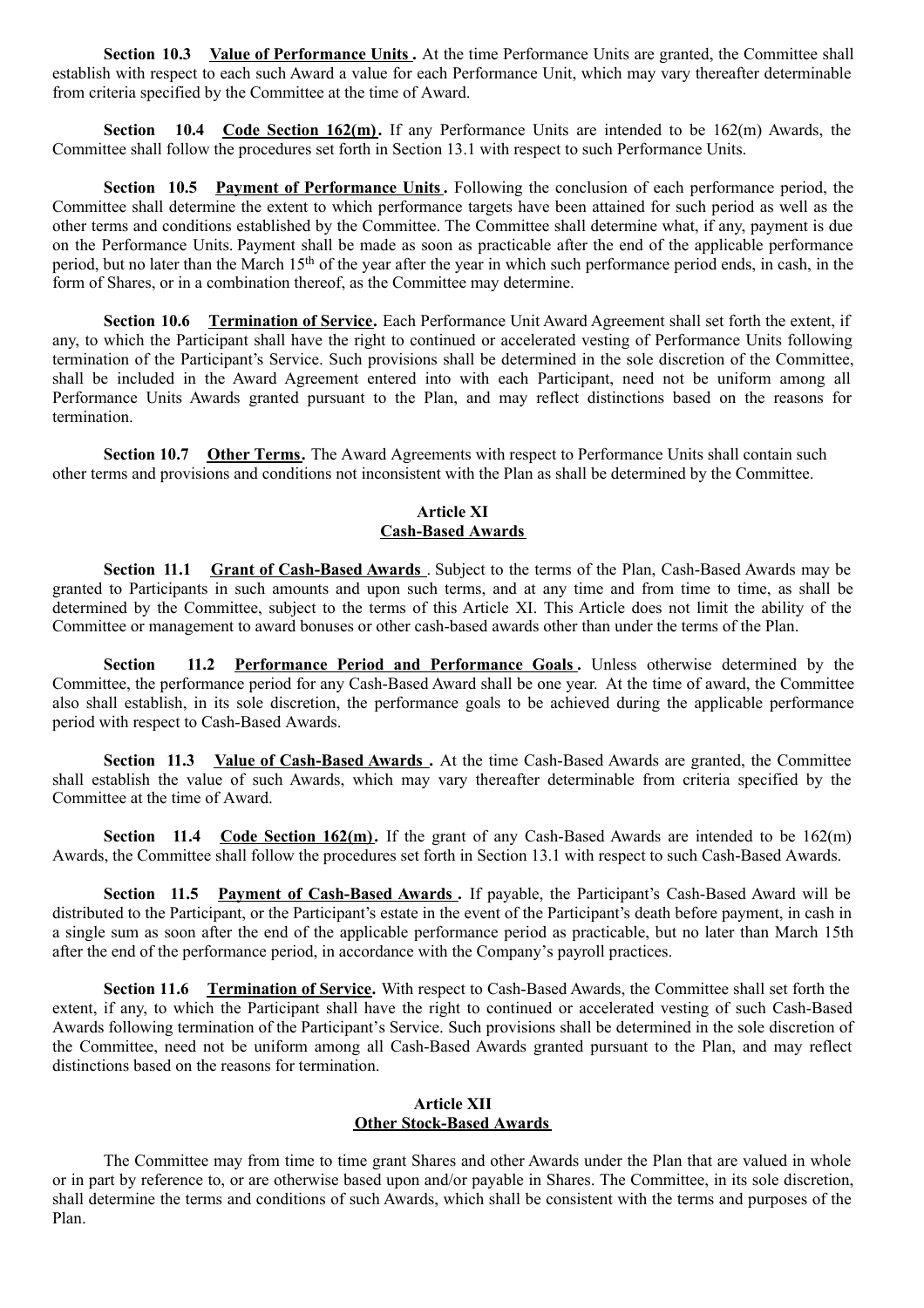## **Article XIII Awards Under the Plan; Code Section 162(m)**

## **Section 13.1 Compliance with Code Section 162(m).**

- (a) General. The Committee may grant Awards that are designed to qualify as 162(m) Awards and Awards that are not 162(m) Awards. In the case of Awards granted to Covered Officers that are intended to be 162(m) Awards, the Committee shall make in writing all determinations necessary to establish the terms of such 162(m) Awards within 90 days of the beginning of the applicable performance period (or such other time period required under Code Section 162(m)), including, without limitation, the designation of the Covered Officers to whom such 162(m) Awards are made, the Performance Measures applicable to the Awards and the Performance Targets that relate to such Performance Measures, and the dollar amounts or number of Shares payable upon achieving the applicable Performance Targets. To the extent required by Code Section 162(m), the provisions of such 162(m) Awards must state, in terms of an objective formula or standard, the method of computing the amount of compensation payable to the Covered Officer. The specific Performance Targets established by the Committee shall be made while the achievement of such Performance Targets remains substantially uncertain in accordance with Code Section 162(m). Subject to the terms of this Plan, after each applicable performance period has ended, the Committee shall determine the extent to which the Performance Targets have been attained or a degree of achievement between minimum and maximum levels with respect to 162(m) Awards in order to establish the level of payment to be made, if any, with respect to such 162(m) Awards, and shall certify the results in writing prior to payment of such 162(m) Awards.
- (b) Performance Targets and Performance Measures. With respect to 162(m) Awards, at the time of grant of a 162(m) Award, the Committee shall establish in writing maximum and minimum Performance Targets to be achieved with respect to each Award during the performance period. The Participant shall be entitled to payment of the entire amount awarded if the maximum Performance Target is achieved during the performance period, but shall be entitled to payment with respect to a portion of the Award according to the level of achievement of Performance Targets, as specified by the Committee, for performance during the performance period that meets or exceeds the minimum Performance Target but fails to meet the maximum Performance Target. With respect to Cash-Based Awards, the Committee may assign payout percentages based upon various potential Performance Targets to be applied if the Performance Targets are met. The Committee has full discretion and authority to determine the Performance Target payouts for Cash-Based Award's performance period.

The Performance Targets established by the Committee may relate to corporate, division, department, business unit, or individual performance and may be established in terms of any one or a combination of the following Performance Measures: price of Company Common Stock or the stock of any affiliate, shareholder return, return on equity, return on investment, return on capital, sales productivity, comparable store sales growth, economic profit, economic value added, net income, operating income, gross margin, sales, free cash flow, earnings per share, operating company contribution or market shares. Multiple Performance Targets may be used and may have the same or different weighting, and they may relate to absolute performance or relative performance as measured against other institutions or divisions or units thereof.

(c) Calculation and Adjustments. The Committee may provide in any such Award that any evaluation of performance may include or exclude any of the following events that occur during a performance period: (a) asset write-downs, (b) litigation or claim judgments or settlements, (c) the effect of changes in tax laws, accounting principles or other laws or provisions affecting reported results, (d) any reorganization and restructuring programs, (e) mergers, acquisitions or divestitures, (f) foreign exchange gains and losses, and (g) extraordinary, unusual, or other nonrecurring items as described in U.S. Generally Accepted Accounting Principles or in management's discussion and analysis of financial condition and results of operations appearing in the Company's consolidated report to the investment community or investor letters. To the extent such inclusions or exclusions affect Awards to Covered Officers, they shall be prescribed in a form that meets the requirements of Code Section 162(m) for deductibility except as otherwise determined by the Committee in its sole discretion. Awards that are intended to qualify as 162(m) Awards may not be adjusted upward from the amount otherwise payable to a Covered Officer under the pre-established Performance Target. The Committee shall retain the discretion to adjust such Awards downward, either on a formulaic or discretionary basis or a combination of the two, as the Committee determines. If applicable tax and securities laws change to permit Committee discretion to alter the governing Performance Measures or Performance Targets without obtaining shareholder approval of such changes, the Committee shall have sole discretion to make such changes without obtaining shareholder approval.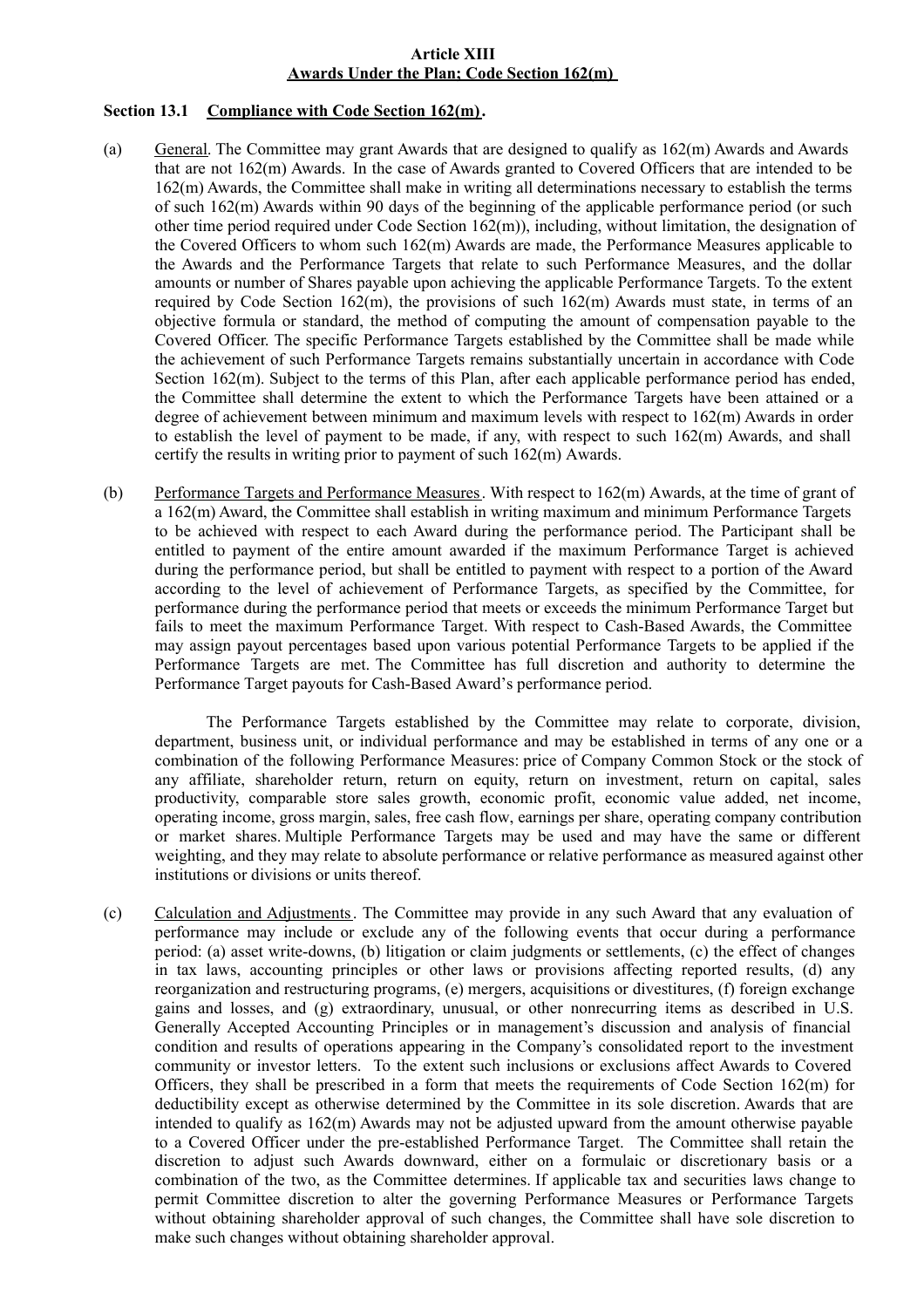**Section 13.2 Non-Code Section 162(m) Awards .** In the case of Awards that are not intended to be qualifying as "performance-based compensation" under Code Section 162(m), the Committee may designate performance targets from among the previously described Performance Measures in this Article or such other business criteria as it determines in its sole discretion. The Committee also may make adjustments to such Performance Measures or other business criteria in any manner it deems appropriate in its discretion.

## **Article XIV Dividends and Dividend Equivalents**

No dividends or dividend equivalents may be awarded with respect to any Options or SARs. An Award (other than Options or SARs) may, if so determined by the Committee, provide the Participant with the right to receive dividend payments, or, in the case of Awards that do not involve the issuance of Shares concurrently with the grant of the Award, dividend equivalent payments with respect to Shares subject to the Award (both before and after the Shares are earned, vested or acquired), which payments may be either made currently, credited to an account for the Participant, or deemed to have been reinvested in additional Shares which shall thereafter be deemed to be part of and subject to the underlying Award, including the same vesting and performance conditions. Notwithstanding the foregoing, with respect to Awards subject to performance conditions, any such dividend or dividend equivalent payments shall not be paid currently and instead shall either be credited to an account for the Participant or deemed to have been reinvested in additional Shares. Dividend or dividend equivalent amounts credited to an account for the Participant may be settled in cash or Shares or a combination of both, as determined by the Committee, and shall be subject to the same vesting and performance conditions as the underlying Award.

## **Article XV Beneficiary Designation**

Each Participant under the Plan may, from time to time, name any beneficiary or beneficiaries (who may be named contingently or successively) to whom any benefit under the Plan is to be paid in case of his or her death before he or she receives any or all of such benefit. Each such designation shall revoke all prior designations by the same Participant, shall be in a form prescribed by the Company, and will be effective only when filed by the Participant in writing with the Company during the Participant's lifetime. In the absence of any such designation, benefits remaining unpaid at the Participant's death shall be paid to the Participant's estate.

### **Article XVI Change in Control**

**Section 16.1 Effect of Change in Control .** Except as otherwise provided in the Plan or any Award Agreement granted hereunder, upon a Change in Control, all outstanding Awards shall become fully exercisable and all restrictions thereon shall terminate; provided, however, that the Committee may determine and provide through an Award Agreement or other means the extent of vesting and the treatment of partially completed performance periods (if any) for any Awards outstanding upon a Change in Control. Further, the Committee, as constituted before such Change in Control, is authorized, and has sole discretion, as to any Award, either at the time such Award is granted hereunder or any time thereafter, to take any one or more of the following actions: (i) provide for the cancellation of any such Award for an amount of cash equal to the difference between the exercise price and the then Fair Market Value of the Shares covered thereby had such Award been currently exercisable; (ii) make such adjustment to any such Award then outstanding as the Committee deems appropriate to reflect such Change in Control; or (iii) cause any such Award then outstanding to be assumed, by the acquiring or surviving corporation, after such Change in Control.

## **Section 16.2 Participant Elections to Minimize Code Section 4999 Excise Tax .**

- (a) Excess Parachute Payment. In the event that any acceleration of vesting pursuant to an Award and any other payment or benefit received or to be received by a Participant would subject the Participant to any excise tax pursuant to Code Section 4999 due to the characterization of such acceleration of vesting, payment or benefit as an excess parachute payment under Code Section 280G, the Participant may elect, in his or her sole discretion, to reduce the amount of any acceleration of vesting called for under the Award in order to avoid such characterization. Such an election, however, may not change the time and form of any payment in a manner that would cause the Participant to incur additional taxes or penalties under Code Section 409A.
- (b) Determination by Independent Accountants . To aid the Participant in making any election called for under part (a) above, no later than the date of the occurrence of any event that might reasonably be anticipated to result in an excess parachute payment to the Participant as described in part (a) above, the Company shall request a determination in writing by independent public accountants selected by the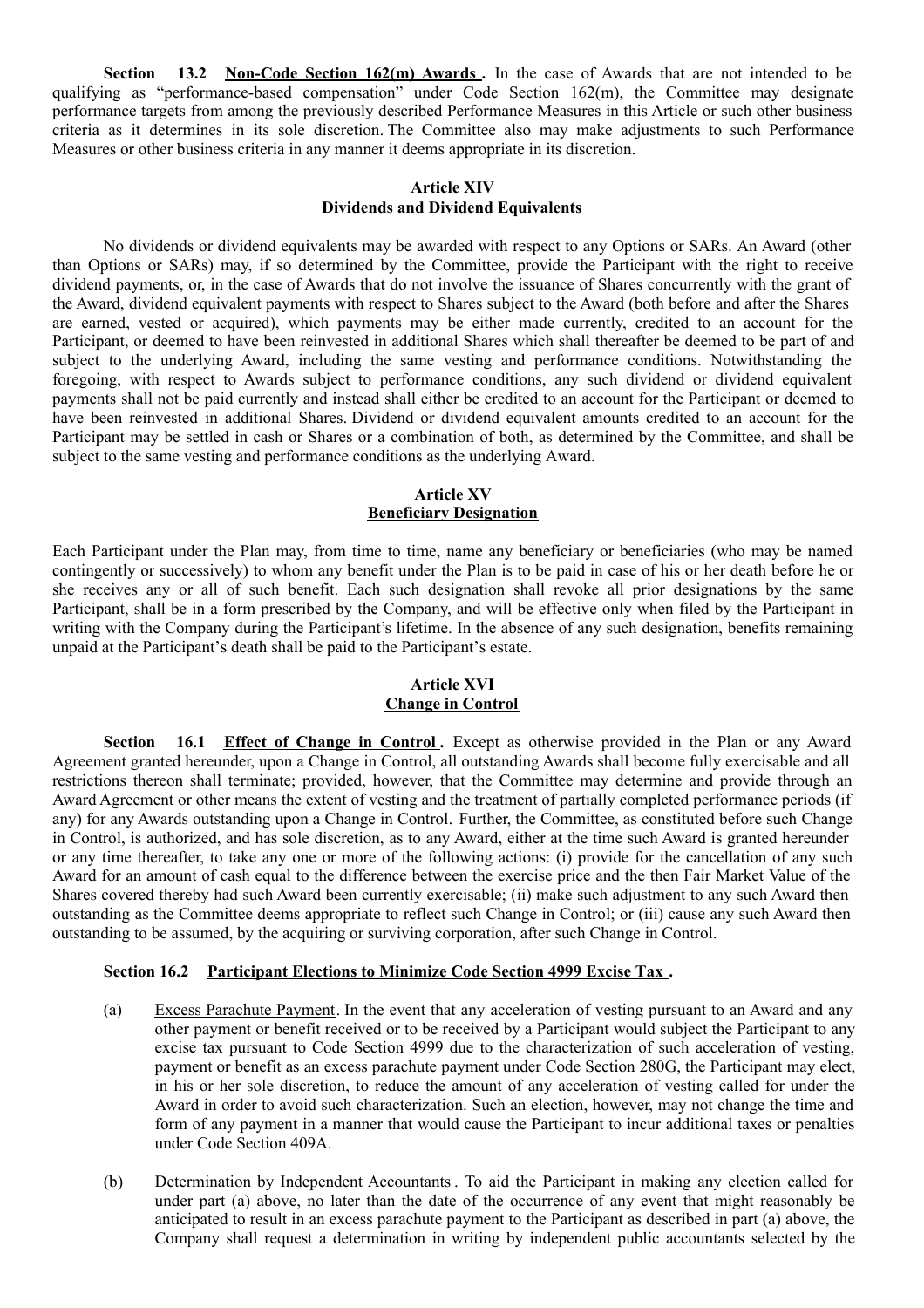Company (the "Accountants"). As soon as practicable thereafter, the Accountants shall determine and report to the Company and the Participant the amount of such acceleration of vesting, payments and benefits which would produce the greatest after-tax benefit to the Participant. For the purposes of such determination, the Accountants may rely on reasonable, good faith interpretations concerning the application of Code Sections 280G and 4999. The Company and the Participant shall furnish to the Accountants such information and documents as the Accountants may reasonably request in order to make their required determination. The Company shall bear all fees and expenses the Accountants may reasonably charge in connection with their services contemplated by this subpart (b).

## **Article XVII Deferrals**

The Committee may permit (upon timely election by the Participant) or require a Participant to defer such Participant's receipt of the payment of cash or the delivery of Shares that would otherwise be due to such Participant by virtue of the exercise of an Option or SAR, the lapse or waiver of restrictions with respect to Restricted Stock or Performance Shares, or the satisfaction of any requirements or goals with respect to Performance Units or Cash-Based Awards. If any such deferral election is required or permitted, the Committee may, in its sole discretion, establish rules and procedures for such payment deferrals in a manner consistent with Code Section 409A and the regulations thereunder.

# **Article XVIII Withholding**

**Section 18.1 Tax Withholding.** The Company shall have the power and the right to deduct or withhold, or require a Participant to remit to the Company, an amount sufficient to satisfy Federal, state, and local taxes, domestic or foreign, required by law or regulation to be withheld with respect to any taxable event arising as a result of this Plan.

**Section 18.2 Share Withholding.** With respect to withholding required upon the exercise of Options or SARs, upon the lapse of restrictions on Restricted Stock, or upon any other taxable event arising as a result of Awards granted hereunder, Participants may elect, subject to the approval of the Committee, to satisfy the withholding requirement, in whole or in part, by having the Company withhold Shares having a Fair Market Value on the date the tax is to be determined equal to the minimum statutory total tax which could be imposed on the transaction. All such elections shall be irrevocable, made in writing before the date in which income is realized by the recipient in connection with the particular transaction, signed by the Participant, and shall be subject to any restrictions or limitations that the Committee, in its sole discretion, deems appropriate. The amount of required withholding shall be a specified rate not less than the statutory minimum federal, state and local (if any) withholding rate, and not greater than the maximum federal, state and local (if any) marginal tax rate applicable to the Participant and to the particular transaction.

## **Article XIX Compliance with Code Section 409A**

**Section 19.1 Awards Subject to Code Section 409A .** The provisions of this Section 19.1 shall apply to any Award or portion thereof that is or becomes subject to Code Section 409A, notwithstanding any provision to the contrary contained in the Plan or the Award Agreement applicable to such Award. Awards subject to Code Section 409A include, without limitation:

- (a) Any Nonqualified Stock Option having an exercise price per share less than the Fair Market Value determined as of the date of grant of such Option or that permits the deferral of compensation other than the deferral of recognition of income until the exercise or transfer of the Option or the time the shares acquired pursuant to the exercise of the option first become substantially vested.
- (b) Any Award that either provides by its terms, or under which the Participant makes an election, for settlement of all or any portion of the Award either (i) on one or more dates following the end of the Short-Term Deferral Period (as defined below) or (ii) upon or after the occurrence of any event that will or may occur later than the end of the Short-Term Deferral Period.

Subject to U.S. Treasury Regulations promulgated pursuant to Code Section 409A ("Section 409A Regulations") or other applicable guidance, the term "Short-Term Deferral Period" means the period ending on the later of (i) the 15th day of the third month following the end of the Company's fiscal year in which the applicable portion of the Award is no longer subject to a substantial risk of forfeiture or (ii) the 15th day of the third month following the end of the Participant's taxable year in which the applicable portion of the Award is no longer subject to a substantial risk of forfeiture. For this purpose, the term "substantial risk of forfeiture" shall have the meaning set forth in Section 409A Regulations or other applicable guidance.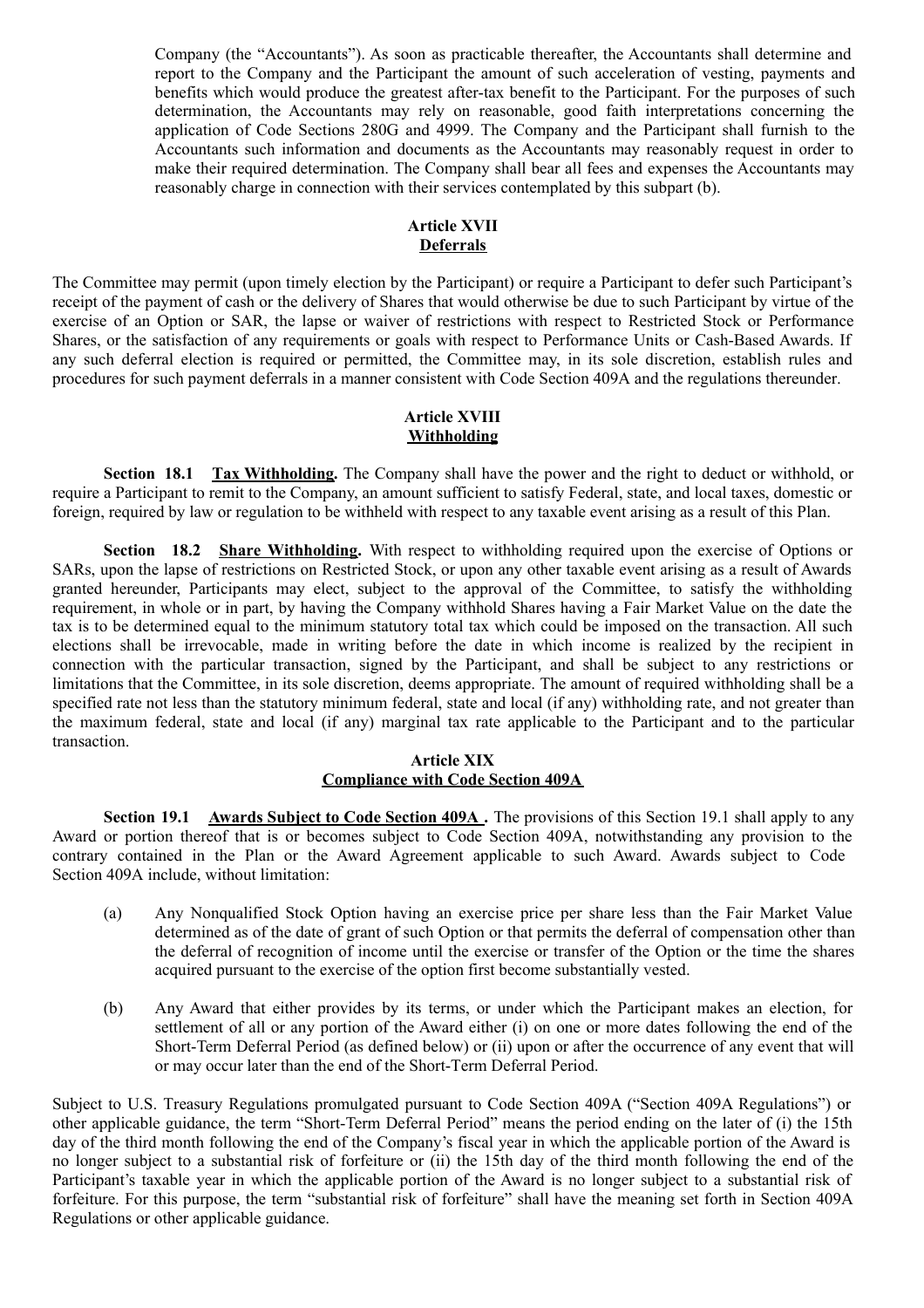**Section 19.2 No Acceleration of Distributions.** Notwithstanding anything to the contrary herein, this Plan does not permit the acceleration of the time or schedule of any distribution under this Plan pursuant to any Award subject to Code Section 409A, except as provided by Code Section 409A and Section 409A Regulations.

**Section 19.3 Separation from Service.** If any amount shall be payable with respect to any Award hereunder as a result of a Participant's termination of employment or other Service and such amount is subject to the provisions of Code Section 409A, then notwithstanding any other provision of this Plan, a termination of employment or other Service will be deemed to have occurred only at such time as the Participant has experienced a "separation from service" as such term is defined for purposes of Code Section 409A.

**Section 19.4 Timing of Payment to a Specified Employee .** If any amount shall be payable with respect to any Award hereunder as a result of a Participant's separation from Service at such time as the Participant is a "specified employee" and such amount is subject to the provisions of Code Section 409A, then notwithstanding any other provision of this Plan, no payment shall be made, except as permitted under Code Section 409A, prior to the first day of the seventh (7th) calendar month beginning after the Participant's separation from Service (or the date of his or her earlier death). The Company may adopt a specified employee policy that will apply to identify the specified employees for all deferred compensation plans subject to Code Section 409A; otherwise, specified employees will be identified using the default standards contained in the regulations under Code Section 409A.

## **Article XX Amendment and Termination**

**Section 20.1 Amendment, Modification, and Termination of the Plan .** The Board or the Committee may at any time terminate, suspend or amend the Plan without the authorization of shareholders to the extent allowed by law, including without limitation any rules issued by the Securities and Exchange Commission under Section 16 of the 1934 Act, insofar as shareholder approval thereof is required in order for the Plan to continue to satisfy the requirements of Rule 16b‑3 under the 1934 Act, or the rules of any applicable stock exchange. No termination, suspension or amendment of the Plan shall adversely affect any right acquired by any Participant under an Award granted before the date of such termination, suspension or amendment, unless such Participant shall consent; but it shall be conclusively presumed that any adjustment for changes in capitalization as provided for herein does not adversely affect any such right.

**Section 20.2 Amendment of Awards .** The Committee may unilaterally amend the terms of any Award Agreement previously granted, except that (i) no such amendment may materially impair the rights of any Participant under the applicable Award without the Participant's consent, unless such amendment is necessary to comply with applicable law, stock exchange rules or accounting rules; and (ii) in no event may an Option or SAR be amended or modified, other than as provided in Section 4.4, to decrease the Option or SAR exercise or base price thereof, or be cancelled in exchange for cash, a new Option or SAR with a lower exercise price or base price, or other Awards, or otherwise be subject to any action that would be treated for accounting purposes as a "repricing" of such Option or SAR, unless such action is approved by the Company's shareholders.

### **Article XXI Miscellaneous**

**Section 21.1 Approval Restrictions.** Each Award under the Plan shall be subject to the requirement that, if at any time the Committee shall determine that (i) the listing, registration or qualification of the Shares subject or related thereto upon any securities exchange or under any state or federal law, or (ii) the consent or approval of any government regulatory body, or (iii) an agreement by the recipient of an Award with respect to the disposition of Shares is necessary or desirable as a condition of, or in connection with, the granting of such award or the issue or purchase of Shares thereunder, such Award may not be consummated in whole or in part unless such listing, registration, qualification, consent, approval or agreement shall have been effected or obtained, free of any conditions not acceptable to the Committee.

**Section 21.2 Securities Law Compliance.** With respect to Participants subject to Section 16 of the 1934 Act, transactions under this Plan are intended to comply with all applicable conditions of Rule 16b-3 or its successors under the 1934 Act. If any provision of this Plan or of any Award Agreement would otherwise frustrate or conflict with the intent expressed in the preceding sentence, that provision to the extent possible shall be interpreted and deemed amended in the manner determined by the Committee so as to avoid the conflict. To the extent of any remaining irreconcilable conflict with this intent, the provision shall be deemed void as applicable to Participants who are then subject to Section 16 of the 1934 Act. In addition, no Shares will be issued or transferred pursuant to an Award unless and until all then applicable requirements imposed by federal and state securities and other laws, rules and regulations and by any regulatory agencies having jurisdiction, and by any stock exchanges upon which the Shares may be listed, have been fully met. As a condition precedent to the issuance of Shares pursuant to the grant, exercise, vesting or settlement of an Award, the Company may require the Participant to take any reasonable action to meet such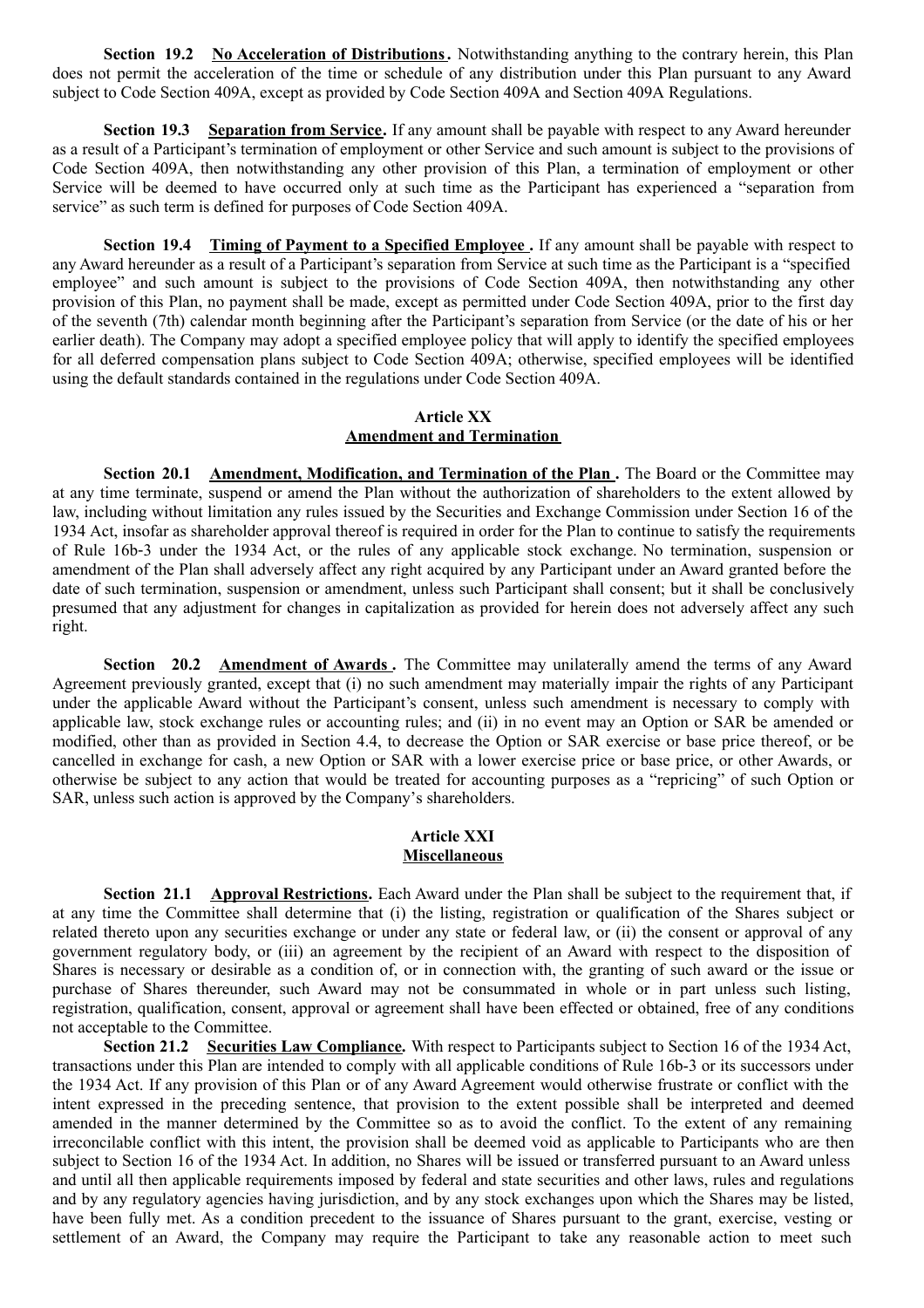requirements. The Committee may impose such conditions on any Shares issuable under the Plan as it may deem advisable, including, without limitation, restrictions under the Securities Act of 1933, as amended, under the requirements of any stock exchange upon which such Shares of the same class are then listed, and under any blue sky or other securities laws applicable to such Shares.

**Section 21.3 Gender and Number .** Except where otherwise indicated by the context, any masculine term used herein also shall include the feminine, the plural shall include the singular and the singular shall include the plural.

**Section 21.4 Rights as a Shareholder.** The recipient of any Award under the Plan, unless otherwise provided by the Plan, shall have no rights as a shareholder with respect thereto unless and until certificates for Shares are issued to the recipient.

**Section 21.5 Forfeiture.** The Committee may specify in an Award Agreement that the Participant's rights, payments, and benefits with respect to an Award shall be subject to reduction, cancellation, forfeiture, or recoupment upon the occurrence of specified events, in addition to any otherwise applicable vesting or performance conditions of an Award. Such events may include, but shall not be limited to, termination of Service for Cause or any act by a Participant, whether before or after termination of Service, that would constitute Cause for termination of Service.

**Section 21.6 Rights as Employee, Nonemployee Director, Consultant, or Adviser .** No person, even though eligible pursuant to Article V, shall have a right to be selected as a Participant, or, having been so selected, to be selected again as a Participant. Nothing in the Plan or any Award granted under the Plan shall confer on any Participant a right to remain an Employee, Nonemployee Director, consultant, or adviser or interfere with or limit in any way any right of the Company or Affiliate to terminate the Participant's Service at any time. To the extent that an Employee of an Affiliate receives an Award under the Plan, that Award shall in no event be understood or interpreted to mean that the Company is the Employee's employer or that the Employee has an employment relationship with the Company.

**Section 21.7 Fractional Shares.** The Company shall not be required to issue fractional shares upon the exercise or settlement of any Award.

**Section 21.8 Effect on Other Plans.** Unless otherwise specifically provided, participation in the Plan shall not preclude a Participant's eligibility to participate in any other benefit or incentive plan. Any Awards made pursuant to the Plan shall not be considered as compensation in determining the benefits provided under any other plan.

**Section** 21.9 **No Constraint on Corporate Action**. Nothing in this Plan shall be construed to: (a) limit, impair, or otherwise affect the Company's or an Affiliate's right or power to make adjustments, reclassifications, reorganizations, or changes of its capital or business structure, or to merge or consolidate, or dissolve, liquidate, sell, or transfer all or any part of its business or assets; or (b) limit the right or power of the Company or an Affiliate to take any action which such entity deems to be necessary or appropriate.

**Section 21.10 Over/Under Payments.** If any Participant or beneficiary receives an underpayment of Shares or cash payable under the terms of any Award, payment of any such shortfall shall be made as soon as administratively practicable. If any Participant or beneficiary receives an overpayment of Shares or cash payable under the terms of any Award for any reason, the Committee or its delegate shall have the right, in its sole discretion, to take whatever action it deems appropriate, including but not limited to the right to require repayment of such amount or to reduce future payments under this Plan, to recover any such overpayment. Notwithstanding the foregoing, if the Company is required to prepare an accounting restatement due to the material noncompliance of the Company, as a result of misconduct, with any financial reporting requirement under the securities laws, and if the Participant knowingly or through gross negligence engaged in the misconduct, or knowingly or through gross negligence failed to prevent the misconduct, or if the Participant is one of the individuals subject to automatic forfeiture under Section 304 of the Sarbanes-Oxley Act of 2002, the Participant shall reimburse the Company the amount of any payment in settlement of an Award earned or accrued during the twelve- (12-) month period following the first public issuance or filing with the United States Securities and Exchange Commission of the financial document embodying such financial reporting requirement.

**Section 21.11 Unfunded Obligation.** Participants shall have the status of general unsecured creditors of the Company. Any amounts payable to Participants pursuant to the Plan shall be unfunded and unsecured obligations for all purposes, including, without limitation, Title I of the Employee Retirement Income Security Act of 1974. No Affiliate shall be required to segregate any monies from its general funds, or to create any trusts, or establish any special accounts with respect to such obligations. The Company shall retain at all times beneficial ownership of any investments, including trust investments, which the Company may make to fulfill its payment obligations hereunder. Any investments or the creation or maintenance of any trust or any Participant account shall not create or constitute a trust or fiduciary relationship between the Committee or any Affiliate and a Participant, or otherwise create any vested or beneficial interest in any Participant or the Participant's creditors in any assets of any Affiliate. The Participants shall have no claim against any Affiliate for any changes in the value of any assets which may be invested or reinvested by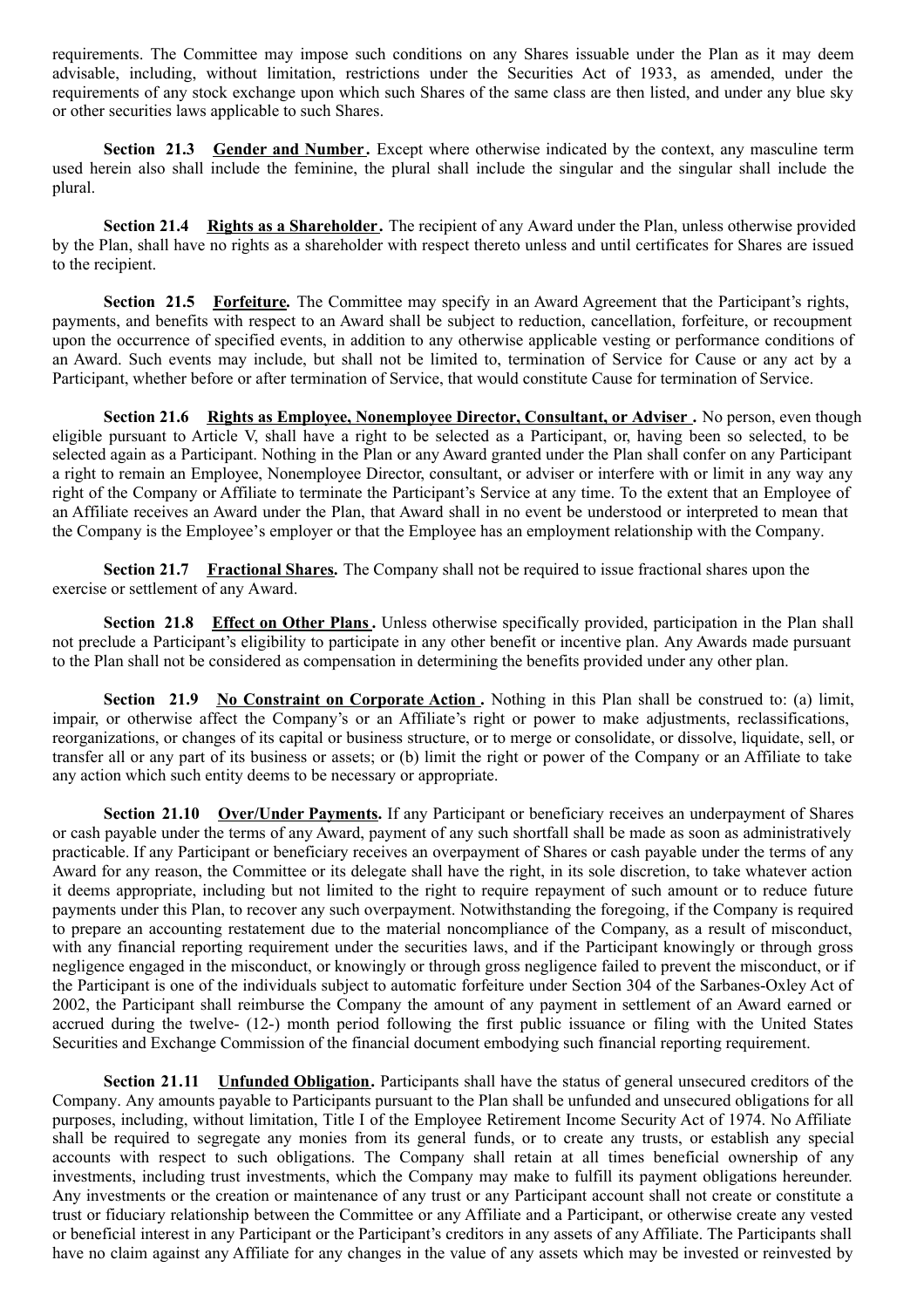the Company with respect to the Plan.

**Section 21.12 No Liability With Respect to Adverse Tax Treatment .** Notwithstanding any provision of this Plan to the contrary, in no event shall the Company or any Affiliate be liable to a Participant on account of an Award's failure to (i) qualify for favorable U.S., foreign, state, local, or other tax treatment or (ii) avoid adverse tax treatment under U.S., foreign, state, local, or other law, including, without limitation, Code Section 409A.

**Section 21.13 Severability.** In the event any provision of the Plan shall be held illegal or invalid for any reason, the illegality or invalidity shall not affect the remaining parts of the Plan, and the Plan shall be construed and enforced as if the illegal or invalid provision had not been included.

**Section 21.14 Requirements of Law.** The granting of Awards and the issuance of Shares under the Plan shall be subject to all applicable laws, rules, and regulations, and to such approvals by any governmental agencies or national securities exchanges as may be required.

**Section 21.15 Governing Law.** To the extent not preempted by federal law, the Plan, and all agreements hereunder, shall be construed in accordance with and governed by the laws of the state of Ohio.

**Section 21.16 Successors.** All obligations of the Company under the Plan with respect to Awards granted hereunder shall be binding on any successor to the Company.

## **Section 21.17 Provisions Regarding Transferability of Awards .**

- (a) General. Except as otherwise provided below, Awards may not be sold, transferred, pledged, assigned, or otherwise alienated or hypothecated, other than by will or the laws of descent and distribution or pursuant to a qualified domestic relations order as defined in the Code or Title 1 of the Employee Retirement Income Security Act or the rules thereunder. Except as otherwise provided in the Plan, all rights with respect to an Award granted to a Participant shall be available during his or her lifetime only to such Participant.
- (b) Nonqualified Stock Options and Stock Appreciation Rights . No NQSO or SAR granted under the Plan may be sold, transferred, pledged, assigned, or otherwise alienated or hypothecated, other than by will or the laws of descent and distribution or pursuant to a qualified domestic relations order as defined in the Code or Title 1 of the Employee Retirement Income Security Act or the rules thereunder. Notwithstanding the foregoing or anything in part (a) above, a Participant, at any time prior to his death, may assign all or any portion of the NQSO or SAR to (i) his spouse or lineal descendant, (ii) the trustee of a trust for the primary benefit of his spouse or lineal descendant, or (iii) a tax‑exempt organization as described in Code Section 501(c)(3). In such event the spouse, lineal descendant, trustee or tax–exempt organization shall be entitled to all of the rights of the Participant with respect to the assigned portion of such NQSO or SAR, and such portion of the NQSO or SAR shall continue to be subject to all of the terms, conditions and restrictions applicable to the NQSO or SAR as set forth herein, and in the related Award Agreement, immediately prior to the effective date of the assignment. Any such assignment shall be permitted only if (i) the Participant does not receive any consideration therefore, and (ii) the assignment is expressly approved by the Committee or its delegate. Any such assignment shall be evidenced by an appropriate written document executed by the Participant, and a copy thereof shall be delivered to the Committee or its delegate on or prior to the effective date of the assignment.
- (c) Incentive Stock Options. Notwithstanding anything in part (a) and (b) above, no ISO may be sold, transferred, pledged, assigned, or otherwise alienated or hypothecated, other than by will or the laws of descent or distribution.
- (d) Nonemployee Directors. Notwithstanding anything in parts (a), (b), or (c) to the contrary, a Nonemployee Director at any time prior to his or her death, may assign all or any portion of an Award granted to him or her under the Plan to (i) his or her spouse or lineal descendant, (ii) the trustee of a trust for the primary benefit of his or her spouse or lineal descendant or (iii) a tax-exempt organization as described in Code Section  $501(c)(3)$ . In such event, the spouse, lineal descendant, trustee, or tax-exempt organization shall be entitled to all of the rights of the Participant with respect to the assigned portion of such Award, and such portion of the Award shall continue to be subject to all of the terms, conditions and restrictions applicable to the Award as set forth herein, and in the related Award Agreement, immediately prior to the effective date of the assignment. Any such assignment shall be permitted only if (i) the Participant does not receive any consideration therefore, and (ii) the assignment is expressly approved by the Committee or its delegate. Any such assignment shall be evidenced by an appropriate written document executed by the Participant, and a copy thereof shall be delivered to the Committee or its delegate on or prior to the effective date of the assignment.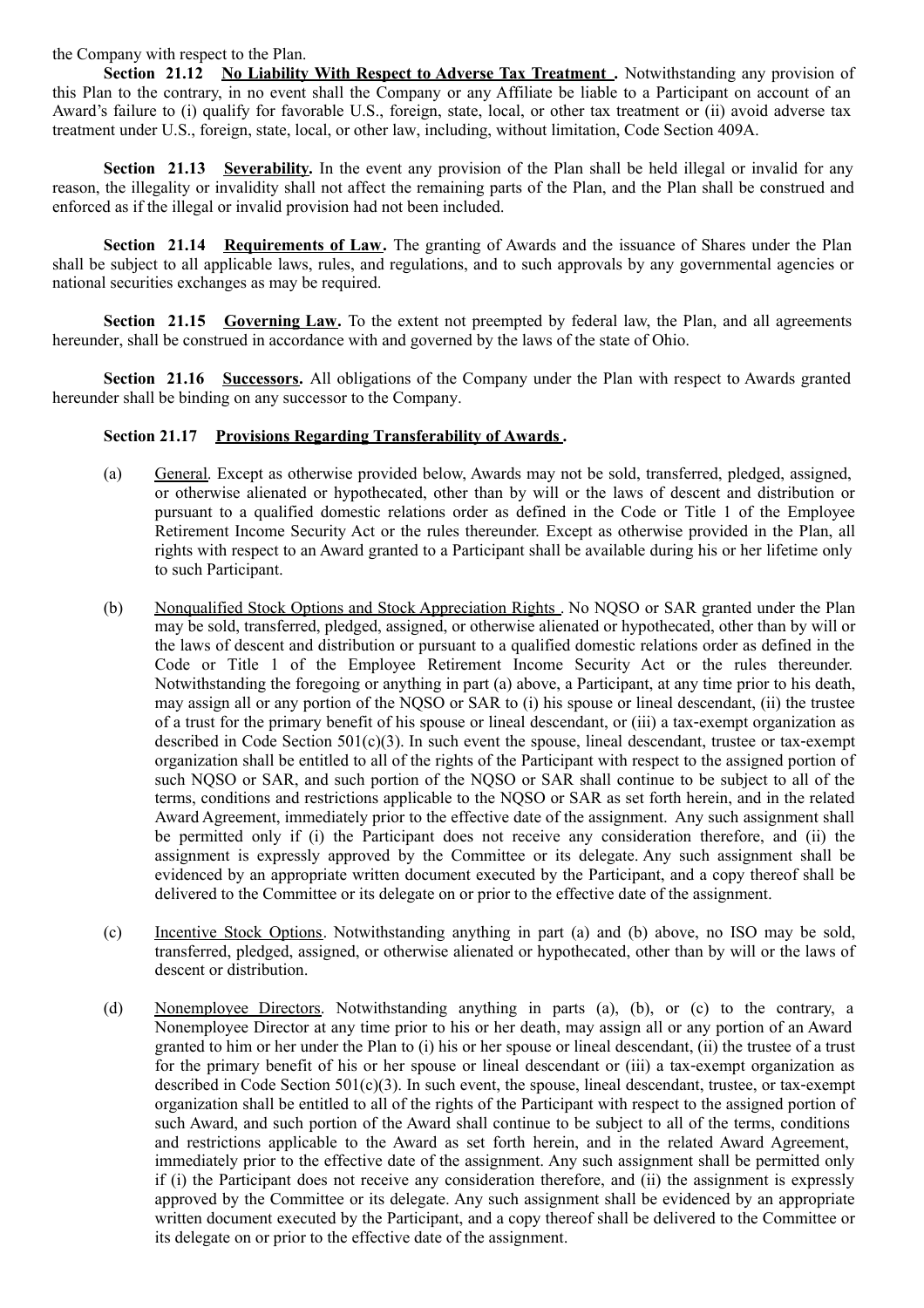COLUMBUS 59564-9 13472v3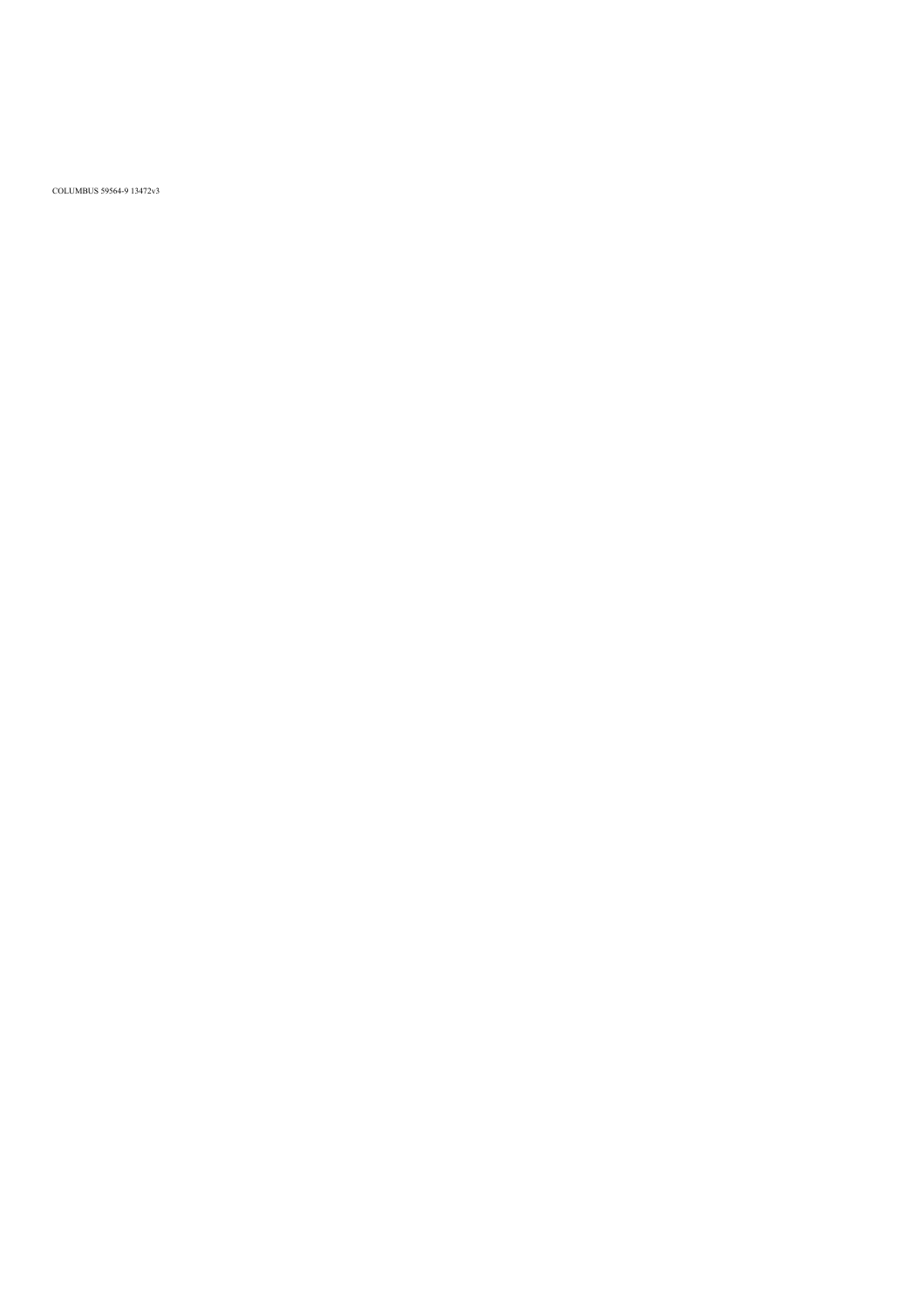# **SECURITIES EXCHANGE AGREEMENT**

This SECURITIES EXCHANGE AGREEMENT dated as of March 11, 2015 (this "Agreement") is made by and between Navidea Biopharmaceuticals, Inc., a Delaware corporation (the "Company"), Platinum-Montaur Life Sciences, LLC, a Delaware limited liability company Platinum-Montaur Life Sciences, LLC, a Delaware limited liability company (the "Lead Purchaser") and the other investors set forth on Annex A hereto (each, including the Lead Purchaser, a "Purchaser" and collectively the "Purchasers").

### **Recitals**

A. Pursuant to the terms of a Securities Purchase Agreement of even date herewith (the " Purchase Agreement"), the Purchasers have agreed to purchase up to an aggregate of fifty (50) shares of the Series A Convertible Preferred Stock the ("Preferred Stock"), of the Company's subsidiary, Macrophage Therapeutics, Inc. (" MTI"), along with warrants to purchase common stock of MTI.

B. As additional consideration for the purchase of the Securities, the Company and the Purchasers have agreed that the Purchasers shall have the right and option to exchange the Preferred Stock for common stock, \$.001 par value, of the Company ("Common Stock") on the terms contained in this Agreement.

## **Statement of Agreement**

In consideration of the foregoing, and of their mutual agreements set forth herein, and for other good and valuable consideration, the receipt and adequacy of which are hereby acknowledged, the parties agree as follows:

Section 1. Definitions. For the purposes of this Agreement, the following terms have the following meanings:

"Certificate of Designations" means Certificate of Designations, Voting Powers, Preferences, Limitations, Restrictions, and Relative Rights of the Preferred Stock.

"Public Offering" means a firm commitment underwritten public offering of common stock of MTI pursuant to an effective registration statement under Section 5 of the Securities Act in which the gross cash proceeds to MTI (before underwriting discounts, commissions and fees) from such public offering are at least \$50,000,000.

"SEC Reports" shall mean all forms, reports, statements and other documents (including, without limitation, exhibits, annexes, supplements and amendments to such documents) filed by the Company, or sent or made available by the Company to its security holders, under the Exchange Act or the Securities Act.

"Trading Day" means any day during which the principal exchange on which the Common Stock is traded shall be open for trading.

"VWAP" means, on the applicable date, the volume weighted average price per share of the Common Stock on the principal market where the Common Stock is listed or traded as reported by Bloomberg, L.P. using the AQR function for the twenty Trading Days preceding such date.

Capitalized terms used in this Agreement and not otherwise defined shall have the respective meanings defined in the Purchase Agreement.

## Section 2. Exchange of Securities.

(a) Subject to the terms and conditions herein set forth, if a Public Offering has not closed on or before the second anniversary of the Initial Closing, for a period of thirty (30) days thereafter (the "Exercise Period"), a holder of Preferred Stock shall have the right and option to exchange each share of Preferred Stock held by such holder for the number of fully paid shares of Common Stock (the "Exchange Shares) obtained by dividing \$50,000 by the greater of (i) 80% of VWAP on the second anniversary of the Initial Closing or (ii) \$3.00. In consideration of and in express reliance upon the representations, warranties, covenants, terms and conditions of this Agreement, the Company agrees to issue and deliver the Exchange Shares to the holders in exchange for their shares of Preferred Stock.

(b) A holder of Preferred Stock may exercise the exchange right provided under Section 1(a) as to all shares (and not less than all shares) of Preferred Stock held by such holder by delivering written notice to the Company that the holder wishes to exercise the exchange right on or before the last day of the Exercise Period, accompanied by the certificate or certificates for such shares of Preferred Stock (or, if such registered holder alleges that such certificate has been lost, stolen or destroyed, a lost certificate affidavit and agreement reasonably acceptable to the Company to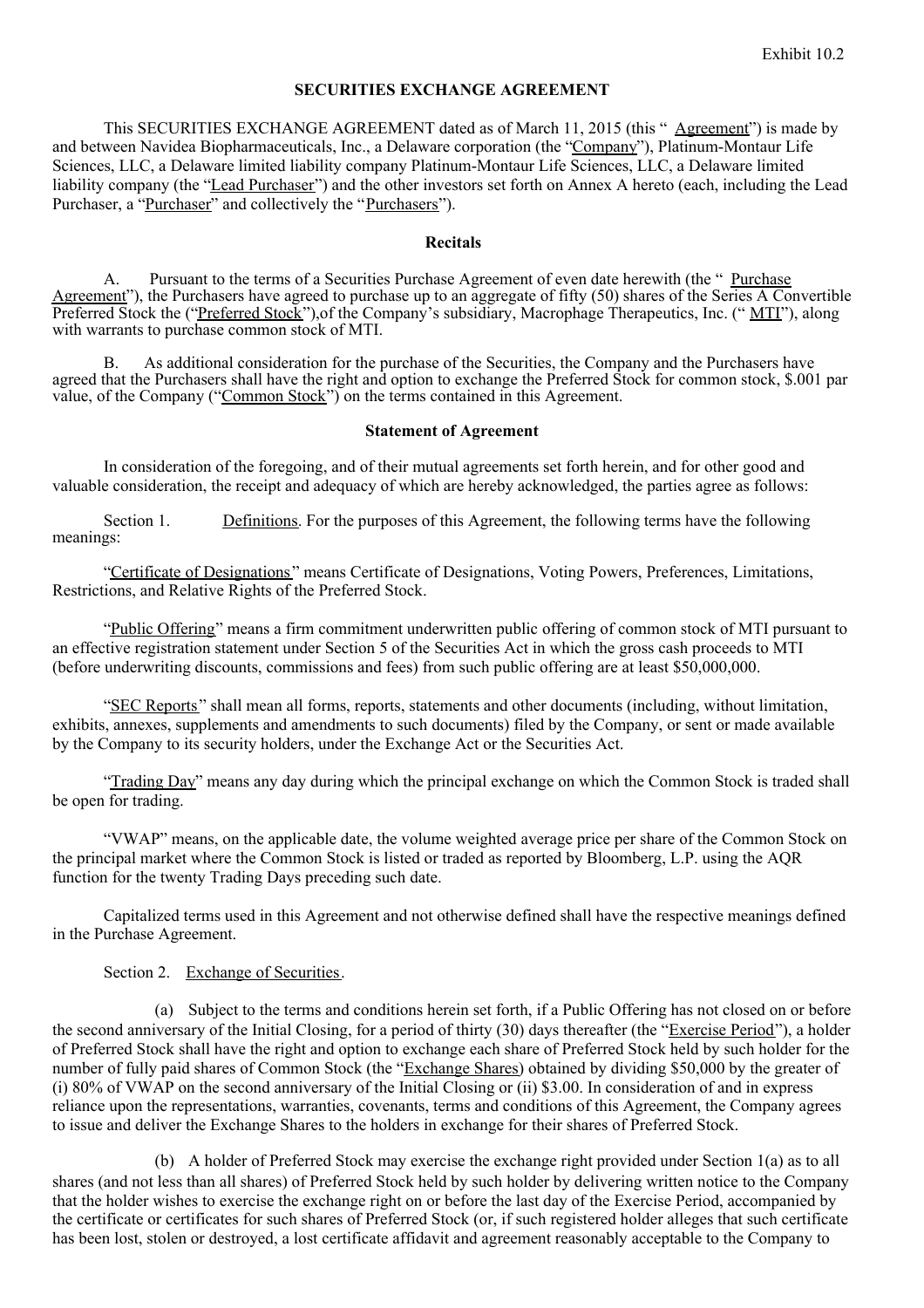indemnify the Company against any claim that may be made against the Company on account of the alleged loss, theft or destruction of such certificate), at the office of the transfer agent for the Preferred Stock (or at the principal office of the Company if the Company serves as its own transfer agent). Such notice shall state such holder's name or the names of the nominees in which such holder wishes the certificate or certificates for shares of Common Stock to be issued. If required by the Company, certificates surrendered for exchange shall be endorsed or accompanied by a written instrument or instruments of transfer, in form satisfactory to the Company, duly executed by the registered holder or his, her or its attorney duly authorized in writing. The close of business on the date of receipt by the transfer agent (or by the Company if the Company serves as its own transfer agent) of such certificates (or lost certificate affidavit and agreement) and notice shall be the effective time of the exchange, and the shares of Common Stock issuable upon exchange of the shares of Preferred Stock represented by such certificate shall be deemed to be outstanding of record as of such date the "Exchange Date").

(c) In the event of the exercise by a holder of Preferred Stock of the exchange right provided in this Section 2 in accordance with and subject to the terms and conditions hereof, (i) if the Common Stock is registered under Section 12 of the Exchange Act, the Exchange Shares shall be issued and delivered to the Depository Trust Company ("DTC") account designated by the holder via the Deposit Withdrawal Agent Commission System ("DWAC") within a reasonable time, not exceeding three (3) Trading Days after the Exchange Date, or (ii) if the Common Stock is not so registered, certificates for the Exchange Shares shall be dated the date of such exercise and delivered to the holder hereof within a reasonable time, not exceeding three (3) Trading Days after the Exchange Date, and the holder shall be deemed for all purposes to be the holder of the shares of Exchange Stock so purchased as of the date of such exercise.

Section 3. Redemption Right. In the event that any holder of Preferred Stock does not timely exercise the exchange right provided in Section 2, the Purchasers acknowledge that MTI shall have the right and option to redeem all shares of Preferred Stock held by such holders as provided in Section 10 of the Certificate of Designations.

# Section 4. Representations and Warranties of the Company.

(a) The Company is a corporation duly organized, validly existing and in good standing under the laws of the State of Delaware and has the corporate power and authority to execute, deliver and perform its obligations under this Agreement.

(b) The execution, delivery and performance by the Company of this Agreement, the issuance of the Exchange Shares, and the consummation of the transactions contemplated hereby and thereby (a) has been duly authorized by all necessary corporate action; (b) do not and will not contravene the terms of the Certificate of Incorporation or By-Laws of the Company or any amendment thereof or any federal, state, local or foreign statute, rule, regulation, order, judgment or decree (including federal and state securities laws and regulations) applicable to the Company or any of its Subsidiaries or by which any property or asset of the Company or any of its Subsidiaries are bound or affected; (c) do not and will not (i) conflict with, contravene, result in any material violation or breach of or material default under (with or without the giving of notice or the lapse of time or both), (ii) create in any other Person a right or claim of termination or amendment, or (iii) require any material modification or acceleration or cancellation of, any Contractual Obligation of the Company or any of its Subsidiaries; and (d) do not and will not result in the creation of any Lien (or obligation to create a Lien) against any material property or asset of the Company or any of its, except, in all cases, for such conflicts, defaults, terminations, amendments, acceleration, cancellations and violations as would not, individually or in the aggregate, have a Material Adverse Effect.

(c) This Agreement has been duly executed and delivered by the Company, and this Agreement constitutes the legal, valid and binding obligation of the Company enforceable against the Company in accordance with its terms, except as enforceability may be limited by applicable bankruptcy, reorganization, moratorium, liquidation, conservatorship, receivership or similar laws relating to, or affecting generally the enforcement of, creditor's rights and remedies or by other equitable principles of general application.

(d) Neither the Company nor any of its Subsidiaries is required under federal, state, foreign or local law, rule or regulation to obtain any consent, authorization or order of, or make any filing or registration with, any court or Governmental Authority in order for it to execute, deliver or perform any of its obligations under this Agreement or issue and sell the Exchange Shares in accordance with the terms hereof (other than any filings, consents and approvals which may be required to be made by the Company under applicable state and federal securities laws, or rules).

(e) The Exchange Shares to be issued pursuant to Section 2 will, at the time of issuance, be validly issued, fully paid and non-assessable, free and clear of all liens, encumbrances and rights of first refusal or preemptive rights of any kind imposed by or through the Company, and the holders thereof shall be entitled to all rights accorded to a holder of Common Stock.

(f) The Company has authorized and reserved, and covenants to continue to reserve, free of preemptive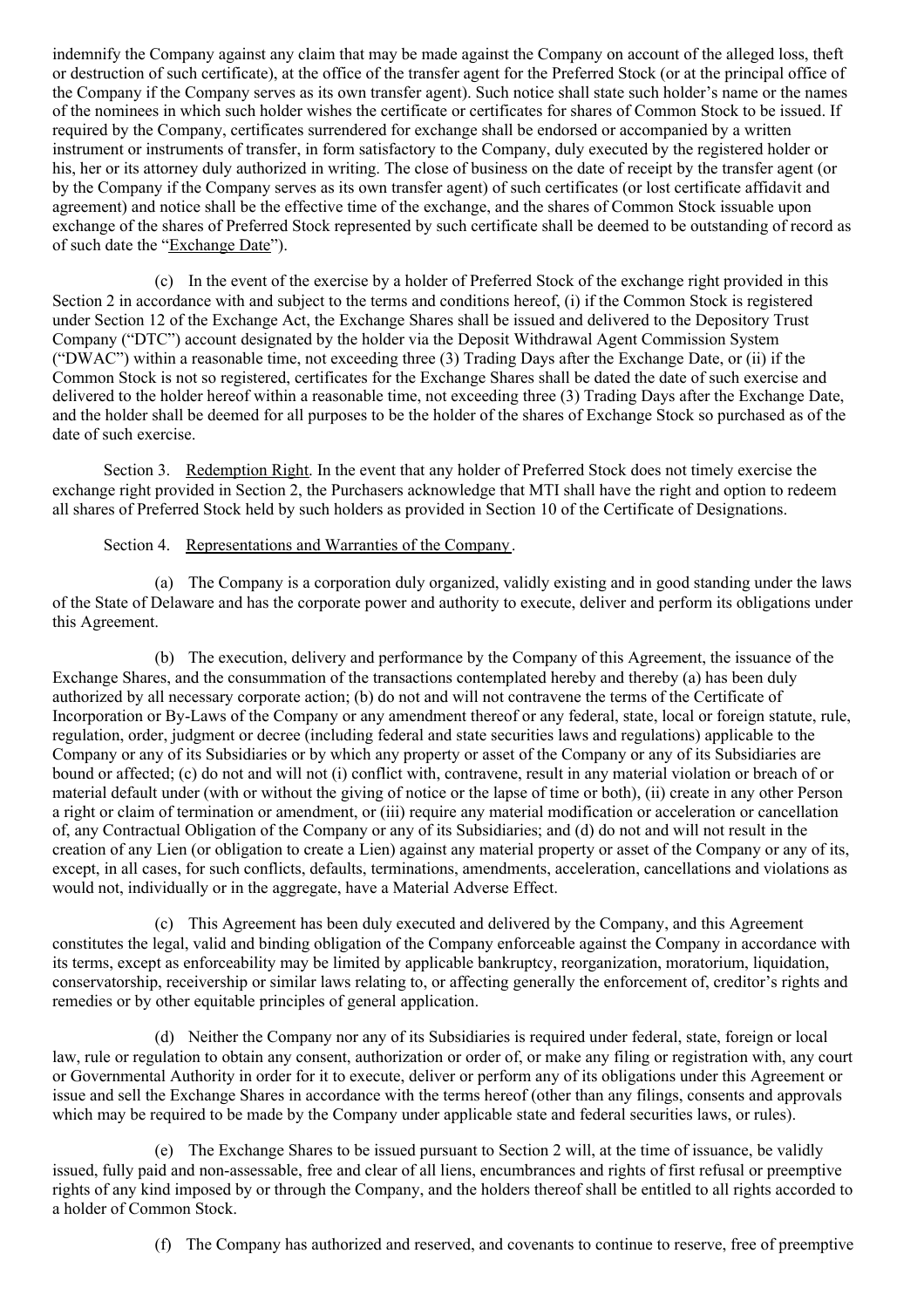rights and other similar contractual rights of stockholders, shares of Common Stock sufficient to effect the exchange of the Preferred Stock as provided in Section 2 hereof.

## Section 5. Representations and Warranties of Purchasers.

Each Purchaser, severally and not jointly, hereby represents and warrants to the Company, as of the date hereof and as of each Closing Date, as follows:

(a) If an entity, such Purchaser is a duly organized, validly existing and in good standing under the laws of its jurisdiction of organization.

(b) Such Purchaser has the requisite power and authority to enter into and perform its obligations under this. In the case of a Purchaser that is an entity, the execution, delivery and performance of this Agreement by such Purchaser and the consummation by it of the transactions contemplated hereby (a) have been duly authorized by all necessary corporate or limited liability company action, and (b) does not contravene the terms of the organizational or governing documents of such Purchaser. No further consent or authorization of such Purchaser, any board of directors or other governing body, or of its shareholders or members, is required for the execution, delivery or performance of this Agreement by such Purchaser. When executed and delivered by such Purchaser, this Agreement shall constitute the valid and binding obligation of such Purchaser enforceable against such Purchaser in accordance with its terms, except as such enforceability may be limited by applicable bankruptcy, insolvency, reorganization, moratorium, liquidation, conservatorship, receivership or similar laws relating to, or affecting generally the enforcement of, creditor's rights and remedies or by other equitable principles of general application.

(c) Purchaser is, and on such date on which it exercises the exchange right provided in Section 2, will be, an "accredited investor" as defined in Rule 501(a) under the Securities Act. Such Purchaser has such experience in business and financial matters that it is capable of evaluating the merits and risks of an investment in the Common Stock. Such Purchaser is not required to be registered as a broker-dealer under Section 15 of the Exchange Act and such Purchaser is not a broker-dealer.

(d) Purchaser owns and holds, and on such date on which it exercises the exchange right provided in Section 2 it will own and hold, beneficially and of record, the entire right, title, and interest in and to the Preferred Stock, free and clear of any claim, restriction or Lien other than restrictions on transfer under the Securities Act and applicable state securities laws.

(e) Purchaser acknowledges that it has carefully reviewed the SEC Reports, and other publicly available information furnished by the Company, and has been afforded (i) the opportunity to ask such questions as it has deemed necessary of, and to receive answers from, representatives of the Company concerning the terms and conditions of this Agreement and the Common Stock and the merits and risks of investing in the Common Stock; (ii) access to information about the Company and Subsidiaries and their respective financial condition, results of operations, business, properties, management and prospects sufficient to enable it to evaluate its investment; and (iii) the opportunity to obtain such additional information that the Company possesses or can acquire without unreasonable effort or expense that is necessary to verify the information that has been furnished by the Company.

(f) Purchaser understands that the Exchange Stock has not been registered under the Securities Act and must be held indefinitely unless registered under the Securities Act or an exemption from registration is available. Purchaser acknowledges that he or it is familiar with Rule 144, and that Purchaser has been advised that Rule 144 permits resales of unregistered securities only under certain circumstances, including that the securities be held for a minimum holding period, and that while "tacking" of the holding period of the Preferred Stock to the holding period of the Exchange Shares may be available, there is no assurance that such tacking will be available when Purchaser exercises the exchange right. Purchaser understands that to the extent that Rule 144 is not available, Purchaser will be unable to sell any Exchange Shares without either registration under the Securities Act or the existence of another exemption from such registration requirement.

(g) Purchaser understands that the Exchange Shares will be issued in reliance on a transactional exemption from the registration requirements of federal and state securities laws and the Company is relying upon the truth and accuracy of the representations, warranties, agreements, acknowledgments and understandings of Purchaser set forth herein in order to determine the applicability of such exemptions.

(h) Purchaser has not employed any broker or finder or incurred any liability for any brokerage or investment banking fees, commissions, finders' structuring fees, financial advisory fees or other similar fees in connection with the transactions contemplated by this Agreement.

Section 6. Conditions Precedent to the Company's Obligations. The obligation hereunder of the Company to issue and deliver the Exchange Shares to a Purchaser in exchange for Preferred Stock is subject to the satisfaction or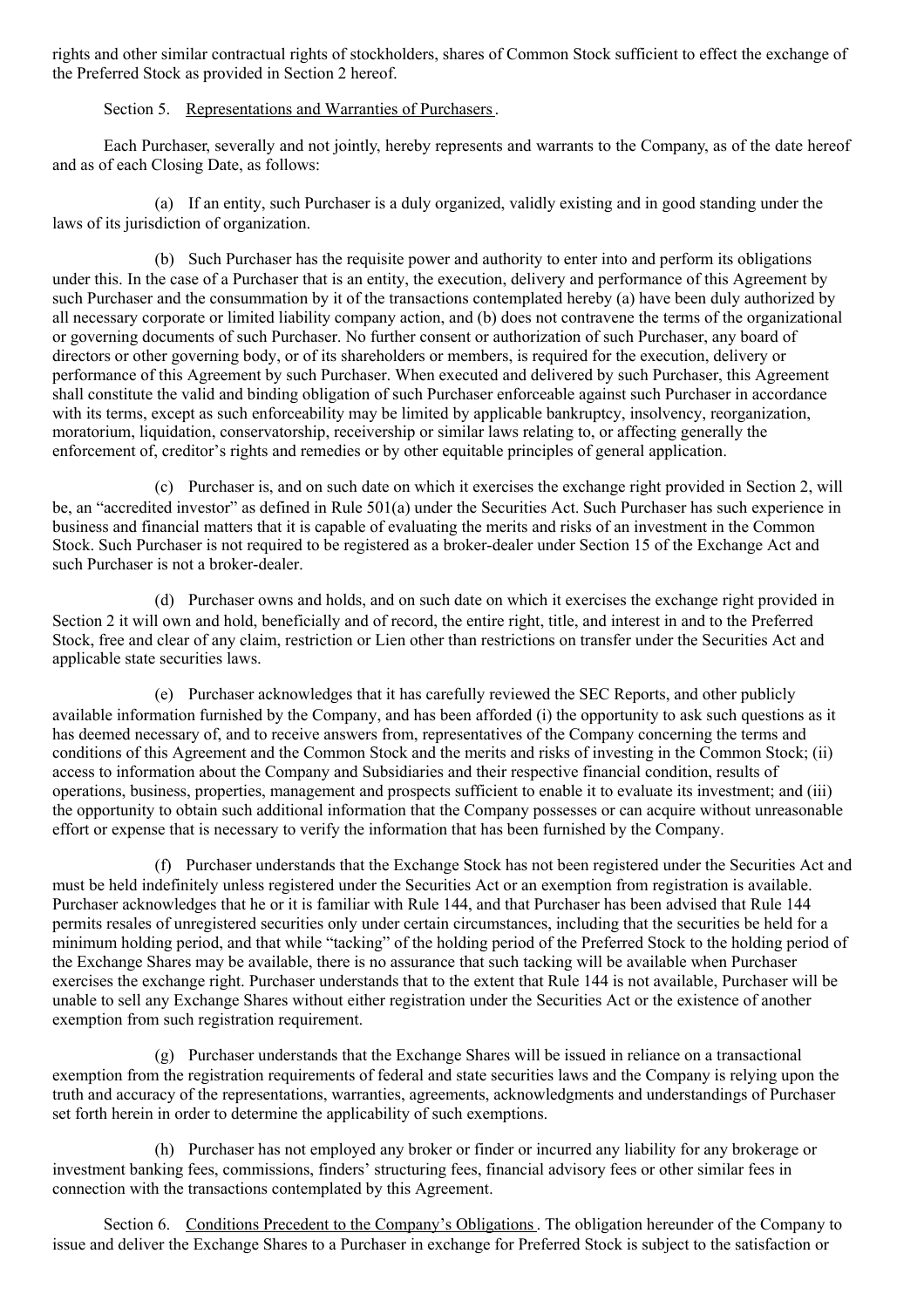waiver, at or before the Exchange Date, of each of the conditions set forth below. These conditions are for the Company's sole benefit and may be waived by the Company at any time in its sole discretion.

(a) The Purchaser shall have performed, satisfied and complied in all material respects with all covenants, agreements and conditions required by this Agreement to be performed, satisfied or complied with by the Purchaser at or prior to the Exchange Date.

(b) The representations and warranties of the Purchaser shall be true and correct in all material respects as of the date when made and as of the Exchange Date as though made at that time, except for representations and warranties that are expressly made as of a particular date, which shall be true and correct in all material respects as of such date.

Section 7. Conditions Precedent to the Purchaser's Obligations. The obligation hereunder of a Purchaser to accept the Exchange Shares in exchange for the Preferred Stock is subject to the satisfaction or waiver, at or before the Exchange Date, of each of the conditions set forth below. These conditions are for the Investor's sole benefit and may be waived by the Purchaser at any time in his or its sole discretion.

(a) The Company shall have performed, satisfied and complied in all material respects with all covenants, agreements and conditions required by this Agreement to be performed, satisfied or complied with by the Company at or prior to the Exchange Date.

(b) Each of the representations and warranties of the Company shall be true and correct in all material respects as of the date when made and as of the Exchange Date as though made at that time, except for representations and warranties that speak as of a particular date, which shall be true and correct in all material respects as of such date.

Section 8. Miscellaneous Provisions.

(a) Fees and Expenses. Each party shall pay the fees and expenses of its advisors, counsel, accountants and other experts, if any, and all other expenses, incurred by such party incident to the negotiation, preparation, execution, delivery and performance of this Agreement.

## (b) Specific Performance; Consent to Jurisdiction; Venue .

(i) The Company and the Purchasers acknowledge and agree that irreparable damage would occur in the event that any of the provisions of this Agreement were not performed in accordance with their specific terms or were otherwise breached. It is accordingly agreed that the parties shall be entitled to an injunction or injunctions to prevent or cure breaches of the provisions of this Agreement and to enforce specifically the terms and provisions hereof or thereof, this being in addition to any other remedy to which any of them may be entitled by law or equity.

(ii) Each party to this Agreement hereby irrevocably agrees that the any legal action or proceeding arising out of or relating to this Agreement and any agreements or transactions contemplated hereby or thereby may be brought only in the Delaware Chancery Court or the United States District Court for the District of Delaware and hereby expressly submits to the personal jurisdiction and venue of such courts for the purposes thereof and expressly waives any claim of improper venue and any claim that such courts are an inconvenient forum. Each party hereby irrevocably consents to the service of process of any of the aforementioned courts in any such suit, action or proceeding by the mailing of copies thereof by registered or certified mail, postage prepaid, at the address in effect for notices to it under this Agreement, such service to become effective ten (10) days after such mailing. Nothing in this Section 8(b)(ii) shall affect or limit any right to serve process in any other manner permitted by law. The Company and the Purchasers hereby agree that the prevailing party in any suit, action or proceeding arising out of or relating to the Securities, this Agreement or the other Transaction Documents, shall be entitled to reimbursement for reasonable legal fees from the non-prevailing party. The parties hereby waive all rights to a trial by jury.

(c) Entire Agreement; Amendment . This Agreement and the Purchase Agreement contain the entire understanding and agreement of the parties with respect to the matters covered hereby and, except as specifically set forth herein or therein, neither the Company nor the Purchasers make any representation, warranty, covenant or undertaking with respect to such matters, and they supersede all prior understandings and agreements with respect to said subject matter, all of which are merged herein. No provision of this Agreement may be waived or amended other than by a written instrument signed by the Company and the holders of at least a majority of the shares of Preferred Stock then outstanding. Any amendment or waiver effected in accordance with this Section 8(c) shall be binding upon the Purchasers (and their permitted assigns) and the Company.

(d) Notices. Any notice, demand, request, waiver or other communication required or permitted to be given hereunder shall be in writing and shall be effective (a) upon hand delivery by telecopy or facsimile at the address or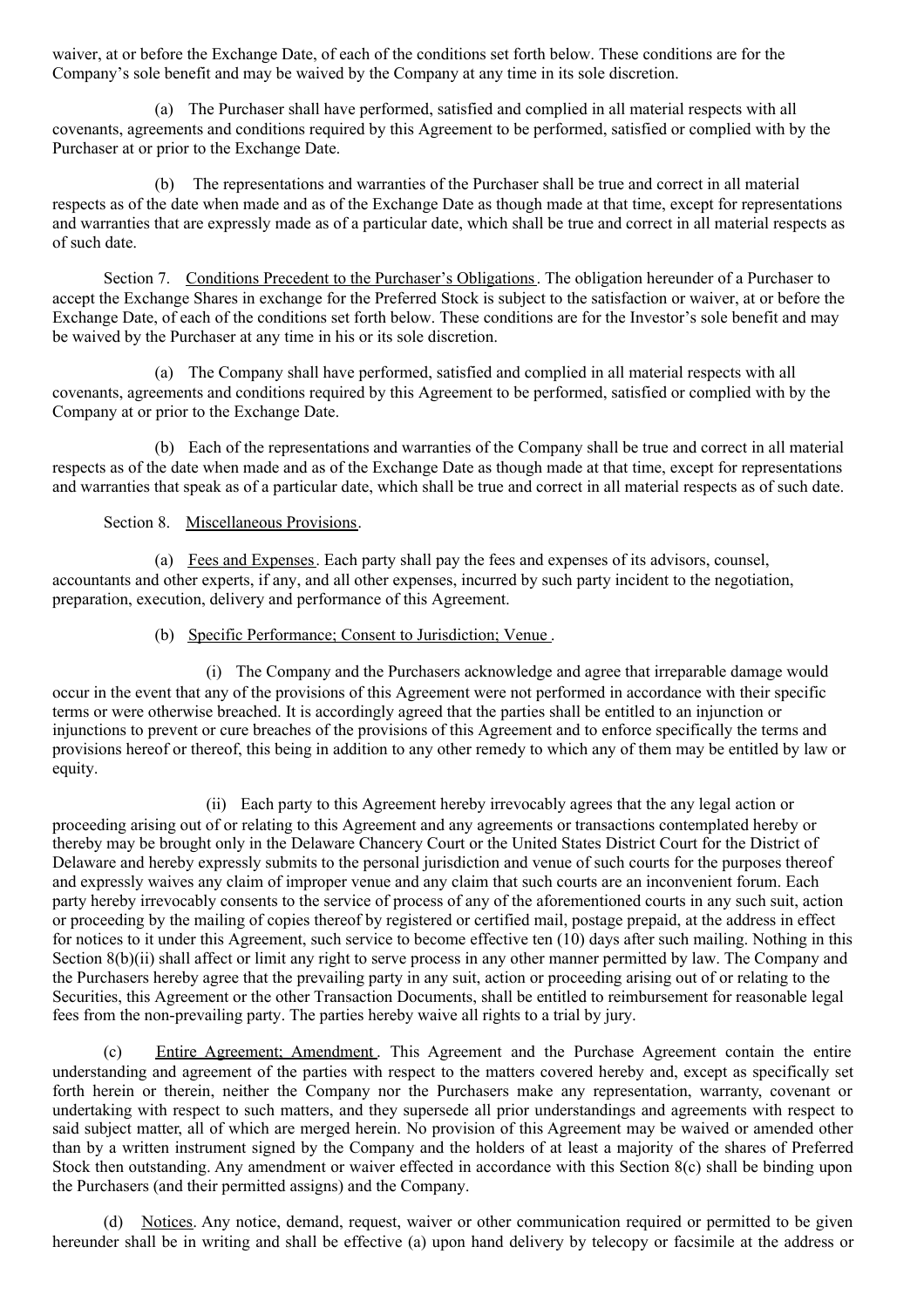number designated below (if delivered on a business day during normal business hours where such notice is to be received), or the first business day following such delivery (if delivered other than on a business day during normal business hours where such notice is to be received) or (b) on the second business day following the date of mailing by express courier service, fully prepaid, addressed to such address, or upon actual receipt of such mailing, whichever shall first occur. The addresses for such communications shall be:

| If to the Company:                                                                 | Navidea Biopharmaceuticals, Inc<br>425 Metro Place North, Suite 300<br>Dublin, Ohio 43017-1367<br>Facsimile No.: (614) 793-7520<br>Attention: Ricardo J. Gonzalez |
|------------------------------------------------------------------------------------|-------------------------------------------------------------------------------------------------------------------------------------------------------------------|
| with copies (which copies<br>shall not constitute notice<br>to the Company) to:    | Dickinson Wright PLLC<br>150 E. Gay Street<br>Suite 2400<br>Columbus OH 43215<br>Attention: William J. Kelly                                                      |
| If to the Purchasers:                                                              | c/o Platinum-Montaur Life Sciences, LLC<br>250 West 55th Street<br>14th Floor, New York<br>New York 10019<br><b>Attention: David Steinberg</b>                    |
| with copies (which copies<br>shall not constitute notice<br>to the Purchasers) to: | Burak Anderson & Melloni, PLC<br>30 Main Street, PO Box 787<br>Burlington, Vermont 05402-0787<br>Facsimile No.: (802) 862-8176<br>Attention: Shane W. McCormack   |

Any party hereto may from time to time change its address for notices by giving written notice of such changed address to the other party hereto.

(e) Waivers. No waiver by any party of any default with respect to any provision, condition or requirement of this Agreement shall be deemed to be a continuing waiver in the future or a waiver of any other provision, condition or requirement hereof, nor shall any delay or omission of any party to exercise any right hereunder in any manner impair the exercise of any such right accruing to it thereafter.

(f) Headings. The article, section and subsection headings in this Agreement are for convenience only and shall not constitute a part of this Agreement for any other purpose and shall not be deemed to limit or affect any of the provisions hereof.

(g) Successors and Assigns. This Agreement shall inure to the benefit of and be binding upon the successors and permitted assigns of the parties hereto. Subject to applicable securities laws and any restrictions contained herein, a Purchaser may assign any of its rights under this Agreement to any Person, and any holder of shares of Preferred Stock may assign, in whole or in part, such shares of Preferred Stock to any Person. The Company may not assign any of its rights, or delegate any of its obligations, under this Agreement without the prior written consent of the Purchasers, and any such purported assignment by the Company without the written consent of the Purchasers shall be void and of no effect.

No Third Party Beneficiaries. This Agreement is intended for the benefit of the parties hereto and their respective permitted successors and assigns and is not for the benefit of, nor may any provision hereof be enforced by, any other person.

(i) Governing Law. This Agreement shall be governed by and construed in accordance with the internal laws of the State of Delaware, without giving effect to any of the conflicts of law principles which would result in the application of the substantive law of another jurisdiction.

(j) Survival. The representations and warranties of the Company and the Purchasers contained in Sections 4 and 5 shall survive the execution and delivery hereof and the Closing until the third anniversary of the Closing Date.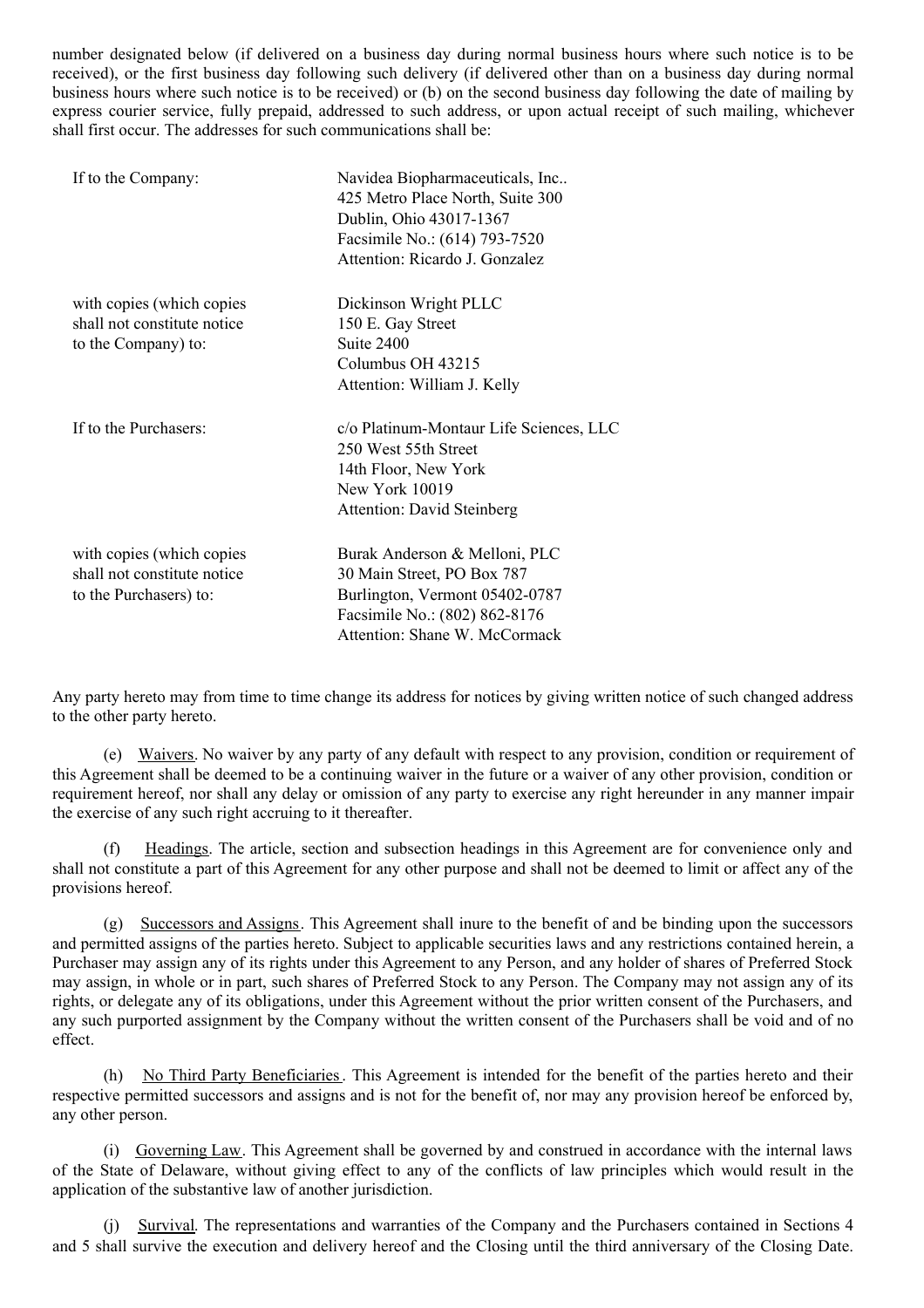The agreements and covenants set forth herein shall survive the execution and delivery hereof and Closing hereunder.

(k) Counterparts. Electronic transmissions or retransmissions of images of any executed original document shall be deemed to be the same as the delivery of an executed original. At the request of any party hereto, the other parties hereto shall confirm such electronic transmissions by executing duplicate original documents and delivering the same to the requesting party or parties. This Agreement may be executed in any number of counterparts and by the parties hereto in separate counterparts, each of which when so executed shall be deemed to be an original and all of which taken together shall constitute one and the same agreement, it being understood that all parties need not sign the same counterpart.

(l) Publicity. The Company agrees that it will not disclose, and will not include in any public announcement, the name of the Purchasers without the consent of the Purchasers, which consent shall not be unreasonably withheld or delayed, or unless and until such disclosure is required by law, rule or applicable regulation, including without limitation any disclosure pursuant to the Registration Statement, and then only to the extent of such requirement. Notwithstanding the foregoing, the Purchasers consent to being identified in any filings the Company makes with the Commission to the extent required by law or the rules and regulations of the Commission.

[Signature Page Follows]

IN WITNESS WHEREOF, the parties hereto have caused this Agreement to be duly executed by their respective authorized persons as of the date first indicated above.

### **NAVIDEA BIOPHARMACEUTICALS, INC.**

By: /s/ Brent L. Larson Name: Brent L. Larson Title: Executive Vice-President and CFO

### **PURCHASERS:**

## **PLATINUM-MONTAUR LIFE SCIENCES, LLC**

By: /s/ D. Steinberg Name: David Steinberg Title: Authorized Signatory

/s/ Michael Goldberg Michael Goldberg

COLUMBUS 59564-22 26253v4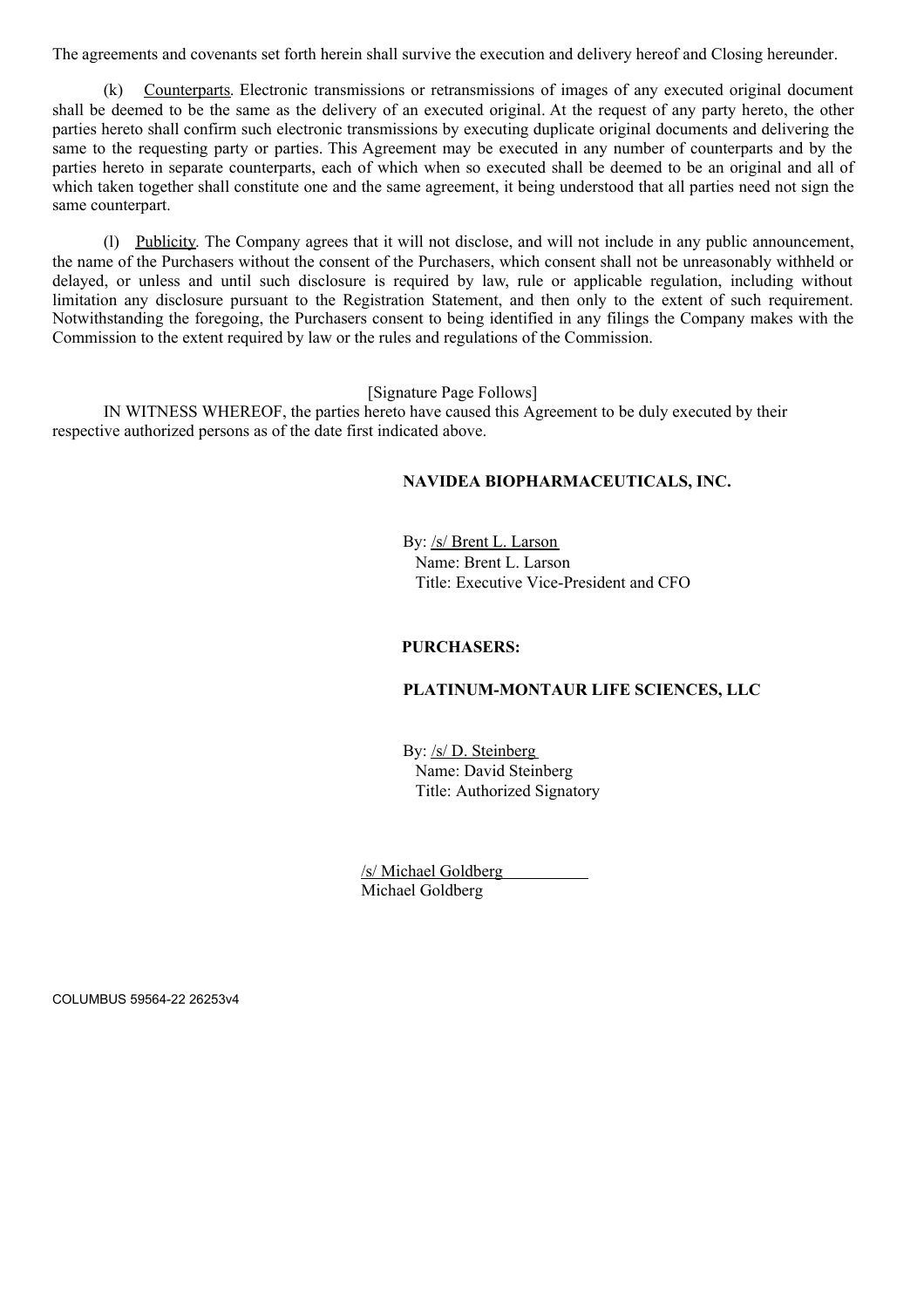### **CERTIFICATION OF CHIEF EXECUTIVE OFFICER PURSUANT TO SECTION 302 OF THE SARBANES-OXLEY ACT OF 2002**

I, Ricardo J. Gonzalez, certify that:

1. I have reviewed this quarterly report on Form 10-Q of Navidea Biopharmaceuticals, Inc.;

2. Based on my knowledge, this report does not contain any untrue statement of a material fact or omit to state a material fact necessary to make the statements made, in light of the circumstances under which such statements were made, not misleading with respect to the period covered by this report;

3. Based on my knowledge, the financial statements, and other financial information included in this report, fairly present in all material respects the financial condition, results of operations and cash flows of the registrant as of, and for, the periods presented in this report;

4. The registrant's other certifying officer and I are responsible for establishing and maintaining disclosure controls and procedures (as defined in Exchange Act Rules 13a-15(e) and 15d-15(e)) and internal control over financial reporting (as defined in Exchange Act Rules  $13a-15(f)$  and  $15d-15(f)$  for the registrant and have:

(a) Designed such disclosure controls and procedures, or caused such disclosure controls and procedures to be designed under our supervision, to ensure that material information relating to the registrant, including its consolidated subsidiaries, is made known to us by others within those entities, particularly during the period in which this report is being prepared;

(b) Designed such internal control over financial reporting, or caused such internal control over financial reporting to be designed under our supervision, to provide reasonable assurance regarding the reliability of financial reporting and the preparation of financial statements for external purposes in accordance with generally accepted accounting principles;

(c) Evaluated the effectiveness of the registrant's disclosure controls and procedures and presented in this report our conclusions about the effectiveness of the disclosure controls and procedures, as of the end of the period covered by this report based on such evaluation; and

(d) Disclosed in this report any change in the registrant's internal control over financial reporting that occurred during the registrant's most recent fiscal quarter (the registrant's fourth fiscal quarter in the case of an annual report) that has materially affected, or is reasonably likely to materially affect, the registrant's internal control over financial reporting; and

5. The registrant's other certifying officer and I have disclosed, based on our most recent evaluation of internal control over financial reporting, to the registrant's auditors and the audit committee of the registrant's board of directors (or persons performing the equivalent functions):

(a) All significant deficiencies and material weaknesses in the design or operation of internal control over financial reporting which are reasonably likely to adversely affect the registrant's ability to record, process, summarize and report financial information; and

(b) Any fraud, whether or not material, that involves management or other employees who have a significant role in the registrant's internal control over financial reporting.

May 11, 2015 /s/ Ricardo J. Gonzalez

Ricardo J. Gonzalez Chief Executive Officer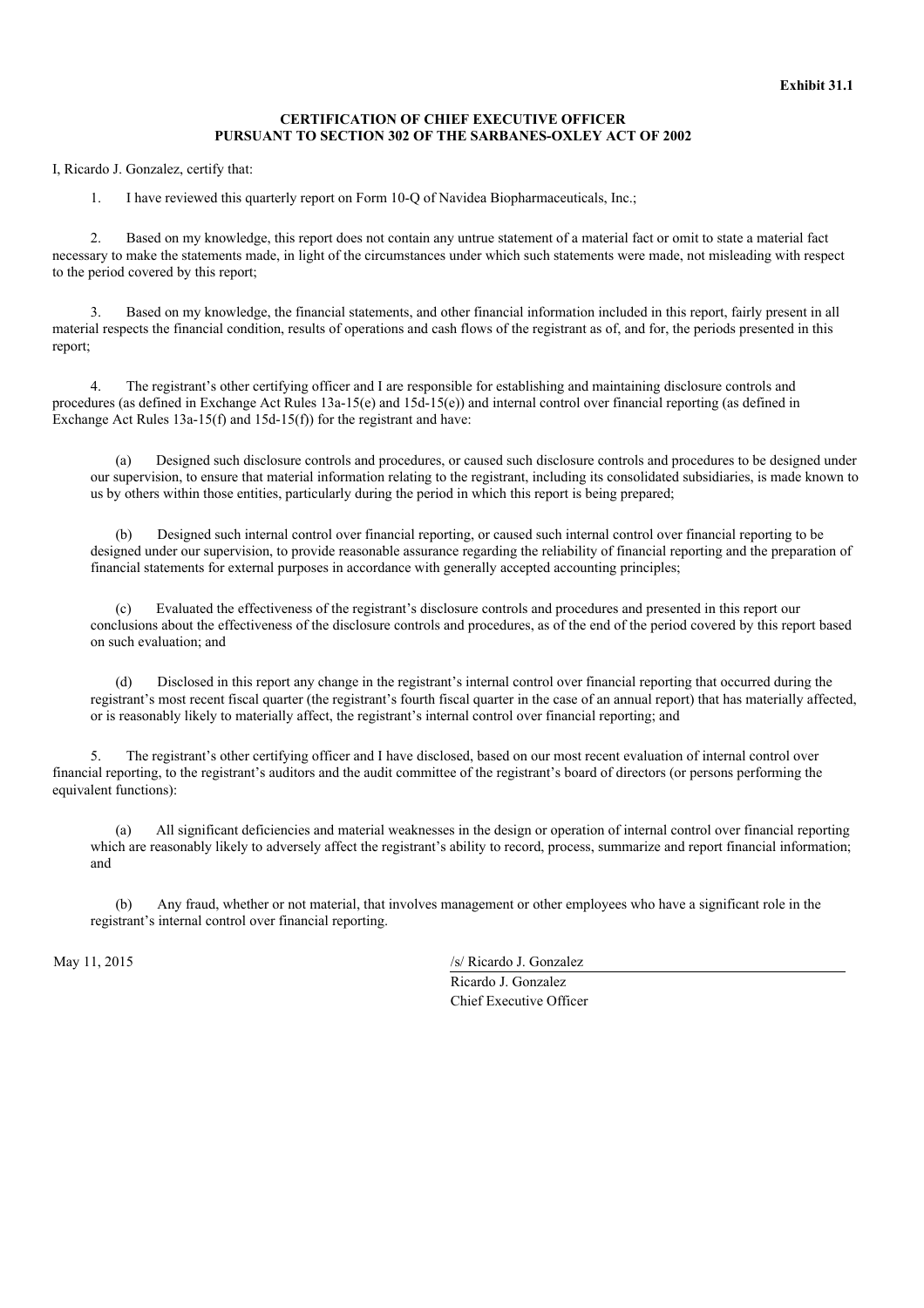### **CERTIFICATION OF CHIEF EXECUTIVE OFFICER PURSUANT TO SECTION 302 OF THE SARBANES-OXLEY ACT OF 2002**

I, Brent L. Larson, certify that:

1. I have reviewed this quarterly report on Form 10-Q of Navidea Biopharmaceuticals, Inc.;

2. Based on my knowledge, this report does not contain any untrue statement of a material fact or omit to state a material fact necessary to make the statements made, in light of the circumstances under which such statements were made, not misleading with respect to the period covered by this report;

3. Based on my knowledge, the financial statements, and other financial information included in this report, fairly present in all material respects the financial condition, results of operations and cash flows of the registrant as of, and for, the periods presented in this report;

4. The registrant's other certifying officer and I are responsible for establishing and maintaining disclosure controls and procedures (as defined in Exchange Act Rules 13a-15(e) and 15d-15(e)) and internal control over financial reporting (as defined in Exchange Act Rules  $13a-15(f)$  and  $15d-15(f)$  for the registrant and have:

(a) Designed such disclosure controls and procedures, or caused such disclosure controls and procedures to be designed under our supervision, to ensure that material information relating to the registrant, including its consolidated subsidiaries, is made known to us by others within those entities, particularly during the period in which this report is being prepared;

(b) Designed such internal control over financial reporting, or caused such internal control over financial reporting to be designed under our supervision, to provide reasonable assurance regarding the reliability of financial reporting and the preparation of financial statements for external purposes in accordance with generally accepted accounting principles;

(c) Evaluated the effectiveness of the registrant's disclosure controls and procedures and presented in this report our conclusions about the effectiveness of the disclosure controls and procedures, as of the end of the period covered by this report based on such evaluation; and

(d) Disclosed in this report any change in the registrant's internal control over financial reporting that occurred during the registrant's most recent fiscal quarter (the registrant's fourth fiscal quarter in the case of an annual report) that has materially affected, or is reasonably likely to materially affect, the registrant's internal control over financial reporting; and

5. The registrant's other certifying officer and I have disclosed, based on our most recent evaluation of internal control over financial reporting, to the registrant's auditors and the audit committee of the registrant's board of directors (or persons performing the equivalent functions):

(a) All significant deficiencies and material weaknesses in the design or operation of internal control over financial reporting which are reasonably likely to adversely affect the registrant's ability to record, process, summarize and report financial information; and

(b) Any fraud, whether or not material, that involves management or other employees who have a significant role in the registrant's internal control over financial reporting.

May 11, 2015 /s/ Brent L. Larson

Brent L. Larson Executive Vice President and Chief Financial Officer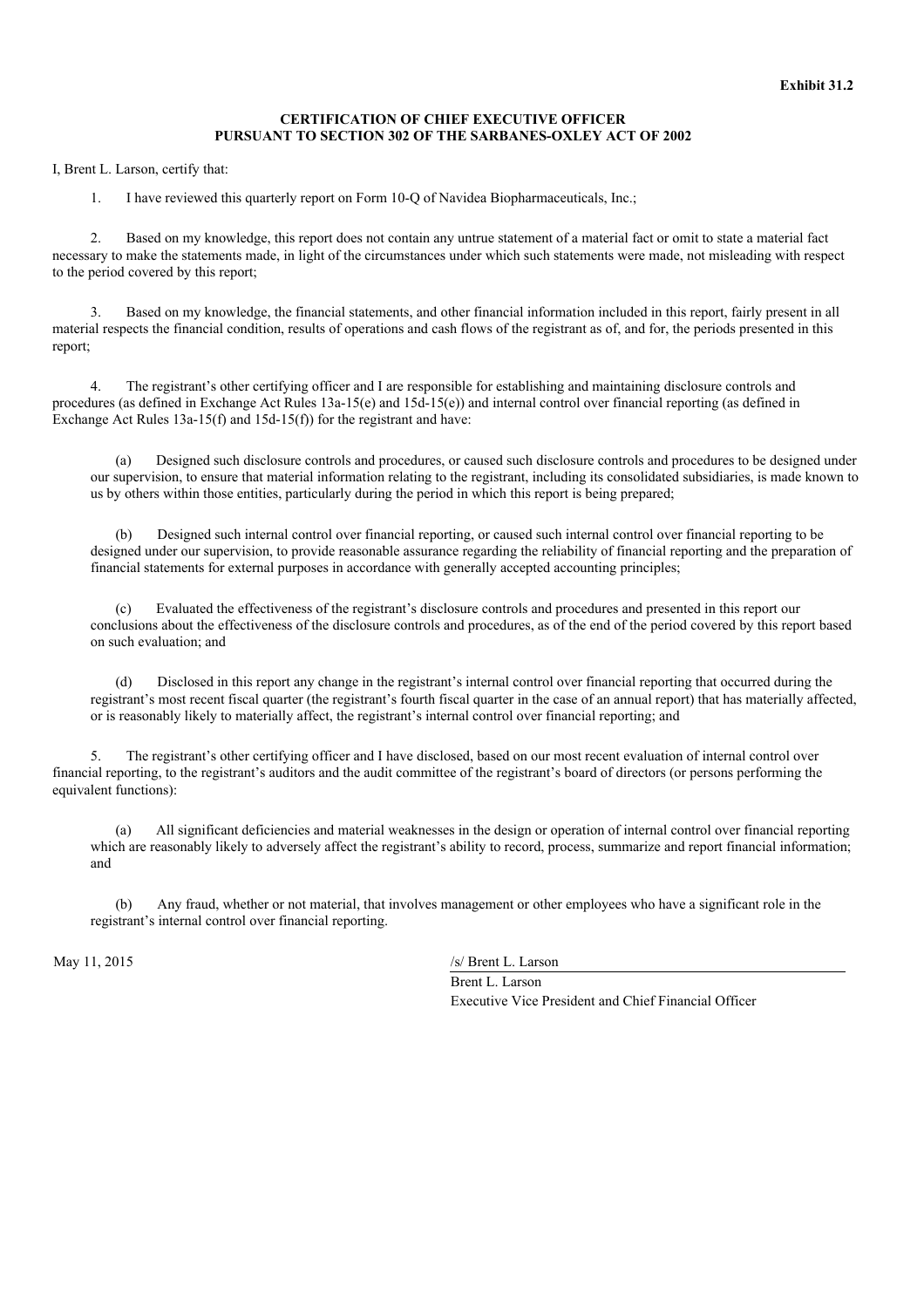### **CERTIFICATION OF PERIODIC FINANCIAL REPORT PURSUANT TO SECTION 906 OF THE SARBANES-OXLEY ACT OF 2002, 18 U.S.C. SECTION 1350**

The undersigned hereby certifies that he is the duly appointed and acting Chief Executive Officer of Navidea Biopharmaceuticals, Inc. (the "Company") and hereby further certifies as follows:

(1) The periodic report containing financial statements to which this certificate is an exhibit fully complies with the requirements of section 13(a) or 15(d) of the Securities Exchange Act of 1934; and

(2) The information contained in the periodic report to which this certificate is an exhibit fairly presents, in all material respects, the financial condition and results of operations of the Company.

In witness whereof, the undersigned has executed and delivered this certificate as of the date set forth opposite his signature below.

May 11, 2015 /s/ Ricardo J. Gonzalez

Ricardo J. Gonzalez Chief Executive Officer